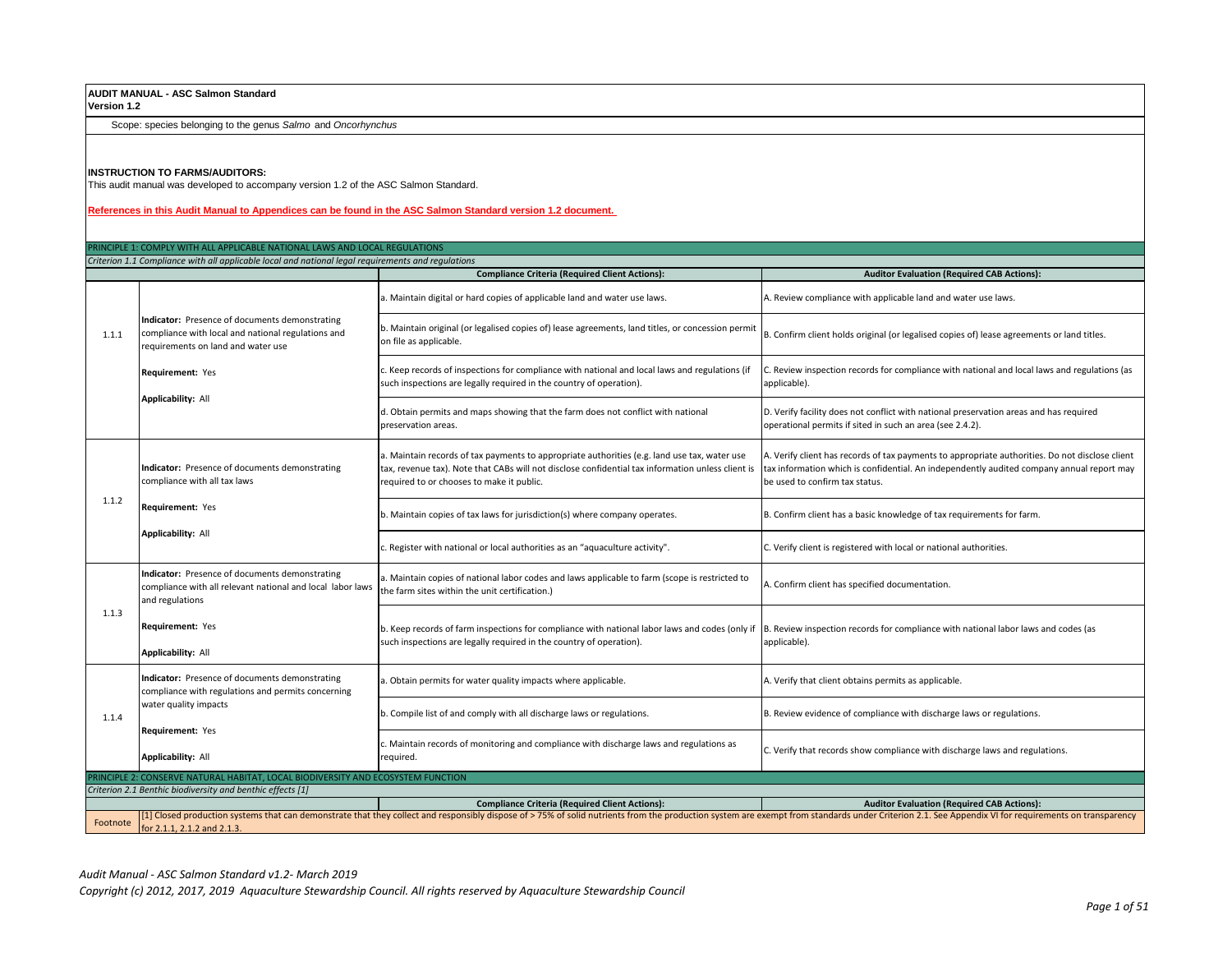### **Instruction to Clients and CABs on Criterion 2.1 - Modification of the Benthic Sampling Methodology**

For farms located in a jurisdiction where specific benthic sampling locations are required under law, clients may request to modify the benthic sampling methodology prescribed in Appendix 1-1 to allow for sampling at diffe number of samples. Where modifications are sought, farms shall provide a full justification to the CAB for review. Requests for modification shall be supported by mapping of differences in sampling locations. In any event, minimum include samples from the cage edge and samples taken from inside and outside of a defined AZE.

CABs shall evaluate client requests to modify benthic methodology based on whether there is a risk that such changes would jeopardize the intent and rigor of the ASC Salmon Standard. If the CAB determines that proposed mod ensure that details of the modified benthic sampling methodology are fully described and justified in the audit report.

|          |                                                                                                                                                                                                  | Note: Under Indicator 2.1.1, farms can choose to measure redox potential (Option #1) or sulphide concentration (Option #2). Farms do not have to demonstrate that they meet both<br>threshold values.                                                                                                                                                                                                                                          |                                                                                                                                                                                                                  |
|----------|--------------------------------------------------------------------------------------------------------------------------------------------------------------------------------------------------|------------------------------------------------------------------------------------------------------------------------------------------------------------------------------------------------------------------------------------------------------------------------------------------------------------------------------------------------------------------------------------------------------------------------------------------------|------------------------------------------------------------------------------------------------------------------------------------------------------------------------------------------------------------------|
|          |                                                                                                                                                                                                  | a. Prepare a map of the farm showing boundary of AZE (30 m) and GPS locations of all<br>sediment collections stations. If the farm uses a site-specific AZE, provide justification [3] to<br>the CAB.                                                                                                                                                                                                                                          | A. Review map to verify appropriate siting of sampling stations (Appendix I-1) and evidence (if<br>applicable) to justify use of a site specific AZE.                                                            |
|          |                                                                                                                                                                                                  | b. If benthos throughout the full AZE is hard bottom, provide evidence to the CAB and<br>request an exemption from 2.1.1c-f, 2.1.2 and 2.1.3.                                                                                                                                                                                                                                                                                                  | B. Review evidence of benthic type and confirm whether to proceed to 2.1.1c.                                                                                                                                     |
|          | ndicator: Redox potential or [2] sulphide levels in<br>sediment outside of the Allowable Zone of Effect (AZE) [3]<br>following the sampling methodology outlined in Appendix                     | c. Inform the CAB whether the farm chose option #1 or option #2 to demonstrate compliance<br>with the requirements of the Standard.                                                                                                                                                                                                                                                                                                            | C. Record which option the client chose.                                                                                                                                                                         |
| 2.1.1    | $-1$<br>Requirement: Redox potential > 0 mV<br>Sulphide ≤ 1,500 µMol/L                                                                                                                           | d. Collect sediment samples in accordance with the methodology in Appendix I-1 (i.e. at the<br>time of peak cage biomass and at all required stations).                                                                                                                                                                                                                                                                                        | D. Review documentary evidence (notes, GPS coordinates) showing sampling time, stations,<br>and frequency. Cross-check against farm maps and harvest records.                                                    |
|          | Applicability: All farms except as noted in [1]                                                                                                                                                  | e. For option #1, measure and record redox potential (mV) in sediment samples using an<br>appropriate, nationally or internationally recognized testing method.                                                                                                                                                                                                                                                                                | E. Review results to verify that redox potential of sediments complies with the requirement at<br>each sampling station outside the AZE. Confirm that the testing method used by the farm is<br>appropriate.     |
|          |                                                                                                                                                                                                  | f. For option #2, measure and record sulphide concentration $(\mu M)$ using an appropriate,<br>nationally or internationally recognized testing method.                                                                                                                                                                                                                                                                                        | F. Review results to verify that sulphide concentration in sediments complies with the<br>Standard at each sampling station outside the AZE. Confirm that the testing method used by<br>the farm is appropriate. |
|          |                                                                                                                                                                                                  | g. Submit test results to ASC as per Appendix VI at least once for each production cycle. If site<br>has hard bottom and cannot complete tests, report this to ASC.                                                                                                                                                                                                                                                                            | G. Confirm that client has submitted test results to ASC (Appendix VI).                                                                                                                                          |
| Footnote | [2] Farm sites can choose whether to use redox or sulphide. Farms do not have to demonstrate that they meet both.                                                                                |                                                                                                                                                                                                                                                                                                                                                                                                                                                |                                                                                                                                                                                                                  |
| Footnote | the site-specific AZE shall be used.                                                                                                                                                             | [3] Allowable Zone of Effect (AZE) is defined under this standard as 30 meters. For farm sites where a site-specific AZE has been defined using a robust and credible modeling system such as the SEPA AUTODEPOMOD and verifie                                                                                                                                                                                                                 |                                                                                                                                                                                                                  |
|          |                                                                                                                                                                                                  | Notes:<br>Under Indicator 2.1.2, farms can choose one of four measurements to show compliance with the faunal index Requirement: AMBI (Option #1); Shannon-Wiener Index (Option #2); BQI<br>(Option #3); or ITI (Option #4). Farms do not have to demonstrate that they meet all four threshold values.<br>If a farm is exempt due to hard bottom benthos (see 2.1.1b), then 2.1.2 does not apply and this shall be noted in the audit report. |                                                                                                                                                                                                                  |
|          |                                                                                                                                                                                                  | a. Prepare a map showing the AZE (30 m or site specific) and sediment collections stations<br>(see 2.1.1).                                                                                                                                                                                                                                                                                                                                     | A. Review map to verify appropriate siting of sampling stations (see 2.1.1).                                                                                                                                     |
|          |                                                                                                                                                                                                  | b. Inform the CAB whether the farm chose option #1, #2, #3, or #4 to demonstrate compliance<br>with the requirement.                                                                                                                                                                                                                                                                                                                           | B. Record which option the client chose for scoring faunal index.                                                                                                                                                |
|          | Indicator: Faunal index score indicating good [4] to high<br>ecological quality in sediment outside the AZE, following<br>الأراري فاستحصاصه المتابع المصطفور المتحاصل والمستحدث والمستحدث والملا | c. Collect sediment samples in accordance with Appendix I-1 (see 2.1.1).                                                                                                                                                                                                                                                                                                                                                                       | C. Confirm sample collection followed Appendix I-1 (see 2.1.1).                                                                                                                                                  |
|          |                                                                                                                                                                                                  |                                                                                                                                                                                                                                                                                                                                                                                                                                                |                                                                                                                                                                                                                  |

*Audit Manual - ASC Salmon Standard v1.2- March 2019*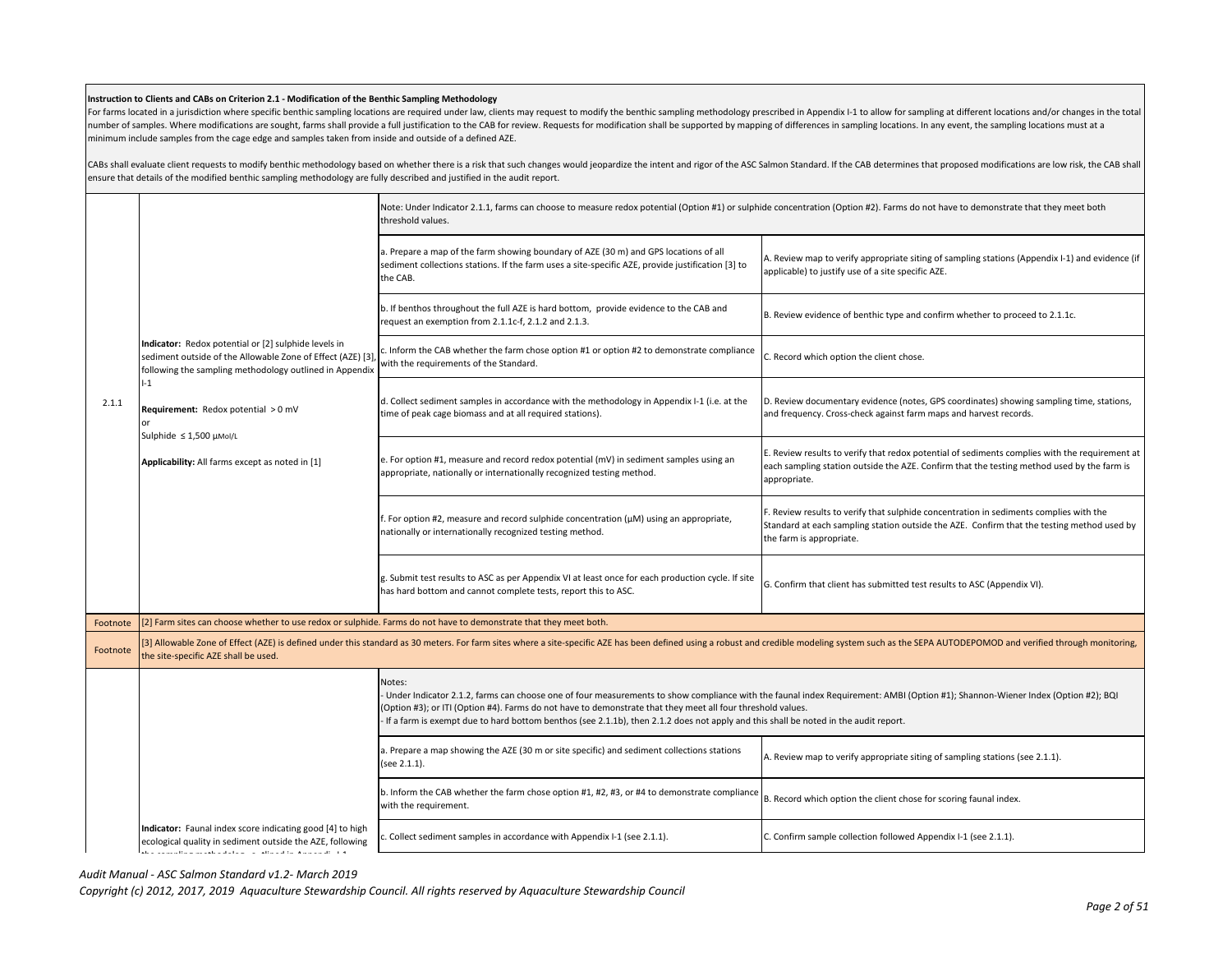|          | the sampling methodology outlined in Appendix I-1                                                                                                                                                                                                    |                                                                                                                                                                                                                                |                                                                                                                                                   |  |
|----------|------------------------------------------------------------------------------------------------------------------------------------------------------------------------------------------------------------------------------------------------------|--------------------------------------------------------------------------------------------------------------------------------------------------------------------------------------------------------------------------------|---------------------------------------------------------------------------------------------------------------------------------------------------|--|
| 2.1.2    | Requirement: AZTI Marine Biotic Index (AMBI [5]) score ≤<br>3.3, or                                                                                                                                                                                  | d. For option #1, measure, calculate and record AZTI Marine Biotic Index [5] score of sediment<br>samples using the required method.                                                                                           | D. Review results (as applicable) to verify that AMBI score of sediments is $\leq$ 3.3 at each<br>sampling station outside the AZE.               |  |
|          | Shannon-Wiener Index score > 3, or<br>Benthic Quality Index (BQI) score ≥ 15, or<br>Infaunal Trophic Index (ITI) score ≥ 25                                                                                                                          | e. For option #2, measure, calculate and record Shannon-Wiener Index score of sediment<br>samples using the required method.                                                                                                   | E. Review results (as applicable) to verify that Shannon Wiener score of sediments is > 3 at<br>each sampling station outside the AZE.            |  |
|          | Applicability: All farms except as noted in [1]                                                                                                                                                                                                      | For option #3, measure, calculate and record Benthic Quality Index (BQI) score of sediment<br>samples using the required method.                                                                                               | F. Review results (as applicable) to verify that BQI score of sediments is $\geq 15$ at each sampling<br>station outside the AZE.                 |  |
|          |                                                                                                                                                                                                                                                      | g. For option #4, measure, calculate and record Infaunal Trophic Index (ITI) score of sediment<br>samples using the required method.                                                                                           | G. Review results (as applicable) to verify that ITI score of sediments is $\geq 25$ at each sampling<br>station outside the AZE.                 |  |
|          |                                                                                                                                                                                                                                                      | h. Retain documentary evidence to show how scores were obtained. If samples were analyzed<br>and index calculated by an independent laboratory, obtain copies of results.                                                      | H. Confirm that an approved method was used or that a qualified independent laboratory<br>performed the sampling and calculation of faunal index. |  |
|          |                                                                                                                                                                                                                                                      | . Submit faunal index scores to ASC (Appendix VI) at least once for each production cycle.                                                                                                                                     | Confirm that client submitted faunal index scores to ASC (Appendix VI).                                                                           |  |
| Footnote |                                                                                                                                                                                                                                                      | 4] "Good" Ecological Quality Classification: The level of diversity and abundance of invertebrate taxa is slightly outside the range associated with the type-specific conditions. Most of the sensitive taxa of the type-spec |                                                                                                                                                   |  |
| Footnote | 5] http://www.azti.es/en/ambi-azti-marine-biotic-index.html.                                                                                                                                                                                         |                                                                                                                                                                                                                                |                                                                                                                                                   |  |
|          |                                                                                                                                                                                                                                                      | a. Document appropriate sediment sample collection as for 2.1.1a and 2.1.1c, or exemption as<br>per 2.1.1b.                                                                                                                    | A. Confirm appropriate sediment sample collection as for 2.1.1a and 2.1.1c or exemption as<br>per 2.1.1b.                                         |  |
|          | Indicator: Number of macrofaunal taxa in the sediment<br>within the AZE, following the sampling methodology                                                                                                                                          | b. For sediment samples taken within the AZE, determine abundance and taxonomic<br>composition of macrofauna using an appropriate testing method.                                                                              | B. Confirm that an appropriate method was used or that a suitably qualified independent<br>laboratory performed the analysis.                     |  |
| 2.1.3    | outlined in Appendix I-1<br>Requirement: $\geq 2$ highly abundant [6] taxa that are not                                                                                                                                                              | I dentify all highly abundant taxa [6] and specify which ones (if any) are pollution indicator<br>species.                                                                                                                     | C. Confirm that all samples from within the AZE have $\geq 2$ highly abundant [6] taxa (exclusive of<br>pollution indicator species).             |  |
|          | pollution indicator species<br>Applicability: All farms except as noted in [1]                                                                                                                                                                       | d. Retain documentary evidence to show how taxa were identified and how counts were<br>obtained. If samples were analyzed by an independent lab, obtain copies of results.                                                     | D. Confirm that a suitable method was used or that a suitability qualified independent<br>laboratory performed the scoring of faunal index.       |  |
|          |                                                                                                                                                                                                                                                      | e. Submit counts of macrofaunal taxa to ASC (Appendix VI) at least once for each production<br>cycle.                                                                                                                          | . Confirm that client has submitted scores to ASC (Appendix VI).                                                                                  |  |
| Footnote |                                                                                                                                                                                                                                                      | 6] Highly abundant: Greater than 100 organisms per square meter (or equally high to reference site(s) if natural abundance is lower than this level).                                                                          |                                                                                                                                                   |  |
|          | Indicator: Definition of a site-specific AZE based on a<br>robust and credible [7] modeling system                                                                                                                                                   | a. Undertake an analysis to determine the site-specific AZE and depositional pattern.                                                                                                                                          | A. Review documentation to confirm that the farm has undertaken an analysis before the<br>required date.                                          |  |
| 2.1.4    | Requirement: Yes                                                                                                                                                                                                                                     | b. Maintain records to show how the analysis (in 2.1.4a) is robust and credible based on<br>modeling using a multi-parameter approach [7].                                                                                     | B. Confirm that the farm used a robust and credible modeling system to define the site-<br>specific AZE.                                          |  |
|          | Applicability: All farms except as noted in [1]                                                                                                                                                                                                      | . Maintain records to show that modeling results for the site-specific AZE have been verified<br>with > 6 months of monitoring data.                                                                                           | C. Confirm that farms have validated the general applicability of the site-specific AZE using<br>monitoring data (i.e. 'ground truthing').        |  |
| Footnote | [7] Robust and credible: The SEPA AUTODEPOMOD modeling system is considered to be an example of a credible and robust system. The model must include a multi-parameter approach. Monitoring must be used to ground-truth the A<br>through the model. |                                                                                                                                                                                                                                |                                                                                                                                                   |  |
|          | Criterion 2.2 Water quality in and near the site of operation [8]                                                                                                                                                                                    |                                                                                                                                                                                                                                |                                                                                                                                                   |  |
|          |                                                                                                                                                                                                                                                      | <b>Compliance Criteria (Required Client Actions):</b>                                                                                                                                                                          | <b>Auditor Evaluation (Required CAB Actions):</b>                                                                                                 |  |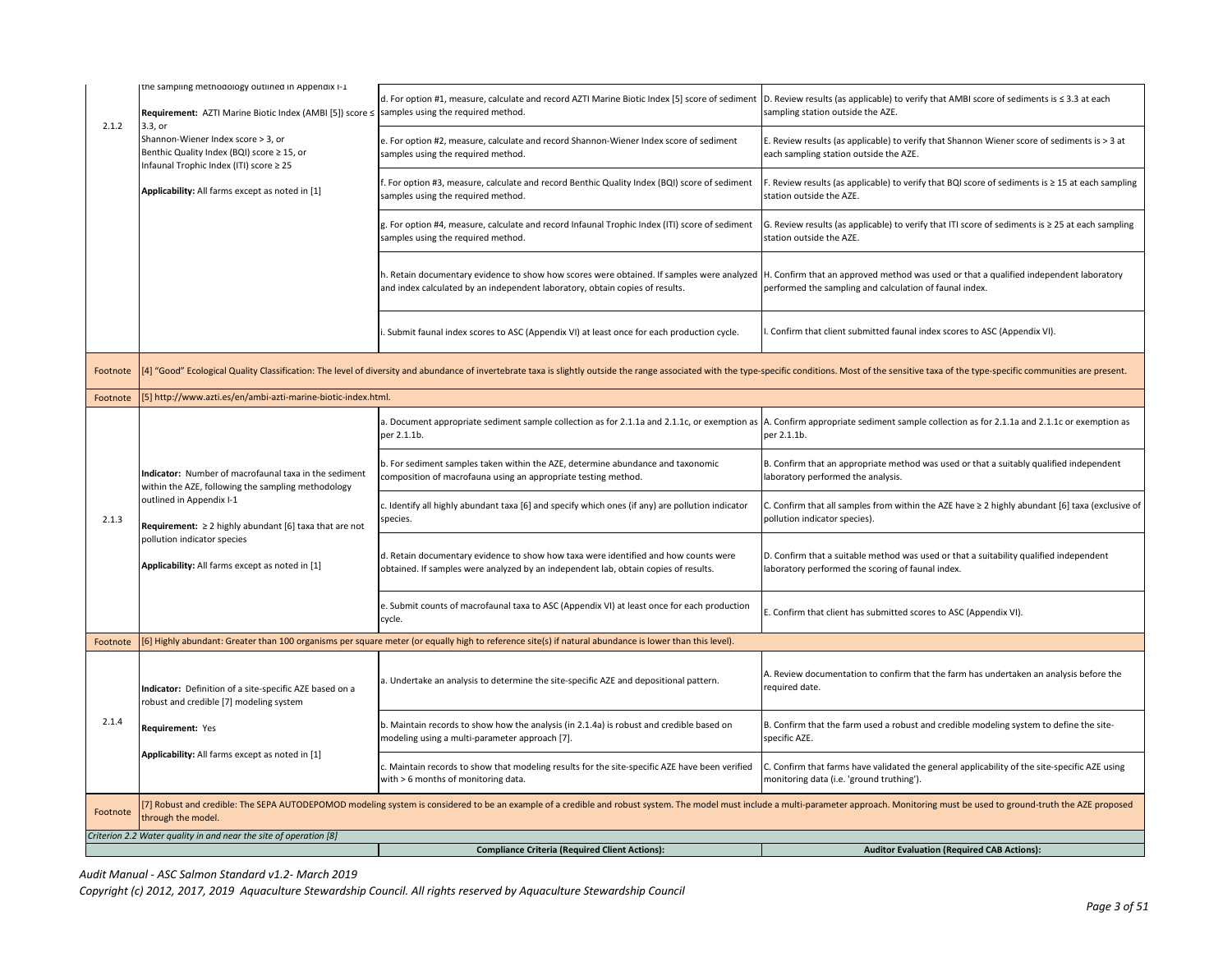| Footnote | [8] See Appendix VI for transparency requirements for 2.2.1, 2.2.2, 2.2.3 and 2.2.5                                                                                                                                                 |                                                                                                                                                                                                                                                                                                                                                                                                                                                                                                                                                                                                                                                                                                                                                                                                                                                                                                                                                                                                                                                                                                                                                                                                                                                                                                                                                                                                                                                                                                                                                                                                                                                                                                                                                                                                                                                                                                                                                                                                                                                                                                                                                                                                                                                                                                                                                                |                                                                                                                                                                                                                                                                                                                                                                                                                                                                                                                                                                                                                                                                                                                                                                                                                                                                                                                                                                                                                                                                                                                                                                                                                                   |
|----------|-------------------------------------------------------------------------------------------------------------------------------------------------------------------------------------------------------------------------------------|----------------------------------------------------------------------------------------------------------------------------------------------------------------------------------------------------------------------------------------------------------------------------------------------------------------------------------------------------------------------------------------------------------------------------------------------------------------------------------------------------------------------------------------------------------------------------------------------------------------------------------------------------------------------------------------------------------------------------------------------------------------------------------------------------------------------------------------------------------------------------------------------------------------------------------------------------------------------------------------------------------------------------------------------------------------------------------------------------------------------------------------------------------------------------------------------------------------------------------------------------------------------------------------------------------------------------------------------------------------------------------------------------------------------------------------------------------------------------------------------------------------------------------------------------------------------------------------------------------------------------------------------------------------------------------------------------------------------------------------------------------------------------------------------------------------------------------------------------------------------------------------------------------------------------------------------------------------------------------------------------------------------------------------------------------------------------------------------------------------------------------------------------------------------------------------------------------------------------------------------------------------------------------------------------------------------------------------------------------------|-----------------------------------------------------------------------------------------------------------------------------------------------------------------------------------------------------------------------------------------------------------------------------------------------------------------------------------------------------------------------------------------------------------------------------------------------------------------------------------------------------------------------------------------------------------------------------------------------------------------------------------------------------------------------------------------------------------------------------------------------------------------------------------------------------------------------------------------------------------------------------------------------------------------------------------------------------------------------------------------------------------------------------------------------------------------------------------------------------------------------------------------------------------------------------------------------------------------------------------|
| 2.2.1    | Indicator: Weekly average percent saturation [9] of<br>dissolved oxygen (DO) [10] on farm, calculated following<br>methodology in Appendix I-4<br>Requirement: $\geq 70\%$ [11]<br>Applicability: All farms except as noted in [11] | Instruction to Clients for Indicator 2.2.1 - Monitoring Average Weekly Percent Saturation of Dissolved Oxygen<br>Appendix I-4 presents the required methodology that farms must follow for sampling the average weekly percent saturation of dissolved oxygen (DO). Key points of the method are as<br>follows:<br>measurements may be taken with a handheld oxygen meter or equivalent chemical method;<br>equipment is calibrated according to manufacturer's recommendations;<br>measurements are taken at least twice daily: once in the morning (6-9 am) and once in the afternoon (3-6 pm) as appropriate for the location and season;<br>salinity and temperature must also be measured when DO is sampled;<br>sampling should be done at 5 meters depth in water conditions that would be experienced by fish (e.g. at the downstream edge of a net pen array):<br>each week, all DO measurements are used in the calculation of a weekly average percent saturation.<br>f monitoring deviates from prescribed sampling methodology, the farm shall provide the auditor with a written justification (e.g. when samples are missed due to bad weather). In limited<br>and well-justified situations, farms may request that the CAB approve reduction of DO monitoring frequency to one sample per day.<br>shall fully document in the audit report how the farm has demonstrated consistency with the reference site.<br>Note 1: Percent saturation is the amount of oxygen dissolved in the water sample compared to the maximum amount that could be present at the same temperature and salinity.<br>a. Monitor and record on-farm percent saturation of DO at a minimum of twice daily using a<br>calibrated oxygen meter or equivalent method. For first audits, farm records must cover ≥ 6<br>months.<br>b. Provide a written justification for any missed samples or deviations in sampling time.<br>. Calculate weekly average percent saturation based on data.<br>d. If any weekly average DO values are < 70%, or approaching that level, monitor and record<br>DO at a reference site and compare to on-farm levels (see Instructions).<br>e. Arrange for auditor to witness DO monitoring and calibration while on site.<br>f. Submit results from monitoring of average weekly DO as per Appendix VI to ASC at least<br>once per year. | Exception [see footnote 12] If a farm does not meet the minimum 70 percent weekly average saturation requirement, the farm must demonstrate the consistency of percent saturation with<br>a reference site. The reference site shall be at least 500 meters from the edge of the net pen array, in a location that is understood to follow similar patterns in upwelling to the farm site and<br>is not influenced by nutrient inputs from anthropogenic causes including aquaculture, agricultural runoff or nutrient releases from coastal communities. For any such exceptions, the auditor<br>A. Do not schedule audit until client provides a minimum of 6 months of DO data.<br>B. Review records for completeness and conformity with methodology in Appendix 1-4.<br>C. Review calculation and confirm all weekly averages ≥ 70%.<br>D. As needed, review DO data from reference site and document in the audit report (see<br>instruction).<br>E. Witness DO monitoring and verify calibration while on site. On-site values should fall within<br>range of farm data for DO. If an out of range measurement is observed, raise a nonconformity.<br>F. Confirm that client has submitted DO results to ASC (Appendix VI) |
| Footnote |                                                                                                                                                                                                                                     | [9] Percent saturation: Percent saturation is the amount of oxygen dissolved in the water sample compared to the maximum amount that could be present at the same temperature and salinity.                                                                                                                                                                                                                                                                                                                                                                                                                                                                                                                                                                                                                                                                                                                                                                                                                                                                                                                                                                                                                                                                                                                                                                                                                                                                                                                                                                                                                                                                                                                                                                                                                                                                                                                                                                                                                                                                                                                                                                                                                                                                                                                                                                    |                                                                                                                                                                                                                                                                                                                                                                                                                                                                                                                                                                                                                                                                                                                                                                                                                                                                                                                                                                                                                                                                                                                                                                                                                                   |
| Footnote | [10] Averaged weekly from two daily measurements (proposed at 6 am and 3 pm).                                                                                                                                                       |                                                                                                                                                                                                                                                                                                                                                                                                                                                                                                                                                                                                                                                                                                                                                                                                                                                                                                                                                                                                                                                                                                                                                                                                                                                                                                                                                                                                                                                                                                                                                                                                                                                                                                                                                                                                                                                                                                                                                                                                                                                                                                                                                                                                                                                                                                                                                                |                                                                                                                                                                                                                                                                                                                                                                                                                                                                                                                                                                                                                                                                                                                                                                                                                                                                                                                                                                                                                                                                                                                                                                                                                                   |
| Footnote |                                                                                                                                                                                                                                     | [11] An exception to this standard shall be made for farms that can demonstrate consistency with a reference site in the same water body.                                                                                                                                                                                                                                                                                                                                                                                                                                                                                                                                                                                                                                                                                                                                                                                                                                                                                                                                                                                                                                                                                                                                                                                                                                                                                                                                                                                                                                                                                                                                                                                                                                                                                                                                                                                                                                                                                                                                                                                                                                                                                                                                                                                                                      |                                                                                                                                                                                                                                                                                                                                                                                                                                                                                                                                                                                                                                                                                                                                                                                                                                                                                                                                                                                                                                                                                                                                                                                                                                   |
| 2.2.2    | Indicator: Maximum percentage of weekly samples from<br>2.2.1 that fall under 2 mg/L DO                                                                                                                                             | a. Calculate the percentage of on-farm samples taken for 2.2.1a that fall under 2 mg/L DO.                                                                                                                                                                                                                                                                                                                                                                                                                                                                                                                                                                                                                                                                                                                                                                                                                                                                                                                                                                                                                                                                                                                                                                                                                                                                                                                                                                                                                                                                                                                                                                                                                                                                                                                                                                                                                                                                                                                                                                                                                                                                                                                                                                                                                                                                     | A. Review the farm's calculation and confirm that $\leq$ 5% of weekly samples fall under 2 mg/L<br>DO.                                                                                                                                                                                                                                                                                                                                                                                                                                                                                                                                                                                                                                                                                                                                                                                                                                                                                                                                                                                                                                                                                                                            |
|          | Requirement: 5%<br><b>Applicability: All</b>                                                                                                                                                                                        | b. Submit results from 2.2.2a as per Appendix VI to ASC at least once per year.                                                                                                                                                                                                                                                                                                                                                                                                                                                                                                                                                                                                                                                                                                                                                                                                                                                                                                                                                                                                                                                                                                                                                                                                                                                                                                                                                                                                                                                                                                                                                                                                                                                                                                                                                                                                                                                                                                                                                                                                                                                                                                                                                                                                                                                                                | B. Confirm that client has submitted results to ASC (Appendix VI).                                                                                                                                                                                                                                                                                                                                                                                                                                                                                                                                                                                                                                                                                                                                                                                                                                                                                                                                                                                                                                                                                                                                                                |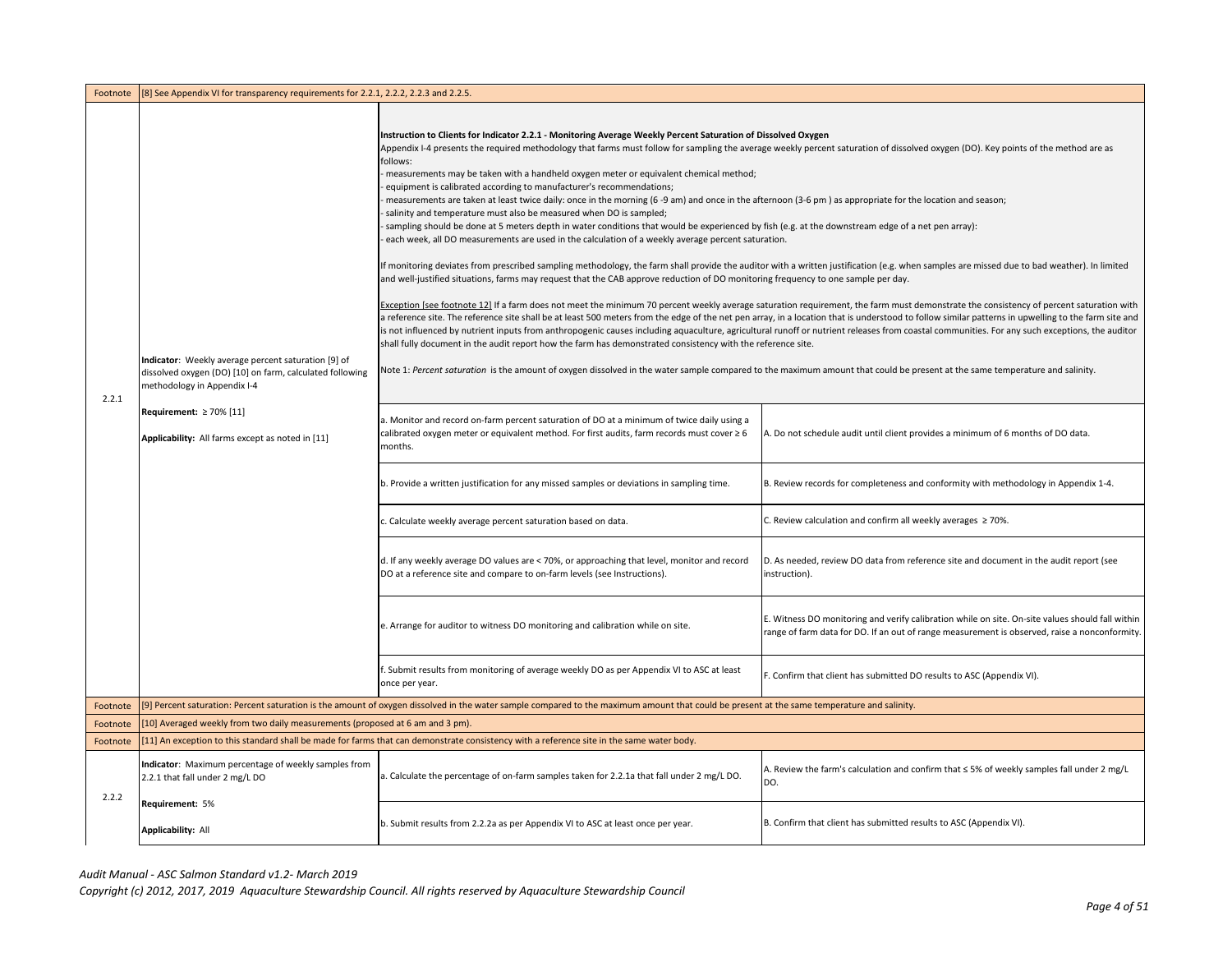|          | Indicator: For jurisdictions that have national or regional<br>coastal water quality targets [12], demonstration through<br>third-party analysis that the farm is in an area recently | a. Inform the CAB whether relevant targets and classification systems are applicable in the<br>urisdiction. If applicable, proceed to "2.2.3.b". If not applicable, take action as required under A. Record whether indicator is applicable.<br>2.2.4                                                                                                                                                                                                                                                                                                                                                                                                                                                                                                                                                                                                                                                                                                                                                                                                                                                                                                                                                                                                                                                                                                                                                                                                                                                                                                                                                                                                                                                                                 |                                                                                                                                                |  |
|----------|---------------------------------------------------------------------------------------------------------------------------------------------------------------------------------------|---------------------------------------------------------------------------------------------------------------------------------------------------------------------------------------------------------------------------------------------------------------------------------------------------------------------------------------------------------------------------------------------------------------------------------------------------------------------------------------------------------------------------------------------------------------------------------------------------------------------------------------------------------------------------------------------------------------------------------------------------------------------------------------------------------------------------------------------------------------------------------------------------------------------------------------------------------------------------------------------------------------------------------------------------------------------------------------------------------------------------------------------------------------------------------------------------------------------------------------------------------------------------------------------------------------------------------------------------------------------------------------------------------------------------------------------------------------------------------------------------------------------------------------------------------------------------------------------------------------------------------------------------------------------------------------------------------------------------------------|------------------------------------------------------------------------------------------------------------------------------------------------|--|
| 2.2.3    | [13] classified as having "good" or "very good" water<br>quality [14]<br>Requirement: Yes [15]                                                                                        | b. Compile a summary of relevant national or regional water quality targets and classifications, B. Confirm that there has been a recent third-party analysis (within two years prior to the<br>identifying the third-party responsible for the analysis and classification.                                                                                                                                                                                                                                                                                                                                                                                                                                                                                                                                                                                                                                                                                                                                                                                                                                                                                                                                                                                                                                                                                                                                                                                                                                                                                                                                                                                                                                                          | audit) to classify areas according to national or regional water quality targets.                                                              |  |
|          | Applicability: All farms except as noted in [15]                                                                                                                                      | c. Identify the most recent classification of water quality for the area in which the farm<br>operates.                                                                                                                                                                                                                                                                                                                                                                                                                                                                                                                                                                                                                                                                                                                                                                                                                                                                                                                                                                                                                                                                                                                                                                                                                                                                                                                                                                                                                                                                                                                                                                                                                               | C. Confirm that the analysis and classification shows the farm is located in an area where the<br>water quality complies with the requirement. |  |
| Footnote | [12] Related to nutrients (e.g., N, P, chlorophyll A).                                                                                                                                |                                                                                                                                                                                                                                                                                                                                                                                                                                                                                                                                                                                                                                                                                                                                                                                                                                                                                                                                                                                                                                                                                                                                                                                                                                                                                                                                                                                                                                                                                                                                                                                                                                                                                                                                       |                                                                                                                                                |  |
| Footnote | [13] Within the two years prior to the audit.                                                                                                                                         |                                                                                                                                                                                                                                                                                                                                                                                                                                                                                                                                                                                                                                                                                                                                                                                                                                                                                                                                                                                                                                                                                                                                                                                                                                                                                                                                                                                                                                                                                                                                                                                                                                                                                                                                       |                                                                                                                                                |  |
| Footnote |                                                                                                                                                                                       | [14] Classifications of "good" and "very good" are used in the EU Water Framework Directive. Equivalent classification from other water quality monitoring systems in other jurisdictions are acceptable.                                                                                                                                                                                                                                                                                                                                                                                                                                                                                                                                                                                                                                                                                                                                                                                                                                                                                                                                                                                                                                                                                                                                                                                                                                                                                                                                                                                                                                                                                                                             |                                                                                                                                                |  |
| Footnote | 2.2.3 and 2.2.4.                                                                                                                                                                      | [15] Closed production systems that can demonstrate the collection and responsible disposal of > 75% of solid nutrients as well as > 50% of dissolved nutrients (through biofiltration, settling and/or other technologies) ar                                                                                                                                                                                                                                                                                                                                                                                                                                                                                                                                                                                                                                                                                                                                                                                                                                                                                                                                                                                                                                                                                                                                                                                                                                                                                                                                                                                                                                                                                                        |                                                                                                                                                |  |
|          | Indicator: For jurisdictions without national or regional<br>coastal water quality targets, evidence of monitoring of<br>nitrogen and phosphorous [16] levels on farm and at a        | a. Develop, implement, and document a weekly monitoring plan for N, NH4, NO3, total P, and  A. Review the farm's monitoring plan and verify that the farm has collected monitoring data<br>ortho-P in compliance with Appendix I-5. For first audits, farm records must cover ≥ 6 months.   for N and P following the methodology in Appendix I-5.                                                                                                                                                                                                                                                                                                                                                                                                                                                                                                                                                                                                                                                                                                                                                                                                                                                                                                                                                                                                                                                                                                                                                                                                                                                                                                                                                                                    |                                                                                                                                                |  |
| 2.2.4    | reference site, following methodology in Appendix I-5<br>Requirement: Consistency with reference site                                                                                 | b. Calibrate all equipment according to the manufacturer's recommendations.                                                                                                                                                                                                                                                                                                                                                                                                                                                                                                                                                                                                                                                                                                                                                                                                                                                                                                                                                                                                                                                                                                                                                                                                                                                                                                                                                                                                                                                                                                                                                                                                                                                           | B. Verify that client calibrates equipment as needed.                                                                                          |  |
|          | Applicability: All farms except as noted in [16]                                                                                                                                      | c. Submit data on N and P to ASC as per Appendix VI at least once per year.                                                                                                                                                                                                                                                                                                                                                                                                                                                                                                                                                                                                                                                                                                                                                                                                                                                                                                                                                                                                                                                                                                                                                                                                                                                                                                                                                                                                                                                                                                                                                                                                                                                           | C. Confirm that client has submitted N and P data to ASC (Appendix VI).                                                                        |  |
|          |                                                                                                                                                                                       | [16] Farms shall monitor total N, NH4, NO3, total P and Ortho-P in the water column. Results shall be submitted to the ASC database. Methods such as a Hach kit are acceptable.                                                                                                                                                                                                                                                                                                                                                                                                                                                                                                                                                                                                                                                                                                                                                                                                                                                                                                                                                                                                                                                                                                                                                                                                                                                                                                                                                                                                                                                                                                                                                       |                                                                                                                                                |  |
| Footnote |                                                                                                                                                                                       |                                                                                                                                                                                                                                                                                                                                                                                                                                                                                                                                                                                                                                                                                                                                                                                                                                                                                                                                                                                                                                                                                                                                                                                                                                                                                                                                                                                                                                                                                                                                                                                                                                                                                                                                       |                                                                                                                                                |  |
| 2.2.5    | Indicator: Demonstration of calculation of biochemical<br>oxygen demand (BOD [17]) of the farm on a production<br>cycle basis<br>Requirement: Yes<br><b>Applicability: All</b>        | Instruction to Clients for Indicator 2.2.5 - Calculating Biochemical Oxygen Demand<br>Biochemical Oxygen Demand (BOD) can be calculated based on cumulative inputs of N and C to the environment over the course of the production cycle.<br>$BOD = ((total N in feed - total N in fish)*4.57) + ((total C in feed - total C in fish)*2.67).$<br>. A farm may deduct N or C that is captured, filtered or absorbed through approaches such as IMTA or through direct collection of nutrient wasted. In this equation, "fish" refers to<br>harvested fish. In this case, farm must submit breakdown of N & C captured/filtered/absorbed to ASC along with method used to estimate nutrient reduction.<br>. Reference for calculation methodology: Boyd C. 2009. Estimating mechanical aeration requirement in shrimp ponds from the oxygen demand of feed. In: Proceedings of the World<br>Aquaculture Society Meeting; Sept 25-29, 2009; VeraCruz, Mexico. And: Global Aquaculture Performance Index BOD calculation methodology available at http://web.uvic.ca/~gapi/explore-<br>gapi/bod.html.<br>Note 1: Calculation requires a full production cycle of data and is required beginning with the production cycle first undergoing certification. If it is the first audit for the farm, the client is<br>required to demonstrate to the CAB that data is being collected and an understanding of the calculations.<br>Note 2: Farms may seek an exemption to Indicator 2.2.5 if: the farm collects BOD samples at least once every two weeks, samples are independently analyzed by an accredited laboratory,<br>and the farm can show that BOD monitoring results do not deviate significantly from calculated annual BOD load. |                                                                                                                                                |  |
|          |                                                                                                                                                                                       | a. Collect data throughout the course of the production cycle and calculate BOD according to<br>formula in the instruction box.                                                                                                                                                                                                                                                                                                                                                                                                                                                                                                                                                                                                                                                                                                                                                                                                                                                                                                                                                                                                                                                                                                                                                                                                                                                                                                                                                                                                                                                                                                                                                                                                       | A. Review calculation, cross-check data used with feed and harvest records.                                                                    |  |
|          |                                                                                                                                                                                       | b. Submit calculated BOD as per Appendix VI to ASC for each production cycle.                                                                                                                                                                                                                                                                                                                                                                                                                                                                                                                                                                                                                                                                                                                                                                                                                                                                                                                                                                                                                                                                                                                                                                                                                                                                                                                                                                                                                                                                                                                                                                                                                                                         | B. Confirm that client has submitted calculated BOD a to ASC (Appendix VI).                                                                    |  |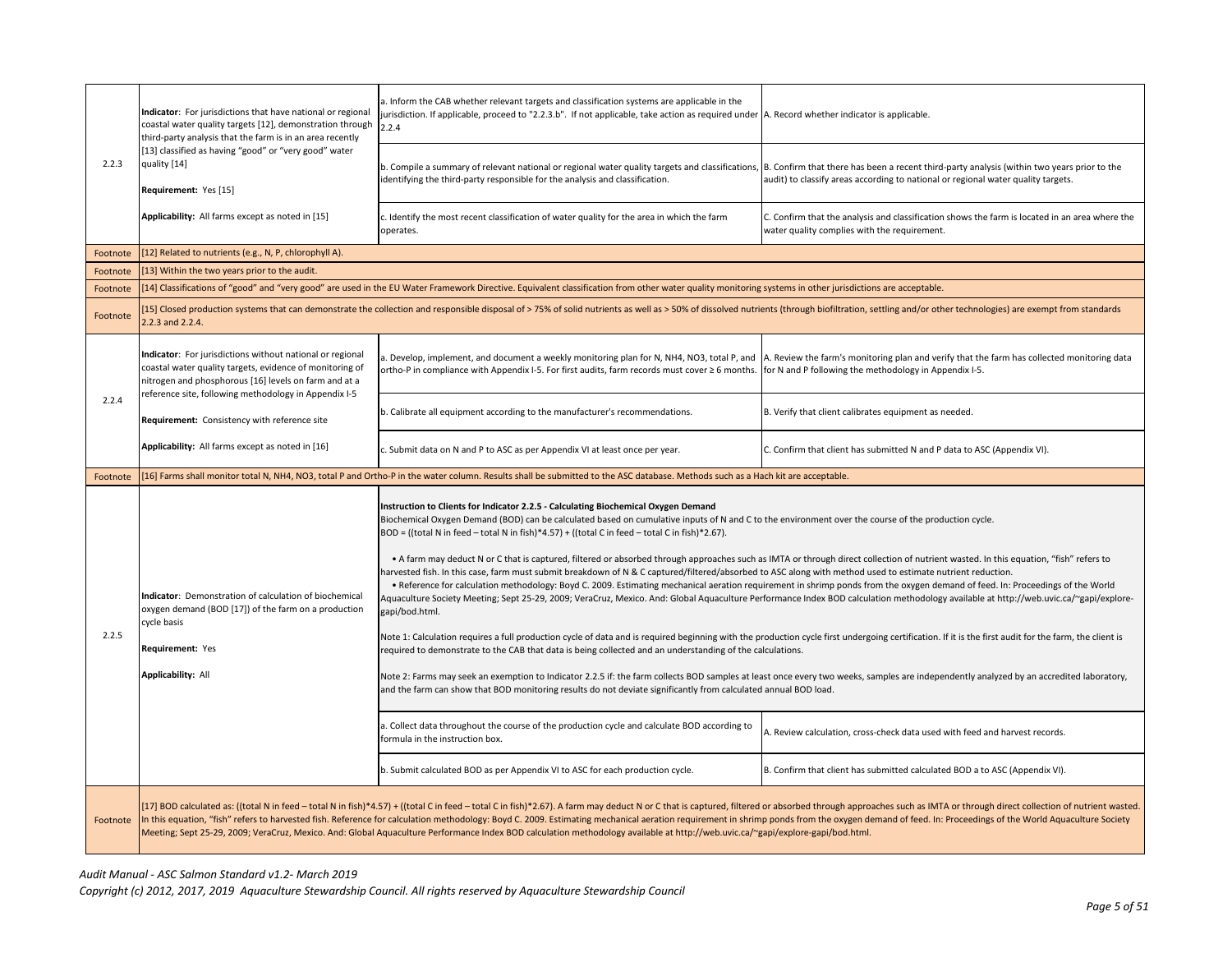|          | Indicator: Appropriate controls are in place that maintain<br>good culture and hygienic conditions on the farm which                                                                   | a. Document control systems in good culture and hygene that includes all appropriate<br>elements.                                                                                                                                                                                                                                                                                                                                                             | A. Verify control sysem in place. Review the appropriateness of the control system to address                                                                                               |
|----------|----------------------------------------------------------------------------------------------------------------------------------------------------------------------------------------|---------------------------------------------------------------------------------------------------------------------------------------------------------------------------------------------------------------------------------------------------------------------------------------------------------------------------------------------------------------------------------------------------------------------------------------------------------------|---------------------------------------------------------------------------------------------------------------------------------------------------------------------------------------------|
| 2.2.6    | extends to all chemicals, including veterinary drugs,<br>thereby ensuring that adverse impacts on environmental<br>quality are minimised.<br>Requirement: Yes                          | b. Apply the systems ensuring that staff are aware, qualified and trained to proberly<br>implement them.                                                                                                                                                                                                                                                                                                                                                      | B. Interview staff to verify awareness, qualifications and training.                                                                                                                        |
|          | <b>Applicability: All</b>                                                                                                                                                              |                                                                                                                                                                                                                                                                                                                                                                                                                                                               | C. Obseve on-site and check for historitcal evidence of environemntal impact due to culture<br>systems and farm conditions.                                                                 |
|          | Criterion 2.3 Nutrient release from production                                                                                                                                         |                                                                                                                                                                                                                                                                                                                                                                                                                                                               |                                                                                                                                                                                             |
|          |                                                                                                                                                                                        | <b>Compliance Criteria (Required Client Actions):</b>                                                                                                                                                                                                                                                                                                                                                                                                         | <b>Auditor Evaluation (Required CAB Actions):</b>                                                                                                                                           |
|          |                                                                                                                                                                                        | Note: The methodology given in Appendix I-2 is used to determine the fines (dust and small fragments) in finished product of fish feed which has a diameter of 3 mm or more.                                                                                                                                                                                                                                                                                  |                                                                                                                                                                                             |
| 2.3.1    | Indicator: Percentage of fines [18] in the feed at point of<br>entry to the farm [20] (calculated following methodology<br>in Appendix I-2)                                            | a. Determine and document a schedule and location for quarterly testing of feed. If testing<br>prior to delivery to farm site, document rationale behind not testing on site.                                                                                                                                                                                                                                                                                 | A. Review timing and location of testing. If testing off-site, verify rationale and ensure<br>consistent with [19].                                                                         |
|          | Requirement: < 1% by weight of the feed<br>Applicability: All farms except as noted in [19]                                                                                            | b. If using a sieving machine, calibrate equipment according to manufacturer's<br>recommendations.                                                                                                                                                                                                                                                                                                                                                            | B. Verify that client has appropriate testing technology on site and that, if applicable, it is<br>calibrated as required.                                                                  |
|          |                                                                                                                                                                                        | c. Conduct test according to detailed methodology in Appendix I-2 and record results for the<br>pooled sample for each quarter. For first audits, farms must have test results from the last 3<br>months.                                                                                                                                                                                                                                                     | C. Review testing results and confirm that the pooled sample for each quarter has a percent<br>fines of <1%.                                                                                |
| Footnote | sieve. To be measured at farm gate (e.g., from feed bags after they are delivered to farm).                                                                                            | [18] Fines: Dust and fragments in the feed. Particles that separate from feed with a diameter of 5 mm or less when sieved through a 1 mm sieve, or particles that separate from feed with a diameter greater than 5 mm when si                                                                                                                                                                                                                                |                                                                                                                                                                                             |
| Footnote |                                                                                                                                                                                        | [19] To be measured every quarter or every three months. Samples that are measured shall be chosen randomly. Feed may be sampled immediately prior to delivery to farm for sites with no feed storage where it is not possible<br>Closed production systems that can demonstrate the collection and responsible disposal of > 75% of solid nutrients and > 50% of dissolved nutrients (through biofiltration, settling and/or other technologies) are exempt. |                                                                                                                                                                                             |
|          | Criterion 2.4 Interaction with critical or sensitive habitats and species                                                                                                              |                                                                                                                                                                                                                                                                                                                                                                                                                                                               |                                                                                                                                                                                             |
|          |                                                                                                                                                                                        | <b>Compliance Criteria (Required Client Actions):</b>                                                                                                                                                                                                                                                                                                                                                                                                         | <b>Auditor Evaluation (Required CAB Actions):</b>                                                                                                                                           |
|          |                                                                                                                                                                                        | to demonstrate compliance with Indicator 2.4.1 as long as all components in Appendix I-3 are explicitly covered.                                                                                                                                                                                                                                                                                                                                              | Note: If a farm has previously undertaken an independent assessment of biodiversity impact (e.g. as part of the regulatory permitting process), the farm may use such documents as evidence |
| 2.4.1    | Indicator: Evidence of an assessment of the farm's<br>potential impacts on biodiversity and nearby ecosystems<br>that contains at a minimum the components outlined in<br>Appendix I-3 | a. Perform (or contract to have performed) a documented assessment of the farm's potential<br>impact on biodiversity and nearby ecosystems. The assessment must address all components<br>outlined in Appendix I-3.                                                                                                                                                                                                                                           | A. Review the assessment to confirm that it complies with all components outlined in<br>Appendix I-3.                                                                                       |
|          | Requirement: Yes<br><b>Applicability: All</b>                                                                                                                                          | b. If the assessment (2.4.1a) identifies potential impact(s) of the farm on biodiversity or<br>nearby critical, sensitive or protected habitats or species, prepare plan to address those<br>potential impacts.                                                                                                                                                                                                                                               | B. Verify the farm has a plan to address all potential impacts identified in the assessment.                                                                                                |
|          |                                                                                                                                                                                        | c. Keep records to show how the farm implements plan(s) from 2.4.1b to minimize potential<br>impacts to critical or sensitive habitats and species.                                                                                                                                                                                                                                                                                                           | C. Verify that the farm implements the plan(s).                                                                                                                                             |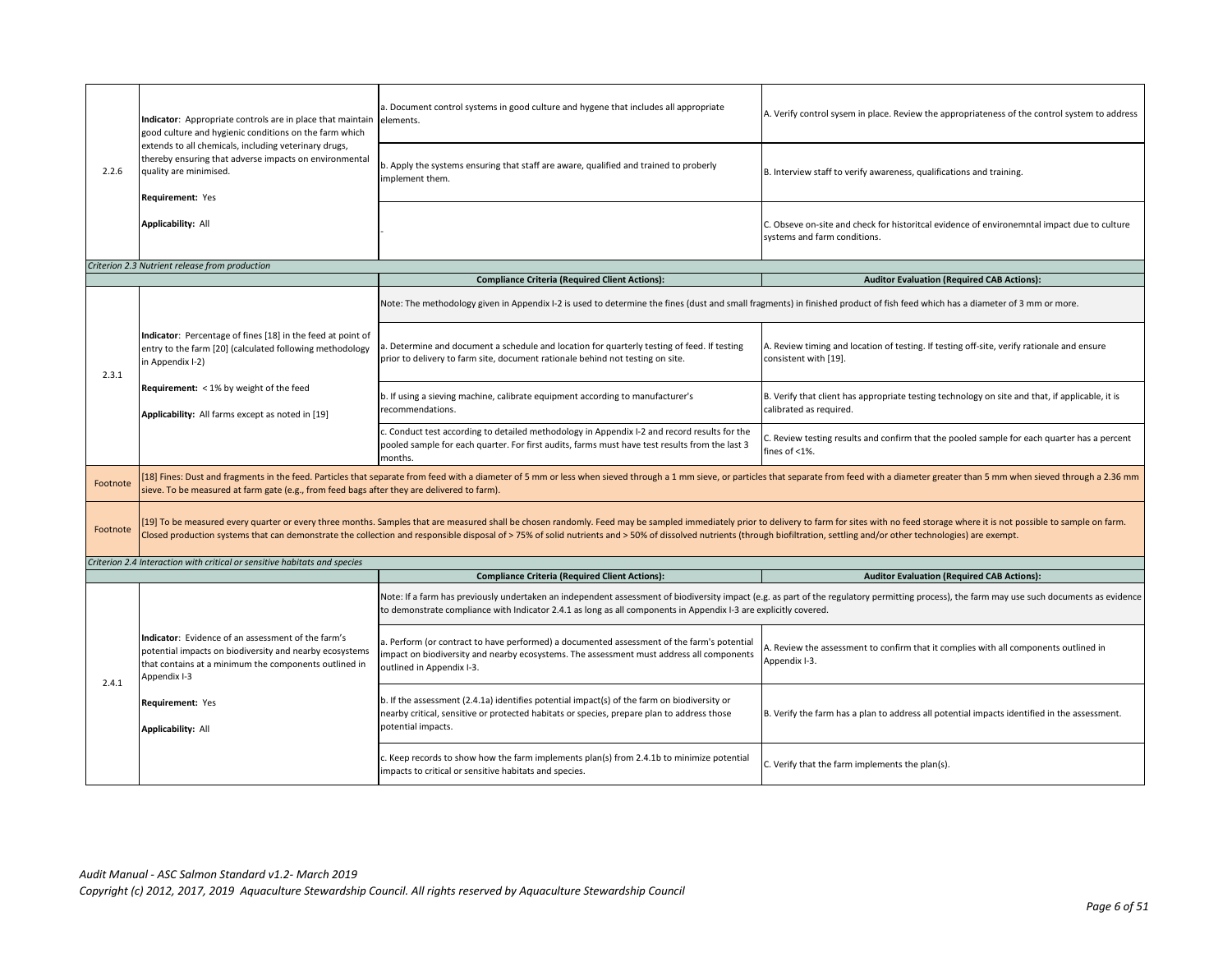|          | Instruction to Clients for Indicator 2.4.2 - Exceptions to Requirements that Farms are not sited within Protected Areas or HCVAs<br>The following exceptions shall be made for Indicator 2.4.2:                                                                                                                                                                                                                                                                                                                                                                                                                                                                                                                                                                                                                                                                                                                                                                                                                                                                                                          |                                                                                                                                                                                                                                                                                                                                                                                                                                                                                                                                                                                    |                                                                                                                                                                                              |  |
|----------|----------------------------------------------------------------------------------------------------------------------------------------------------------------------------------------------------------------------------------------------------------------------------------------------------------------------------------------------------------------------------------------------------------------------------------------------------------------------------------------------------------------------------------------------------------------------------------------------------------------------------------------------------------------------------------------------------------------------------------------------------------------------------------------------------------------------------------------------------------------------------------------------------------------------------------------------------------------------------------------------------------------------------------------------------------------------------------------------------------|------------------------------------------------------------------------------------------------------------------------------------------------------------------------------------------------------------------------------------------------------------------------------------------------------------------------------------------------------------------------------------------------------------------------------------------------------------------------------------------------------------------------------------------------------------------------------------|----------------------------------------------------------------------------------------------------------------------------------------------------------------------------------------------|--|
|          |                                                                                                                                                                                                                                                                                                                                                                                                                                                                                                                                                                                                                                                                                                                                                                                                                                                                                                                                                                                                                                                                                                          | Exception #1: For protected areas classified by the International Union for the Conservation of Nature (IUCN) as Category V or VI (these are areas preserved primarily for their landscapes or<br>for sustainable resource management).                                                                                                                                                                                                                                                                                                                                            |                                                                                                                                                                                              |  |
|          |                                                                                                                                                                                                                                                                                                                                                                                                                                                                                                                                                                                                                                                                                                                                                                                                                                                                                                                                                                                                                                                                                                          | placed on the farm to demonstrate that it is not negatively impacting the core reason an area has been identified as a HCVA.                                                                                                                                                                                                                                                                                                                                                                                                                                                       | Exception #2: For HCVAs if the farm can demonstrate that its environmental impacts are compatible with the conservation objectives of the HCVA designation. The burden of proof would be     |  |
|          |                                                                                                                                                                                                                                                                                                                                                                                                                                                                                                                                                                                                                                                                                                                                                                                                                                                                                                                                                                                                                                                                                                          | Exception #3: For farms located in a protected area if it was designated as such after the farm was already in operation and provided the farm can demonstrate that its environmental<br>impacts are compatible with the conservation objectives of the protected area and it is in compliance with any relevant conditions or regulations placed on the farm as a result of the<br>formation/designation of the protected area. The burden of proof would be placed on the farm to demonstrate that it is not negatively impacting the core reason an area has been<br>protected. |                                                                                                                                                                                              |  |
|          | Indicator: Allowance for the farm to be sited in a                                                                                                                                                                                                                                                                                                                                                                                                                                                                                                                                                                                                                                                                                                                                                                                                                                                                                                                                                                                                                                                       | <b>Definitions</b><br>Protected area: "A clearly defined geographical space, recognized, dedicated and managed through legal or other effective means, to achieve the long-term conservation of nature with<br>associated ecosystem services and cultural values."                                                                                                                                                                                                                                                                                                                 |                                                                                                                                                                                              |  |
| 2.4.2    | protected area [20] or High Conservation Value Areas [21]<br>(HCVAs)<br>Requirement: None [22]<br>Applicability: All farms except as noted in [22]                                                                                                                                                                                                                                                                                                                                                                                                                                                                                                                                                                                                                                                                                                                                                                                                                                                                                                                                                       | High Conservation Value Areas (HCVA): Natural habitats where conservation values are considered to be of outstanding significance or critical importance. HCVA are designated through a<br>multi-stakeholder approach that provides a systematic basis for identifying critical conservation values—both social and environmental—and for planning ecosystem management in order to<br>ensure that these high conservation values are maintained or enhanced                                                                                                                       |                                                                                                                                                                                              |  |
|          |                                                                                                                                                                                                                                                                                                                                                                                                                                                                                                                                                                                                                                                                                                                                                                                                                                                                                                                                                                                                                                                                                                          | a. Provide a map showing the location of the farm relative to nearby protected areas or High<br>Conservation Value Areas (HCVAs) as defined above (see also 1.1.1a).                                                                                                                                                                                                                                                                                                                                                                                                               | A. Review map and cross-check against independent information sources (e.g. 1.1.1d) to<br>determine if the farm is sited in a protected area or HCVA.                                        |  |
|          |                                                                                                                                                                                                                                                                                                                                                                                                                                                                                                                                                                                                                                                                                                                                                                                                                                                                                                                                                                                                                                                                                                          | b. If the farm is not sited in a protected area or High Conservation Value Area as defined<br>above, prepare a declaration attesting to this fact. In this case, the requirements of 2.4.2c-d<br>do not apply.                                                                                                                                                                                                                                                                                                                                                                     | B. Obtain a copy of the farm's declaration stating that the farm is not sited in a protected area<br>or HCVA (as applicable).                                                                |  |
|          |                                                                                                                                                                                                                                                                                                                                                                                                                                                                                                                                                                                                                                                                                                                                                                                                                                                                                                                                                                                                                                                                                                          | c. If the farm is sited in a protected area or HCVA, review the scope of applicability of Indicator<br>2.4.2 (see Instructions above) to determine if your farm is allowed an exception to the<br>requirements. If yes, inform the CAB which exception (#1, #2, or #3) is allowed and provide<br>supporting evidence.                                                                                                                                                                                                                                                              | C. Review the applicability of the exception requested by the farm together with the<br>supporting evidence to determine if the farm is eligible. If yes, Indicator 2.4.2 is not applicable. |  |
|          |                                                                                                                                                                                                                                                                                                                                                                                                                                                                                                                                                                                                                                                                                                                                                                                                                                                                                                                                                                                                                                                                                                          | d. If the farm is sited in a protected area or HCVA and the exceptions provided for Indicator<br>2.4.2 do not apply, then the farm does not comply with the requirement and is ineligible for<br>ASC certification.                                                                                                                                                                                                                                                                                                                                                                | D. Review evidence to determine whether the farm is allowed to be sited in a protected area<br>or HCVA and hence eligible for ASC certification.                                             |  |
| Footnote |                                                                                                                                                                                                                                                                                                                                                                                                                                                                                                                                                                                                                                                                                                                                                                                                                                                                                                                                                                                                                                                                                                          | [20] Protected area: "A clearly defined geographical space, recognized, dedicated and managed through legal or other effective means, to achieve the long-term conservation of nature with associated ecosystem services and c<br>Dudley, N. (Editor) (2008), Guidelines for Applying Protected Area Management Categories, Gland, Switzerland: IUCN. x + 86pp.                                                                                                                                                                                                                    |                                                                                                                                                                                              |  |
| Footnote | [21] High Conservation Value Areas (HCVA): Natural habitats where conservation values are considered to be of outstanding significance or critical importance. HCVA are designated through a multi-stakeholder approach that p<br>basis for identifying critical conservation values—both social and environmental—and for planning ecosystem management in order to ensure that these high conservation values are maintained or enhanced (http://www.hcvnetwor                                                                                                                                                                                                                                                                                                                                                                                                                                                                                                                                                                                                                                         |                                                                                                                                                                                                                                                                                                                                                                                                                                                                                                                                                                                    |                                                                                                                                                                                              |  |
| Footnote | [22] The following exceptions shall be made for Standard 2.4.2:<br>• For protected areas classified by the International Union for the Conservation of Nature (IUCN) as Category V or VI (these are areas preserved primarily for their landscapes or for sustainable resource management).<br>• For HCVAs if the farm can demonstrate that its environmental impacts are compatible with the conservation objectives of the HCVA designation. The burden of proof would be placed on the farm to demonstrate that it is not<br>the core reason an area has been identified as a HCVA.<br>For farms located in a protected area if it was designated as such after the farm was already in operation and provided the farm can demonstrate that its environmental impacts are compatible with the conservation objective<br>and it is in compliance with any relevant conditions or regulations placed on the farm as a result of the formation/designation of the protected area. The burden of proof would be placed on the farm to demonstrate that it<br>the core reason an area has been protected. |                                                                                                                                                                                                                                                                                                                                                                                                                                                                                                                                                                                    |                                                                                                                                                                                              |  |
|          | Criterion 2.5 Interaction with wildlife, including predators [23]                                                                                                                                                                                                                                                                                                                                                                                                                                                                                                                                                                                                                                                                                                                                                                                                                                                                                                                                                                                                                                        |                                                                                                                                                                                                                                                                                                                                                                                                                                                                                                                                                                                    |                                                                                                                                                                                              |  |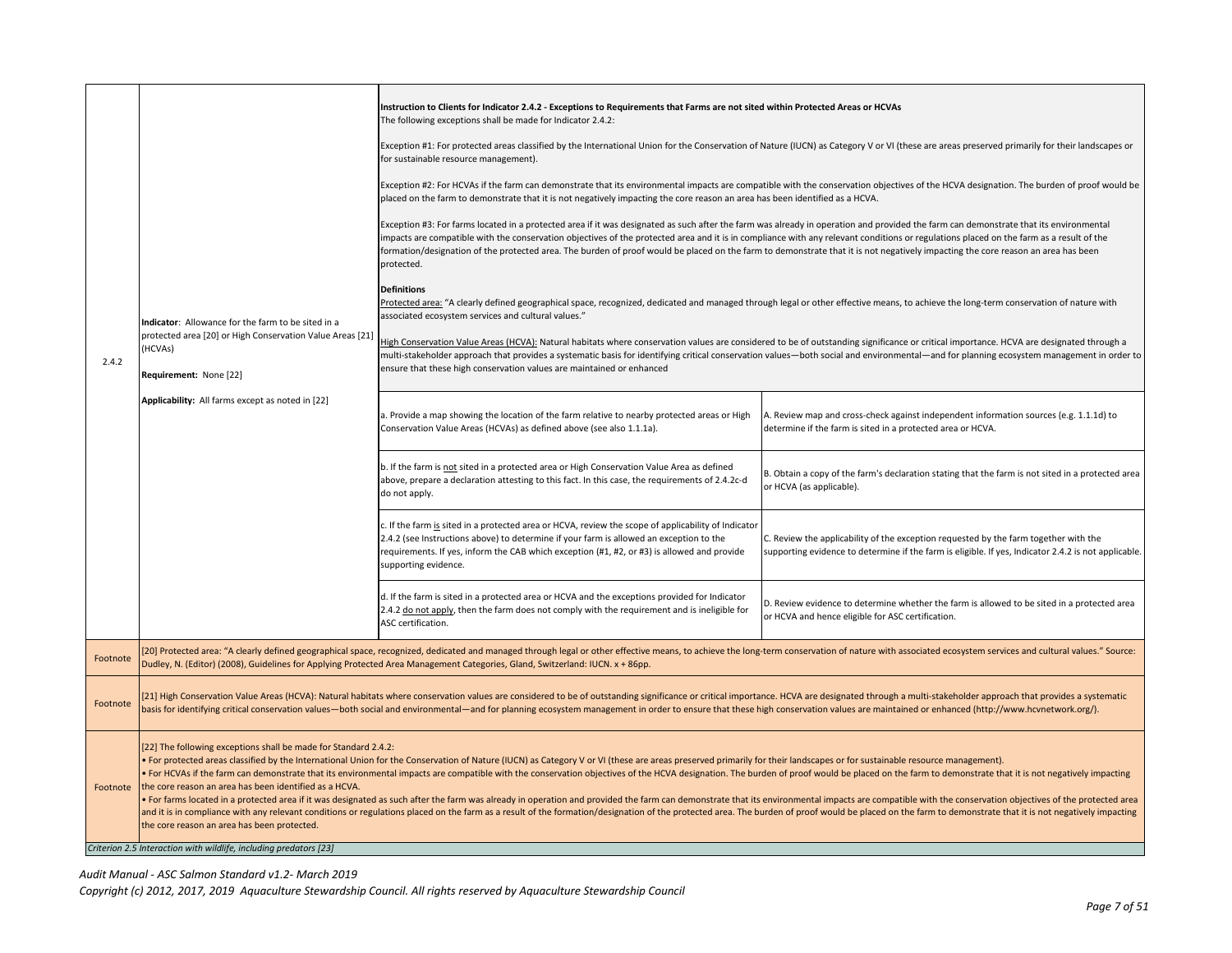|          |                                                                                                                                                                                                                                               | <b>Compliance Criteria (Required Client Actions):</b>                                                                                                                                                                                                                                                                                                                                                                  | <b>Auditor Evaluation (Required CAB Actions):</b>                                                                                                                                                              |  |
|----------|-----------------------------------------------------------------------------------------------------------------------------------------------------------------------------------------------------------------------------------------------|------------------------------------------------------------------------------------------------------------------------------------------------------------------------------------------------------------------------------------------------------------------------------------------------------------------------------------------------------------------------------------------------------------------------|----------------------------------------------------------------------------------------------------------------------------------------------------------------------------------------------------------------|--|
| Footnote | [23] See Appendix VI for transparency requirements for 2.5.2, 2.5.5 and 2.5.6.                                                                                                                                                                |                                                                                                                                                                                                                                                                                                                                                                                                                        |                                                                                                                                                                                                                |  |
| 2.5.1    | Indicator: Number of days in the production cycle when<br>acoustic deterrent devices (ADDs) or acoustic harassment<br>devices (AHDs) were used<br>Requirement: 0                                                                              | . Compile documentary evidence to show that no ADDs or AHDs have been used by the farm.                                                                                                                                                                                                                                                                                                                                | A. Review documentary evidence (e.g. predator management policies, records of predator<br>incidents) and cross-check against interviews with farm staff and local community members.                           |  |
|          | Applicability: All                                                                                                                                                                                                                            |                                                                                                                                                                                                                                                                                                                                                                                                                        | B. During the on-site audit, inspect the farm to confirm that no ADDs or AHDs are present at<br>the facilities.                                                                                                |  |
|          |                                                                                                                                                                                                                                               | a. Prepare a list of all predator control devices and their locations.                                                                                                                                                                                                                                                                                                                                                 | A. Review list.                                                                                                                                                                                                |  |
|          | Indicator: Number of mortalities [25] of endangered or                                                                                                                                                                                        | b. Maintain a record of all predator incidents.                                                                                                                                                                                                                                                                                                                                                                        | B. Review farm records of predator incidents and cross-check against relevant records (e.g.<br>escapes).                                                                                                       |  |
| 2.5.2    | red-listed [26] marine mammals or birds on the farm<br>Requirement: 0 (zero)                                                                                                                                                                  | . Maintain a record of all mortalities of marine mammals and birds on the farm identifying the C. Review records for completeness. Cross-check mortality records against interviews with<br>species, date, and apparent cause of death.                                                                                                                                                                                | farm staff and community representatives.                                                                                                                                                                      |  |
|          | Applicability: All                                                                                                                                                                                                                            | d. Maintain an up-to-date list of endangered or red-listed marine mammals and birds in the<br>area (see 2.4.1)                                                                                                                                                                                                                                                                                                         | D. Review list for consistency with 2.4.1                                                                                                                                                                      |  |
|          |                                                                                                                                                                                                                                               |                                                                                                                                                                                                                                                                                                                                                                                                                        | E. Compare results from (a) through (d) above to confirm that there were no mortalities of<br>endangered or red-listed marine mammals or birds on farm.                                                        |  |
| Footnote | [25] Mortalities: Includes animals intentionally killed through lethal action as well as accidental deaths through entanglement or other means.                                                                                               |                                                                                                                                                                                                                                                                                                                                                                                                                        |                                                                                                                                                                                                                |  |
| Footnote | [26] Species listed as endangered or critically endangered by the IUCN or on a national endangered species list.                                                                                                                              |                                                                                                                                                                                                                                                                                                                                                                                                                        |                                                                                                                                                                                                                |  |
|          | Indicator: Evidence that the following steps were taken<br>prior to lethal action [27] against a predator:<br>1. All other avenues were pursued prior to using lethal                                                                         | a. Provide a list of all lethal actions that the farm took against predators during the previous<br>12-month period. Note: "lethal action" is an action taken to deliberately kill an animal,<br>including marine mammals and birds.                                                                                                                                                                                   | A. Review list of lethal actions taken by the farm and cross-check against 2.5.2b.                                                                                                                             |  |
| 2.5.3    | action<br>2. Approval was given from a senior manager above the<br>farm manager<br>3. Explicit permission was granted to take lethal action<br>against the specific animal from the relevant regulatory<br>authority<br>Requirement: Yes [28] | b. For each lethal action identified in 2.5.4a, keep record of the following:<br>1) a rationale showing how the farm pursued all other reasonable avenues prior to using lethal<br>action;<br>2) approval from a senior manager above the farm manager of the lethal action;<br>3) where applicable, explicit permission was granted by the relevant regulatory authority to<br>take lethal action against the animal. | B. Review documentation to confirm that the farm shows evidence of compliance with<br>requirements in steps 1-3.                                                                                               |  |
|          | Applicability: All except cases where human safety is<br>endangered as noted in [28]                                                                                                                                                          | . Provide documentary evidence that steps 1-3 above (in 2.5.4b) were taken prior to killing<br>the animal. If human safety was endangered and urgent action necessary, provide<br>documentary evidence as outlined in [28].                                                                                                                                                                                            | C. Review documentary evidence to verify actions, permissions, and approvals were taken<br>prior to taking lethal action. If client requests exemption due to human safety, review<br>evidence to verify [28]. |  |
| Footnote | [27] Lethal action: Action taken to deliberately kill an animal, including marine mammals and birds.                                                                                                                                          |                                                                                                                                                                                                                                                                                                                                                                                                                        |                                                                                                                                                                                                                |  |
|          | Footnote [28] Exception to these conditions may be made for a rare situation where human safety is endangered. Should this be required, post-incident approval from a senior manager should be made and relevant authorities m                |                                                                                                                                                                                                                                                                                                                                                                                                                        |                                                                                                                                                                                                                |  |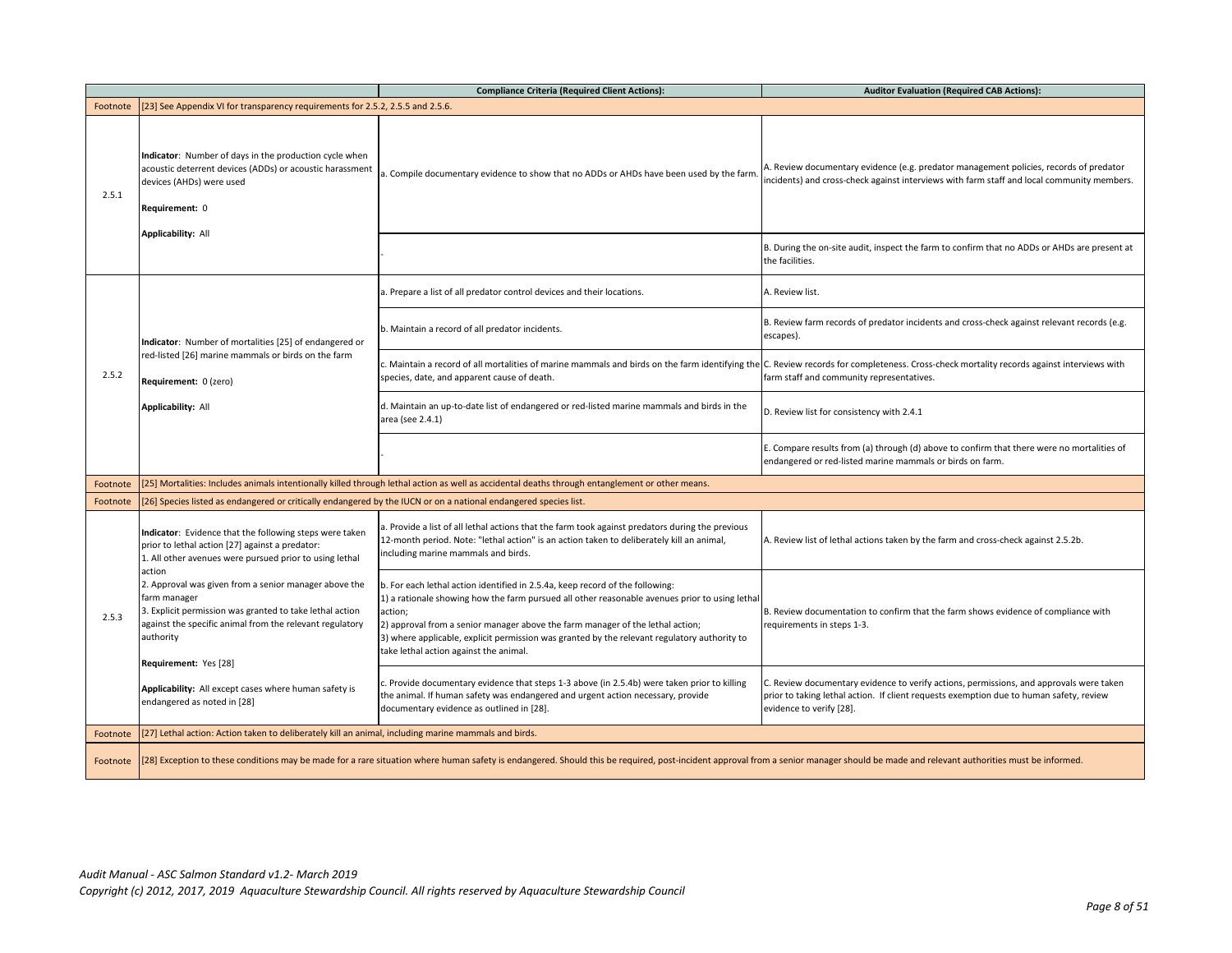#### **Instruction to Clients and CABs on Indicators 2.5.4, 2.5.5, and 2.5.6 - Clarification about the ASC Definition of "Lethal Incident"**

The ASC Salmon Standard has defined "Lethal incident" to include all lethal actions as well as entanglements or other accidental mortalities of non-salmonids [footnote 29]. For the purpose of assisting farms and auditors w compliance with Indicators 2.5.4, 2.5.5, and 2.5.6, ASC has clarified this definition further:

Total number of lethal Incidents = sum of all non-salmonid deaths arising from all lethal actions taken by the farm during a given time period

There should be a 1:1 relationship between the number of animal deaths and the number of lethal incidents reported by the farm. For example, if a farm has taken one (1) lethal action in past last two years and that single birds, it is considered three (3) lethal incidents within a two year period.

The term "non-salmonid" was intended to cover any predatory animals which are likely to try to feed upon farmed salmon. In practice these animals will usually be seals or birds.

|          | Indicator: Evidence that information about any lethal<br>incidents [30] on the farm has been made easily publicly                                                                                                                      | a. For all lethal actions (see 2.5.3), keep records showing that the farm made the information<br>available within 30 days of occurrence.                                                                                                                                                                                                                                                  | A. Check farm records for publicizing lethal actions against the actions listed in 2.5.3a to<br>confirm that the farm made information available within 30 days. |
|----------|----------------------------------------------------------------------------------------------------------------------------------------------------------------------------------------------------------------------------------------|--------------------------------------------------------------------------------------------------------------------------------------------------------------------------------------------------------------------------------------------------------------------------------------------------------------------------------------------------------------------------------------------|------------------------------------------------------------------------------------------------------------------------------------------------------------------|
| 2.5.4    | available [29]<br>Requirement: Yes                                                                                                                                                                                                     | a. For all lethal actions (see 2.5.3), keep records showing that the farm made the information<br>available within 30 days of occurrence.                                                                                                                                                                                                                                                  | A. Check farm records for publicizing lethal actions against the actions listed in 2.5.3a to<br>confirm that the farm made information available within 30 days. |
|          | <b>Applicability: All</b>                                                                                                                                                                                                              | b. Ensure that information about all lethal actions listed in 2.5.4a are made easily publicly<br>available (e.g. on a website).                                                                                                                                                                                                                                                            | B. Verify that required information is easily publicly available.                                                                                                |
| Footnote |                                                                                                                                                                                                                                        | [29] Posting results on a public website is an example of "easily publicly available." Shall be made available within 30 days of the incident and see Appendix VI for transparency requirements.                                                                                                                                                                                           |                                                                                                                                                                  |
|          | Indicator: Maximum number of lethal incidents [30] on                                                                                                                                                                                  | a. Maintain log of lethal incidents (see 2.5.3a) for a minimum of two years. For first audit, > 6<br>months of data are required.                                                                                                                                                                                                                                                          | A. Review log.                                                                                                                                                   |
| 2.5.5    | the farm over the prior two years<br>Requirement: < 9 lethal incidents [31], with no more than mammals during the previous two year period.<br>two of the incidents being marine mammals                                               | b. Calculate the total number of lethal incidents and the number of incidents involving marine $ B$ . Verify that over the previous two years there were <9 lethal incidents in total and that $\leq$ 2                                                                                                                                                                                    | of those incidents were marine mammal deaths.                                                                                                                    |
|          | <b>Applicability: All</b>                                                                                                                                                                                                              | c. Send ASC the farm's data for all lethal incidents [30] of any species other than the salmon<br>chack the control of the control of the SC (Appendix VI). Details of marine mammals). Data confirm that data on all lethal incidents has been submitted to ASC (Appendix VI).<br>must be sent to ASC on an ongoing basis (i.e. at least once per year and for each production<br>cycle). |                                                                                                                                                                  |
| Footnote |                                                                                                                                                                                                                                        | [30] Lethal incident: Includes all lethal actions as well as entanglements or other accidental mortalities of non-salmonids.                                                                                                                                                                                                                                                               |                                                                                                                                                                  |
| Footnote |                                                                                                                                                                                                                                        | [31] Standard 2.5.6 applicable to incidents related to non-endangered and non-red-listed species. This standard complements, and does not contradict, 2.5.3.                                                                                                                                                                                                                               |                                                                                                                                                                  |
| 2.5.6    | Indicator: In the event of a lethal incident, evidence that<br>an assessment of the risk of lethal incident(s) has been<br>undertaken and demonstration of concrete steps taken by<br>the farm to reduce the risk of future incidences | a. Keep records showing that the farm undertakes an assessment of risk following each lethal<br>incident and how those risk assessments are used to identify concrete steps the farm takes to<br>reduce the risk of future incidents.                                                                                                                                                      | A. Review farm records to confirm that all the farm performs an appropriate risk assessment<br>following all lethal incidents (see list 2.5.3a).                 |
|          | Requirement: Yes<br><b>Applicability: All</b>                                                                                                                                                                                          | b. Provide documentary evidence that the farm implements those steps identified in 2.5.6a to<br>reduce the risk of future lethal incidents.                                                                                                                                                                                                                                                | B. Verify that the farm implements steps to reduce risk of lethal incidents.                                                                                     |
|          | PRINCIPLE 3: PROTECT THE HEALTH AND GENETIC INTEGRITY OF WILD POPULATIONS                                                                                                                                                              |                                                                                                                                                                                                                                                                                                                                                                                            |                                                                                                                                                                  |
|          | Criterion 3.1 Introduced or amplified parasites and pathogens [34, 35]                                                                                                                                                                 |                                                                                                                                                                                                                                                                                                                                                                                            |                                                                                                                                                                  |
|          |                                                                                                                                                                                                                                        | <b>Compliance Criteria (Required Client Actions):</b>                                                                                                                                                                                                                                                                                                                                      | <b>Auditor Evaluation (Required CAB Actions):</b>                                                                                                                |
| Footnote |                                                                                                                                                                                                                                        | [32] Farm sites for which there is no release of water that may contain pathogens into the natural (freshwater or marine) environment are exempt from the standards under Criterion 3.1.                                                                                                                                                                                                   |                                                                                                                                                                  |
|          | Footnote [33] See Appendix VI for transparency requirements for 3.1.1, 3.1.3, 3.1.4, 3.1.6 and 3.1.7.                                                                                                                                  |                                                                                                                                                                                                                                                                                                                                                                                            |                                                                                                                                                                  |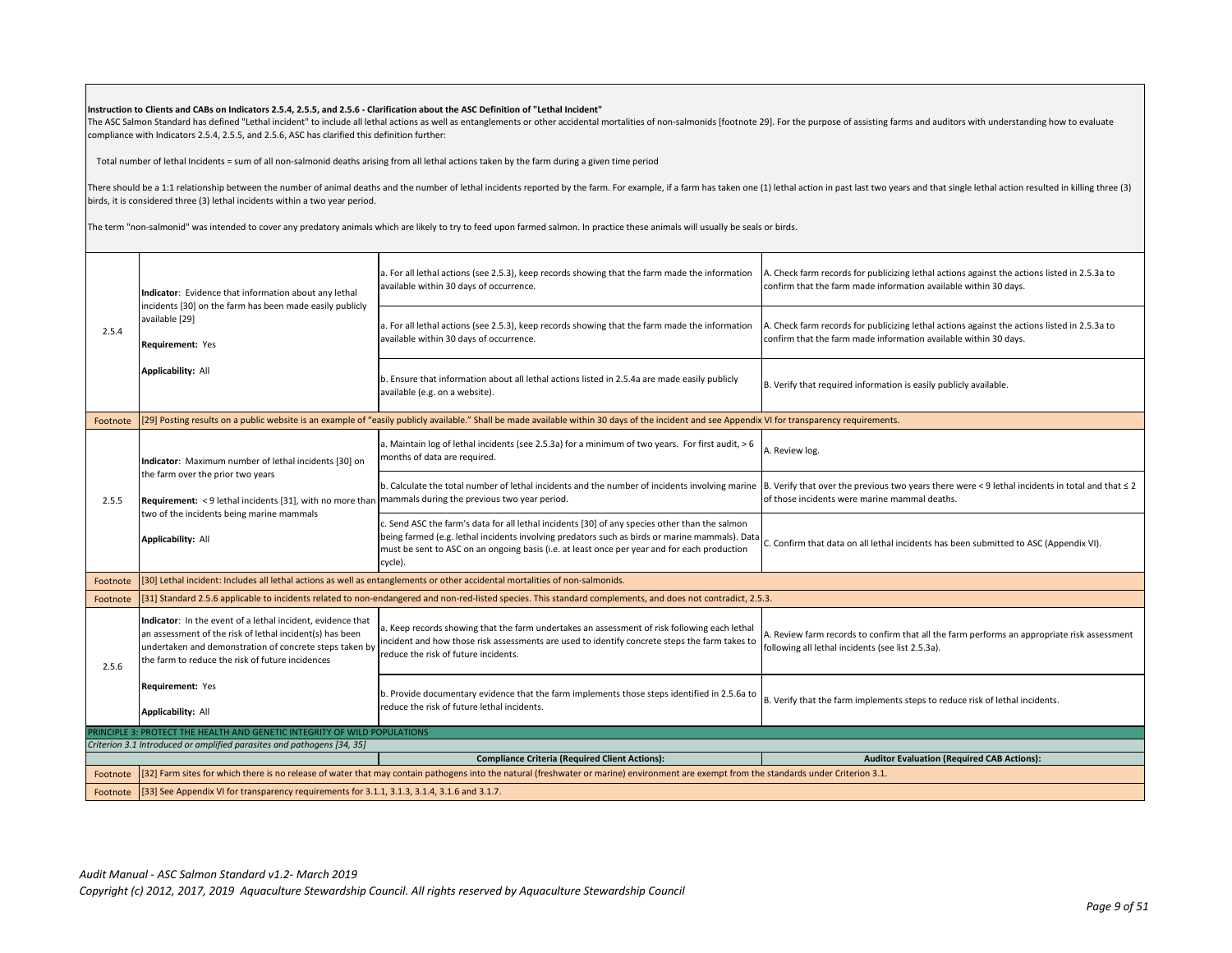#### **Instruction to Clients and CABs on Exemptions to Criterion 3.1**

According to footnote [32], farm sites for which there is no release of water that may contain pathogens into the natural (freshwater or marine) environment are exempt from the requirements under Criterion 3.1. More specif exemption from Criterion 3.1 if it can be shown that either of the following holds:

1) the farm does not release any water to the natural environment; or

2) any effluent released by the farm to the natural environment has been effectively treated to kill pathogens (e.g. UV and/or chemical treatment of water with testing demonstrating efficacy).

Auditors shall fully document the rationale for any such exemptions in the audit report.

| 3.1.1    | Indicator: Participation in an Area-Based Management<br>(ABM) scheme for managing disease and resistance to<br>treatments that includes coordination of stocking,<br>fallowing, therapeutic treatments and information-<br>sharing. Detailed requirements are in Appendix II-1.<br>Requirement: Yes<br>Applicability: All except farms that release no water as<br>noted in [32] | a. Keep record of farm's participation in an ABM scheme.                                                                                                                                                                                                                                                                                                                                                                                                                                  | A. Review records of farm participation in ABM scheme. Contact other ABM participants as<br>necessary to confirm the accuracy of client records.                                                                                                                                  |
|----------|----------------------------------------------------------------------------------------------------------------------------------------------------------------------------------------------------------------------------------------------------------------------------------------------------------------------------------------------------------------------------------|-------------------------------------------------------------------------------------------------------------------------------------------------------------------------------------------------------------------------------------------------------------------------------------------------------------------------------------------------------------------------------------------------------------------------------------------------------------------------------------------|-----------------------------------------------------------------------------------------------------------------------------------------------------------------------------------------------------------------------------------------------------------------------------------|
|          |                                                                                                                                                                                                                                                                                                                                                                                  | b. Submit to the CAB a description of how the ABM (3.1.1a) coordinates management of<br>disease and resistance to treatments, including:<br>coordination of stocking;<br>fallowing;<br>therapeutic treatments; and<br>information sharing.                                                                                                                                                                                                                                                | B. Review description of ABM to verify that the management activities address each of the<br>four element from Indicator 3.1.1.                                                                                                                                                   |
|          |                                                                                                                                                                                                                                                                                                                                                                                  | c. Provide the CAB access to documentation which is sufficient for the auditor to evaluate the<br>ABM's compliance with all requirements in Appendix II-1, including definition of area,<br>minimum % participation in the scheme, components, and coordination requirements.                                                                                                                                                                                                             | C. Evaluate documents to confirm the ABM complies with Appendix II-1.                                                                                                                                                                                                             |
|          |                                                                                                                                                                                                                                                                                                                                                                                  | d. Submit dates of fallowing period(s) as per Appendix VI to ASC at least once per year.                                                                                                                                                                                                                                                                                                                                                                                                  | D. Confirm that client has submitted dates of fallowing periods to ASC (Appendix VI).                                                                                                                                                                                             |
|          |                                                                                                                                                                                                                                                                                                                                                                                  | Note: Indicator 3.1.2 requires that farms demonstrate a commitment to collaborate with NGOs, academics and governments on areas of mutually agreed research to measure possible<br>impacts on wild stocks. If the farm does not receive any requests to collaborate on such research projects, the farm may demonstrate compliance by showing evidence of commitment<br>through other proactive means such as published policy statements or directed outreach to relevant organizations. |                                                                                                                                                                                                                                                                                   |
|          | Indicator: A demonstrated commitment [34] to<br>collaborate with NGOs, academics and governments on<br>areas of mutually agreed research to measure possible<br>impacts on wild stocks<br>Requirement: Yes<br>Applicability: All except farms that release no water as<br>noted in [32]                                                                                          | a. Retain records to show how the farm and/or its operating company has communicated<br>with external groups (NGOs, academics, governments) to agree on and collaborate towards<br>areas of research to measure impacts on wild stocks, including records of requests for<br>research support and collaboration and responses to those requests.                                                                                                                                          | A. Review evidence that the farm and/or its operating company has communicated with<br>external groups to agree on areas of research about possible impacts on wild stocks and is<br>tracking and responding to research requests.                                                |
| 3.1.2    |                                                                                                                                                                                                                                                                                                                                                                                  | b. Provide non-financial support to research activities in 3.1.2a by either:<br>providing researchers with access to farm-level data;<br>granting researchers direct access to farm sites; or<br>facilitating research activities in some equivalent way.                                                                                                                                                                                                                                 | B. Review how the farm and/or its operating company has provided non-financial support for<br>research activities.                                                                                                                                                                |
|          |                                                                                                                                                                                                                                                                                                                                                                                  | c. When the farm and/or its operating company denies a request to collaborate on a research<br>project, ensure that there is a written justification for rejecting the proposal.                                                                                                                                                                                                                                                                                                          | C. As applicable, review the provided record of rejecting proposals to confirm that denials<br>were justified and there is no consistent pattern to indicate that the farm and/or its operating<br>company lacks a demonstrated commitment to collaborate on research activities. |
|          |                                                                                                                                                                                                                                                                                                                                                                                  | d. Maintain records from research collaborations (e.g. communications with researchers) to<br>show that the farm has supported the research activities identified in 3.1.2a.                                                                                                                                                                                                                                                                                                              | D. Verify that the farm's communications with researchers demonstrate a commitment to<br>collaborate on relevant areas of research.                                                                                                                                               |
| Footnote | activities.                                                                                                                                                                                                                                                                                                                                                                      | [34] Commitment: At a minimum, a farm and/or its operating company must demonstrate this commitment through providing farm-level data to researchers, granting researchers access to sites, or other similar non-financial sup                                                                                                                                                                                                                                                            |                                                                                                                                                                                                                                                                                   |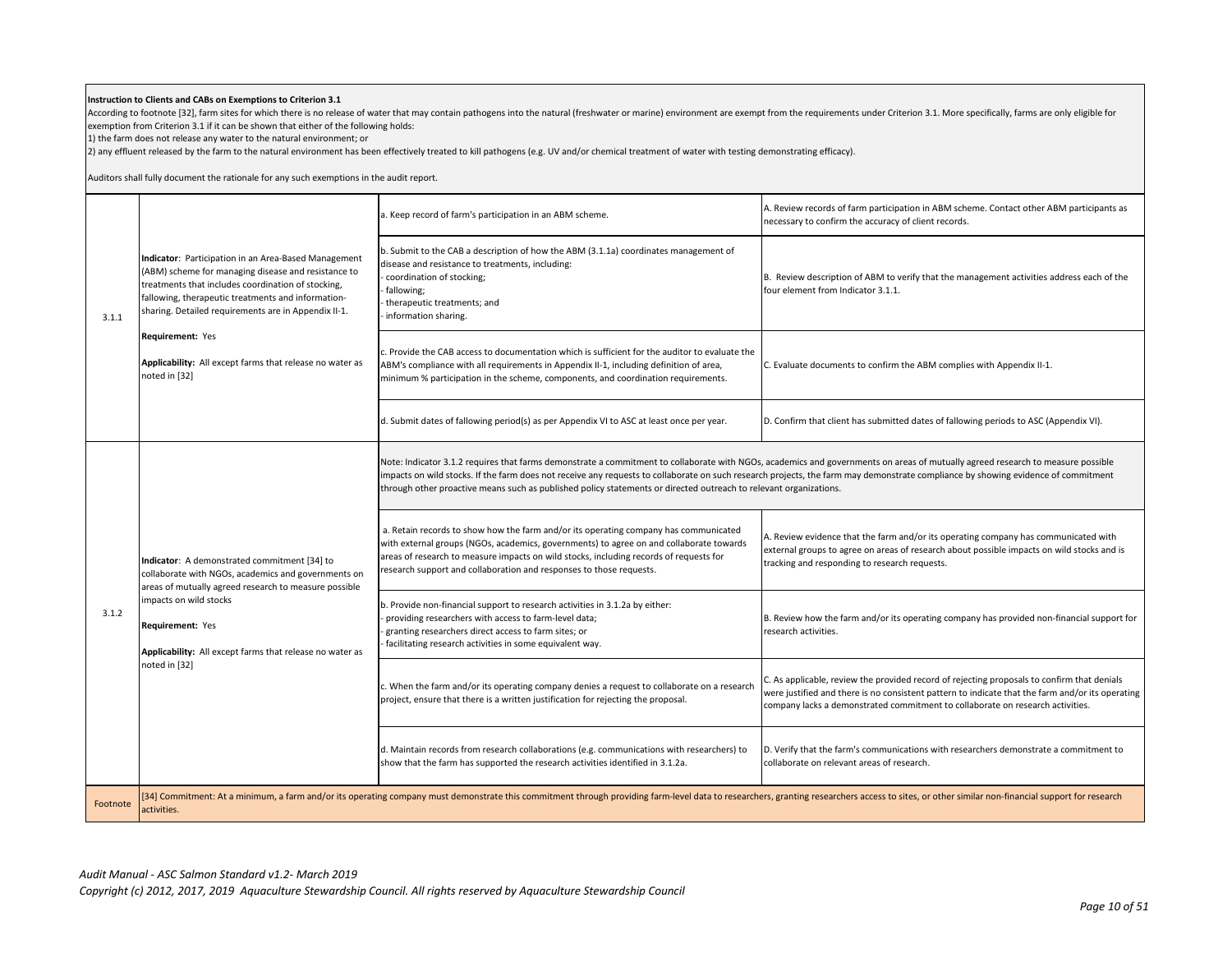| 3.1.3    | Indicator: Establishment and annual review of a<br>maximum sea lice load for the entire ABM and for the<br>individual farm as outlined in Appendix II-2<br>Requirement: Yes                                                                                                                                                                                                                                                       | a. Keep records to show that a maximum sea lice load has been set for:<br>the entire ABM; and<br>the individual farm.                                                                                                                                                                                                                                                                                                                                                                         | A. Review records to confirm compliance.                                                                                                                                                                                                          |
|----------|-----------------------------------------------------------------------------------------------------------------------------------------------------------------------------------------------------------------------------------------------------------------------------------------------------------------------------------------------------------------------------------------------------------------------------------|-----------------------------------------------------------------------------------------------------------------------------------------------------------------------------------------------------------------------------------------------------------------------------------------------------------------------------------------------------------------------------------------------------------------------------------------------------------------------------------------------|---------------------------------------------------------------------------------------------------------------------------------------------------------------------------------------------------------------------------------------------------|
|          |                                                                                                                                                                                                                                                                                                                                                                                                                                   | b. Maintain evidence that the established maximum sea lice load (3.1.3a) is reviewed annually<br>as outlined in Appendix II-2, incorporating feedback from the monitoring of wild salmon<br>where applicable (See 3.1.6).                                                                                                                                                                                                                                                                     | B. Confirm that sea lice load is reviewed annually and, if applicable, the review incorporates<br>information from monitoring of wild salmon.                                                                                                     |
|          | Applicability: All except farms that release no water as<br>noted in [32]                                                                                                                                                                                                                                                                                                                                                         | c. Provide the CAB access to documentation which is sufficient for the auditor to evaluate<br>whether the ABM has set (3.1.3a) and annually reviewed (3.1.3.b) maximum sea lice load in<br>compliance with requirements in Appendix II-2.                                                                                                                                                                                                                                                     | . Evaluate documents to confirm the ABM complies with requirements of Appendix II-2 for<br>establishing and reviewing maximum sea lice loads.                                                                                                     |
|          |                                                                                                                                                                                                                                                                                                                                                                                                                                   | d. Submit the maximum sea lice load for the ABM to ASC as per Appendix VI at least once per<br>year.                                                                                                                                                                                                                                                                                                                                                                                          | D. Confirm that client has submitted the ABM maximum lice load to ASC (Appendix VI).                                                                                                                                                              |
|          |                                                                                                                                                                                                                                                                                                                                                                                                                                   | a. Prepare an annual schedule for testing sea lice that identifies timeframes of routine testing<br>frequency (at a minimum, monthly) and for high-frequency testing (weekly) due to sensitive<br>periods for wild salmonids (e.g. during and immediately prior to outmigration of juveniles).                                                                                                                                                                                                | A. Review sea lice testing schedule to confirm that weekly testing coincides with known<br>sensitive periods for wild salmon (e.g. during and immediately prior to outmigration of<br>juveniles).                                                 |
|          | Indicator: Frequent [35] on-farm testing for sea lice, with<br>test results made easily publicly available [36] within<br>seven days of testing<br>Requirement: Yes<br>Applicability: All except farms that release no water as<br>noted in [32]                                                                                                                                                                                  | b. Maintain records of results of on-farm testing for sea lice. If farm deviates from schedule<br>due to weather [35] maintain documentation of event and rationale.                                                                                                                                                                                                                                                                                                                          | B. Review records to confirm that testing follows the farm's annual schedule. Review the<br>rationale for any deviations from the schedule.                                                                                                       |
| 3.1.4    |                                                                                                                                                                                                                                                                                                                                                                                                                                   | c. Document the methodology used for testing sea lice ('testing' includes both counting and<br>identifying sea lice). The method must follow national or international norms, follows<br>accepted minimum sample size, use random sampling, and record the species and life-stage of<br>the sea lice. If farm uses a closed production system and would like to use an alternate<br>method (i.e. video), farm shall provide the CAB with details on the method and efficacy of the<br>method. | . Review the farm's methodology for testing sea lice. If practicable, observe testing while on-<br>site. If farm is a closed system using an alternate testing method, document the distinction<br>and review evidence of efficacy of the method. |
|          |                                                                                                                                                                                                                                                                                                                                                                                                                                   | d. Make the testing results from 3.1.4b easily publicly available (e.g. posted to the company's<br>website) within seven days of testing. If requested, provide stakeholders access to hardcopies<br>of test results.                                                                                                                                                                                                                                                                         | D. Test access from an offsite computer to confirm that results are easily publicly available. If<br>applicable, confirm that the farm made hardcopies of test results easily available to<br>stakeholders.                                       |
|          |                                                                                                                                                                                                                                                                                                                                                                                                                                   | e. Keep records of when and where test results were made public.                                                                                                                                                                                                                                                                                                                                                                                                                              | E. Review records for the past year to confirm the farm posted test results within 7 days of<br>each test. Cross-check against testing schedule (see 3.1.4a).                                                                                     |
|          |                                                                                                                                                                                                                                                                                                                                                                                                                                   | f. Submit test results to ASC (Appendix VI) at least once per year.                                                                                                                                                                                                                                                                                                                                                                                                                           | F. Confirm that client has submitted test results to ASC (Appendix VI).                                                                                                                                                                           |
| Footnote | [35] Testing must be weekly during and immediately prior to sensitive periods for wild salmonids, such as outmigration of wild juvenile salmon. Testing must be at least monthly during the rest of the year, unless water tem<br>would jeopardize farmed fish health to test for lice (below 4 degrees C). Within closed production systems, alternative methods for monitoring sea lice, such as video monitoring, may be used. |                                                                                                                                                                                                                                                                                                                                                                                                                                                                                               |                                                                                                                                                                                                                                                   |
| Footnote | [36] Posting results on a public website is an example of "easily publicly available."                                                                                                                                                                                                                                                                                                                                            |                                                                                                                                                                                                                                                                                                                                                                                                                                                                                               |                                                                                                                                                                                                                                                   |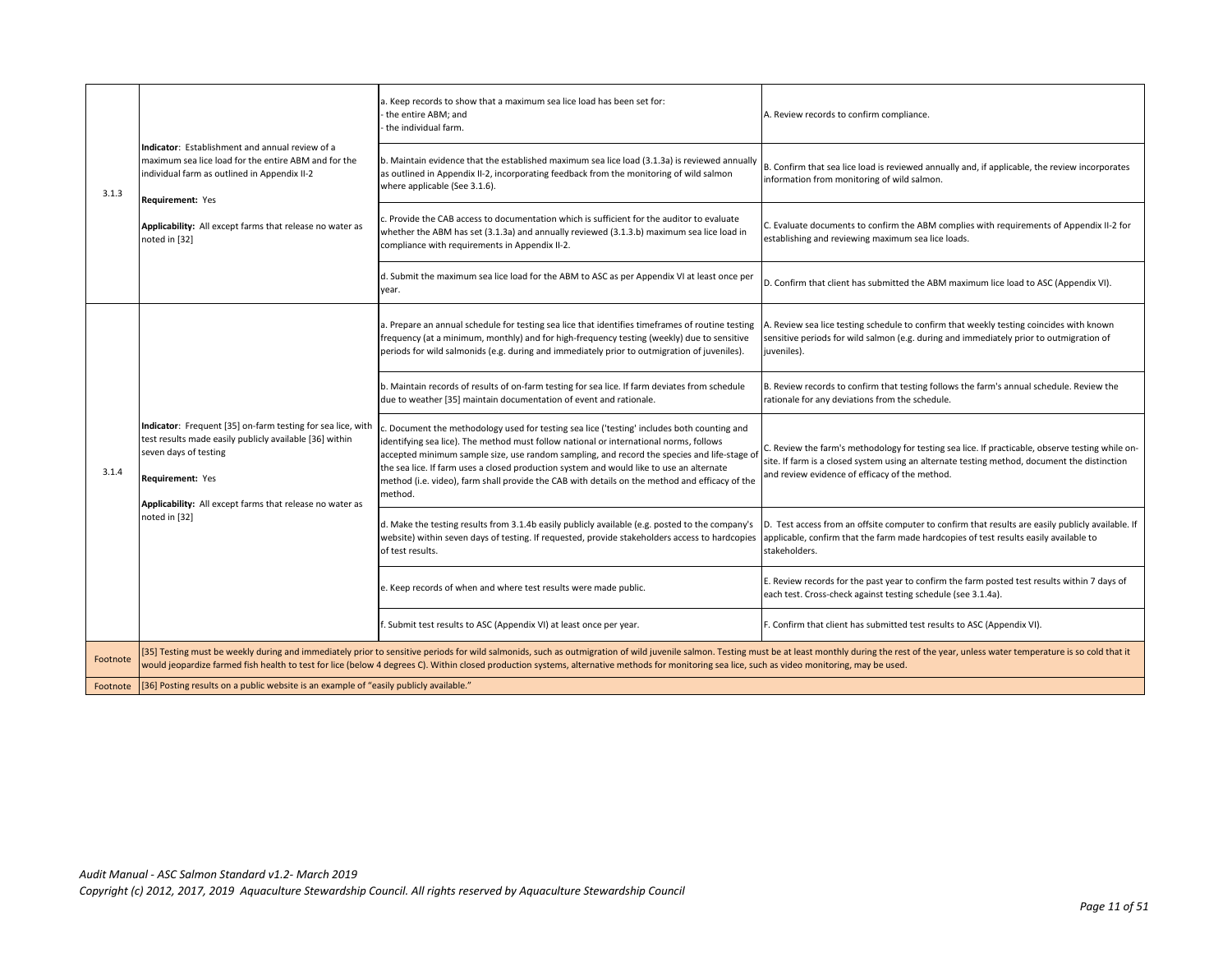| 3.1.5    | Indicator: In areas with wild salmonids [37], evidence of<br>data [38] and the farm's understanding of that data,<br>around salmonid migration routes, migration timing and<br>stock productivity in major waterways within 50<br>kilometers of the farm<br>Requirement: Yes<br>Applicability: All farms operating in areas with wild<br>salmonids except farms that release no water as noted in<br>$[32]$ | Instruction to Clients for Indicator 3.1.5 - Evidence for Wild Salmonid Health and Migration<br>In writing this indicator, the SAD Steering Committee concluded that relevant data sets on wild salmonid health and migration are publicly available in the vast majority of, if not all,<br>jurisdictions with wild salmonids. The information is likely to come from government sources or from research institutions. Therefore farms are not responsible for conducting this research<br>themselves. However farms must demonstrate that they are aware of this basic information in their region, as such information is needed to make management decisions related to<br>minimizing potential impact on those wild stocks.<br>This Indicator requires collection and understanding of general data for the major watersheds within approximately 50 km of the farm. A farm does not need to demonstrate that there is<br>data for every small river or tributary or subpopulation. Information should relate to the wild fish stock level, which implies that the population is more or less isolated from other stocks of<br>the same species and hence self-sustaining. A "conservation unit" under the Canadian Wild Salmon Policy is an example of an appropriate fish stock-level definition. However, it must be<br>recognized that each jurisdiction may have slight differences in how a wild salmonid stock is defined in the region.<br>For purposes of these standards, "areas with wild salmonids" are defined as areas within 75 kilometers of a wild salmonid migration route or habitat. This definition is expected to encompass<br>all, or nearly all, of salmon-growing areas in the northern hemisphere [39]. Potentially affected species in these areas are salmonids (i.e. including all trout species). Where a species is not<br>natural to a region (e.g. Atlantic or Pacific Salmon in Chile) the areas are not considered as "areas with wild salmonids" even if salmon have escaped from farms and established themselves as<br>a reproducing species in "the wild".<br>Farms do not need to conduct research on migration routes, timing and the health of wild stocks under this standard if general information is already available. Farms must demonstrate an<br>understanding of this information at the general level for salmonid populations in their region, as such information is needed to make management decisions related to minimizing potential<br>impact on those stocks. Such "evidence" would consist of, for example, peer review studies; publicly available government monitoring and reporting.<br>a. Identify all salmonid species that naturally occur within 75 km of the farm through literature<br>search or by consulting with a reputable authority. If the farm is not in an area with wild<br>salmonids, then 3.1.5b and c do not apply.<br>b. For species listed in 3.1.5a, compile best available information on migration routes,<br>migration timing (range of months for juvenile outmigration and returning salmon), life history B. Review the accuracy of the farm's information on local salmonid migratory patterns and<br>timing for coastal resident salmonids, and stock productivity over time in major waterways<br>within 50 km of the farm.<br>. From data in 3.1.5b, identify any sensitive periods for wild salmonids (e.g. periods of<br>outmigration of juveniles) within 50 km of the farm. | A. Review salmonid species list for accuracy and cross-check source references. Confirm<br>whether 3.1.5 b and c are applicable.<br>stock productivity. Cross-check source references as necessary.<br>C. Confirm accuracy of farm's understanding. Cross-check against 'sensitive periods' listed in<br>the farm's annual schedule for testing for sea lice.<br>D. Confirm the farm's understanding of this information through interviews. |
|----------|-------------------------------------------------------------------------------------------------------------------------------------------------------------------------------------------------------------------------------------------------------------------------------------------------------------------------------------------------------------------------------------------------------------|----------------------------------------------------------------------------------------------------------------------------------------------------------------------------------------------------------------------------------------------------------------------------------------------------------------------------------------------------------------------------------------------------------------------------------------------------------------------------------------------------------------------------------------------------------------------------------------------------------------------------------------------------------------------------------------------------------------------------------------------------------------------------------------------------------------------------------------------------------------------------------------------------------------------------------------------------------------------------------------------------------------------------------------------------------------------------------------------------------------------------------------------------------------------------------------------------------------------------------------------------------------------------------------------------------------------------------------------------------------------------------------------------------------------------------------------------------------------------------------------------------------------------------------------------------------------------------------------------------------------------------------------------------------------------------------------------------------------------------------------------------------------------------------------------------------------------------------------------------------------------------------------------------------------------------------------------------------------------------------------------------------------------------------------------------------------------------------------------------------------------------------------------------------------------------------------------------------------------------------------------------------------------------------------------------------------------------------------------------------------------------------------------------------------------------------------------------------------------------------------------------------------------------------------------------------------------------------------------------------------------------------------------------------------------------------------------------------------------------------------------------------------------------------------------------------------------------------------------------------------------------------------------------------------------------------------------------------------------------------------------------------------------------------------------------------------------------------------------------------------------------------------------------------------------------------------------------------------------------------------------------------------------------------------------------------------------------------------------------------------------------------------------------------------------------------------------------------------------------------|----------------------------------------------------------------------------------------------------------------------------------------------------------------------------------------------------------------------------------------------------------------------------------------------------------------------------------------------------------------------------------------------------------------------------------------------|
| Footnote | northern hemisphere.                                                                                                                                                                                                                                                                                                                                                                                        | [37] For purposes of these standards, "areas with wild salmonids" are defined as areas within 75 kilometers of a wild salmonid migration route or habitat. This definition is expected to encompass all, or nearly all, of sal                                                                                                                                                                                                                                                                                                                                                                                                                                                                                                                                                                                                                                                                                                                                                                                                                                                                                                                                                                                                                                                                                                                                                                                                                                                                                                                                                                                                                                                                                                                                                                                                                                                                                                                                                                                                                                                                                                                                                                                                                                                                                                                                                                                                                                                                                                                                                                                                                                                                                                                                                                                                                                                                                                                                                                                                                                                                                                                                                                                                                                                                                                                                                                                                                                                         |                                                                                                                                                                                                                                                                                                                                                                                                                                              |
| Footnote |                                                                                                                                                                                                                                                                                                                                                                                                             | [38] Farms do not need to conduct research on migration routes, timing and the health of wild stocks under this standard if general information is already available. Farms must demonstrate an understanding of this informat<br>for salmonid populations in their region, as such information is needed to make management decisions related to minimizing potential impact on those stocks.                                                                                                                                                                                                                                                                                                                                                                                                                                                                                                                                                                                                                                                                                                                                                                                                                                                                                                                                                                                                                                                                                                                                                                                                                                                                                                                                                                                                                                                                                                                                                                                                                                                                                                                                                                                                                                                                                                                                                                                                                                                                                                                                                                                                                                                                                                                                                                                                                                                                                                                                                                                                                                                                                                                                                                                                                                                                                                                                                                                                                                                                                         |                                                                                                                                                                                                                                                                                                                                                                                                                                              |
|          |                                                                                                                                                                                                                                                                                                                                                                                                             | a. Inform the CAB if the farm operates in an area of wild salmonids. If not, then Indicator 3.1.6<br>does not apply.                                                                                                                                                                                                                                                                                                                                                                                                                                                                                                                                                                                                                                                                                                                                                                                                                                                                                                                                                                                                                                                                                                                                                                                                                                                                                                                                                                                                                                                                                                                                                                                                                                                                                                                                                                                                                                                                                                                                                                                                                                                                                                                                                                                                                                                                                                                                                                                                                                                                                                                                                                                                                                                                                                                                                                                                                                                                                                                                                                                                                                                                                                                                                                                                                                                                                                                                                                   | A. Confirm whether the farm operates in an area of wild salmonids based on results from<br>3.1.5a (above). If not, then Indicator 3.1.6 does not apply.                                                                                                                                                                                                                                                                                      |
|          | Indicator: In areas of wild salmonids, monitoring of sea<br>lice levels on wild out-migrating salmon juveniles or on<br>coastal sea trout or Arctic char, with results made publicly                                                                                                                                                                                                                        | b. Keep records to show the farm participates in monitoring of sea lice on wild salmonids.                                                                                                                                                                                                                                                                                                                                                                                                                                                                                                                                                                                                                                                                                                                                                                                                                                                                                                                                                                                                                                                                                                                                                                                                                                                                                                                                                                                                                                                                                                                                                                                                                                                                                                                                                                                                                                                                                                                                                                                                                                                                                                                                                                                                                                                                                                                                                                                                                                                                                                                                                                                                                                                                                                                                                                                                                                                                                                                                                                                                                                                                                                                                                                                                                                                                                                                                                                                             | B. Review evidence to confirm farm's participation in monitoring.                                                                                                                                                                                                                                                                                                                                                                            |
| 3.1.6    | available. See requirements in Appendix III-1.<br><b>Requirement: Yes</b><br>Applicability: All farms operating in areas with wild<br>salmonids except farms that release no water as noted in<br>$[32]$                                                                                                                                                                                                    | c. Provide the CAB access to documentation which is sufficient for the auditor to evaluate<br>whether the methodology used for monitoring of sea lice on wild salmonids is in compliance<br>with the requirements in Appendix III-1.                                                                                                                                                                                                                                                                                                                                                                                                                                                                                                                                                                                                                                                                                                                                                                                                                                                                                                                                                                                                                                                                                                                                                                                                                                                                                                                                                                                                                                                                                                                                                                                                                                                                                                                                                                                                                                                                                                                                                                                                                                                                                                                                                                                                                                                                                                                                                                                                                                                                                                                                                                                                                                                                                                                                                                                                                                                                                                                                                                                                                                                                                                                                                                                                                                                   | C. Evaluate documents to confirm methodology used for monitoring of sea lice on wild<br>salmonids complies with requirements of Appendix III-1.                                                                                                                                                                                                                                                                                              |
|          |                                                                                                                                                                                                                                                                                                                                                                                                             | d. Make the results from 3.1.6b easily publicly available (e.g. posted to the company's<br>website) within eight weeks of completion of monitoring.                                                                                                                                                                                                                                                                                                                                                                                                                                                                                                                                                                                                                                                                                                                                                                                                                                                                                                                                                                                                                                                                                                                                                                                                                                                                                                                                                                                                                                                                                                                                                                                                                                                                                                                                                                                                                                                                                                                                                                                                                                                                                                                                                                                                                                                                                                                                                                                                                                                                                                                                                                                                                                                                                                                                                                                                                                                                                                                                                                                                                                                                                                                                                                                                                                                                                                                                    | D. Confirm that results are easily publicly available and that they were posted within the<br>required timeframe.                                                                                                                                                                                                                                                                                                                            |
|          |                                                                                                                                                                                                                                                                                                                                                                                                             | e. Submit to ASC the results from monitoring of sea lice levels on wild salmonids as per<br>Appendix VI.                                                                                                                                                                                                                                                                                                                                                                                                                                                                                                                                                                                                                                                                                                                                                                                                                                                                                                                                                                                                                                                                                                                                                                                                                                                                                                                                                                                                                                                                                                                                                                                                                                                                                                                                                                                                                                                                                                                                                                                                                                                                                                                                                                                                                                                                                                                                                                                                                                                                                                                                                                                                                                                                                                                                                                                                                                                                                                                                                                                                                                                                                                                                                                                                                                                                                                                                                                               | E. Confirm that client has submitted monitoring results to ASC (Appendix VI).                                                                                                                                                                                                                                                                                                                                                                |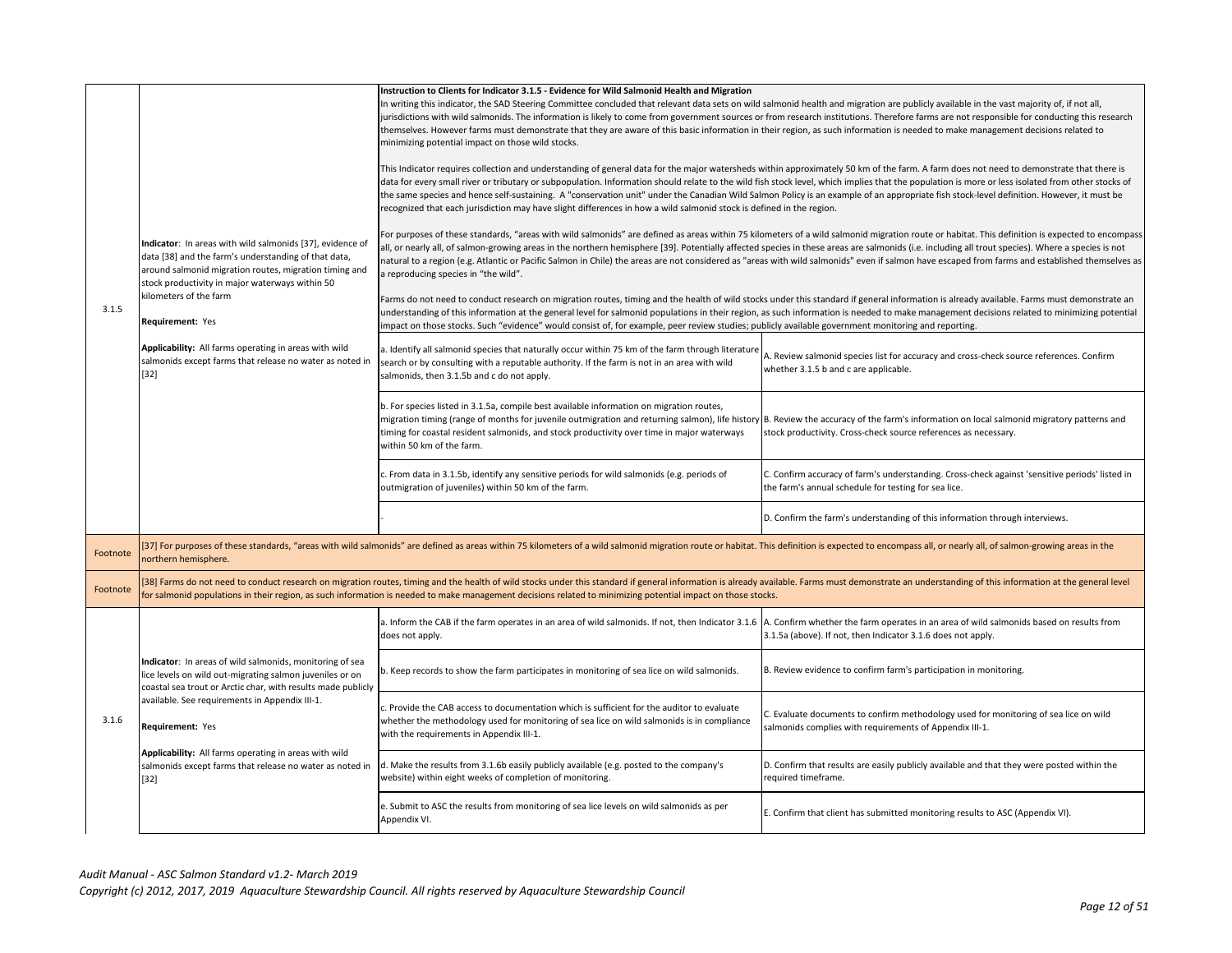|          |                                                                                                                                                                                                                                                                                                                                                           | a. Inform the CAB if the farm operates in an area of wild salmonids. If not, then Indicator 3.1.7<br>does not apply.                                                                                                                                                                                                                                                                                                                                                                                                                                                                                                                                                                            | A. Confirm whether the farm operates in an area of wild salmonids based on results from<br>3.1.5a (above). If not, then Indicator 3.1.7 does not apply.                                                                                                                                       |
|----------|-----------------------------------------------------------------------------------------------------------------------------------------------------------------------------------------------------------------------------------------------------------------------------------------------------------------------------------------------------------|-------------------------------------------------------------------------------------------------------------------------------------------------------------------------------------------------------------------------------------------------------------------------------------------------------------------------------------------------------------------------------------------------------------------------------------------------------------------------------------------------------------------------------------------------------------------------------------------------------------------------------------------------------------------------------------------------|-----------------------------------------------------------------------------------------------------------------------------------------------------------------------------------------------------------------------------------------------------------------------------------------------|
|          | Indicator: In areas of wild salmonids, maximum on-farm<br>lice levels during sensitive periods for wild fish [39]. See<br>detailed requirements in Appendix II, subsection 2.<br>Requirement: 0.1 mature female lice per farmed fish<br>Applicability: All farms operating in areas with wild<br>salmonids except farms that release no water as noted in | b. Establish the sensitive periods [39] of wild salmonids in the area where the farm operates.<br>Sensitive periods for migrating salmonids is during juvenile outmigration and approximately<br>one month before.                                                                                                                                                                                                                                                                                                                                                                                                                                                                              | B. Review farm's designation of sensitive periods and cross-check against datasets presented<br>in 3.1.4 and 3.1.5.                                                                                                                                                                           |
| 3.1.7    |                                                                                                                                                                                                                                                                                                                                                           | c. Maintain detailed records of monitoring on-farm lice levels (see 3.1.4) during sensitive<br>periods as per Appendix II-2.                                                                                                                                                                                                                                                                                                                                                                                                                                                                                                                                                                    | C. Review records from the farm's sea lice monitoring program to confirm that lice levels are in<br>compliance with the requirement based on farm-wide average lice levels per farmed fish (not<br>values from individual net-pens).                                                          |
|          | $[32]$                                                                                                                                                                                                                                                                                                                                                    | d. Provide the CAB with evidence there is a 'feedback loop' between the targets for on-farm<br>lice levels and the results of monitoring of lice levels on wild salmonids (Appendix II-2).                                                                                                                                                                                                                                                                                                                                                                                                                                                                                                      | D. Confirm that monitoring data for lice levels are used in a feedback loop as required by<br>Appendix II-2.                                                                                                                                                                                  |
| Footnote | [39] Sensitive periods for migrating salmonids is during juvenile outmigration and approximately one month before.                                                                                                                                                                                                                                        |                                                                                                                                                                                                                                                                                                                                                                                                                                                                                                                                                                                                                                                                                                 |                                                                                                                                                                                                                                                                                               |
|          | Criterion 3.2 Introduction of non-native species                                                                                                                                                                                                                                                                                                          |                                                                                                                                                                                                                                                                                                                                                                                                                                                                                                                                                                                                                                                                                                 |                                                                                                                                                                                                                                                                                               |
|          |                                                                                                                                                                                                                                                                                                                                                           | <b>Compliance Criteria (Required Client Actions):</b>                                                                                                                                                                                                                                                                                                                                                                                                                                                                                                                                                                                                                                           | <b>Auditor Evaluation (Required CAB Actions):</b>                                                                                                                                                                                                                                             |
|          |                                                                                                                                                                                                                                                                                                                                                           | Note: For the purposes of Indicator 3.2.1, "area" is defined as a contiguous body of water with the bio-chemical and temperature profile required to support the farmed species' life and<br>the zone in which key cumulative impacts on wild populations may occur, water movement and other relevant aspects of ecosystem structure and function." The intent is that the area<br>relates to the spatial extent that is likely to be put at risk from the non-native salmon. Areas will only rarely coincide with the boundaries of countries.                                                                                                                                                | reproduction (e.g. the Northern Atlantic Coast of the U.S. and Canada). Appendix II-1A elaborates further on this definition: "The boundaries of an area should be defined, taking into account                                                                                               |
|          |                                                                                                                                                                                                                                                                                                                                                           | a. Inform the CAB if the farm produces a non-native species. If not, then Indicator 3.2.1 does<br>not apply.                                                                                                                                                                                                                                                                                                                                                                                                                                                                                                                                                                                    | A. Confirm the farm does not produce a non-native species by comparing local species (results<br>from 3.1.5a) to the species produced. Cross-check against record from smolt suppliers (e.g.<br>3.3.1b). If the farm only produces a native species, then Indicator 3.2.1 does not apply.     |
|          | Indicator: If a non-native species is being produced,<br>demonstration that the species was widely commercially<br>produced in the area by the date of publication of the ASC                                                                                                                                                                             | b. Provide documentary evidence that the non-native species was widely commercially<br>produced in the area before June 13, 2012.                                                                                                                                                                                                                                                                                                                                                                                                                                                                                                                                                               | B. Review evidence to confirm when the non-native species was first brought into wide<br>commercial production in the area of the farm.                                                                                                                                                       |
| 3.2.1    | Salmon standard<br>Requirement: Yes [40]<br>Applicability: All farms except as noted in [40]                                                                                                                                                                                                                                                              | c. If the farm cannot provide evidence for 3.2.1b, provide documentary evidence that the farm<br>uses only 100% sterile fish that includes details on accuracy of sterility effectiveness.                                                                                                                                                                                                                                                                                                                                                                                                                                                                                                      | C. Review evidence to confirm that the farm uses only 100% sterile fish (N.B. at the time of<br>this writing, the SAD Steering Committee was uncertain that any existing technology could<br>reliably deliver 100% sterile fish). Cross-check against smolt purchase records (e.g. invoices). |
|          |                                                                                                                                                                                                                                                                                                                                                           | d. If the farm cannot provide evidence for 3.2.1b or 3.2.1c, provide documented evidence that<br>the production system is closed to the natural environment and for each of the following:<br>1) non-native species are separated from wild fish by effective physical barriers that are in<br>place and well maintained;<br>2) barriers ensure there are no escapes of reared fish specimens that might survive and<br>subsequently reproduce [40]; and<br>3) barriers ensure there are no escapes of biological material [40] that might survive and<br>subsequently reproduce (e.g. UV or other effective treatment of any effluent water exiting the<br>system to the natural environment). | D. Review evidence that the farm complies with each point raised in 3.2.1d and confirm by<br>inspection during on-site audit. Cross check against related farm records for escapes (3.4.1),<br>unexplained loss (3.4.2), and escape prevention (3.4.4).                                       |
|          |                                                                                                                                                                                                                                                                                                                                                           |                                                                                                                                                                                                                                                                                                                                                                                                                                                                                                                                                                                                                                                                                                 | E. Verify compliance.                                                                                                                                                                                                                                                                         |
| Footnote | specimens or biological material that might survive and subsequently reproduce.                                                                                                                                                                                                                                                                           | 40] Exceptions shall be made for production systems that use 100 percent sterile fish or systems that demonstrate separation from the wild by effective physical barriers that are in place and well-maintained to ensure no e                                                                                                                                                                                                                                                                                                                                                                                                                                                                  |                                                                                                                                                                                                                                                                                               |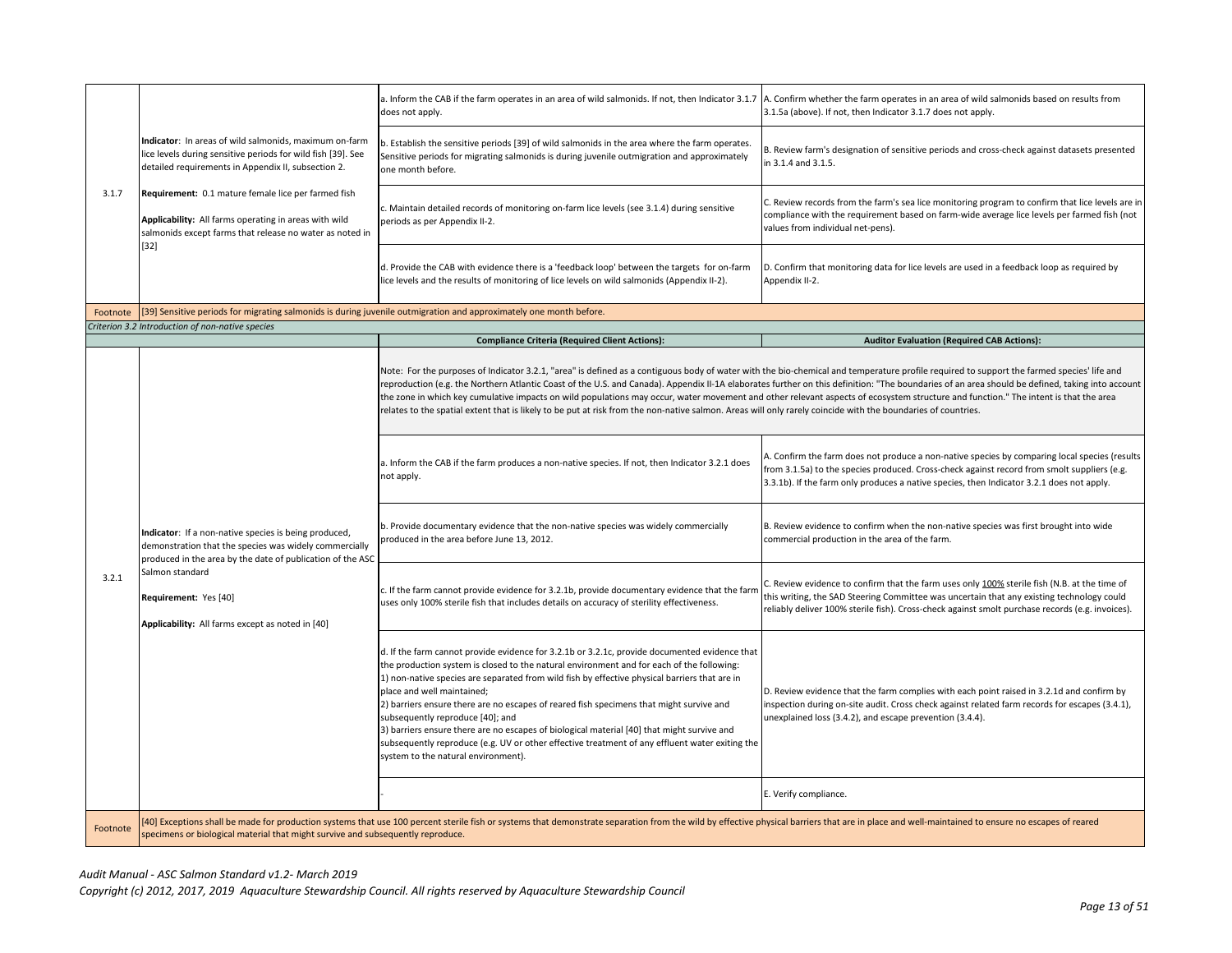|          |                                                                                                                                                                                                                                              | Instruction to Clients for Indicator 3.2.2 - Exceptions to Allow Production of Non-Native Species<br>Farms have had five years to demonstrate compliance with this standard from the time of publication of the ASC Salmon Standard (i.e. full compliance by June 13, 2017).<br>Farms are exempt from this standard if they are in a jurisdiction where the non-native species became established prior to farming activities in the area and the following three conditions are<br>met: eradication would be impossible or have detrimental environmental effects; the introduction took place prior to 1993 (when the Convention on Biological Diversity (CBD) was ratified);<br>the species is fully self-sustaining.<br>Note: For the purposes of Indicator 3.2.2, "jurisdiction" is defined the same as "area" in 3.2.1. |                                                                                                                                                                                                                                                                                                                                                                                                        |  |
|----------|----------------------------------------------------------------------------------------------------------------------------------------------------------------------------------------------------------------------------------------------|-------------------------------------------------------------------------------------------------------------------------------------------------------------------------------------------------------------------------------------------------------------------------------------------------------------------------------------------------------------------------------------------------------------------------------------------------------------------------------------------------------------------------------------------------------------------------------------------------------------------------------------------------------------------------------------------------------------------------------------------------------------------------------------------------------------------------------|--------------------------------------------------------------------------------------------------------------------------------------------------------------------------------------------------------------------------------------------------------------------------------------------------------------------------------------------------------------------------------------------------------|--|
|          | Indicator: If a non-native species is being produced,<br>evidence of scientific research [41] completed within the<br>past five years that investigates the risk of establishment<br>of the species within the farm's jurisdiction and these | a. Inform the ASC of the species in production (Appendix VI).                                                                                                                                                                                                                                                                                                                                                                                                                                                                                                                                                                                                                                                                                                                                                                 | A. Confirm the farm has informed ASC which species is in production (Appendix VI).                                                                                                                                                                                                                                                                                                                     |  |
| 3.2.2    | results submitted to ASC for review [42]<br>Requirement: Yes                                                                                                                                                                                 | b. Inform the CAB if the farm produces a non-native species. If not, then Indicator 3.2.2 does<br>not apply.                                                                                                                                                                                                                                                                                                                                                                                                                                                                                                                                                                                                                                                                                                                  | B. Confirm the farm does not produce a non-native species as for 3.2.1. If the farm only<br>produces a native species, then Indicator 3.2.2 does not apply.                                                                                                                                                                                                                                            |  |
|          | Applicability: All [43]                                                                                                                                                                                                                      | c. If yes to 3.2.2b, provide evidence of scientific research completed within the past five years<br>that investigates the risk of establishment of the species within the farm's jurisdiction.<br>Alternatively, the farm may request an exemption to 3.2.2c (see below).                                                                                                                                                                                                                                                                                                                                                                                                                                                                                                                                                    | C. Confirm that the scientific research included: multi-year monitoring for non-native farmed<br>species; used credible methodologies & analyses; and underwent peer review. If the farm<br>requests an exemption then enter "NA" and proceed to 3.2.2d.                                                                                                                                               |  |
|          |                                                                                                                                                                                                                                              | d. If applicable, submit to the CAB a request for exemption that shows how the farm meets all<br>three conditions specified in instruction box above.                                                                                                                                                                                                                                                                                                                                                                                                                                                                                                                                                                                                                                                                         | D. As applicable, review the farm's request for exemption. Verify that the evidence shows how<br>the farm meets all three conditions specified above.                                                                                                                                                                                                                                                  |  |
|          |                                                                                                                                                                                                                                              | e. Submit evidence from 3.2.2c to ASC for review.                                                                                                                                                                                                                                                                                                                                                                                                                                                                                                                                                                                                                                                                                                                                                                             | E. Confirm the farm submits required evidence to ASC.                                                                                                                                                                                                                                                                                                                                                  |  |
| Footnote |                                                                                                                                                                                                                                              | [41] The research must at a minimum include multi-year monitoring for non-native farmed species, use credible methodologies and analysis, and undergo peer review.                                                                                                                                                                                                                                                                                                                                                                                                                                                                                                                                                                                                                                                            |                                                                                                                                                                                                                                                                                                                                                                                                        |  |
| Footnote |                                                                                                                                                                                                                                              | [42] If the review demonstrates there is increased risk, the ASC will consider prohibiting the certification of farming of non-native salmon in that jurisdiction under this standard. In the event that the risk tools demons<br>expects that the ASC will prohibit the certification of farming of non-native salmon in that jurisdiction. The ASC intends to bring this evidence into future revision of the standard and those results taken forward into th                                                                                                                                                                                                                                                                                                                                                              |                                                                                                                                                                                                                                                                                                                                                                                                        |  |
| Footnote |                                                                                                                                                                                                                                              | [43] Farms are exempt from this standard if they are in a jurisdiction where the non-native species became established prior to farming activities in the area and the following three conditions are met: eradication would b<br>detrimental environmental effects; the introduction took place prior to 1993 (when the Convention on Biological Diversity (CBD) was ratified); the species is fully self-sustaining.                                                                                                                                                                                                                                                                                                                                                                                                        |                                                                                                                                                                                                                                                                                                                                                                                                        |  |
|          |                                                                                                                                                                                                                                              | a. Inform the CAB if the farm uses fish (e.g. cleaner fish or wrasse) for the control of sea lice.                                                                                                                                                                                                                                                                                                                                                                                                                                                                                                                                                                                                                                                                                                                            | A. Confirm whether the farms uses fish for sea lice control. If no, auditor response to 3.2.3A-C<br>is "not applicable" (NA).                                                                                                                                                                                                                                                                          |  |
|          | Indicator: Use of non-native species for sea lice control<br>for on-farm management purposes                                                                                                                                                 | b. Maintain records (e.g. invoices) to show the species name and origin of all fish used by the<br>farm for purposes of sea lice control.                                                                                                                                                                                                                                                                                                                                                                                                                                                                                                                                                                                                                                                                                     | B. Review purchase records to confirm the origin and identity of all species that are used for<br>sea lice control on farm.                                                                                                                                                                                                                                                                            |  |
| 3.2.3    | <b>Requirement: None</b><br><b>Applicability: All</b>                                                                                                                                                                                        | . Collect documentary evidence or first hand accounts as evidence that the species used is<br>not non-native to the region.                                                                                                                                                                                                                                                                                                                                                                                                                                                                                                                                                                                                                                                                                                   | C. Review evidence for compliance with the requirement. Acceptable documentary evidence:<br>peer-reviewed literature, government documentation confirming species is not non-native to<br>the region. Acceptable first hand accounts: community testimonials and direct evidence for<br>historical presence of the species in the water body captured with cast nets, trapping devices,<br>or fishing. |  |
|          | Criterion 3.3 Introduction of transgenic species                                                                                                                                                                                             |                                                                                                                                                                                                                                                                                                                                                                                                                                                                                                                                                                                                                                                                                                                                                                                                                               |                                                                                                                                                                                                                                                                                                                                                                                                        |  |
|          |                                                                                                                                                                                                                                              | <b>Compliance Criteria (Required Client Actions):</b><br>a. Prepare a declaration stating that the farm does not use transgenic salmon.                                                                                                                                                                                                                                                                                                                                                                                                                                                                                                                                                                                                                                                                                       | <b>Auditor Evaluation (Required CAB Actions):</b><br>A. Verify declaration of no use of transgenic salmon.                                                                                                                                                                                                                                                                                             |  |
| 3.3.1    | Indicator: Use of transgenic [44] salmon by the farm<br>Requirement: None                                                                                                                                                                    | b. Maintain records for the origin of all cultured stocks including the supplier name, address<br>and contact person(s) for stock purchases.                                                                                                                                                                                                                                                                                                                                                                                                                                                                                                                                                                                                                                                                                  | B. Review records to confirm compliance with the requirement.                                                                                                                                                                                                                                                                                                                                          |  |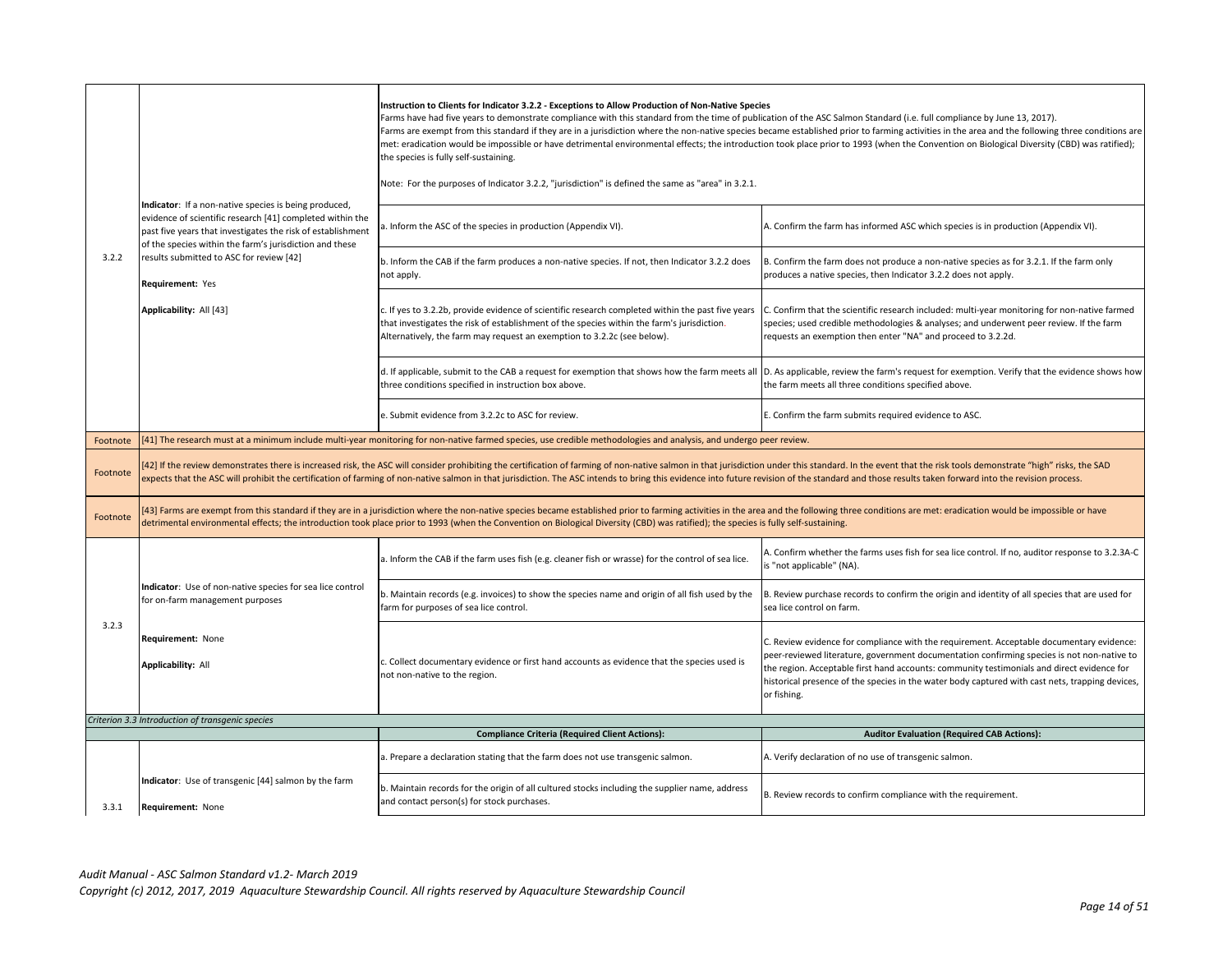|          | Applicability: All                                                                                                                                  | c. Ensure purchase documents confirm that the culture stock is not transgenic.                                                                                                                                                                                                                                                                                                                                                                                   | C. If the auditor suspects that transgenic fish are being cultured, test stock identity by<br>collecting 3 fish and sending to an ISO 17025 certified laboratory for genetic analysis.                                                                                                                                                                                                                                                                                                                                                                 |  |  |  |
|----------|-----------------------------------------------------------------------------------------------------------------------------------------------------|------------------------------------------------------------------------------------------------------------------------------------------------------------------------------------------------------------------------------------------------------------------------------------------------------------------------------------------------------------------------------------------------------------------------------------------------------------------|--------------------------------------------------------------------------------------------------------------------------------------------------------------------------------------------------------------------------------------------------------------------------------------------------------------------------------------------------------------------------------------------------------------------------------------------------------------------------------------------------------------------------------------------------------|--|--|--|
| Footnote |                                                                                                                                                     | [44] Transgenic: Containing genes altered by insertion of DNA from an unrelated organism. Taking genes from one species and inserting them into another species to get that trait expressed in the offspring (reference USDA).                                                                                                                                                                                                                                   |                                                                                                                                                                                                                                                                                                                                                                                                                                                                                                                                                        |  |  |  |
|          | Criterion 3.4 Escapes [47]                                                                                                                          |                                                                                                                                                                                                                                                                                                                                                                                                                                                                  |                                                                                                                                                                                                                                                                                                                                                                                                                                                                                                                                                        |  |  |  |
|          |                                                                                                                                                     | <b>Compliance Criteria (Required Client Actions):</b>                                                                                                                                                                                                                                                                                                                                                                                                            | <b>Auditor Evaluation (Required CAB Actions):</b>                                                                                                                                                                                                                                                                                                                                                                                                                                                                                                      |  |  |  |
| Footnote | [45] See Appendix VI for transparency requirements for 3.4.1, 3.4.2 and 3.4.3.                                                                      |                                                                                                                                                                                                                                                                                                                                                                                                                                                                  |                                                                                                                                                                                                                                                                                                                                                                                                                                                                                                                                                        |  |  |  |
|          |                                                                                                                                                     | a. Maintain monitoring records of all incidences of confirmed or suspected escapes, specifying<br>date, cause, and estimated number of escapees.                                                                                                                                                                                                                                                                                                                 | A. Review client submission for completeness and accuracy of information. Cross-check with<br>the estimate of unexplained loss, maintenance records for small tears in net, predator attacks,<br>etc.                                                                                                                                                                                                                                                                                                                                                  |  |  |  |
|          |                                                                                                                                                     | b. Aggregate cumulative escapes in the most recent production cycle.                                                                                                                                                                                                                                                                                                                                                                                             | B. Review the calculation and confirm compliance with the requirement.                                                                                                                                                                                                                                                                                                                                                                                                                                                                                 |  |  |  |
|          | Indicator: Maximum number of escapees [46] in the mos<br>recent production cycle                                                                    | c. Maintain the monitoring records described in 3.4.1a for at least 10 years beginning with the<br>production cycle for which farm is first applying for certification (necessary for farms to be<br>eligible to apply for the exception noted in [47]).                                                                                                                                                                                                         | C. Confirm that farm documents show continuous monitoring of escapes.                                                                                                                                                                                                                                                                                                                                                                                                                                                                                  |  |  |  |
| 3.4.1    | Requirement: 300 [47]<br>Applicability: All farms except as noted in [47]                                                                           | d. If an escape episode occurs (i.e. an incident where > 300 fish escaped), the farm may<br>request a rare exception to the Standard [47]. Requests must provide a full account of the<br>episode and must document how the farm could not have predicted the events that caused<br>the escape episode.                                                                                                                                                          | D. Review the farm's request for a rare exception to the Standard for an escape event. Confirm<br>no prior exceptional events were documented during the previous 10 years, or since the date<br>of the start of the production cycle during which the farm first applied for certification. An<br>example of an exceptional event is vandalization of the farm. Events that are not considered<br>exceptional include failures in moorings due to bad weather, boat traffic incidents due to poor<br>marking of the farm, human error, and predation. |  |  |  |
|          |                                                                                                                                                     | e. Submit escape monitoring dataset to ASC as per Appendix VI on an ongoing basis (i.e. at<br>east once per year and for each production cycle).                                                                                                                                                                                                                                                                                                                 | E. Confirm that client has submitted escape monitoring data to ASC (Appendix VI).                                                                                                                                                                                                                                                                                                                                                                                                                                                                      |  |  |  |
| Footnote | Appendix VI.                                                                                                                                        | 46] Farms shall report all escapes; the total aggregate number of escapees per production cycle must be less than 300 fish. Data on date of escape episode(s), number of fish escaped and cause of escape episode shall be rep                                                                                                                                                                                                                                   |                                                                                                                                                                                                                                                                                                                                                                                                                                                                                                                                                        |  |  |  |
| Footnote | details.                                                                                                                                            | [47] A rare exception to this standard may be made for an escape event that is clearly documented as being outside the farm's control. Only one such exceptional episode is allowed in a 10-year period for the purposes of th<br>period starts at the beginning of the production cycle for which the farm is applying for certification. The farmer must demonstrate that there was no reasonable way to predict the events that caused the episode. See audit |                                                                                                                                                                                                                                                                                                                                                                                                                                                                                                                                                        |  |  |  |
|          | Indicator: Accuracy [48] of the counting technology or<br>counting method used for calculating stocking and harvest<br>numbers<br>Requirement: ≥98% | a. Maintain records of accuracy of the counting technology used by the farm at times of<br>stocking and harvest. Records include copies of spec sheets for counting machines and<br>common estimates of error for hand-counts.                                                                                                                                                                                                                                   | A. Confirm that the farm keeps records of counting accuracy for the counting technology or<br>method used on site at stocking and harvest.                                                                                                                                                                                                                                                                                                                                                                                                             |  |  |  |
| 3.4.2    |                                                                                                                                                     | b. If counting takes place off site (e.g. pre-smolt vaccination count), obtain and maintain<br>documents from the supplier showing the accuracy of the counting method used (as above).                                                                                                                                                                                                                                                                          | B. Verify the client obtains information from smolt suppliers (if applicable).                                                                                                                                                                                                                                                                                                                                                                                                                                                                         |  |  |  |
|          |                                                                                                                                                     | c. During audits, arrange for the auditor to witness calibration of counting machines (if used<br>by the farm).                                                                                                                                                                                                                                                                                                                                                  | C. Verify that the farm calibrates counting equipment as recommended by the manufacturer.                                                                                                                                                                                                                                                                                                                                                                                                                                                              |  |  |  |
|          | Applicability: All                                                                                                                                  |                                                                                                                                                                                                                                                                                                                                                                                                                                                                  | D. Confirm the stated accuracy of the farm's counting technology or counting method is $\geq$ 98%<br>at both stocking and harvest. Stated accuracy shall be determined by the spec sheet for<br>counting machines and through common estimates of error for any hand-counts.                                                                                                                                                                                                                                                                           |  |  |  |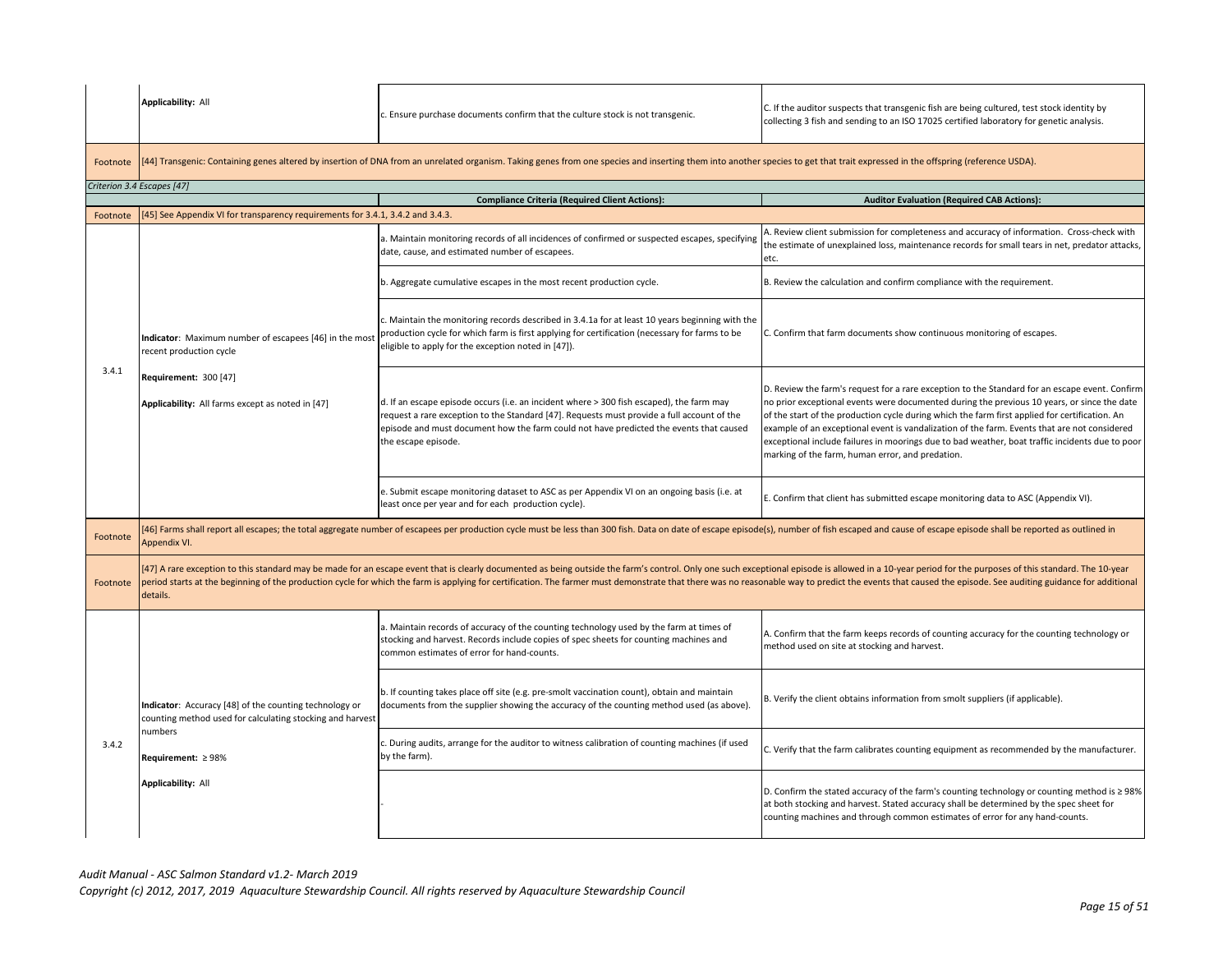|          |                                                                                                                                                                                                                                                                                                                                                                   | e. Submit counting technology accuracy to ASC as per Appendix VI on an ongoing basis (i.e. at<br>least once per year and for each production cycle).                                                                                                                                                                                                                                                                                                                                   | E. Confirm that client has submitted counting technology accuracy to ASC (Appendix VI).                                                                                                                                                                                                                                          |  |
|----------|-------------------------------------------------------------------------------------------------------------------------------------------------------------------------------------------------------------------------------------------------------------------------------------------------------------------------------------------------------------------|----------------------------------------------------------------------------------------------------------------------------------------------------------------------------------------------------------------------------------------------------------------------------------------------------------------------------------------------------------------------------------------------------------------------------------------------------------------------------------------|----------------------------------------------------------------------------------------------------------------------------------------------------------------------------------------------------------------------------------------------------------------------------------------------------------------------------------|--|
| Footnote |                                                                                                                                                                                                                                                                                                                                                                   | [48] Accuracy shall be determined by the spec sheet for counting machines and through common estimates of error for any hand-counts.                                                                                                                                                                                                                                                                                                                                                   |                                                                                                                                                                                                                                                                                                                                  |  |
|          |                                                                                                                                                                                                                                                                                                                                                                   | Instruction to Clients for Indicator 3.4.3 - Calculation of Estimated Unexplained Loss<br>The Estimated Unexplained Loss (EUL) of fish is calculated at the end of each production cycle as follows:<br>EUL = (stocking count) - (harvest count) - (mortalities) - (recorded escapes)<br>from footnote 59 of the ASC Salmon Standard.                                                                                                                                                  | Units for input variables are number of fish (i.e. counts) per production cycle. Where possible, farms should use the pre-smolt vaccination count as the stocking count. This formula is adapted                                                                                                                                 |  |
|          |                                                                                                                                                                                                                                                                                                                                                                   | a. Maintain detailed records for mortalities, stocking count, harvest count, and escapes (as per<br>$3.4.1$ ).                                                                                                                                                                                                                                                                                                                                                                         | A. Review records for completeness.                                                                                                                                                                                                                                                                                              |  |
| 3.4.3    | Indicator: Estimated unexplained loss [49] of farmed<br>salmon is made publicly available<br>Requirement: Yes                                                                                                                                                                                                                                                     | b. Calculate the estimated unexplained loss as described in the instructions (above) for the<br>most recent full production cycle. For first audit, farm must demonstrate understanding of<br>calculation and the requirement to disclose EUL after harvest of the current cycle.                                                                                                                                                                                                      | B. Verify accuracy of farm calculations for estimated unexplained loss.                                                                                                                                                                                                                                                          |  |
|          | <b>Applicability: All</b>                                                                                                                                                                                                                                                                                                                                         | Make the results from 3.4.3b available publicly. Keep records of when and where results<br>were made public (e.g. date posted to a company website) for all production cycles.                                                                                                                                                                                                                                                                                                         | C. Verify that the farm makes the information available to the public.                                                                                                                                                                                                                                                           |  |
|          |                                                                                                                                                                                                                                                                                                                                                                   | d. Submit estimated unexplained loss to ASC as per Appendix VI for each production cycle.                                                                                                                                                                                                                                                                                                                                                                                              | D. Confirm that client has submitted estimated unexplained loss to ASC (Appendix VI).                                                                                                                                                                                                                                            |  |
|          |                                                                                                                                                                                                                                                                                                                                                                   |                                                                                                                                                                                                                                                                                                                                                                                                                                                                                        | E. Compare EUL values (3.4.3a) and counting accuracy (3.4.2a) to recorded escapes to check<br>whether farm reporting is plausible. If EUL is greater than the combined margin of error<br>related to fish counts, investigate potential sources of error as it could indicate the farm under<br>reported mortalities or escapes. |  |
| Footnote |                                                                                                                                                                                                                                                                                                                                                                   | [49] Calculated at the end of the production cycle as: Unexplained loss = Stocking count - harvest count - mortalities - other known escapes. Where possible, use of the pre-smolt vaccination count as the stocking count is                                                                                                                                                                                                                                                          |                                                                                                                                                                                                                                                                                                                                  |  |
|          |                                                                                                                                                                                                                                                                                                                                                                   | a. Prepare an Escape Prevention Plan and submit it to the CAB before the first audit. This plan<br>may be part of a more comprehensive farm planning document as long as it addresses all<br>required elements of Indicator 3.4.4.                                                                                                                                                                                                                                                     | A. Obtain and review the farm's escape prevention plan prior to scheduling the first audit.                                                                                                                                                                                                                                      |  |
| 311      | Indicator: Evidence of escape prevention planning and<br>related employee training, including: net strength testing;<br>appropriate net mesh size; net traceability; system<br>robustness; predator management; record keeping and<br>reporting of risk events (e.g., holes, infrastructure issues,<br>handling errors, reporting and follow up of escape events) | b. If the farm operates an open (net pen) system, ensure the plan (3.4.4a) covers the following<br>areas:<br>net strength testing;<br>appropriate net mesh size;<br>net traceability;<br>system robustness;<br>predator management;<br>record keeping;<br>reporting risk events (e.g. holes, infrastructure issues, handling errors);<br>planning of staff training to cover all of the above areas; and<br>planning of staff training on escape prevention and counting technologies. | B. Confirm the farm's Escape Prevention Plan contains all required elements for open (net<br>pen) systems as applicable.                                                                                                                                                                                                         |  |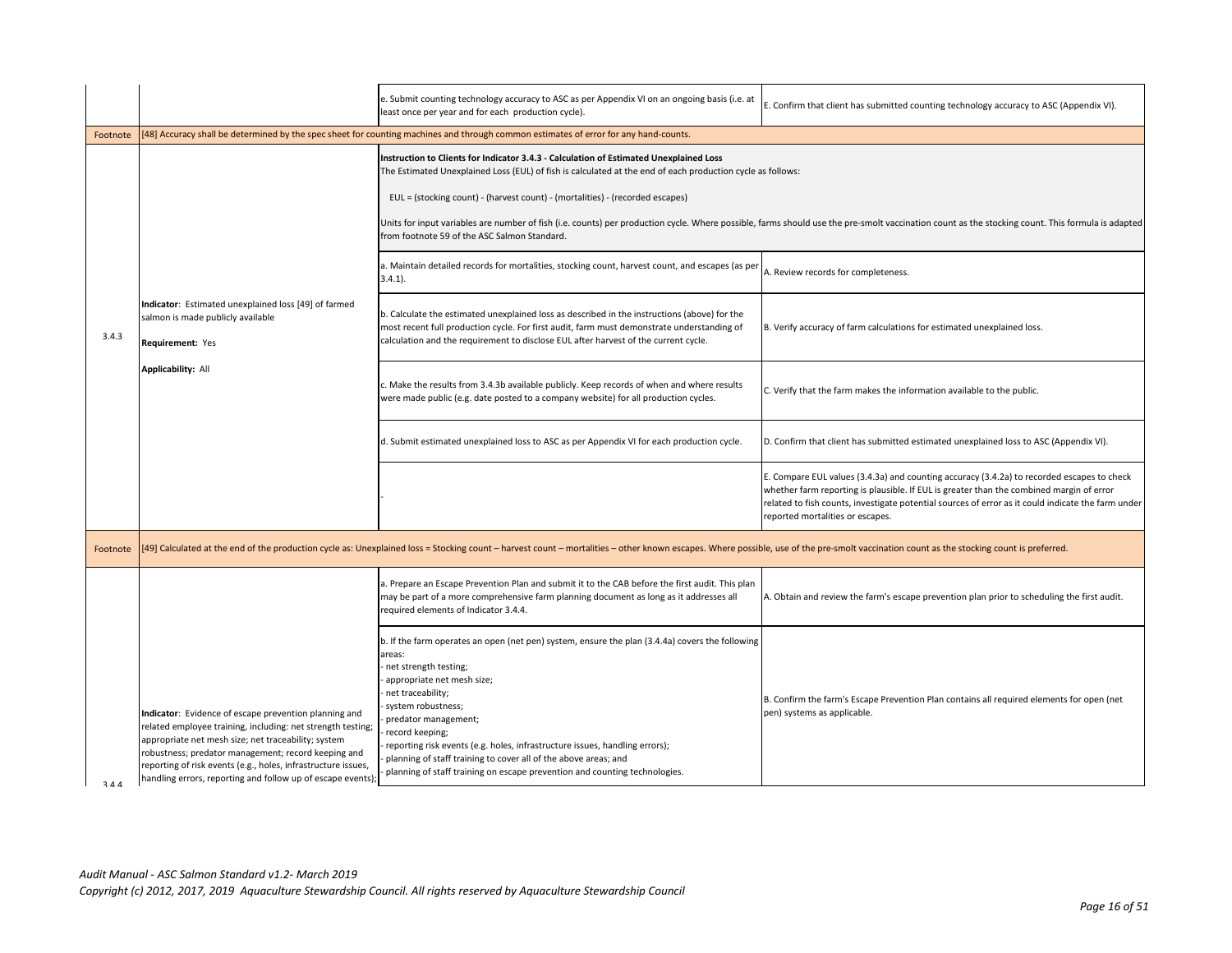| 3.7.7                                                                                                                                                                                                                                                                                                                                                                                                                                                                                                                                                                                                                                                                                                                                                                                                                                                                                                                                                                                                                                                                                                                                                                                                                                                                                                                                                                                                                                                              | and worker training on escape prevention and counting<br>technologies<br>Requirement: Yes<br><b>Applicability: All</b>                   | If the farm operates a closed system, ensure the plan (3.4.4a) covers the following areas:<br>system robustness;<br>predator management;<br>record keeping;<br>reporting risk events (e.g. holes, infrastructure issues, handling errors);<br>planning of staff training to cover all of the above areas; and<br>planning of staff training on escape prevention and counting technologies. | C. Confirm the farm's Escape Prevention Plan contains all required elements for closed<br>systems as applicable.                        |
|--------------------------------------------------------------------------------------------------------------------------------------------------------------------------------------------------------------------------------------------------------------------------------------------------------------------------------------------------------------------------------------------------------------------------------------------------------------------------------------------------------------------------------------------------------------------------------------------------------------------------------------------------------------------------------------------------------------------------------------------------------------------------------------------------------------------------------------------------------------------------------------------------------------------------------------------------------------------------------------------------------------------------------------------------------------------------------------------------------------------------------------------------------------------------------------------------------------------------------------------------------------------------------------------------------------------------------------------------------------------------------------------------------------------------------------------------------------------|------------------------------------------------------------------------------------------------------------------------------------------|---------------------------------------------------------------------------------------------------------------------------------------------------------------------------------------------------------------------------------------------------------------------------------------------------------------------------------------------------------------------------------------------|-----------------------------------------------------------------------------------------------------------------------------------------|
|                                                                                                                                                                                                                                                                                                                                                                                                                                                                                                                                                                                                                                                                                                                                                                                                                                                                                                                                                                                                                                                                                                                                                                                                                                                                                                                                                                                                                                                                    |                                                                                                                                          | d. Maintain records as specified in the plan.                                                                                                                                                                                                                                                                                                                                               | D. Review documentary evidence showing implementation of the plan.                                                                      |
|                                                                                                                                                                                                                                                                                                                                                                                                                                                                                                                                                                                                                                                                                                                                                                                                                                                                                                                                                                                                                                                                                                                                                                                                                                                                                                                                                                                                                                                                    |                                                                                                                                          | e. Train staff on escape prevention planning as per the farm's plan.                                                                                                                                                                                                                                                                                                                        | E. Review records (i.e. attendance records, meeting notes) to confirm that farm staff attend<br>training on escape prevention planning. |
|                                                                                                                                                                                                                                                                                                                                                                                                                                                                                                                                                                                                                                                                                                                                                                                                                                                                                                                                                                                                                                                                                                                                                                                                                                                                                                                                                                                                                                                                    |                                                                                                                                          |                                                                                                                                                                                                                                                                                                                                                                                             | F. Interview farm workers to confirm that the plan is implemented.                                                                      |
|                                                                                                                                                                                                                                                                                                                                                                                                                                                                                                                                                                                                                                                                                                                                                                                                                                                                                                                                                                                                                                                                                                                                                                                                                                                                                                                                                                                                                                                                    | PRINCIPLE 4: USE RESOURCES IN AN ENVIRONMENTALLY EFFICIENT AND RESPONSIBLE MANNER<br>Criterion 4.1 Traceability of raw materials in feed |                                                                                                                                                                                                                                                                                                                                                                                             |                                                                                                                                         |
|                                                                                                                                                                                                                                                                                                                                                                                                                                                                                                                                                                                                                                                                                                                                                                                                                                                                                                                                                                                                                                                                                                                                                                                                                                                                                                                                                                                                                                                                    |                                                                                                                                          | <b>Compliance Criteria (Required Client Actions):</b>                                                                                                                                                                                                                                                                                                                                       | <b>Auditor Evaluation (Required CAB Actions):</b>                                                                                       |
| Instruction to Clients for Indicators 4.1.1 through 4.4.2 - Sourcing of Responsibly Produced Salmon Feeds<br>Farms must show that all feeds used by the farm are produced in compliance with the requirements of Indicators 4.1.1 through 4.4.4. To do so, farms must obtain documentary evidence that the feed producers (see note 1) are<br>independent auditing firm or a conformity assessment body against a recognized standard which substantially incorporate requirements for traceability. Acceptable certification schemes include GlobalGAP or other schemes tha<br>ASC (see 4.1.1c below). Results from these audits shall demonstrate that feed producers have robust information systems and information handling processes to allow the feed producers to be able to bring forward accurate in<br>supply chains. Declarations from the feed producer that are provided to the farm to demonstrate compliance with these indicators must be supported by the audits. Farms must also show that all of their feed producers are du<br>the ASC Salmon Standard relating to sourcing of responsibly produced salmon feed (see 4.1.1b below).<br>In addition to the above, farms must also show that their feed suppliers comply with the more detailed requirements for traceability and ingredient sourcing that are specified under indicators 4.1.1 through 4.4.2. The ASC<br>of two different methods to demonstrate compliance of feed producers: |                                                                                                                                          |                                                                                                                                                                                                                                                                                                                                                                                             |                                                                                                                                         |

Method #1: Farms may choose to source feed from feed producers who used only those ingredients allowed under the ASC Salmon Standards during the production of a given batch of feed. For example, the farm may request its fe of feed according to farm specifications. Audits of the feed producer will independently verify that manufacturing processes are in compliance with ASC requirements.

Method #2: Farms may choose to source feed from feed producers who demonstrate compliance using a "mass-balance" method. In this method, feed producers show that the balance of all ingredients (both amount and type) used d period meets ASC requirements. However, mixing of ingredients into the general silos and production lines is allowed during manufacturing. Audits of the feed producer will independently verify that manufacturing processes requirements. The mass balance method can be applied, for example, to integrated feed production companies that handle all steps of feed manufacturing (purchasing of raw materials, processing to finished feed, and sales) u legal entity.

Note 1: The term "feed producer" is used here to identify the organization that produces the fish feed (i.e. it is the "feed manufacturer"). In most cases, the organization supplying feed to a farm (i.e. the feed supplier) the feed, but there may be instances where feed suppliers are not directly responsible for feed production. Regardless of whether the farm sources feeds directly from a feed producer or indirectly through an intermediary o obligation to show evidence that all feeds used are in compliance with requirements.

|       |                                                                                                                                               | a. Maintain detailed records of all feed suppliers and purchases including contact information A. Review feed records for completeness and confirm the number of feed suppliers to the<br>and purchase and delivery records.                                                                                                                           | client.                                                                                                                                                                   |
|-------|-----------------------------------------------------------------------------------------------------------------------------------------------|--------------------------------------------------------------------------------------------------------------------------------------------------------------------------------------------------------------------------------------------------------------------------------------------------------------------------------------------------------|---------------------------------------------------------------------------------------------------------------------------------------------------------------------------|
|       |                                                                                                                                               | b. Inform each feed supplier in writing of ASC requirements pertaining to production of<br>salmon feeds and send them a copy of the ASC Salmon Standard.                                                                                                                                                                                               | B. Review farm records to verify that the farm has informed all of its feed suppliers of relevant<br>ASC requirements for feed production.                                |
|       | Indicator: Evidence of traceability, demonstrated by the<br>feed producer, of feed ingredients that make up more<br>than 1% of the feed [50]. | c. For each feed producer used by the farm, confirm that an audit of the producer was recently C. Verify that the farm obtains current audit reports from all relevant feed producers, that<br>done by an audit firm or CAB against an ASC-acknowledged certification scheme. Obtain a<br>copy of the most recent audit report for each feed producer. | these audits were performed by an audit firm or CAB against an ASC-acknowledged<br>certification scheme, and that audit results demonstrate compliance with requirements. |
| 4.1.1 | Requirement: Yes<br>Applicability: All                                                                                                        | d. For each feed producer, determine whether the farm will use method #1 or method #2 (see  D. Review which method the farm will use and confirm that independent audit results (4.1.1c)<br>Instructions above) to show compliance of feed producers. Inform the CAB in writing.                                                                       | show compliance of feed producers.                                                                                                                                        |

*Audit Manual - ASC Salmon Standard v1.2- March 2019*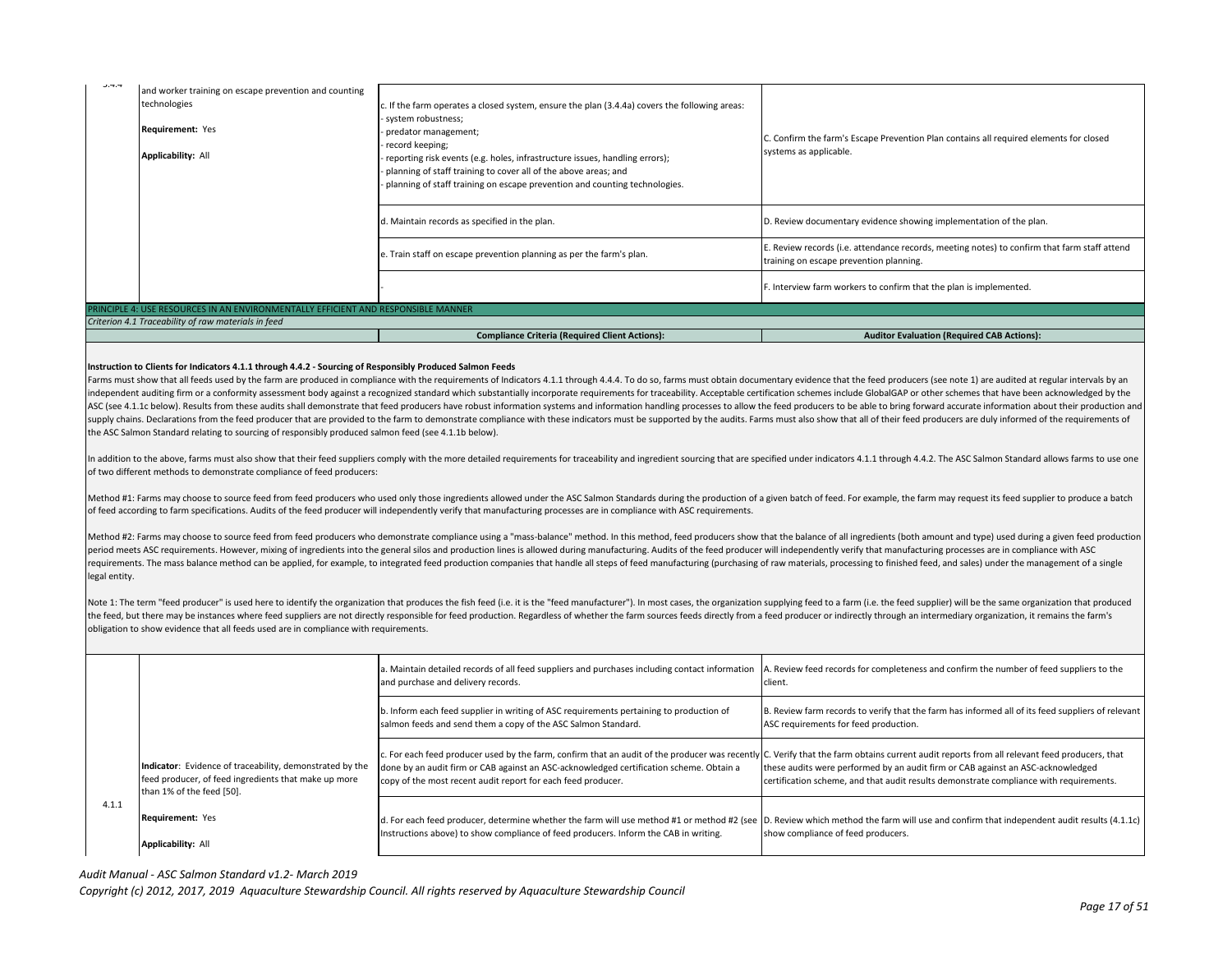|          |                                                                                                                                                                                                                                                                                                                             | e. Obtain declaration from feed supplier(s) stating that the company can assure traceability of<br>all feed ingredients that make up more than 1% of the feed to a level of detail required by the<br>ASC Salmon Standard [50].                                                                                                                                                                                                                                                                                                                                                                                                                                                                                                                                                                                                                                                                                                                                                                                                         | Review declaration from each feed supplier to confirm the company assures traceability to<br>the level of detail required by Standard.          |
|----------|-----------------------------------------------------------------------------------------------------------------------------------------------------------------------------------------------------------------------------------------------------------------------------------------------------------------------------|-----------------------------------------------------------------------------------------------------------------------------------------------------------------------------------------------------------------------------------------------------------------------------------------------------------------------------------------------------------------------------------------------------------------------------------------------------------------------------------------------------------------------------------------------------------------------------------------------------------------------------------------------------------------------------------------------------------------------------------------------------------------------------------------------------------------------------------------------------------------------------------------------------------------------------------------------------------------------------------------------------------------------------------------|-------------------------------------------------------------------------------------------------------------------------------------------------|
|          |                                                                                                                                                                                                                                                                                                                             |                                                                                                                                                                                                                                                                                                                                                                                                                                                                                                                                                                                                                                                                                                                                                                                                                                                                                                                                                                                                                                         | . Cross-check the declarations against results from audits of feed suppliers (4.1.1c) to verify<br>evidence of required levels of traceability. |
| Footnote |                                                                                                                                                                                                                                                                                                                             | [50] Traceability shall be at a level of detail that permits the feed producer to demonstrate compliance with the standards in this document (i.e., marine raw ingredients must be traced back to the fishery, soy to the regi<br>manufacturers will need to supply the farm with third-party documentation of the ingredients covered under this standard.                                                                                                                                                                                                                                                                                                                                                                                                                                                                                                                                                                                                                                                                             |                                                                                                                                                 |
|          | Criterion 4.2 Use of wild fish for feed [51]                                                                                                                                                                                                                                                                                |                                                                                                                                                                                                                                                                                                                                                                                                                                                                                                                                                                                                                                                                                                                                                                                                                                                                                                                                                                                                                                         |                                                                                                                                                 |
|          |                                                                                                                                                                                                                                                                                                                             | <b>Compliance Criteria (Required Client Actions):</b>                                                                                                                                                                                                                                                                                                                                                                                                                                                                                                                                                                                                                                                                                                                                                                                                                                                                                                                                                                                   | <b>Auditor Evaluation (Required CAB Actions):</b>                                                                                               |
| Footnote | [51] See Appendix VI for transparency requirements for 4.2.1 and 4.2.2.                                                                                                                                                                                                                                                     |                                                                                                                                                                                                                                                                                                                                                                                                                                                                                                                                                                                                                                                                                                                                                                                                                                                                                                                                                                                                                                         |                                                                                                                                                 |
| 4.2.1    | Indicator: Fishmeal Forage Fish Dependency Ratio<br>(FFDRm) for grow-out (calculated using formulas in<br>Appendix IV-1)<br>Requirement: < 1.2<br><b>Applicability: All</b>                                                                                                                                                 | Instruction to Clients for Indicator 4.2.1 - Calculation of FFDRm<br>Farms must calculate the Fishmeal Forage Fish Dependency Ration (FFDRm) according to formula presented in Appendix IV-1 using data from the most recent complete production cycle.<br>Farms must also show that they have maintained sufficient information in order to make an accurate calculation of FFDRm as outlined below. For first audits, farms may be exempted from<br>compliance with Indicator 4.2.1 for the most recent complete production cycle (i.e. if the FFDRm of the most recent crop was > 1.2) if the farm can satisfactorily demonstrate to the auditor<br>that:<br>the client understands how to accurately calculate FFDRm;<br>the client maintains all information needed to accurately calculate FFDRm (i.e. all feed specs for > 6 months) for the current production cycle; and<br>the client can show how feed used for the current production cycle will ensure that the farm will meet requirements at harvest (i.e. FFDRm < 1.2). |                                                                                                                                                 |
|          |                                                                                                                                                                                                                                                                                                                             | . Maintain a detailed inventory of the feed used including:<br>Quantities used of each formulation (kg);<br>Percentage of fishmeal in each formulation used;<br>Source (fishery) of fishmeal in each formulation used;<br>Percentage of fishmeal in each formulation derived from trimmings; and<br>Supporting documentation and signed declaration from feed supplier.                                                                                                                                                                                                                                                                                                                                                                                                                                                                                                                                                                                                                                                                 | A. Verify completeness of records and that values are stated in a declaration from the feed<br>manufacturer.                                    |
|          |                                                                                                                                                                                                                                                                                                                             | b. For FFDRm calculation, exclude fishmeal derived from rendering of seafood by-products<br>(e.g. the "trimmings" from a human consumption fishery.                                                                                                                                                                                                                                                                                                                                                                                                                                                                                                                                                                                                                                                                                                                                                                                                                                                                                     | B. Verify that the client excludes from the FFDRm calculation any fishmeal rendered from<br>seafood by-products.                                |
|          |                                                                                                                                                                                                                                                                                                                             | Calculate eFCR using formula in Appendix IV-1 (use this calculation also in 4.2.2 option #1).                                                                                                                                                                                                                                                                                                                                                                                                                                                                                                                                                                                                                                                                                                                                                                                                                                                                                                                                           | C. Verify that eFCR calculation was done correctly.                                                                                             |
|          |                                                                                                                                                                                                                                                                                                                             | d. Calculate FFDRm using formulas in Appendix IV-1.                                                                                                                                                                                                                                                                                                                                                                                                                                                                                                                                                                                                                                                                                                                                                                                                                                                                                                                                                                                     | D. Verify that FFDRm calculations were done correctly and confirm the value complies with<br>the requirement.                                   |
|          |                                                                                                                                                                                                                                                                                                                             | e. Submit FFDRm to ASC as per Appendix VI for each production cycle.                                                                                                                                                                                                                                                                                                                                                                                                                                                                                                                                                                                                                                                                                                                                                                                                                                                                                                                                                                    | E. Confirm that client has submitted FFDRm to ASC (Appendix VI).                                                                                |
|          |                                                                                                                                                                                                                                                                                                                             | Note: Under Indicator 4.2.2, farms can choose to calculate FFDRo (Option #1) or EPA & DHA (Option #2). Farms do not have to demonstrate that they meet both threshold values. Client shall<br>inform the CAB which option they will use.                                                                                                                                                                                                                                                                                                                                                                                                                                                                                                                                                                                                                                                                                                                                                                                                |                                                                                                                                                 |
|          |                                                                                                                                                                                                                                                                                                                             | a. Maintain a detailed inventory of the feed used as specified in 4.2.1a.                                                                                                                                                                                                                                                                                                                                                                                                                                                                                                                                                                                                                                                                                                                                                                                                                                                                                                                                                               | A. Verify completeness of feed records as in 4.2.1A.                                                                                            |
| 4.2.2    | Indicator: Fish Oil Forage Fish Dependency Ratio (FFDRo)<br>for grow-out (calculated using formulas in Appendix IV-1)<br>or,<br>Maximum amount of EPA and DHA from direct marine<br>sources [52] (calculated according to Appendix IV-2)<br>Requirement: FFDRo < 2.52<br>$(EPA + DHA) < 30 g/kg$ feed<br>Annlicability: All | ). For FFDRo and EPA+DHA calculations (either option #1 or option #2), exclude fish oil<br>derived from rendering of seafood by-products (e.g. the "trimmings" from a human<br>consumption fishery.                                                                                                                                                                                                                                                                                                                                                                                                                                                                                                                                                                                                                                                                                                                                                                                                                                     | B. Verify client excludes fish oil rendered from byproducts from the FFDRo or (EPA + DHA)<br>calculation.                                       |
|          |                                                                                                                                                                                                                                                                                                                             | Inform the CAB whether the farm chose option #1 or option #2 to demonstrate compliance<br>with the requirements of the Standard.                                                                                                                                                                                                                                                                                                                                                                                                                                                                                                                                                                                                                                                                                                                                                                                                                                                                                                        | C. Record which option the client chose.                                                                                                        |
|          |                                                                                                                                                                                                                                                                                                                             | d. For option #1, calculate FFDRo using formulas in Appendix IV-1 and using the eFCR<br>calculated under 4.2.1c.                                                                                                                                                                                                                                                                                                                                                                                                                                                                                                                                                                                                                                                                                                                                                                                                                                                                                                                        | D. Verify that FFDRo calculations were done correctly and confirm the value complies with the<br>standard.                                      |
|          |                                                                                                                                                                                                                                                                                                                             |                                                                                                                                                                                                                                                                                                                                                                                                                                                                                                                                                                                                                                                                                                                                                                                                                                                                                                                                                                                                                                         |                                                                                                                                                 |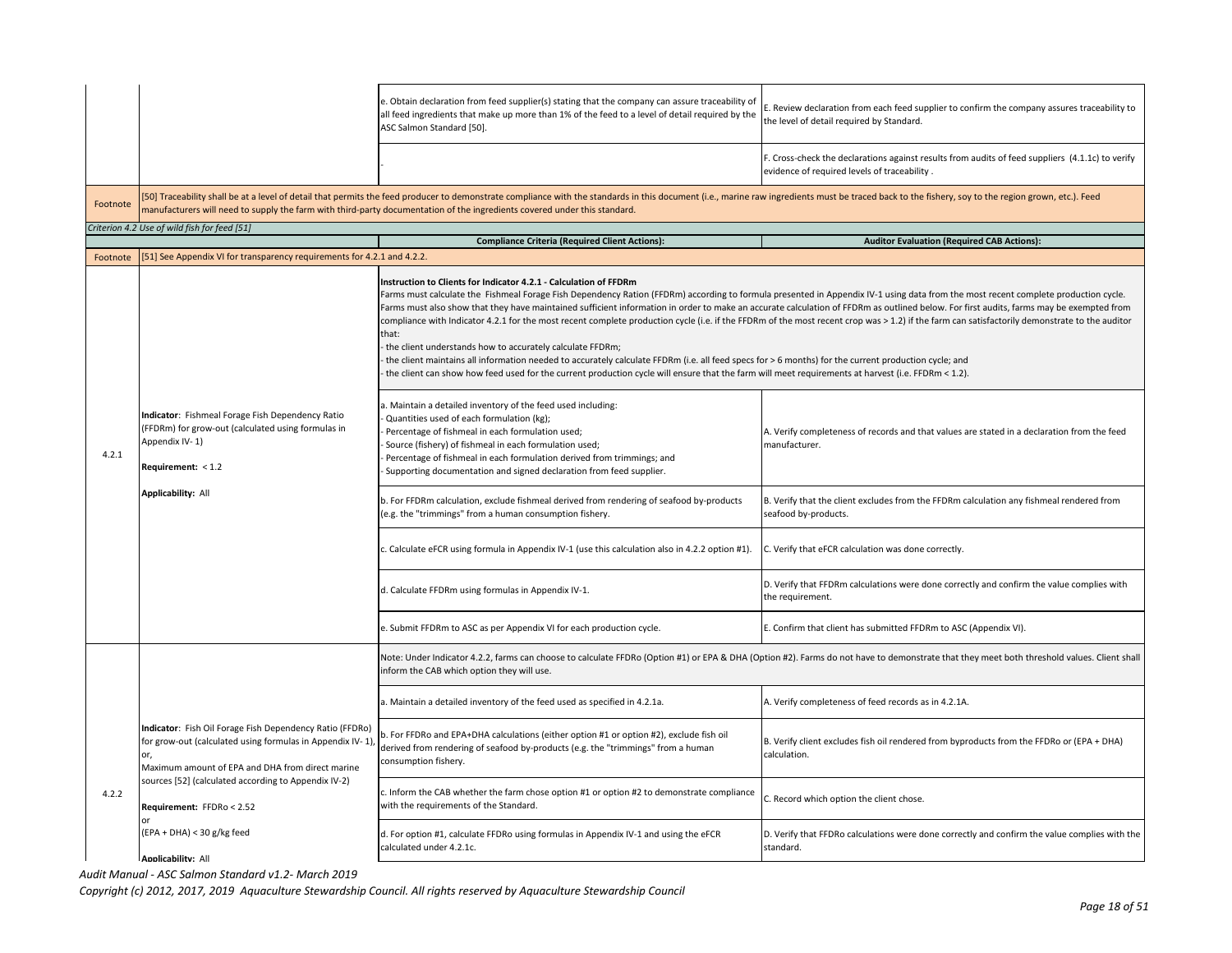|                      | ------ <i>1</i> -                                                                                                                                                                                                                                                                                                                                                                                                                                                                                                                                                                                                                             |                                                                                                                                                                                                                                                                                                                                                                                                                                                                                                                                                                             |                                                                                                                                                                                                                                 |
|----------------------|-----------------------------------------------------------------------------------------------------------------------------------------------------------------------------------------------------------------------------------------------------------------------------------------------------------------------------------------------------------------------------------------------------------------------------------------------------------------------------------------------------------------------------------------------------------------------------------------------------------------------------------------------|-----------------------------------------------------------------------------------------------------------------------------------------------------------------------------------------------------------------------------------------------------------------------------------------------------------------------------------------------------------------------------------------------------------------------------------------------------------------------------------------------------------------------------------------------------------------------------|---------------------------------------------------------------------------------------------------------------------------------------------------------------------------------------------------------------------------------|
|                      |                                                                                                                                                                                                                                                                                                                                                                                                                                                                                                                                                                                                                                               | e. For option #2, calculate amount of EPA + DHA using formulas in Appendix IV-2.                                                                                                                                                                                                                                                                                                                                                                                                                                                                                            | E. Verify that (EPA+DHA) calculations were done correctly and confirm the value complies with<br>the standard.                                                                                                                  |
|                      |                                                                                                                                                                                                                                                                                                                                                                                                                                                                                                                                                                                                                                               | f. Submit FFDRo or EPA & DHA to ASC as per Appendix VI for each production cycle.                                                                                                                                                                                                                                                                                                                                                                                                                                                                                           | F. Confirm that client has submitted FFDRo or EPA & DHA to ASC (Appendix VI)                                                                                                                                                    |
| Footnote             | [52] Calculation excludes DHA and EPA derived from fisheries by-products and trimmings. Trimmings are defined as by-products when fish are processed for human consumption or if whole fish is rejected for use of human consu<br>quality at the time of landing does not meet official regulations with regard to fish suitable for human consumption.<br>Fishmeal and fish oil that are produced from trimmings can be excluded from the calculation as long as the origin of the trimmings is not any species that are classified as critically endangered, endangered or vulnerable i<br>Threatened Species (http://www.iucnredlist.org). |                                                                                                                                                                                                                                                                                                                                                                                                                                                                                                                                                                             |                                                                                                                                                                                                                                 |
|                      | Criterion 4.3 Source of marine raw materials                                                                                                                                                                                                                                                                                                                                                                                                                                                                                                                                                                                                  |                                                                                                                                                                                                                                                                                                                                                                                                                                                                                                                                                                             |                                                                                                                                                                                                                                 |
|                      |                                                                                                                                                                                                                                                                                                                                                                                                                                                                                                                                                                                                                                               | <b>Compliance Criteria (Required Client Actions):</b>                                                                                                                                                                                                                                                                                                                                                                                                                                                                                                                       | <b>Auditor Evaluation (Required CAB Actions):</b>                                                                                                                                                                               |
| 4.3.1                | Indicator: Timeframe for all fishmeal and fish oil used in<br>feed to come from fisheries [53] certified under a scheme<br>that is an ISEAL member [54] and has guidelines that<br>specifically promote responsible environmental<br>management of small pelagic fisheries<br>Requirement: Not required<br>Applicability: N/A                                                                                                                                                                                                                                                                                                                 |                                                                                                                                                                                                                                                                                                                                                                                                                                                                                                                                                                             |                                                                                                                                                                                                                                 |
| Footnote<br>Footnote | [53] This standard and standard 4.3.2 applies to fishmeal and oil from forage fisheries, pelagic fisheries, or fisheries where the catch is directly reduced (including krill) and not to by-products or trimmings used in fee                                                                                                                                                                                                                                                                                                                                                                                                                |                                                                                                                                                                                                                                                                                                                                                                                                                                                                                                                                                                             |                                                                                                                                                                                                                                 |
|                      | 54] Meets ISEAL guidelines as demonstrated through full membership in the ISEAL Alliance, or equivalent as determined by the Technical Advisory Group of the ASC.                                                                                                                                                                                                                                                                                                                                                                                                                                                                             |                                                                                                                                                                                                                                                                                                                                                                                                                                                                                                                                                                             |                                                                                                                                                                                                                                 |
|                      |                                                                                                                                                                                                                                                                                                                                                                                                                                                                                                                                                                                                                                               | Instruction to Clients for Indicator 4.3.2 - FishSource Score of Fish Used in Feed<br>To determine FishSource scores of the fish species used as feed ingredients, do the following:<br>-go to http://www.fishsource.org/<br>type the species into the search function box and choose the accurate fishery<br>confirm that the search identifies the correct fishery then scroll down or click on the link from the menu on the left reads "Scores"<br>For first audits, farms must have scoring records that cover all feeds purchased during the previous 6-month period. |                                                                                                                                                                                                                                 |
|                      |                                                                                                                                                                                                                                                                                                                                                                                                                                                                                                                                                                                                                                               |                                                                                                                                                                                                                                                                                                                                                                                                                                                                                                                                                                             |                                                                                                                                                                                                                                 |
|                      | Indicator: Prior to achieving 4.3.1, the FishSource score<br>[55] for the fishery(ies) from which all marine raw material<br>in feed is derived                                                                                                                                                                                                                                                                                                                                                                                                                                                                                               | Note: Indicator 4.3.2 applies to fishmeal and oil from forage fisheries, pelagic fisheries, or fisheries where the catch is directly reduced (including krill) and not to by-products or trimmings<br>used in feed.                                                                                                                                                                                                                                                                                                                                                         |                                                                                                                                                                                                                                 |
| 4.3.2                |                                                                                                                                                                                                                                                                                                                                                                                                                                                                                                                                                                                                                                               | . Record FishSource score for each species from which fishmeal or fish oil was derived and<br>used as a feed ingredient (all species listed in 4.2.1a).                                                                                                                                                                                                                                                                                                                                                                                                                     | A. Cross-check against 4.2.1a to confirm that client recorded a score for each species used in<br>feed.                                                                                                                         |
|                      | Requirement: All individual scores $\geq 6$ ,<br>and biomass score $\geq 6$                                                                                                                                                                                                                                                                                                                                                                                                                                                                                                                                                                   | b. Confirm that each individual score $\geq 6$ and the biomass score is $\geq 6$ .                                                                                                                                                                                                                                                                                                                                                                                                                                                                                          | B. Cross-check a sample of the farm's scores against the FishSource website to verify that no<br>individual score is $<$ 6 and no biomass score is $<$ 6.                                                                       |
|                      | <b>Applicability: All</b>                                                                                                                                                                                                                                                                                                                                                                                                                                                                                                                                                                                                                     | c. If the species is not on the website it means that a FishSource assessment is not available.<br>Client can then take one or both of the following actions:<br>1. Contact FishSource via Sustainable Fisheries Partnerships to identify the species as a<br>priority for assessment.<br>2. Contract a qualified independent third party to conduct the assessment using the<br>FishSource methodology and provide the assessment and details on the third party<br>qualifications to the CAB for review.                                                                  | C. If the client provides an independent assessment, review the assessment and the<br>qualifications if of the independent third party to verify that the assessment was done in<br>accordance with the FishSource methodology. |
|                      |                                                                                                                                                                                                                                                                                                                                                                                                                                                                                                                                                                                                                                               |                                                                                                                                                                                                                                                                                                                                                                                                                                                                                                                                                                             | D. If the species does not have a FishSource score then the fish feed does not comply with the<br>requirement.                                                                                                                  |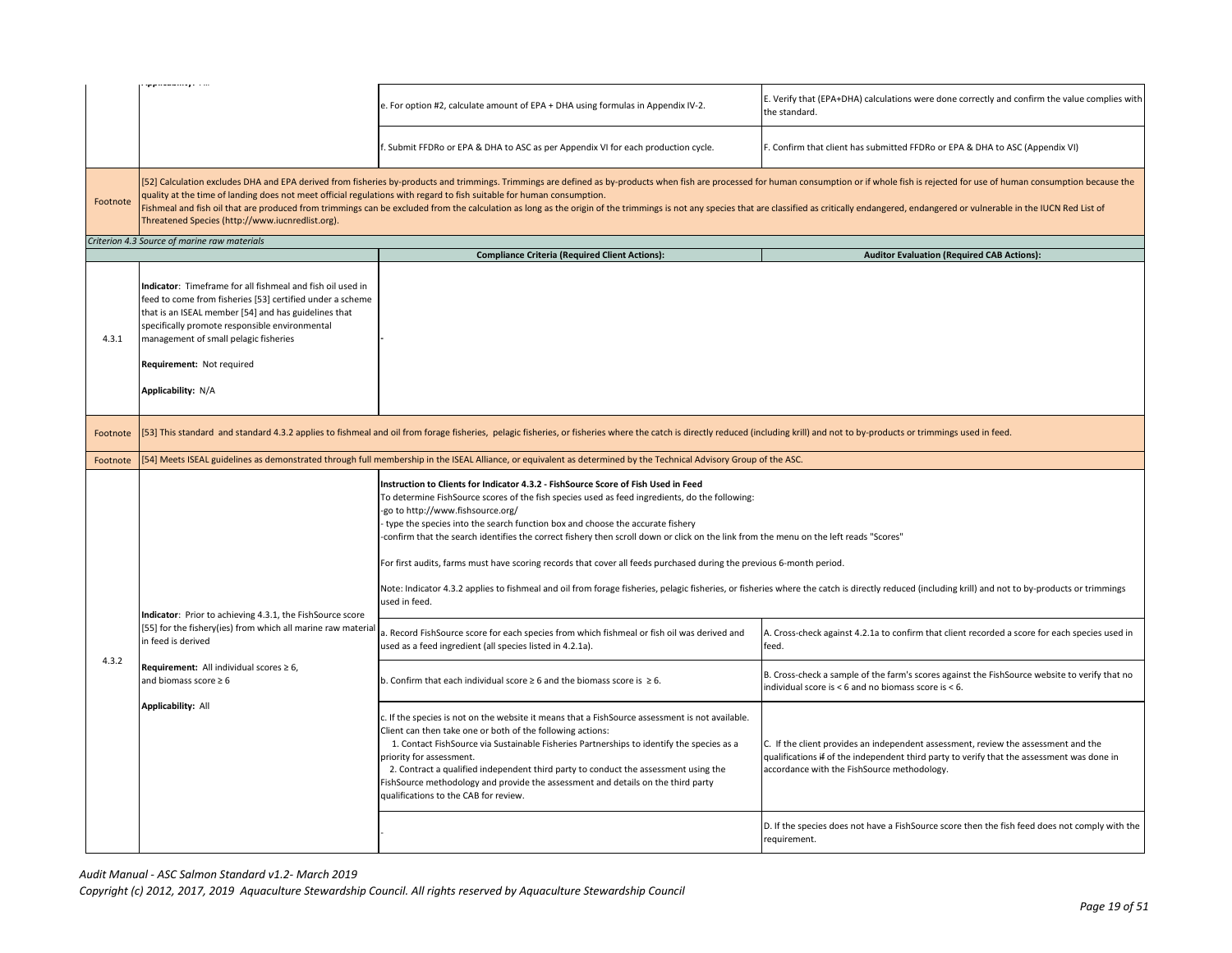| Footnote | 55] Or equivalent score using the same methodology. See Appendix IV-3 for explanation of FishSource scoring.                                                                                                                                                      |                                                                                                                                                                                                                                                                                                                                                                                                                                                                                                                                                                                                                                                                                                                                                                         |                                                                                                                                                                                                                                                                  |
|----------|-------------------------------------------------------------------------------------------------------------------------------------------------------------------------------------------------------------------------------------------------------------------|-------------------------------------------------------------------------------------------------------------------------------------------------------------------------------------------------------------------------------------------------------------------------------------------------------------------------------------------------------------------------------------------------------------------------------------------------------------------------------------------------------------------------------------------------------------------------------------------------------------------------------------------------------------------------------------------------------------------------------------------------------------------------|------------------------------------------------------------------------------------------------------------------------------------------------------------------------------------------------------------------------------------------------------------------|
|          | ndicator: Prior to achieving 4.3.1, demonstration of thir<br>party verified chain of custody and traceability for the<br>batches of fishmeal and fish oil which are in compliance                                                                                 | Instruction to Clients for Indicator 4.3.3 - Third-Party Verification of Traceability<br>Indicator 4.3.3 requires that farms show that their feed producers can demonstrate chain of custody and traceability as verified through third-party audits. Farms may submit reports from<br>audits of feed producers (see 4.1.1c) as evidence that traceability systems are in compliance. Alternatively, farms may show that their feed producers comply with traceability requirements<br>of Indicator 4.3.3 by submitting evidence that suppliers, and the batches of fishmeal and oil, are certified to the International Fishmeal and Fish Oil Organization's Global Standard for<br>Responsible Supply or to the Marine Stewardship Council Chain of Custody Standard. |                                                                                                                                                                                                                                                                  |
| 4.3.3    | with 4.3.2.                                                                                                                                                                                                                                                       | For the first audit, a minimum of 6 months of data on feed is required and evidence shall relate to species used in said dataset.                                                                                                                                                                                                                                                                                                                                                                                                                                                                                                                                                                                                                                       |                                                                                                                                                                                                                                                                  |
|          | Requirement: Yes<br>Applicability: All                                                                                                                                                                                                                            | a. Obtain from the feed supplier documentary evidence that the origin of all fishmeal and fish<br>oil used in the feed is traceable via a third-party verified chain of custody or traceability<br>program.                                                                                                                                                                                                                                                                                                                                                                                                                                                                                                                                                             | A. Review evidence and confirm that a third party verified chain of custody or traceability<br>program was used for the fishmeal and fish oil.                                                                                                                   |
|          |                                                                                                                                                                                                                                                                   | b. Ensure evidence covers all the species used (as consistent with 4.3.2a, 4.2.1a, and 4.2.2a).                                                                                                                                                                                                                                                                                                                                                                                                                                                                                                                                                                                                                                                                         | B. Verify that demonstration of third-party verified chain-of-custody is in place for all species<br>used.                                                                                                                                                       |
|          | Indicator: Feed containing fishmeal and/or fish oil                                                                                                                                                                                                               | a. Compile and maintain, consistent with 4.2.1a and 4.2.2a, a list of the fishery of origin for all<br>fishmeal and fish oil originating from by-products and trimmings.                                                                                                                                                                                                                                                                                                                                                                                                                                                                                                                                                                                                | A. Review list and confirm consistent with 4.2.1a, 4.2.2a, 4.3.3b.                                                                                                                                                                                               |
|          | originating from by-products [56] or trimmings from IUU<br>[57] catch or from fish species that are categorized as<br>vulnerable, endangered or critically endangered, according                                                                                  | b. Obtain a declaration from the feed supplier stating that no fishmeal or fish oil originating<br>from IUU catch was used to produce the feed.                                                                                                                                                                                                                                                                                                                                                                                                                                                                                                                                                                                                                         | B. Verify that the farm obtains declarations from feed suppliers.                                                                                                                                                                                                |
| 4.3.4    | to the IUCN Red List of Threatened Species [58], whole<br>fish and fish meal from the same species and family as the<br>species being farmed<br>Requirement: None [59]<br>Applicability: All except as noted in [59]                                              | c. Obtain from the feed supplier declaration that the meal or oil did not originate from a<br>species categorized as vulnerable, endangered or critically endangered, according to the IUCN<br>Red List of Threatened Species [58] and explaining how they are able to demonstrate this (i.e.<br>through other certification scheme or through their independent audit).                                                                                                                                                                                                                                                                                                                                                                                                | C. Review declaration to confirm compliance. The International Fishmeal and Fish Oil<br>Organization's Global Standard for Responsible Supply and the Marine Stewardship Council<br>standards are two options for demonstrating compliance with Indicator 4.3.4c |
|          |                                                                                                                                                                                                                                                                   | d. If meal or oil originated from a species listed as "vulnerable" by IUCN, obtain documentary<br>evidence to support the exception as outlined in [59].                                                                                                                                                                                                                                                                                                                                                                                                                                                                                                                                                                                                                | D. Review evidence to support exception (if applicable).                                                                                                                                                                                                         |
|          | ndicator: Presence and evidence of a responsible<br>sourcing policy for the feed manufacturer for marine                                                                                                                                                          | a. Request a link to a public policy from the feed manufacturer stating the company's support<br>of efforts to shift feed manufacturers purchases of fishmeal and fish oil to fisheries certified<br>under a scheme that is an ISEAL member and has guidelines that specifically promote<br>responsible environmental management of small pelagic fisheries and committing to<br>continuous improvement of source fisheries.                                                                                                                                                                                                                                                                                                                                            | A. Verify that the policy supports responsible feed sourcing and a commitment to continuous<br>improvement of source fisheries (e.g. programs at https://www.isealalliance.org/our-<br>members/full-members).                                                    |
| 4.3.5    | ngredients that includes a commitment to continuous<br>mprovement of source fisheries<br>Requirement: Yes<br>Applicability: All                                                                                                                                   | b. Prepare a letter stating the farm's intent to source feed containing fishmeal and fish oil<br>originating from fisheries certified under the type of certification scheme noted in indicator<br>4.3.1.                                                                                                                                                                                                                                                                                                                                                                                                                                                                                                                                                               | B. Obtain a copy of the client's letter of intent.                                                                                                                                                                                                               |
|          |                                                                                                                                                                                                                                                                   | c. Compile a list of the origin of all fish products used as feed ingredients in all feed.                                                                                                                                                                                                                                                                                                                                                                                                                                                                                                                                                                                                                                                                              | C. Confirm that the farm has sufficient evidence for the origin of all fish products in feed to<br>demonstrate the source fishery                                                                                                                                |
| Footnote | 56] Trimmings are defined as by-products when fish are processed for human consumption or if whole fish is rejected for use of human consumption because the quality at the time of landing does not meet official regulations<br>suitable for human consumption. |                                                                                                                                                                                                                                                                                                                                                                                                                                                                                                                                                                                                                                                                                                                                                                         |                                                                                                                                                                                                                                                                  |
| Footnote | [57] IUU: Illegal, Unregulated and Unreported.                                                                                                                                                                                                                    |                                                                                                                                                                                                                                                                                                                                                                                                                                                                                                                                                                                                                                                                                                                                                                         |                                                                                                                                                                                                                                                                  |
| Footnote | [58] The International Union for the Conservation of Nature reference can be found at http://www.iucnredlist.org/.                                                                                                                                                |                                                                                                                                                                                                                                                                                                                                                                                                                                                                                                                                                                                                                                                                                                                                                                         |                                                                                                                                                                                                                                                                  |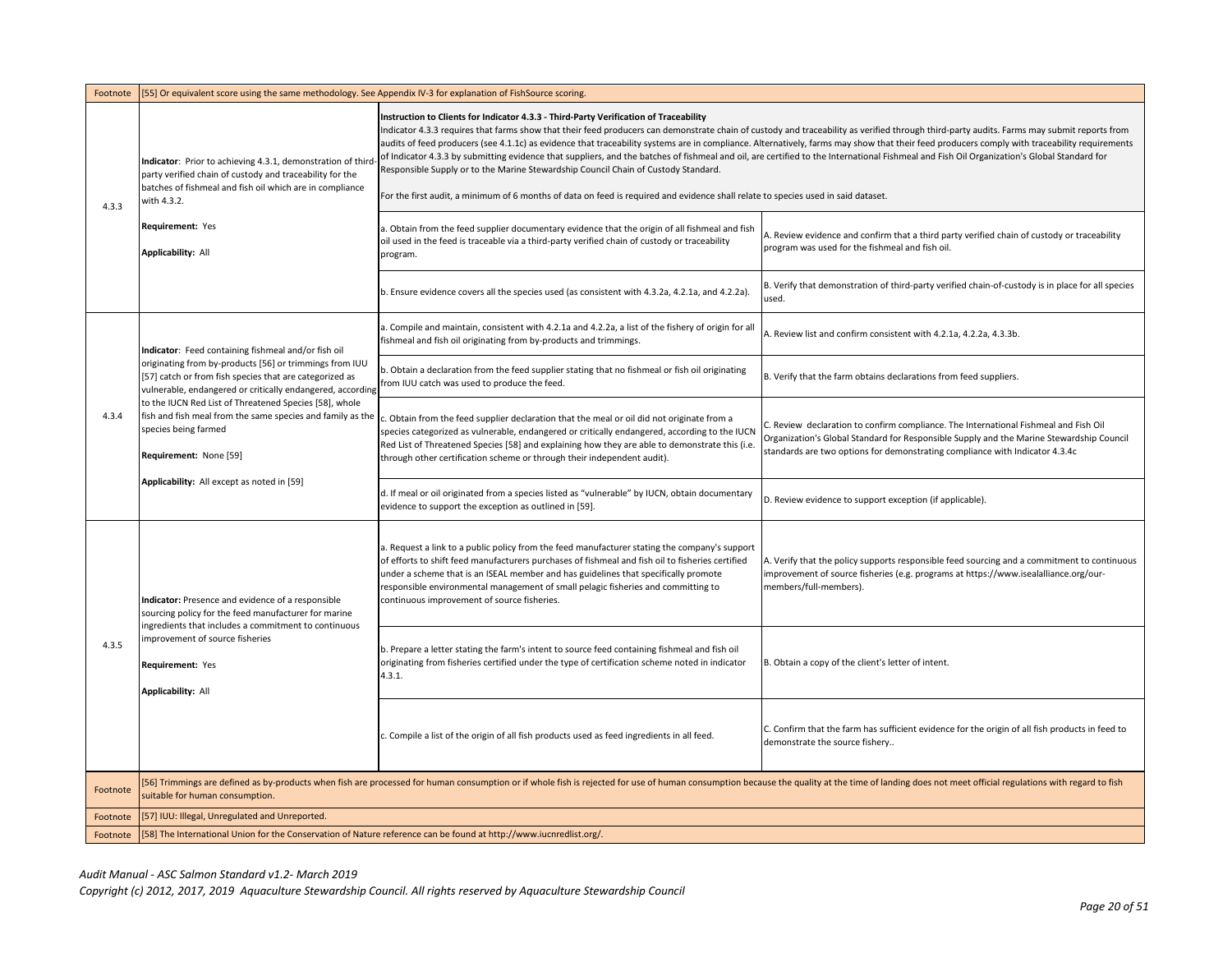| Footnote | 59] For species listed as "vulnerable" by IUCN, an exception is made if a regional population of the species has been assessed to be not vulnerable in a National Red List process that is managed explicitly in the same scie<br>cases where a National Red List doesn't exist or isn't managed in accordance with IUCN guidelines, an exception is allowed when an assessment is conducted using IUCN's methodology and demonstrates that the population is no |                                                                                                                                                                                                                                |                                                                                                                                                                 |  |  |
|----------|------------------------------------------------------------------------------------------------------------------------------------------------------------------------------------------------------------------------------------------------------------------------------------------------------------------------------------------------------------------------------------------------------------------------------------------------------------------|--------------------------------------------------------------------------------------------------------------------------------------------------------------------------------------------------------------------------------|-----------------------------------------------------------------------------------------------------------------------------------------------------------------|--|--|
|          | Criterion 4.4 Source of non-marine raw materials in feed                                                                                                                                                                                                                                                                                                                                                                                                         |                                                                                                                                                                                                                                |                                                                                                                                                                 |  |  |
|          |                                                                                                                                                                                                                                                                                                                                                                                                                                                                  | <b>Compliance Criteria (Required Client Actions):</b>                                                                                                                                                                          | <b>Auditor Evaluation (Required CAB Actions):</b>                                                                                                               |  |  |
| 4.4.1    | <b>Indicator:</b> Presence and evidence of a responsible<br>sourcing policy for the feed manufacturer for feed                                                                                                                                                                                                                                                                                                                                                   | a. Compile and maintain a list of all feed suppliers with contact information. (See also 4.1.1a)                                                                                                                               | A. Review feed supplier list and cross-check against feed purchases. (See also 4.1.1a)                                                                          |  |  |
|          | ingredients that comply with recognized crop<br>moratoriums [60] and local laws [61]<br>Requirement: Yes                                                                                                                                                                                                                                                                                                                                                         | b. Obtain from each feed manufacturer a copy of the manufacturer's responsible sourcing<br>policy for feed ingredients showing how the company complies with recognized crop<br>moratoriums and local laws.                    | B. Review policies from each feed supplier to confirm required sourcing policy is in place.                                                                     |  |  |
|          | <b>Applicability: All</b>                                                                                                                                                                                                                                                                                                                                                                                                                                        | Confirm that third party audits of feed suppliers (4.1.1c) show evidence that supplier's<br>responsible sourcing policies are implemented.                                                                                     | C. Verify that the scope of third-party audits of feed suppliers includes review of policies and<br>evidence of implementation.                                 |  |  |
| Footnote | the growth of defined agricultural crops in defined geographical regions.                                                                                                                                                                                                                                                                                                                                                                                        | 60] Moratorium: A period of time in which there is a suspension of a specific activity until future events warrant a removal of the suspension or issues regarding the activity have been resolved. In this context, moratoriu |                                                                                                                                                                 |  |  |
| Footnote | Soy Moratorium. Should the Brazilian Soy Moratorium be lifted, this specific requirement shall be reconsidered.                                                                                                                                                                                                                                                                                                                                                  | 61] Specifically, the policy shall include that vegetable ingredients, or products derived from vegetable ingredients, must not come from areas of the Amazon Biome that were deforested after July 24, 2006, as geographicall |                                                                                                                                                                 |  |  |
|          |                                                                                                                                                                                                                                                                                                                                                                                                                                                                  | a. Prepare a policy stating the company's support of efforts to shift feed manufacturers'<br>purchases of soya to soya certified under the Roundtable for Responsible Soy (RTRS) or<br>equivalent.                             | A. Verify that the client's policy supports responsible sourcing of soya or soya-derived feed<br>ingredients.                                                   |  |  |
|          | Indicator: Percentage of soya or soya-derived ingredients<br>in the feed that are certified by the Roundtable for<br>Responsible Soy (RTRS) or equivalent [62]                                                                                                                                                                                                                                                                                                   | b. Prepare a letter stating the farm's intent to source feed containing soya certified under the<br>RTRS (or equivalent)                                                                                                       | B. Obtain a copy of the client's letter of intent.                                                                                                              |  |  |
| 4.4.2    | Requirement: 100%                                                                                                                                                                                                                                                                                                                                                                                                                                                | . Notify feed suppliers of the farm's intent (4.4.2b).                                                                                                                                                                         | C. Verify that farm notifies feed suppliers.                                                                                                                    |  |  |
|          | <b>Applicability: All</b>                                                                                                                                                                                                                                                                                                                                                                                                                                        | d. Obtain and maintain declaration from feed supplier(s) detailing the origin of soya in the<br>feed.                                                                                                                          | D. Confirm that the farm has sufficient and supportive evidence for the origin of soya products<br>in feed to demonstrate compliance with indicator 4.4.2       |  |  |
|          |                                                                                                                                                                                                                                                                                                                                                                                                                                                                  | e. Provide evidence that soya used in feed is certified by the Roundtable for Responsible Soy<br>(RTRS) or equivalent [62]                                                                                                     | E. Review evidence and confirm compliance.                                                                                                                      |  |  |
| Footnote |                                                                                                                                                                                                                                                                                                                                                                                                                                                                  | 62] Any alternate certification scheme would have to be approved as equivalent by the Technical Advisory Group of the ASC.                                                                                                     |                                                                                                                                                                 |  |  |
|          | Indicator: Evidence of disclosure to the buyer [63] of the<br>salmon of inclusion of transgenic [64] plant raw material,                                                                                                                                                                                                                                                                                                                                         | . Obtain from feed supplier(s) a declaration detailing the content of soya and other plant raw<br>materials in feed and whether it is transgenic.                                                                              | A. Review feed supplier declaration and ensure declarations from all suppliers are present (see<br>also 4.4.1A).                                                |  |  |
| 4.4.3    | or raw materials derived from transgenic plants, in the<br>feed<br>Requirement: Yes, for each individual raw material<br>containing > 1% transgenic content [65]                                                                                                                                                                                                                                                                                                 | b. Disclose to the buyer(s) a list of any transgenic plant raw material in the feed and maintain<br>documentary evidence of this disclosure. For first audits, farm records of disclosures must<br>cover > 6 months.           | B. Verify evidence of disclosure to all buyers, cross-checking with plant material list (4.4.3a) to<br>see that all transgenic plant ingredients were disclosed |  |  |
|          | Applicability: All                                                                                                                                                                                                                                                                                                                                                                                                                                               | c. Inform ASC whether feed contains transgenic ingredients (yes or no) as per Appendix VI for<br>each production cycle.                                                                                                        | C. Confirm that the farm has informed ASC whether feeds containing transgenic ingredients<br>are used on farm (Appendix VI).                                    |  |  |
| Footnote | 63] The company or entity to which the farm or the producing company is directly selling its product. This standard requires disclosure by the feed company to the farm and by the farm to the buyer of their salmon.                                                                                                                                                                                                                                            |                                                                                                                                                                                                                                |                                                                                                                                                                 |  |  |
| Footnote | 64] Transgenic: Containing genes altered by insertion of DNA from an unrelated organism. Taking genes from one species and inserting them into another species to get that trait expressed in the offspring.                                                                                                                                                                                                                                                     |                                                                                                                                                                                                                                |                                                                                                                                                                 |  |  |
| Footnote | [65] See Appendix VI for transparency requirement for 4.4.3.                                                                                                                                                                                                                                                                                                                                                                                                     |                                                                                                                                                                                                                                |                                                                                                                                                                 |  |  |
|          | Criterion 4.5 Non-biological waste from production                                                                                                                                                                                                                                                                                                                                                                                                               |                                                                                                                                                                                                                                |                                                                                                                                                                 |  |  |
|          |                                                                                                                                                                                                                                                                                                                                                                                                                                                                  | <b>Compliance Criteria (Required Client Actions):</b>                                                                                                                                                                          | <b>Auditor Evaluation (Required CAB Actions):</b>                                                                                                               |  |  |

 $\overline{\phantom{a}}$ 

**College**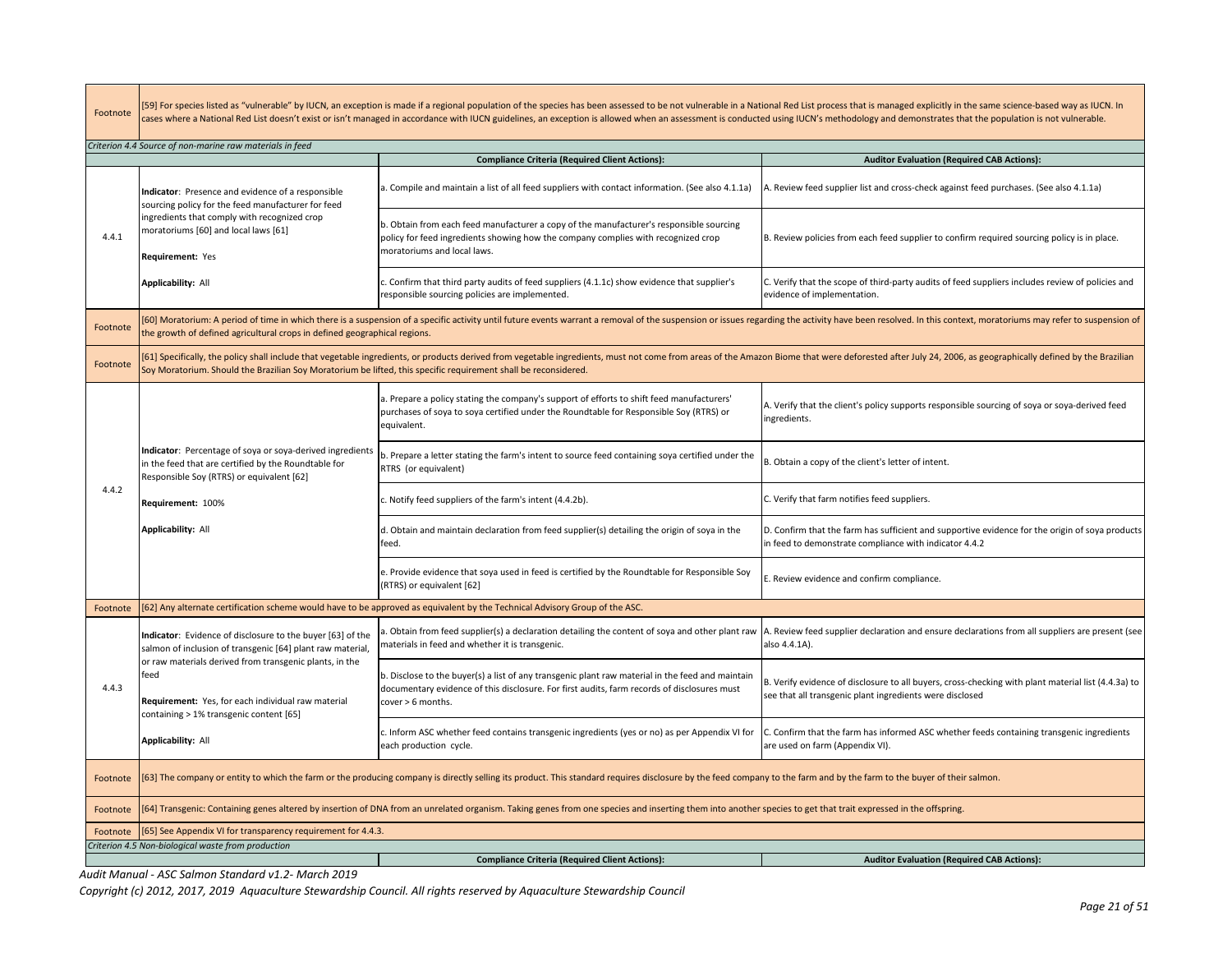| 4.5.1    | Indicator: Presence and evidence of a functioning policy<br>for proper and responsible [66] treatment of non-<br>biological waste from production (e.g., disposal and<br>recycling) | a. Prepare a policy stating the farm's commitment to proper and responsible treatment of non<br>biological waste from production. It must explain how the farm's policy is consistent with best<br>practice in the area of operation.                                                                                                                                                                                                                                                                                                                                                                                                                                                                                                                                                                                                                                                                                                                                                                                                                                         | A. Review policy to verify the farm's commitment to proper and responsible treatment of non-<br>biological waste from production in a manner consistent with best practice in the area.      |
|----------|-------------------------------------------------------------------------------------------------------------------------------------------------------------------------------------|-------------------------------------------------------------------------------------------------------------------------------------------------------------------------------------------------------------------------------------------------------------------------------------------------------------------------------------------------------------------------------------------------------------------------------------------------------------------------------------------------------------------------------------------------------------------------------------------------------------------------------------------------------------------------------------------------------------------------------------------------------------------------------------------------------------------------------------------------------------------------------------------------------------------------------------------------------------------------------------------------------------------------------------------------------------------------------|----------------------------------------------------------------------------------------------------------------------------------------------------------------------------------------------|
|          |                                                                                                                                                                                     | b. Prepare a declaration that the farm does not dump non-biological waste into the ocean.                                                                                                                                                                                                                                                                                                                                                                                                                                                                                                                                                                                                                                                                                                                                                                                                                                                                                                                                                                                     | B. Verify the client makes a declaration.                                                                                                                                                    |
|          | Requirement: Yes<br>Applicability: All                                                                                                                                              | c. Provide a description of the most common production waste materials and how the farm<br>ensures these waste materials are properly disposed of.                                                                                                                                                                                                                                                                                                                                                                                                                                                                                                                                                                                                                                                                                                                                                                                                                                                                                                                            | C. During the on-site inspection look for evidence of proper waste disposal.                                                                                                                 |
|          |                                                                                                                                                                                     | d. Provide a description of the types of waste materials that are recycled by the farm.                                                                                                                                                                                                                                                                                                                                                                                                                                                                                                                                                                                                                                                                                                                                                                                                                                                                                                                                                                                       | D. During the on-site inspection look for evidence of recycling of waste materials as described<br>by client.                                                                                |
| Footnote | waste into the ocean does not represent "proper and responsible" disposal.                                                                                                          | 66] Proper and responsible disposal will vary based on facilities available in the region and remoteness of farm sites. Disposal of non-biological waste shall be done in a manner consistent with best practice in the area.                                                                                                                                                                                                                                                                                                                                                                                                                                                                                                                                                                                                                                                                                                                                                                                                                                                 |                                                                                                                                                                                              |
|          | Indicator: Evidence that non-biological waste (including                                                                                                                            | a. Provide a description of the most common production waste materials and how the farm<br>ensures these waste materials are properly disposed of. (see also 4.5.1c)                                                                                                                                                                                                                                                                                                                                                                                                                                                                                                                                                                                                                                                                                                                                                                                                                                                                                                          | A. During the on-site inspection look for evidence of proper waste disposal. (See also 4.5.1C)                                                                                               |
| 4.5.2    | net pens) from grow-out site is either disposed of properly<br>or recycled                                                                                                          | b. Provide a description of the types of waste materials that are recycled by the farm. (See also B. During the on-site inspection look for evidence of recycling of waste materials as described<br>4.5.1d)                                                                                                                                                                                                                                                                                                                                                                                                                                                                                                                                                                                                                                                                                                                                                                                                                                                                  | by client. (See also 4.5.1D)                                                                                                                                                                 |
|          | Requirement: Yes<br><b>Applicability: All</b>                                                                                                                                       | c. Inform the CAB of any infractions or fines for improper waste disposal received during the<br>previous 12 months and corrective actions taken                                                                                                                                                                                                                                                                                                                                                                                                                                                                                                                                                                                                                                                                                                                                                                                                                                                                                                                              | C. Review infractions and corrective actions.                                                                                                                                                |
|          |                                                                                                                                                                                     | d. Maintain records of disposal of waste materials including old nets and cage equipment.                                                                                                                                                                                                                                                                                                                                                                                                                                                                                                                                                                                                                                                                                                                                                                                                                                                                                                                                                                                     | D. Review records to verify waste disposal and/or recycling is consistent with client                                                                                                        |
|          |                                                                                                                                                                                     |                                                                                                                                                                                                                                                                                                                                                                                                                                                                                                                                                                                                                                                                                                                                                                                                                                                                                                                                                                                                                                                                               | description and policy.                                                                                                                                                                      |
|          | Criterion 4.6 Energy consumption and greenhouse gas emissions on farms [67]                                                                                                         |                                                                                                                                                                                                                                                                                                                                                                                                                                                                                                                                                                                                                                                                                                                                                                                                                                                                                                                                                                                                                                                                               |                                                                                                                                                                                              |
|          |                                                                                                                                                                                     | <b>Compliance Criteria (Required Client Actions):</b>                                                                                                                                                                                                                                                                                                                                                                                                                                                                                                                                                                                                                                                                                                                                                                                                                                                                                                                                                                                                                         | <b>Auditor Evaluation (Required CAB Actions):</b>                                                                                                                                            |
| Footnote | [67] See Appendix VI for transparency requirements for 4.6.1, 4.6.2 and 4.6.3.                                                                                                      |                                                                                                                                                                                                                                                                                                                                                                                                                                                                                                                                                                                                                                                                                                                                                                                                                                                                                                                                                                                                                                                                               |                                                                                                                                                                                              |
|          |                                                                                                                                                                                     | Instruction to Clients for Indicator 4.6.1 - Energy Use Assessment<br>Indicator 4.6.1 requires that farms must have an assessment to verify energy consumption. The scope of this requirement is restricted to operational energy use for the farm site(s) that is<br>emissions (i.e. the energy used to fabricate materials that are purchased by the farm) is not required. However the SAD Steering Committee encourages companies to integrate energy use<br>assessments across the board in the company.<br>For the purposes of calculating energy consumption, the duration of the production cycle is the entire life cycle "at sea" - it does not include freshwater smolt production stages. Farms that<br>have integrated smolt rearing should break out the grow-out stage portion of energy consumption if possible. Quantities of energy (fuel and electricity) are converted to kilojoules.<br>Verification is done by internal or external assessment following either the GHG Protocol Corporate Standard or ISO 14064-1 (see Appendix V-1 for more details). | applying for certification. Boundaries for operational energy use should correspond to the sources of Scope 1 and Scope 2 emissions (see Appendix V-1). Energy use corresponding to Scope 3  |
|          | Indicator: Presence of an energy use assessment verifying<br>the energy consumption on the farm and representing the<br>whole life cycle at sea, as outlined in Appendix V-1        | a. Maintain records for energy consumption by source (fuel, electricity) on the farm<br>throughout each production cycle.                                                                                                                                                                                                                                                                                                                                                                                                                                                                                                                                                                                                                                                                                                                                                                                                                                                                                                                                                     | A. Verify that the farm maintains records for energy consumption.                                                                                                                            |
| 4.6.1    | Requirement: Yes, measured in kilojoule/t fish<br>produced/production cycle                                                                                                         | b. Calculate the farm's total energy consumption in kilojoules (kj) during the last production<br>cycle.                                                                                                                                                                                                                                                                                                                                                                                                                                                                                                                                                                                                                                                                                                                                                                                                                                                                                                                                                                      | B. Review the farm's calculations for completeness and accuracy.                                                                                                                             |
|          | <b>Applicability: All</b>                                                                                                                                                           | c. Calculate the total weight of fish in metric tons (t) produced during the last production<br>cycle.                                                                                                                                                                                                                                                                                                                                                                                                                                                                                                                                                                                                                                                                                                                                                                                                                                                                                                                                                                        | C. Confirm that the farm accurately reports total weight of fish harvested per production cycle.<br>Cross-check against other farm datasets (e.g. harvest counts, escapes, and mortalities). |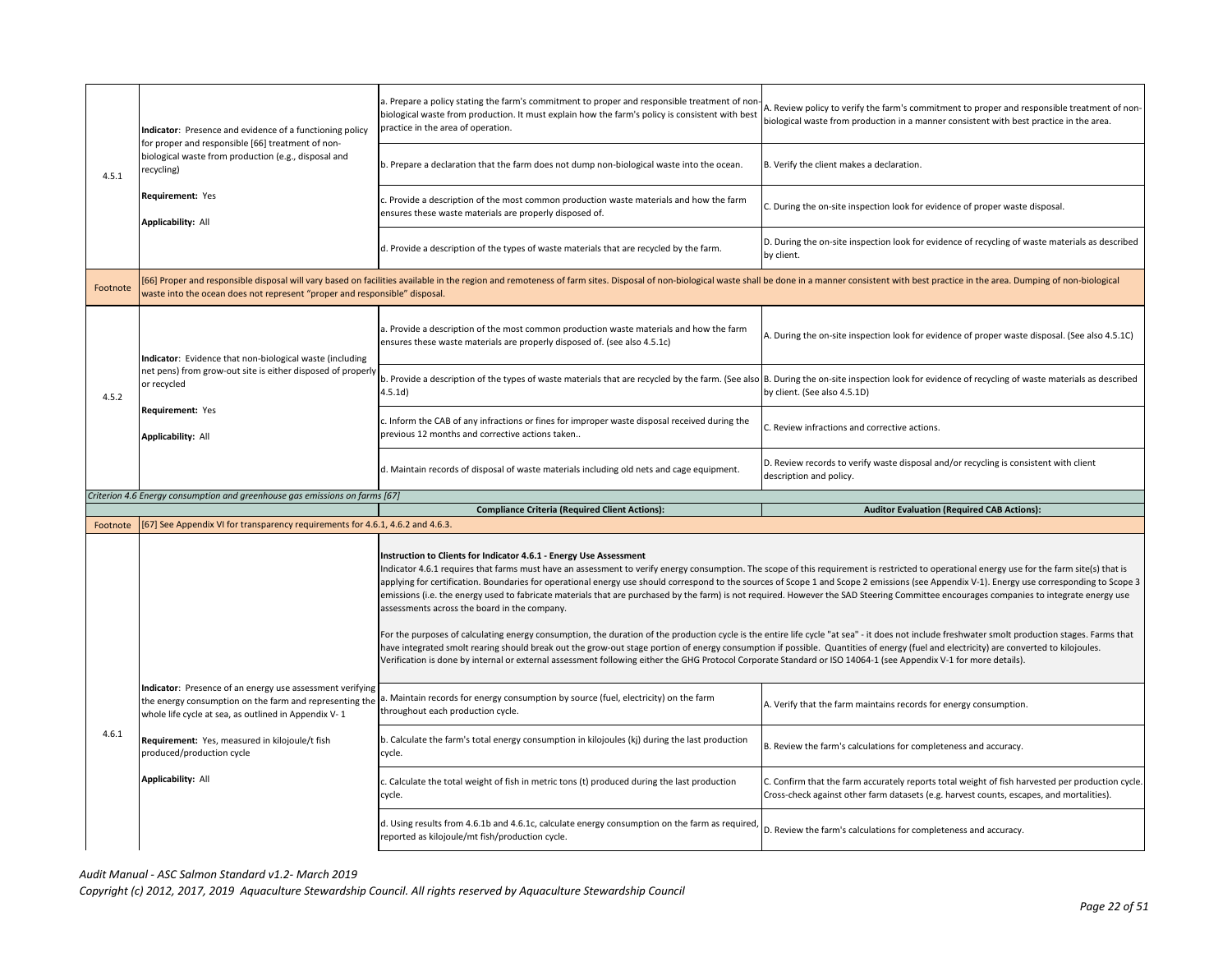|          |                                                                                                                                                    | e. Submit results of energy use calculations (4.6.1d) to ASC as per Appendix VI for each<br>production cycle.                                                                                                                                                                                                                                                                                                                                                                                                                                                                                                                                                                                                                                                                                             | E. Confirm that client has submitted energy use calculations to ASC (Appendix VI).                                                                                                         |
|----------|----------------------------------------------------------------------------------------------------------------------------------------------------|-----------------------------------------------------------------------------------------------------------------------------------------------------------------------------------------------------------------------------------------------------------------------------------------------------------------------------------------------------------------------------------------------------------------------------------------------------------------------------------------------------------------------------------------------------------------------------------------------------------------------------------------------------------------------------------------------------------------------------------------------------------------------------------------------------------|--------------------------------------------------------------------------------------------------------------------------------------------------------------------------------------------|
|          |                                                                                                                                                    | Ensure that the farm has undergone an energy use assessment that was done in compliance<br>with requirements of Appendix V-1.                                                                                                                                                                                                                                                                                                                                                                                                                                                                                                                                                                                                                                                                             | F. Confirm that the farm has undergone an energy use assessment verifying the farm's energy<br>consumption.                                                                                |
|          |                                                                                                                                                    | Instruction to Clients for Indicator 4.6.2 - Annual GHG Assessment<br>Indicator 4.6.2 requires that farms must have an annual Greenhouse Gas (GHG) assessment. Detailed instructions are presented in Appendix V-1 and references therein. The scope of this<br>requirement is restricted to operational boundaries for the farm site(s) that is applying for certification. However the SAD Steering Committee encourages companies to integrate GHG<br>Appendix V-1 for more details).<br>Note: For the purposes of this standard, GHGs are defined as the six gases listed in the Kyoto Protocol: carbon dioxide (CO <sub>2</sub> ); methane (CH <sub>a</sub> ); nitrous oxide (N <sub>2</sub> O); hydrofluorocarbons (HFCs);<br>perfluorocarbons (PFCs); and sulphur hexafluoride (SF <sub>6</sub> ). | accounting practices across the board in the company. Verification may be done by internal or external assessment following either the GHG Protocol Corporate Standard or ISO 14064-1 (see |
|          | Indicator: Records of greenhouse gas (GHG [68])                                                                                                    | a. Maintain records of greenhouse gas emissions on the farm.                                                                                                                                                                                                                                                                                                                                                                                                                                                                                                                                                                                                                                                                                                                                              | A. Verify that the farm maintains records of GHG emissions.                                                                                                                                |
| 4.6.2    | emissions [69] on farm and evidence of an annual GHG<br>assessment, as outlined in Appendix V-1<br>Requirement: Yes                                | b. At least annually, calculate all scope 1 and scope 2 GHG emissions in compliance with<br>Appendix V-1.                                                                                                                                                                                                                                                                                                                                                                                                                                                                                                                                                                                                                                                                                                 | B. Confirm that calculations are done annually and in compliance with Appendix V-1.                                                                                                        |
|          | <b>Applicability: All</b>                                                                                                                          | For GHG calculations, select the emission factors which are best suited to the farm's<br>operation. Document the source of those emissions factors.                                                                                                                                                                                                                                                                                                                                                                                                                                                                                                                                                                                                                                                       | C. Verify that the farm records all emissions factors used and their sources.                                                                                                              |
|          |                                                                                                                                                    | d. For GHG calculations involving conversion of non-CO <sub>2</sub> gases to CO <sub>2</sub> equivalents, specify the<br>Global Warming Potential (GWP) used and its source.                                                                                                                                                                                                                                                                                                                                                                                                                                                                                                                                                                                                                              | D. Verify that the farm records all GWPs used and their sources.                                                                                                                           |
|          |                                                                                                                                                    | e. Submit results of GHG calculations (4.6.2d) to ASC as per Appendix VI at least once per year. SE. Confirm that the farm has submitted GHG calculations to ASC (Appendix VI).                                                                                                                                                                                                                                                                                                                                                                                                                                                                                                                                                                                                                           |                                                                                                                                                                                            |
|          |                                                                                                                                                    | . Ensure that the farm undergoes a GHG assessment as outlined in Appendix V-1 at least<br>annually.                                                                                                                                                                                                                                                                                                                                                                                                                                                                                                                                                                                                                                                                                                       | . Confirm that the farm undergoes a GHG assessments annually and that the methods used<br>comply with requirements of Appendix V-1.                                                        |
| Footnote |                                                                                                                                                    | [68] For the purposes of this standard, GHGs are defined as the six gases listed in the Kyoto Protocol: carbon dioxide (CO <sub>2</sub> ); methane (CH4); nitrous oxide (N <sub>2</sub> O); hydrofluorocarbons (HFCs); perfluorocarbons (PFCs); and                                                                                                                                                                                                                                                                                                                                                                                                                                                                                                                                                       |                                                                                                                                                                                            |
| Footnote | [69] GHG emissions must be recorded using recognized methods, standards and records as outlined in Appendix V.                                     |                                                                                                                                                                                                                                                                                                                                                                                                                                                                                                                                                                                                                                                                                                                                                                                                           |                                                                                                                                                                                            |
|          |                                                                                                                                                    | Instruction to Clients for Indicator 4.6.3 - GHG Emissions of Feed<br>their feed supplier(s) and thereafter maintain a continuous record of Feed GHG emissions throughout all production cycles. This requirement applies across the entire previous production<br>cycle. Therefore farms should inform their feed supplier(s) and:<br>the farm provides its feed suppliers with detailed information about the requirements including a copy of the methodology outlined in Appendix V, subsection 2;<br>the farm explain what analyses must be done by feed suppliers; and<br>the farm explains to feed suppliers what documentary evidence will be required by the farm to demonstrate compliance.                                                                                                     | Indicator 4.6.3 requires that farms document the greenhouse gas emissions (GHG) associated with any feeds used during salmon production. Farms will need to obtain this information from   |
|          | ndicator: Documentation of GHG emissions of the feed<br>[70] used during the previous production cycle, as<br>outlined in Appendix V, subsection 2 | Note1: Farms may calculate GHG emissions of feed using the average raw material composition used to produce the salmon (by weight) rather than using feed composition on a lot-by-lot<br>basis.<br>Note2: Feed supplier's calculations must include Scope 1, Scope 2, and Scope 3 GHG emissions as specified in Appendix V, subsection 2.                                                                                                                                                                                                                                                                                                                                                                                                                                                                 |                                                                                                                                                                                            |
| 4.6.3    | Requirement: Yes                                                                                                                                   | a. Obtain from feed supplier(s) a declaration detailing the GHG emissions of the feed (per kg                                                                                                                                                                                                                                                                                                                                                                                                                                                                                                                                                                                                                                                                                                             | A. Verify declaration from feed supplier(s) and confirm client has declarations from all feed                                                                                              |
|          | Applicability: All                                                                                                                                 | feed).                                                                                                                                                                                                                                                                                                                                                                                                                                                                                                                                                                                                                                                                                                                                                                                                    | suppliers.                                                                                                                                                                                 |
|          |                                                                                                                                                    | b. Multiply the GHG emissions per unit feed by the total amount of feed from each supplier<br>used in the most recent completed production cycle.                                                                                                                                                                                                                                                                                                                                                                                                                                                                                                                                                                                                                                                         | B. Verify calculations cross-checking with feed purchase and use records.                                                                                                                  |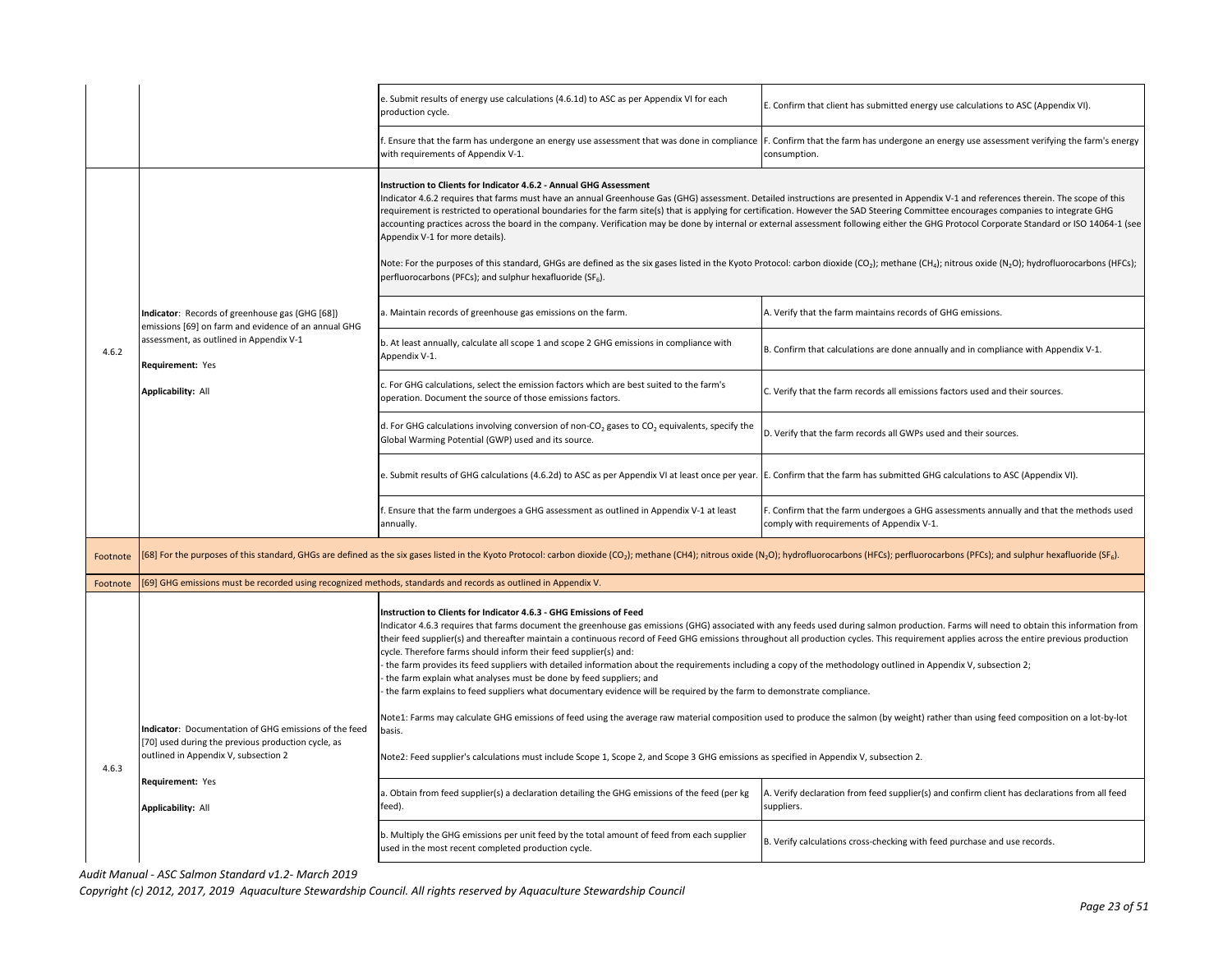|          |                                                                                                                                                                                                                                                           | . If client has more than one feed supplier, calculate the total sum of emissions from feed by<br>summing the GHG emissions of feed from each supplier.                                                                                                                                                                                                                                                                                                         | C. Verify calculations.                                                                                                                                                                                 |
|----------|-----------------------------------------------------------------------------------------------------------------------------------------------------------------------------------------------------------------------------------------------------------|-----------------------------------------------------------------------------------------------------------------------------------------------------------------------------------------------------------------------------------------------------------------------------------------------------------------------------------------------------------------------------------------------------------------------------------------------------------------|---------------------------------------------------------------------------------------------------------------------------------------------------------------------------------------------------------|
|          |                                                                                                                                                                                                                                                           | d. Submit GHG emissions of feed to ASC as per Appendix VI for each production cycle.                                                                                                                                                                                                                                                                                                                                                                            | D. Confirm that the farm has submitted GHG calculations for feed to ASC (Appendix VI).                                                                                                                  |
| Footnote |                                                                                                                                                                                                                                                           | [70] GHG emissions from feed can be given based on the average raw material composition used to produce the salmon (by weight) and not as documentation linked to each single product used during the production cycle. Feed m<br>responsible for calculating GHG emissions per unit feed. Farm site then shall use that information to calculate GHG emissions for the volume of feed they used in the prior production cycle.                                 |                                                                                                                                                                                                         |
|          | Criterion 4.7 Non-therapeutic chemical inputs [71,72]                                                                                                                                                                                                     |                                                                                                                                                                                                                                                                                                                                                                                                                                                                 |                                                                                                                                                                                                         |
|          |                                                                                                                                                                                                                                                           | <b>Compliance Criteria (Required Client Actions):</b>                                                                                                                                                                                                                                                                                                                                                                                                           | <b>Auditor Evaluation (Required CAB Actions):</b>                                                                                                                                                       |
| Footnote |                                                                                                                                                                                                                                                           | [71] Closed production systems that do not use nets and do not use antifoulants shall be considered exempt from standards under Criterion 4.7.                                                                                                                                                                                                                                                                                                                  |                                                                                                                                                                                                         |
| Footnote | [72] See Appendix VI for transparency requirements for 4.7.1, 4.7.3 and 4.7.4.                                                                                                                                                                            |                                                                                                                                                                                                                                                                                                                                                                                                                                                                 |                                                                                                                                                                                                         |
|          |                                                                                                                                                                                                                                                           | a. Prepare a farm procedure for net cleaning and treatment that describes techniques,<br>technologies, use of off-site facilities, and record keeping.                                                                                                                                                                                                                                                                                                          | A. Review procedure for completeness.                                                                                                                                                                   |
|          | Indicator: For farms that use copper-treated nets [73],                                                                                                                                                                                                   | b. Maintain records of antifoulants and other chemical treatments used on nets.                                                                                                                                                                                                                                                                                                                                                                                 | B. Review documentary evidence and records for completeness, including traceability records<br>of the nets where available.                                                                             |
| 4.7.1    | evidence that nets are not cleaned [74] or treated in situ<br>in the marine environment<br>Requirement: Yes                                                                                                                                               | . Declare to the CAB whether copper-based treatments are used on nets.                                                                                                                                                                                                                                                                                                                                                                                          | C. Verify whether copper-based treatments are used. If no, Indicator 4.7.1d does not apply to<br>the client. If yes, proceed to 4.7.1D.                                                                 |
|          | Applicability: All farms except as noted in [71]                                                                                                                                                                                                          | d. If copper-based treatments are used, maintain documentary evidence (see 4.7.1b) that farm D. Review evidence and interview farm manager to confirm that farm does not do any heavy<br>policy and practice does not allow for heavy cleaning of copper-treated nets in situ.                                                                                                                                                                                  | cleaning of copper-treated nets in situ.                                                                                                                                                                |
|          |                                                                                                                                                                                                                                                           | e. Inform ASC whether copper antifoulants are used on farm (yes or no) as per Appendix VI for  E. Confirm that the farm has informed ASC whether copper antifoulants are used on farm<br>each production cycle.                                                                                                                                                                                                                                                 | (Appendix VI).                                                                                                                                                                                          |
| Footnote | farms to move away from use of copper without immediately having to purchase all new nets.                                                                                                                                                                | [73] Under the SAD, "copper-treated net" is defined as a net that has been treated with any copper-containing substance (such as a copper-based antifoulant) durng the previous 18 months, or has not undergone thorough clean<br>facility since the last treatment. Farms that use nets that have, at some point prior in their lifespan, been treated with copper may still consider nets as untreated so long as sufficient time and cleaning has elapsed as |                                                                                                                                                                                                         |
| Footnote | [74] Light cleaning of nets is allowed. Intent of the standard is that, for example, the high-pressure underwater washers could not be used on copper treated nets under this standard because of the risk of copper flaking o<br>more thorough cleaning. |                                                                                                                                                                                                                                                                                                                                                                                                                                                                 |                                                                                                                                                                                                         |
|          | Indicator: For any farm that cleans nets at on-land sites,<br>evidence that net-cleaning sites have effluent treatment                                                                                                                                    | 1. Declare to the CAB whether nets are cleaned on-land.                                                                                                                                                                                                                                                                                                                                                                                                         | A. Review declaration and cross-check with records from 4.7.1b. If nets are not cleaned on<br>land, Indicator 4.7.2 does not apply. If nets are cleaned on land, proceed to 4.7.2B.                     |
| 4.7.2    | $[75]$<br>Requirement: Yes                                                                                                                                                                                                                                | b. If nets are cleaned on-land, obtain documentary evidence from each net-cleaning facility<br>that effluent treatment is in place.                                                                                                                                                                                                                                                                                                                             | B. Review documentary evidence to confirm that each net-cleaning facility has effluent<br>treatment in place.                                                                                           |
|          | Applicability: All farms except as noted in [71]                                                                                                                                                                                                          | c. If yes to 4.7.2b, obtain evidence that effluent treatment used at the cleaning site is an<br>appropriate technology to capture of copper in effluents.                                                                                                                                                                                                                                                                                                       | C. If applicable, review documentary evidence to confirm that land-based cleaning sites have<br>appropriate technologies in place to capture copper in effluents and that they function as<br>intended. |
| Footnote | [75] Treatment must have appropriate technologies in place to capture copper if the farm uses copper-treated nets.                                                                                                                                        |                                                                                                                                                                                                                                                                                                                                                                                                                                                                 |                                                                                                                                                                                                         |
|          |                                                                                                                                                                                                                                                           | Note: If the benthos throughout and immediately outside the full AZE is hard bottom, provide evidence to the CAB and request an exemption from Indicator 4.7.3 (see 2.1.1c).                                                                                                                                                                                                                                                                                    |                                                                                                                                                                                                         |
| 473      | Indicator: For farms that use copper nets or copper-<br>treated nets, evidence of testing for copper level in the<br>sediment outside of the AZE, following methodology in<br>Appendix I-1                                                                | a. Declare to the CAB whether the farm uses copper nets or copper-treated nets. (See also<br>4.7.1c). If "no", Indicator 4.7.3 does not apply.                                                                                                                                                                                                                                                                                                                  | A. Review declaration and cross-check against declaration from 4.7.1c. Record whether<br>Indicator 4.7.3 is applicable to the client.                                                                   |
|          |                                                                                                                                                                                                                                                           |                                                                                                                                                                                                                                                                                                                                                                                                                                                                 |                                                                                                                                                                                                         |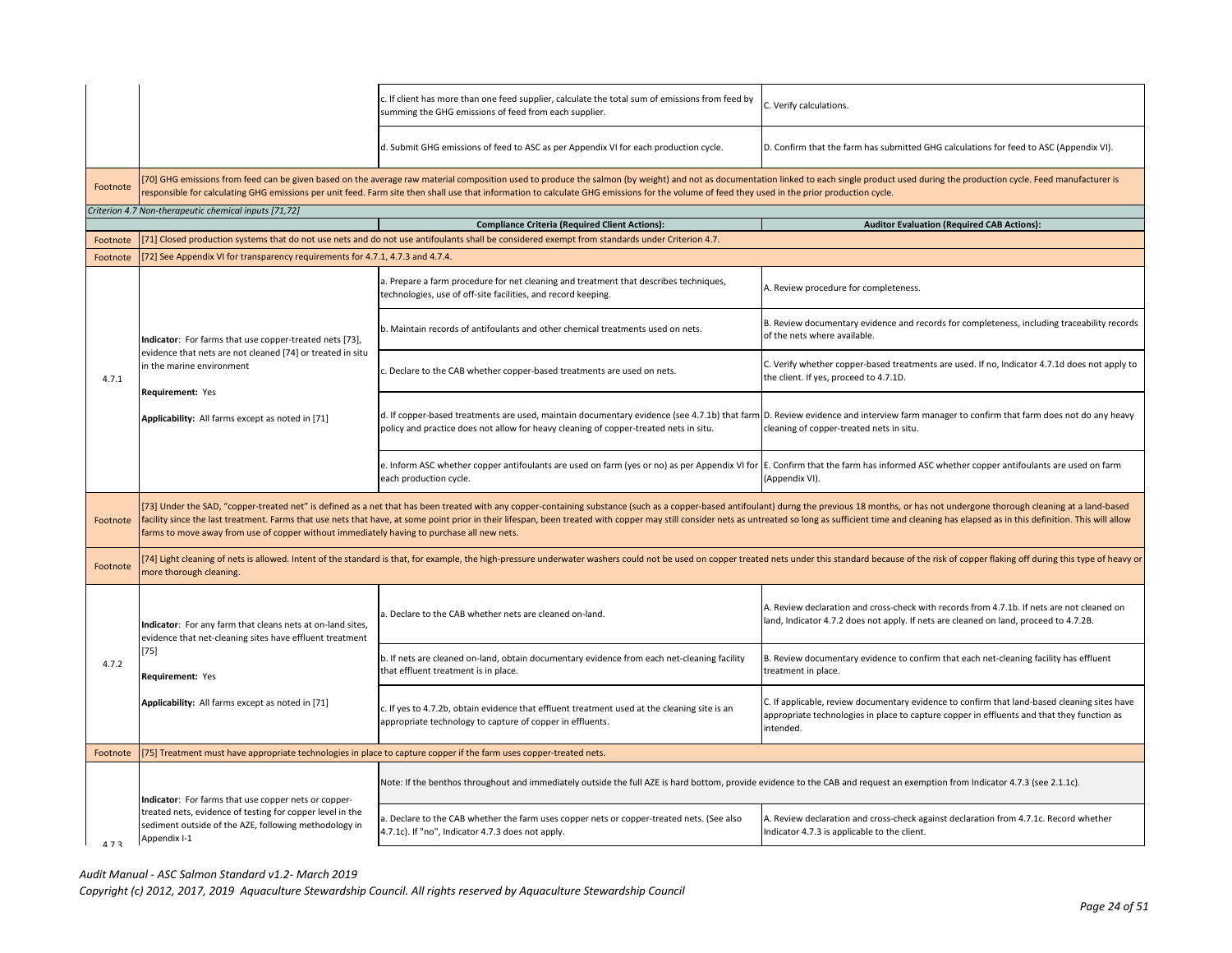|          | Requirement: Yes                                                                                                                                                                                                                                                                                                            | b. If "yes" in 4.7.3a, measure and record copper in sediment samples from the reference<br>stations specified in 2.1.1d and 2.1.2c which lie outside the AZE.                                                                                                                   | B. As applicable, verify the farm tested sediment samples for copper from the reference<br>stations specified in 2.1.1d and 2.1.2c which lie outside the AZE. |
|----------|-----------------------------------------------------------------------------------------------------------------------------------------------------------------------------------------------------------------------------------------------------------------------------------------------------------------------------|---------------------------------------------------------------------------------------------------------------------------------------------------------------------------------------------------------------------------------------------------------------------------------|---------------------------------------------------------------------------------------------------------------------------------------------------------------|
|          | Applicability: All farms except as noted in [71]                                                                                                                                                                                                                                                                            | If "yes" in 4.7.3a, maintain records of testing methods, equipment, and laboratories used to<br>test copper level in sediments from 4.7.3b.                                                                                                                                     | C. Verify the measurements were taken using appropriate equipment and testing methods.                                                                        |
|          | Indicator: Evidence that copper levels [76] are < 34 mg<br>Cu/kg dry sediment weight,                                                                                                                                                                                                                                       | a. Inform the CAB whether:<br>1) farm is exempt from Indicator 4.7.4 (as per 4.7.3a), or<br>2) Farm has conducted testing of copper levels in sediment.                                                                                                                         | A. Document and verify applicability of 4.7.4 to client (see also 4.7.3A)                                                                                     |
|          | or,<br>in instances where the Cu in the sediment exceeds 34 mg<br>Cu/kg dry sediment weight, demonstration that the Cu                                                                                                                                                                                                      | b. Provide evidence from measurements taken in 4.7.3b that copper levels are < 34 mg Cu/kg<br>dry sediment weight.                                                                                                                                                              | B. Verify that copper levels are < 34 mg Cu/kg sediment. If no, proceed to 4.7.4C.                                                                            |
| 4.7.4    | concentration falls within the range of background<br>concentrations as measured at three reference sites in the<br>water body<br>Requirement: Yes                                                                                                                                                                          | c. If copper levels in 4.7.4b are ≥ 34 mg Cu/kg dry sediment weight, provide evidence the farm<br>tested copper levels in sediments from reference sites as described in Appendix I-1 (also see<br>Indicators 2.1.1 and 2.1.2).                                                 | C. If applicable, review evidence to confirm that farm followed Appendix I-1 for testing copper<br>levels at reference sites.                                 |
|          | Applicability: All farms except as noted in [71] and<br>excluding those farms shown to be exempt from Indicator                                                                                                                                                                                                             | d. Analyze results from 4.7.4c to show the background copper concentrations as measured at<br>three reference sites in the water body.                                                                                                                                          | D. As applicable, review data to confirm that copper levels fall within the range of background<br>concentrations as measured at reference sites.             |
|          | 4.7.3                                                                                                                                                                                                                                                                                                                       | e. Submit data on copper levels in sediments to ASC as per Appendix VI for each production<br>cycle.                                                                                                                                                                            | E. Confirm that farm has submitted to ASC data on copper levels in sediment (Appendix VI).                                                                    |
| Footnote |                                                                                                                                                                                                                                                                                                                             | [76] According to testing required under 4.7.3. The standards related to testing of copper are only applicable to farms that use copper-based nets or copper-treated nets.                                                                                                      |                                                                                                                                                               |
|          | Indicator: Evidence that the type of biocides used in net<br>antifouling are approved according to legislation in the                                                                                                                                                                                                       | a. Identify all biocides used by the farm in net antifouling.                                                                                                                                                                                                                   | A. Review list of biocides and cross-check against treatment records (see 4.7.2b) and purchase<br>records.                                                    |
| 4.7.5    | European Union, or the United States, or Australia                                                                                                                                                                                                                                                                          |                                                                                                                                                                                                                                                                                 |                                                                                                                                                               |
|          | Requirement: Yes<br>Applicability: All farms except as noted in [71]                                                                                                                                                                                                                                                        | b. Compile documentary evidence to show that each chemical used in 4.7.5a is approved<br>according to legislation in one or more of the following jurisdictions: the European Union, the  B. Review documentary evidence to confirm compliance.<br>United States, or Australia. |                                                                                                                                                               |
|          | RINCIPLE 5: MANAGE DISEASE AND PARASITES IN AN ENVIRONMENTALLY RESPONSIBLE MANNER                                                                                                                                                                                                                                           |                                                                                                                                                                                                                                                                                 |                                                                                                                                                               |
|          | Criterion 5.1 Survival and health of farmed fish [77]                                                                                                                                                                                                                                                                       |                                                                                                                                                                                                                                                                                 |                                                                                                                                                               |
|          |                                                                                                                                                                                                                                                                                                                             | <b>Compliance Criteria (Required Client Actions):</b>                                                                                                                                                                                                                           | <b>Auditor Evaluation (Required CAB Actions):</b>                                                                                                             |
| Footnote | [77] See Appendix VI for transparency requirements for 5.1.4, 5.1.5 and 5.1.6.<br>Indicator: Evidence of a fish health management plan for<br>the identification and monitoring of fish diseases,<br>parasites and environmental conditions relevant for good<br>fish health, including implementing corrective action wher | a. Prepare a fish health management plan that incorporates components related to<br>identification and monitoring of fish disease and parasites. This plan may be part of a more<br>comprehensive farm planning document.                                                       | A. Obtain and review the farm's fish health management plan.                                                                                                  |
| 5.1.1    | required<br>Requirement: Yes<br>Applicability: All                                                                                                                                                                                                                                                                          | b. Ensure that the farm's current fish health management plan was reviewed and approved by  B. Verify there is evidence to show that the farm's designated veterinarian [78] reviewed and<br>the farm's designated veterinarian [78].                                           | approved the current version of the plan.                                                                                                                     |
|          | Indicator: Site visits by a designated veterinarian [78] at<br>least four times a year, and by a fish health manager [79]                                                                                                                                                                                                   | a. Maintain records of visits by the designated veterinarian [78] and fish health managers [82].<br>f schedule cannot be met, a risk assessment must be provided.                                                                                                               | A. Review documentary evidence of site visits to confirm a minimum number of visits as<br>outlined in 5.1.2. Or review risk assessment.                       |
| 5.1.2    | at least once a month<br>Requirement: Yes                                                                                                                                                                                                                                                                                   | . Maintain a current list of personnel who are employed as the farm's designated<br>veterinarian(s) [78] and fish health manager(s) [79].                                                                                                                                       | B. Confirm visits in 5.1.2a were performed by the farm's designated health professionals.                                                                     |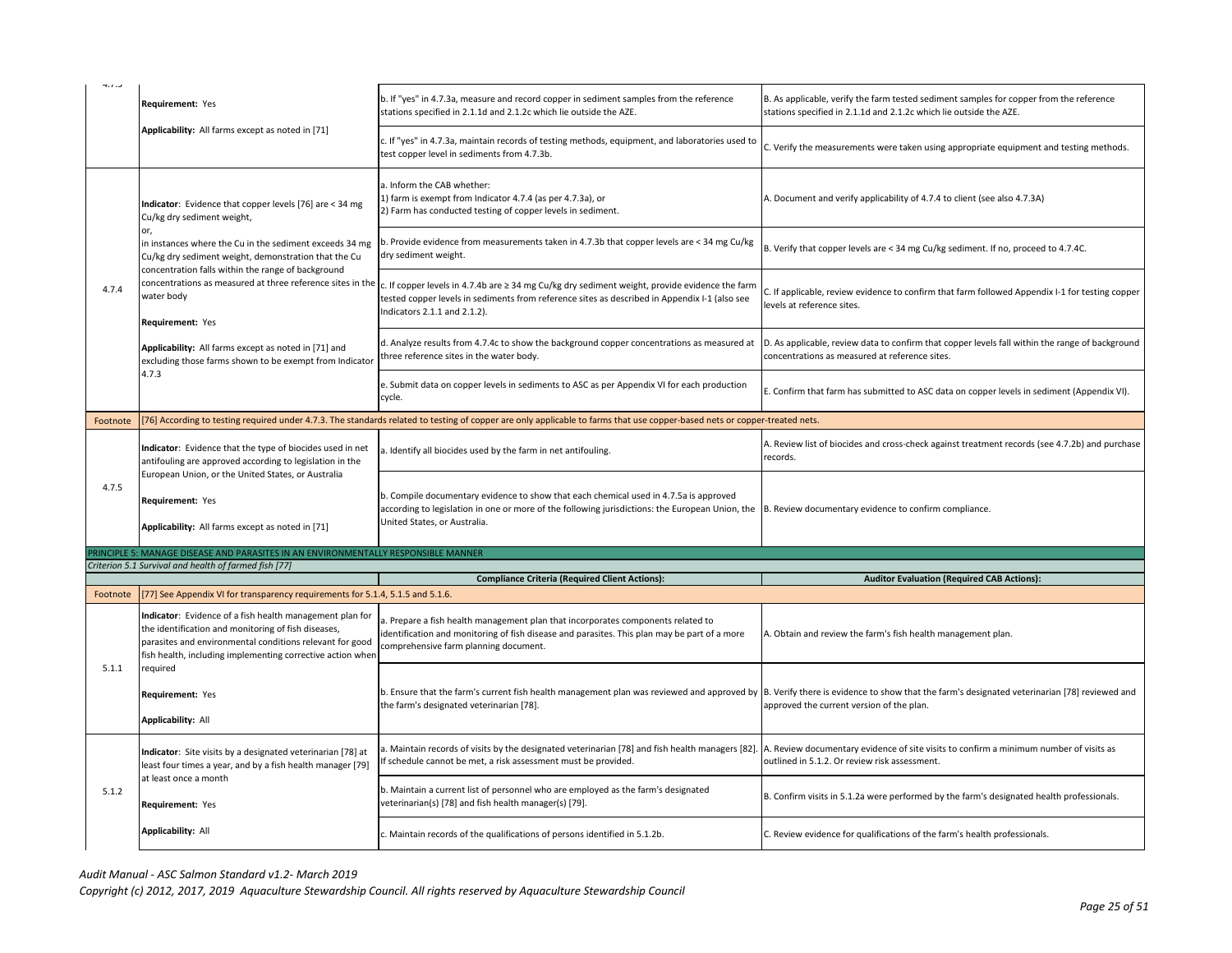| [78] A designated veterinarian is the professional responsible for health management on the farm who has the legal authority to diagnose disease and prescribe medication. In some countries such as Norway, a fish health bio<br>professional has equivalent professional qualifications and is equivalent to a veterinarian for purposes of these standards. This definition applies to all references to a veterinarian throughout the standards document.                                                                           |                                                                                                                                                                                                                            |  |
|-----------------------------------------------------------------------------------------------------------------------------------------------------------------------------------------------------------------------------------------------------------------------------------------------------------------------------------------------------------------------------------------------------------------------------------------------------------------------------------------------------------------------------------------|----------------------------------------------------------------------------------------------------------------------------------------------------------------------------------------------------------------------------|--|
| [79] A fish health manager is someone with professional expertise in managing fish health, who may work for a farming company or for a veterinarian, but who does not necessarily have the authority to prescribe medicine.                                                                                                                                                                                                                                                                                                             |                                                                                                                                                                                                                            |  |
| a. Maintain records of mortality removals to show that dead fish are removed regularly and<br>disposed of in a responsible manner.                                                                                                                                                                                                                                                                                                                                                                                                      | A. Review records of mortality removals to confirm completeness and accuracy. Cross-check<br>against 5.1.4 and calculations of escapes and unexplained loss.                                                               |  |
| b. Collect documentation to show that disposal methods are in line with practices<br>recommended by fish health managers and/or relevant legal authorities.                                                                                                                                                                                                                                                                                                                                                                             | B. Review client submission. Inspect the farm's system for mortality removals and disposals<br>during the on site audit.                                                                                                   |  |
| c. For any exceptional mortality event where dead fish were not collected for post-mortem<br>analysis, keep a written justification.                                                                                                                                                                                                                                                                                                                                                                                                    | C. Review the farm's justification for any exceptional mortality event where dead fish were not<br>collected for post-mortem analysis (this situation should be a rare occurrence).                                        |  |
| [80] The SAD recognizes that not all mortality events will result in dead fish present for collection and removal. However, such situations are considered the exception rather than the norm.                                                                                                                                                                                                                                                                                                                                          |                                                                                                                                                                                                                            |  |
| Note: Farms are required to maintain mortality records from the current and two previous production cycles. For first audit, records for the current and prior production cycle are required.<br>It is recommended that farms maintain a compiled set of records to demonstrate compliance with 5.1.3 - 5.1.6.                                                                                                                                                                                                                          |                                                                                                                                                                                                                            |  |
| a. Maintain detailed records for all mortalities and post-mortem analyses including:<br>date of mortality and date of post-mortem analysis;<br>total number of mortalities and number receiving post-mortem analysis;<br>name of the person or lab conducting the post-mortem analyses;<br>qualifications of the individual (e.g. veterinarian [78], fish health manager [79]);<br>cause of mortality (specify disease or pathogen) where known; and<br>classification as 'unexplained' when cause of mortality is unknown (see 5.1.6). | A. Review records of mortalities to verify completeness and to confirm that post-mortem<br>analyses were done by qualified individuals or labs.                                                                            |  |
| b. For each mortality event, ensure that post-mortem analyses are done on a statistically<br>relevant number of fish and keep a record of the results.                                                                                                                                                                                                                                                                                                                                                                                  | B. Review records to confirm the farm had post-mortem analysis done for each mortality<br>event and that a statistically relevant number of fish were analyzed from each mortality event.                                  |  |
| c. If on-site diagnosis is inconclusive and disease is suspected or results are inconclusive over a<br>1-2 week period, ensure that fish are sent to an off-site laboratory for diagnosis and keep a<br>record of the results (5.1.4a).                                                                                                                                                                                                                                                                                                 | C. Review records to confirm that any inconclusive on-site diagnoses were sent to an off-site<br>laboratory for further testing.                                                                                           |  |
| d. Using results from 5.1.3a-c, classify each mortality event and keep a record of those<br>classifications.                                                                                                                                                                                                                                                                                                                                                                                                                            | D. Review mortality events to confirm the farm's classification was consistent with results<br>from post-mortem analyses. Where cause was not determined verify that classification was<br>plausible given available info. |  |
| e. Provide additional evidence to show how farm records in 5.1.4a-d cover all mortalities from<br>the current and previous two production cycles (as needed).                                                                                                                                                                                                                                                                                                                                                                           | . Review evidence to confirm compliance with requirements.                                                                                                                                                                 |  |
| . Submit data on numbers and causes of mortalities to ASC as per Appendix VI on an ongoing<br>basis (i.e. at least once per year and for each production cycle).                                                                                                                                                                                                                                                                                                                                                                        | F. Confirm that client has submitted data from post-mortem analyses and cause and number<br>of mortalities to ASC (Appendix VI).                                                                                           |  |
| [81] If on-site diagnosis is inconclusive, this standard requires off-site laboratory diagnosis. A qualified professional must conduct all diagnosis. One hundred percent of mortality events shall receive a post-mortem anal<br>statistically relevant number of fish from the mortality event shall be analyzed.                                                                                                                                                                                                                     |                                                                                                                                                                                                                            |  |
| a. Calculate the total number of mortalities that were diagnosed (see 5.1.4) as being related to<br>viral disease.                                                                                                                                                                                                                                                                                                                                                                                                                      | A. Review and confirm the calculated number of viral disease-related mortalities.                                                                                                                                          |  |
|                                                                                                                                                                                                                                                                                                                                                                                                                                                                                                                                         |                                                                                                                                                                                                                            |  |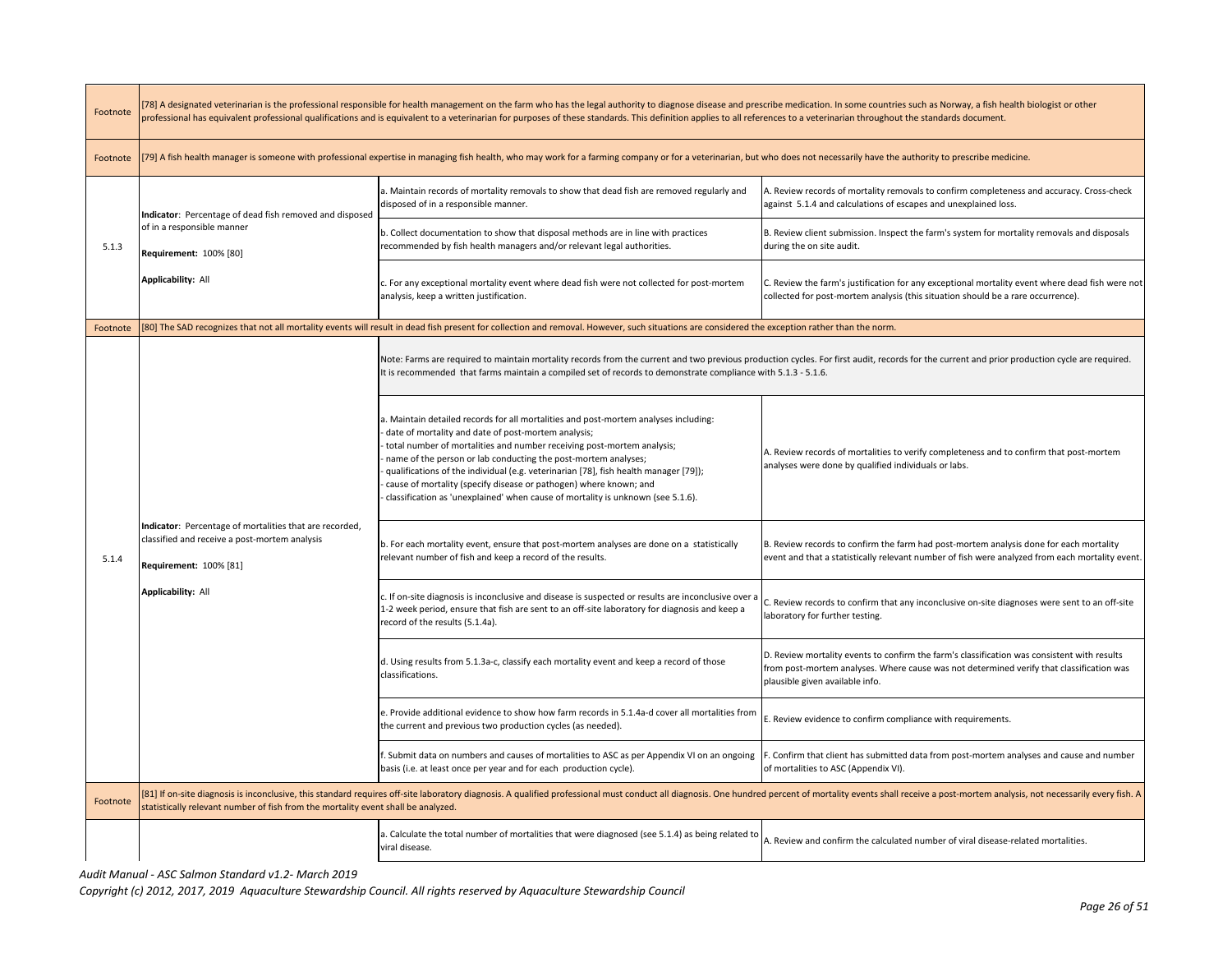| 5.1.5    | Indicator: Maximum viral disease-related mortality [82]<br>on farm during the most recent production cycle<br>Requirement: $\leq 10\%$                                      | b. Combine the results from 5.1.5a with the total number of unspecified and unexplained<br>mortalities from the most recent complete production cycle. Divide this by the total number<br>of fish produced in the production cycle (x100) to calculate percent maximum viral disease-<br>related mortality. | B. Verify that the sum of confirmed viral disease-related mortalities plus unspecified &<br>unexplained mortalities is $\leq 10\%$ of the total number of fish produced during the most recent<br>production cycle.                        |
|----------|-----------------------------------------------------------------------------------------------------------------------------------------------------------------------------|-------------------------------------------------------------------------------------------------------------------------------------------------------------------------------------------------------------------------------------------------------------------------------------------------------------|--------------------------------------------------------------------------------------------------------------------------------------------------------------------------------------------------------------------------------------------|
|          | <b>Applicability: All</b>                                                                                                                                                   | c. Submit data on total mortality and viral disease-related mortality to ASC as per Appendix VI<br>on an ongoing basis (i.e. at least once per year and for each production cycle).                                                                                                                         | C. Confirm that client has submitted data on mortality to ASC (Appendix VI).                                                                                                                                                               |
| Footnote |                                                                                                                                                                             | [82] Viral disease-related mortality count shall include unspecified and unexplained mortality as it could be related to viral disease.                                                                                                                                                                     |                                                                                                                                                                                                                                            |
|          | Indicator: Maximum unexplained mortality rate from<br>each of the previous two production cycles, for farms with                                                            | a. Use records in 5.1.4a to calculate the unexplained mortality rate (%) for the most recent ful<br>production cycle. If rate was ≤ 6%, then the requirement of 5.1.6 does not apply. If total<br>mortality rate was > 6%, proceed to 5.1.6b.                                                               | A. Review, confirm, and document whether 5.1.6 is applicable to the client. If applicable,<br>proceed to 5.1.6B.                                                                                                                           |
| 5.1.6    | total mortality > 6%<br>Requirement: $\leq 40\%$ of total mortalities<br>Applicability: All farms with > 6% total mortality in the                                          | b. Calculate the unexplained mortality rate (%) for each of the two production cycles<br>immediately prior to the current cycle. For first audit, calculation must cover one full<br>production cycle immediately prior to the current cycle.                                                               | B. Review and confirm that $\leq 40\%$ of total mortalities were from unexplained causes for each<br>of the two previous production cycles                                                                                                 |
|          | most recent complete production cycle.                                                                                                                                      | c. Submit data on maximum unexplained mortality to ASC as per Appendix VI for each<br>production cycle.                                                                                                                                                                                                     | C. Confirm that client has submitted data on unexplained mortality to ASC (Appendix VI).                                                                                                                                                   |
|          |                                                                                                                                                                             | Note: Farms have the option to integrate their farm-specific mortality reduction program into the farm's fish health management plan (5.1.1).                                                                                                                                                               |                                                                                                                                                                                                                                            |
|          | Indicator: A farm-specific mortalities reduction program<br>that includes defined annual targets for reductions in<br>mortalities and reductions in unexplained mortalities | a. Use records in 5.1.4a to assemble a time-series dataset on farm-specific mortalities rates<br>and unexplained mortality rates.                                                                                                                                                                           | A. Confirm that the farm used mortalities records to assemble a detailed dataset on mortality<br>rates which covers the required timeframe (see 5.1.4).                                                                                    |
| 5.1.7    | Requirement: Yes<br><b>Applicability: All</b>                                                                                                                               | b. Use the data in 5.1.7a and advice from the veterinarian and/or fish health manager to<br>develop a mortalities-reduction program that defines annual targets for reductions in total<br>mortality and unexplained mortality.                                                                             | B. Review program to confirm that targets for mortality reduction are reasonable and based<br>on historical data.                                                                                                                          |
|          |                                                                                                                                                                             | c. Ensure that farm management communicates with the veterinarian, fish health manager,<br>and staff about annual targets and planned actions to meet targets.                                                                                                                                              | C. Interview workers to confirm their understanding of mortalities recording, classification,<br>and annual targets for reduction (see also 5.1.1, 5.1.3).                                                                                 |
|          | Criterion 5.2 Therapeutic treatments [83]                                                                                                                                   |                                                                                                                                                                                                                                                                                                             |                                                                                                                                                                                                                                            |
| Footnote | [83] See Appendix VI for transparency requirements for 5.2.1, 5.2.5, 5.2.6 and 5.2.10.                                                                                      | <b>Compliance Criteria (Required Client Actions):</b>                                                                                                                                                                                                                                                       | <b>Auditor Evaluation (Required CAB Actions):</b>                                                                                                                                                                                          |
|          | nstruction to Clients and CABs for Criterion 5.2 - Records Related to Therapeutic Treatments<br>(5.2.1 through 5.2.10) under Criterion 5.2.                                 | ndicator 5.2.1 requires that farms maintain detailed record of all chemical and therapeutant use. Those records maintained for compliance with 5.2.1, if all consolidated into a single place, can be used to demonstrate perf                                                                              |                                                                                                                                                                                                                                            |
|          | Indicator: On-farm documentation that includes, at a<br>minimum, detailed information on all chemicals [84] and<br>therapeutants used during the most recent production     | a. Maintain a detailed record of all chemical and therapeutant use that includes:<br>name of the veterinarian prescribing treatment;<br>product name and chemical name;<br>reason for use (specific disease)<br>date(s) of treatment;<br>amount (g) of product used;<br>dosage;                             | A. Review records of chemical and therapeutant use. Verify accuracy through cross-check with<br>purchase orders and sales records, inventories, documentation from feed manufacturer for<br>any in-feed treatment, and veterinary records. |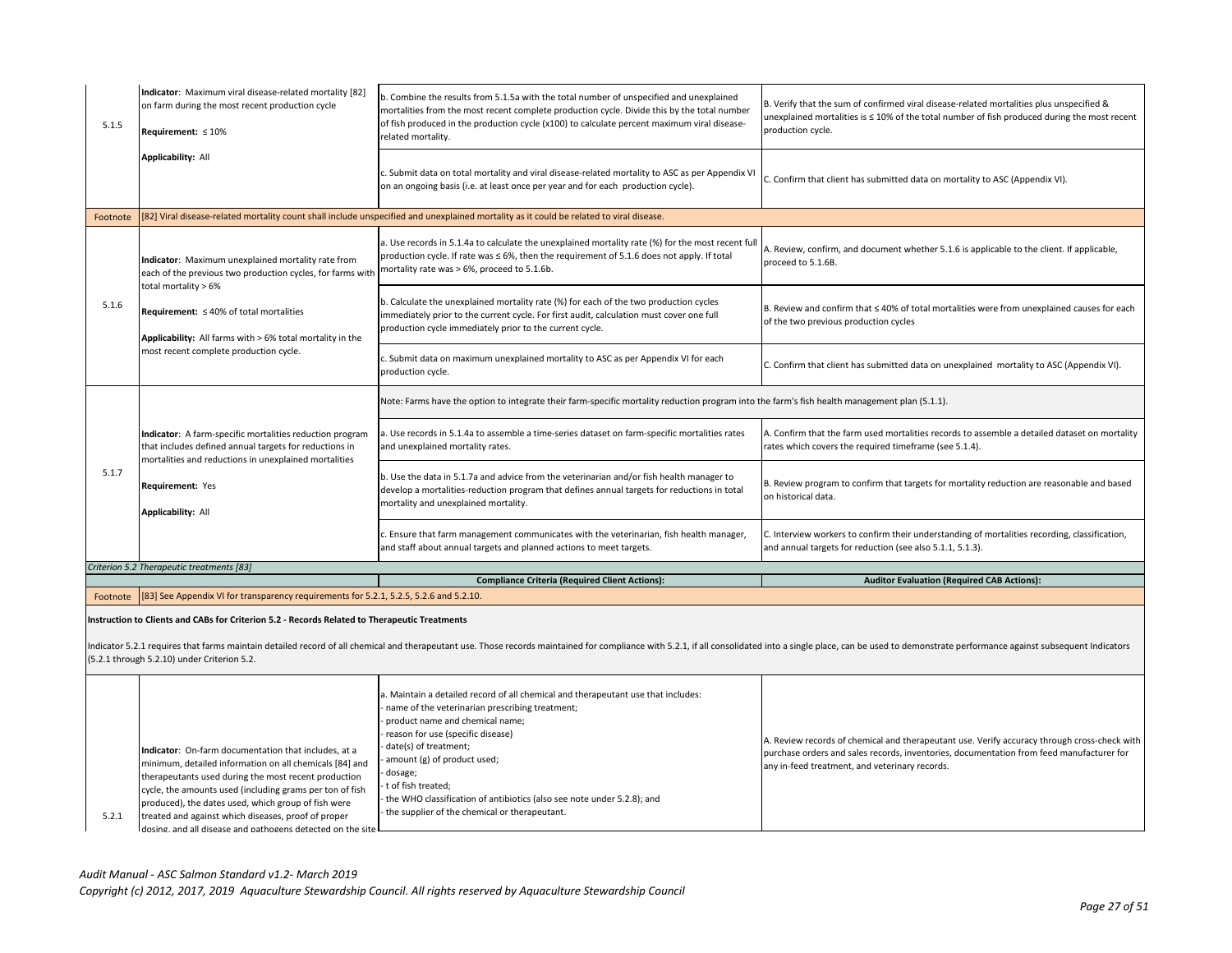|          | ana an aibeabe ana pachoke                                                                                                                                                  |                                                                                                                                                                                                                                                                                                                                                                                                     |                                                                                                                                                                                                                |
|----------|-----------------------------------------------------------------------------------------------------------------------------------------------------------------------------|-----------------------------------------------------------------------------------------------------------------------------------------------------------------------------------------------------------------------------------------------------------------------------------------------------------------------------------------------------------------------------------------------------|----------------------------------------------------------------------------------------------------------------------------------------------------------------------------------------------------------------|
|          | Requirement: Yes<br><b>Applicability: All</b>                                                                                                                               | b. If not already available, assemble records of chemical and therapeutant use to address all<br>points in 5.2.1a for the previous two production cycles. For first audits, available records must<br>cover one full production cycle immediately prior to the current cycle.                                                                                                                       | B. Confirm that farm has detailed records for chemical and therapeutant use that covers the<br>previous two production cycles.                                                                                 |
|          |                                                                                                                                                                             | Submit information on therapeutant use (data from 5.2.1a) to ASC as per Appendix VI on an<br>ongoing basis (i.e. at least once per year and for each production cycle).                                                                                                                                                                                                                             | C. Confirm that client has submitted therapeutant information to ASC (Appendix VI).                                                                                                                            |
| Footnote | [84] Chemicals used for the treatment of fish.                                                                                                                              |                                                                                                                                                                                                                                                                                                                                                                                                     |                                                                                                                                                                                                                |
|          | Indicator: Allowance for use of therapeutic treatments<br>that include antibiotics or chemicals that are banned [85]<br>in any of the primary salmon producing or importing | . Prepare a list of therapeutants, including antibiotics and chemicals, that are proactively<br>banned for use in food fish for the primary salmon producing and importing countries listed in<br>$[86]$ .                                                                                                                                                                                          | . Review list and supporting evidence. If ASC has agreed to maintain a list of relevant<br>therapeutants, farm can demonstrate that they have this list.                                                       |
| 5.2.2    | countries [86]<br>Requirement: None                                                                                                                                         | b. Maintain records of voluntary and/or mandatory chemical residue testing conducted or<br>commissioned by the farm from the prior and current production cycles.                                                                                                                                                                                                                                   | B. Verify records.                                                                                                                                                                                             |
|          | <b>Applicability: All</b>                                                                                                                                                   |                                                                                                                                                                                                                                                                                                                                                                                                     | C. Cross-check records of therapeutant use (5.2.1a) against the list of banned therapeutants to<br>verify compliance with requirements.                                                                        |
| Footnote |                                                                                                                                                                             | [85] "Banned" means proactively prohibited by a government entity because of concerns around the substance. A substance banned in any of the primary salmon-producing or importing countries, as defined here, cannot be used<br>certified under the SAD, regardless of country of production or destination of the product. The SAD recommends that ASC maintain a list of a banned therapeutants. |                                                                                                                                                                                                                |
| Footnote |                                                                                                                                                                             | 86] For purposes of this standard, those countries are Norway, the UK, Canada, Chile, the United States, Japan and France.                                                                                                                                                                                                                                                                          |                                                                                                                                                                                                                |
| 5.2.3    | Indicator: Percentage of medication events that are<br>prescribed by a veterinarian                                                                                         | a. Obtain prescription for all therapeutant use in advance of application from the farm<br>veterinarian (or equivalent, see [78] for definition of veterinarian).                                                                                                                                                                                                                                   | A. Review documentary evidence (on-farm records, veterinary records, and prescriptions) to<br>confirm all therapeutants were prescribed by a qualified individual. See [78] for definition of<br>veterinarian. |
|          | Requirement: 100%<br><b>Applicability: All</b>                                                                                                                              | b. Maintain copies of all prescriptions and records of veterinarian responsible for all<br>medication events. Records can be kept in conjunction with those for 5.2.1 and should be kept B. Cross-check with results from chemical residue testing provided under 5.2.2b.<br>for the current and two prior production cycles.                                                                       |                                                                                                                                                                                                                |
|          |                                                                                                                                                                             | a. Incorporate withholding periods into the farm's fish health management plan (see 5.1.1a).                                                                                                                                                                                                                                                                                                        | A. Review the farm's fish health management plan to confirm inclusion of withholding periods<br>and interview farm staff to verify implementation.                                                             |
| 5.2.4    | Indicator: Compliance with all withholding periods after<br>treatments<br>Requirement: Yes                                                                                  | b. Compile and maintain documentation on legally-required withholding periods for all<br>treatments used on-farm. Withholding period is the time interval after the withdrawal of a<br>drug from the treatment of the salmon before the salmon can be harvested for use as food.                                                                                                                    | B. Review documentation for completeness and accuracy. Compare to records of therapeutant<br>use (5.2.1a).                                                                                                     |
|          | <b>Applicability: All</b>                                                                                                                                                   | . Show compliance with all withholding periods by providing treatment records (see 5.2.1a)<br>and harvest dates for the most recent production cycle.                                                                                                                                                                                                                                               | . Review documentary evidence and, if applicable, results from chemical residue testing<br>(5.2.2b), to confirm legal withholding periods were met for the most recent production cycle<br>and harvest.        |
| 5.2.5    | Indicator: Maximum farm level cumulative parasiticide<br>treatment index (PTI) score as calculated according to the<br>formula in Appendix VII                              | a. Using farm data for therapeutants usage (52.1a) and the formula presented in Appendix<br>VII, calculate the cumulative parasiticide treatment index (PTI) score for the most recent<br>production cycle. Calculation should be made and updated on an ongoing basis throughout<br>the cycle by farm manager, fish health manager, and/or veterinarian.                                           | A. Review the farm's calculations to verify that the PTI score was calculated correctly and that<br>the scores are accurate. Cross-check with records of parasiticide use.                                     |
|          | Requirement: PTI score ≤ 13<br><b>Applicability: All</b>                                                                                                                    | b. Provide the auditor with access to records showing how the farm calculated the PTI score.                                                                                                                                                                                                                                                                                                        | B. Verify that the farm level cumulative PTI score $\leq$ 13.                                                                                                                                                  |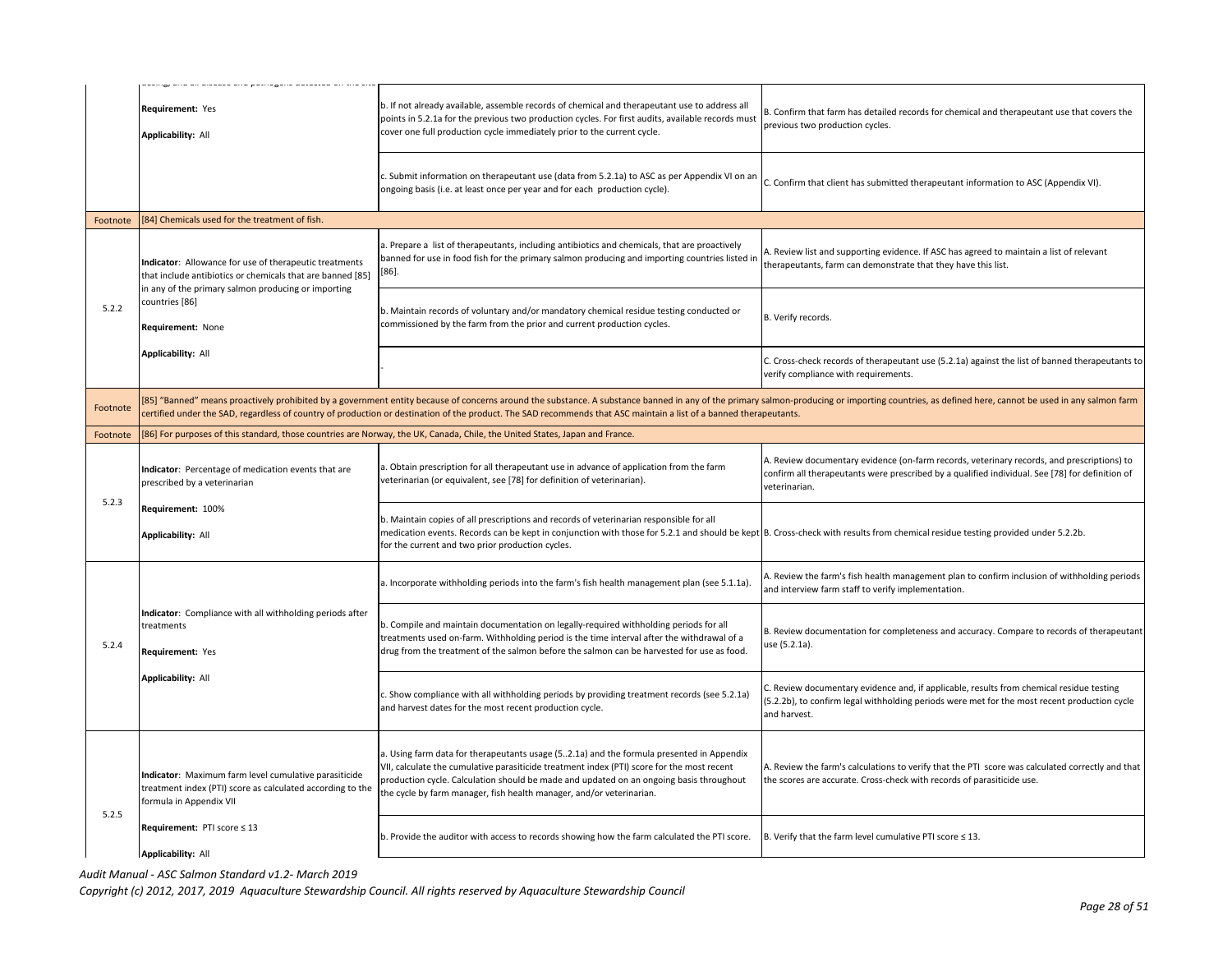|          |                                                                                                                                                                                                 | c. Submit data on farm level cumulative PTI score to ASC as per Appendix VI for each<br>production cycle.                                                                                                                                                                                                                                                                                                                                                                                                                                                                                                              | C. Confirm that client has submitted data on cumulative PTI score to ASC (Appendix VI).                                                                                    |
|----------|-------------------------------------------------------------------------------------------------------------------------------------------------------------------------------------------------|------------------------------------------------------------------------------------------------------------------------------------------------------------------------------------------------------------------------------------------------------------------------------------------------------------------------------------------------------------------------------------------------------------------------------------------------------------------------------------------------------------------------------------------------------------------------------------------------------------------------|----------------------------------------------------------------------------------------------------------------------------------------------------------------------------|
|          | Indicator: For farms with a cumulative PTI ≥ 6 in the most<br>recent production cycle, demonstration that parasiticide<br>load [87] is at least 15% less that of the average of the two         | a. Review PTI scores from 5.2.5a to determine if cumulative PTI $\geq 6$ in the most recent<br>production cycle. If yes, proceed to 5.2.6b; if no, Indicator 5.2.6 does not apply.                                                                                                                                                                                                                                                                                                                                                                                                                                     | A. Review farm's cumulative PTI score to determine if Indicator 5.2.6 is applicable.                                                                                       |
|          |                                                                                                                                                                                                 | b. Using results from 5.2.5 and the weight of fish treated (kg), calculate parasiticide load in the<br>most recent production cycle [90].                                                                                                                                                                                                                                                                                                                                                                                                                                                                              | B. Review the farm's calculation of parasiticide load to verify accuracy.                                                                                                  |
| 5.2.6    | previous production cycles<br>Requirement: Yes<br>Applicability: All farms with a cumulative PTI $\geq 6$ in the<br>most recent production cycle                                                | . Calculate parasiticide load in the two previous production cycles as above (5.2.6b) and<br>compute the average. Calculate the percent difference in parasiticide load between current<br>cycle and average of two previous cycles. For first audit, calculation must cover one full<br>production cycle immediately prior to the current cycle.                                                                                                                                                                                                                                                                      | C. Review farm's calculations to verify that parasiticide load for the most recent production<br>cycle is at least 15% less than that of the two previous cycles.          |
|          |                                                                                                                                                                                                 | d. As applicable, submit data to ASC on parasiticide load for the most recent production cycle<br>and the two previous production cycles (Appendix VI).                                                                                                                                                                                                                                                                                                                                                                                                                                                                | D. Confirm that client has submitted data on parasiticide load to ASC (Appendix VI) as<br>applicable.                                                                      |
| Footnote | combined parasiticide load of the consolidated sites.                                                                                                                                           | [87] Parasiticide load = Sum (kg of fish treated x PTI). Reduction in load required regardless of whether production increases on the site. Farms that consolidate production across multiple sites within an ABM can calculat                                                                                                                                                                                                                                                                                                                                                                                         |                                                                                                                                                                            |
|          | Indicator: Allowance for prophylactic use of antimicrobial<br>treatments [88]                                                                                                                   | I. Maintain records for all purchases of antibiotics (invoices, prescriptions) for the current and<br>prior production cycles.                                                                                                                                                                                                                                                                                                                                                                                                                                                                                         | A. Review purchase records and calculate total amount procured by client. Inspect storage<br>areas to verify quantities on-site.                                           |
| 5.2.7    | Requirement: None                                                                                                                                                                               | b. Maintain a detailed log of all medication-related events (see also 5.2.1a and 5.2.3)                                                                                                                                                                                                                                                                                                                                                                                                                                                                                                                                | B. Review log of medication events to verify that the quantity of antibiotic applied by the<br>client does not suggest prophylactic use.                                   |
|          | <b>Applicability: All</b>                                                                                                                                                                       | c. Calculate the total amount (g) and treatments (#) of antibiotics used during the current and<br>prior production cycles (see also 5.2.9).                                                                                                                                                                                                                                                                                                                                                                                                                                                                           | C. Verify that the total amount of antibiotics used in the current production cycle is equal to<br>the total amount prescribed.                                            |
| Footnote | [88] The designated veterinarian must certify that a pathogen or disease is present before prescribing medication.                                                                              |                                                                                                                                                                                                                                                                                                                                                                                                                                                                                                                                                                                                                        |                                                                                                                                                                            |
|          | Indicator: Allowance for use of antibiotics listed as<br>critically important for human medicine by the World<br>Health Organization (WHO [89])<br>Requirement: None [90]<br>Applicability: All | Note 1: Farms have the option to certify only a portion of the fish or farm site when WHO-listed [89] antibiotics have been used at the production facility (see 5.2.8d). To pursue this option,<br>farms must request an exemption from the CAB in advance of the audit and provide sufficient records giving details on which pens were treated and traceability of those treated fish.<br>Note 2: It is recommended that the farm veterinarian review the WHO list [see 89] in detail and be aware that the list is meant to show examples of members of each class of drugs, and is<br>not inclusive of all drugs. |                                                                                                                                                                            |
|          |                                                                                                                                                                                                 | a. Maintain a current version of the WHO list of antimicrobials critically and highly important<br>for human health [89].                                                                                                                                                                                                                                                                                                                                                                                                                                                                                              | A. Confirm that the farm has the current copy of the WHO list of antibiotics.                                                                                              |
| 5.2.8    |                                                                                                                                                                                                 | b. If the farm has not used any antibiotics listed as critically important (5.2.8a) in the current<br>production cycle, inform the CAB and proceed to schedule the audit.                                                                                                                                                                                                                                                                                                                                                                                                                                              | B. During the on-site audit, verify that no antibiotics listed as "critically important" have been<br>used on the farm through cross-check of records for 5.2.1 and 5.2.7. |
|          |                                                                                                                                                                                                 | . If the farm has used antibiotics listed as critically important (5.2.8a) to treat any fish during<br>the current production cycle, inform the CAB prior to scheduling audit.                                                                                                                                                                                                                                                                                                                                                                                                                                         | C. Make note of the farm's antibiotic usage and do not schedule an on-site audit until the<br>client provides additional information as specified in 5.2.8d.               |
|          |                                                                                                                                                                                                 | d. If yes to 5.2.8c, request an exemption from the CAB to certify only a portion of the farm.<br>Prior to the audit, provide the CAB with records sufficient to establish details of treatment,<br>which pens were treated, and how the farm will ensure full traceability and separation of<br>treated fish through and post- harvest.                                                                                                                                                                                                                                                                                | D. Review the farm's exemption request and supporting documents to verify that the farm can<br>satisfactorily demonstrate traceability [90] to merit an exemption.         |
| Footnote |                                                                                                                                                                                                 | [89] The fifth edition of the WHO list of critically and highly important antimicrobials was released in 2009 and is available at: http://www.who.int/foodsafety/publications/antimicrobials-fifth/en/.                                                                                                                                                                                                                                                                                                                                                                                                                |                                                                                                                                                                            |
|          | [90] If the antibiotic treatment is applied to only a portion of the pens on a farm site, fish from pens that did not receive treatment are still eligible for certification.                   |                                                                                                                                                                                                                                                                                                                                                                                                                                                                                                                                                                                                                        |                                                                                                                                                                            |

*Audit Manual - ASC Salmon Standard v1.2- March 2019*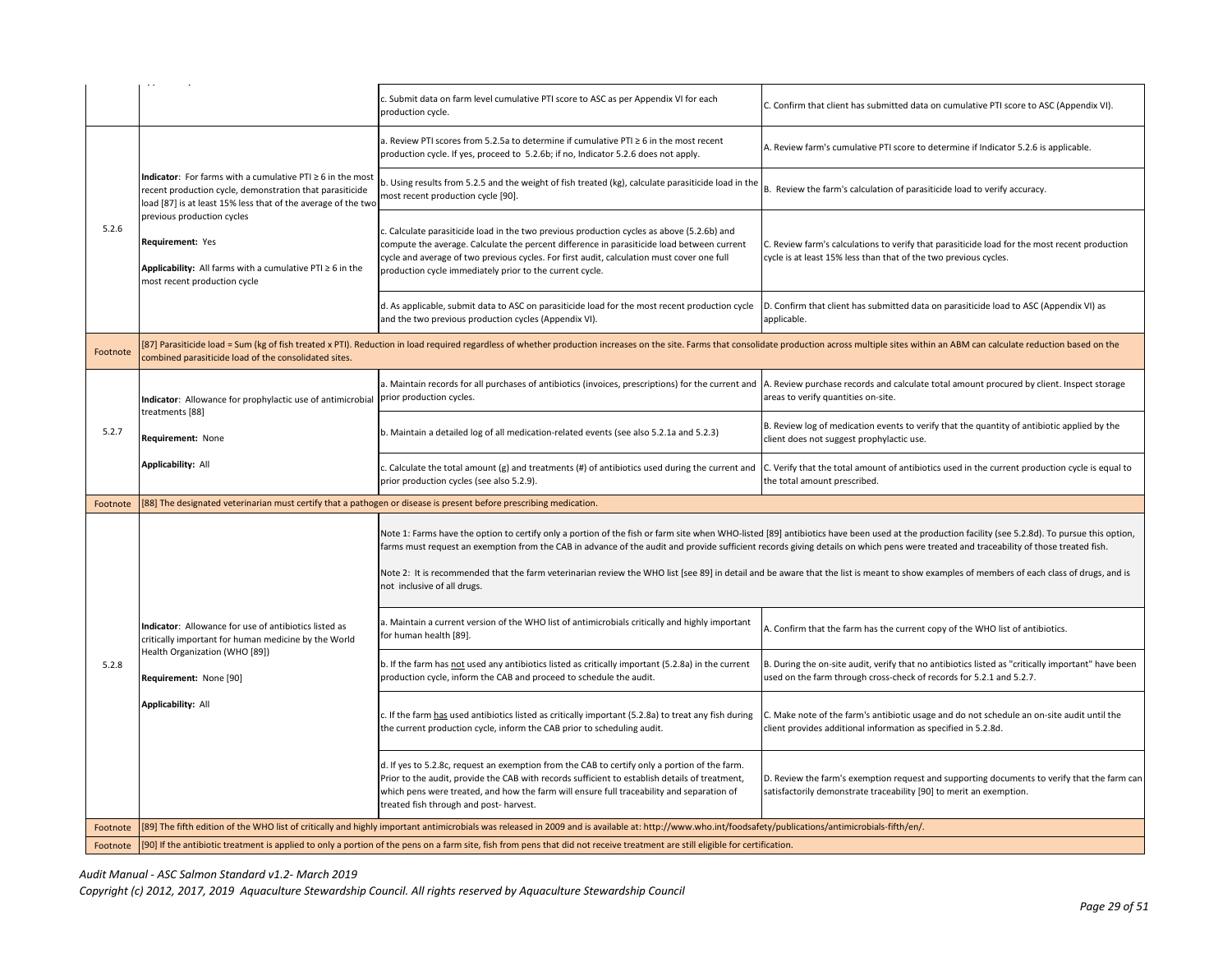|          | Indicator: Number of treatments [91] of antibiotics over                                                                                                                                                                                                                                | Note: for the purposes of Indicator 5.2.9, "treatment" means a single course of medication given to address a specific disease issue and that may last a number of days and be applied in one<br>or more pens (or cages).                                                                                                                             |                                                                                                                                                                                                                                                       |
|----------|-----------------------------------------------------------------------------------------------------------------------------------------------------------------------------------------------------------------------------------------------------------------------------------------|-------------------------------------------------------------------------------------------------------------------------------------------------------------------------------------------------------------------------------------------------------------------------------------------------------------------------------------------------------|-------------------------------------------------------------------------------------------------------------------------------------------------------------------------------------------------------------------------------------------------------|
| 5.2.9    | the most recent production cycle<br>Requirement: $\leq$ 3                                                                                                                                                                                                                               | a. Maintain records of all treatments of antibiotics (see 5.2.1a). For first audits, farm records<br>must cover the current and immediately prior production cycles in a verifiable statement.                                                                                                                                                        | A. Review documents to confirm that the client maintains a record of all treatments of<br>antibiotics. Cross-check against records of on-farm chemical & therapeutant use (5.2.1a),<br>medication events (5.2.3a), and prescription records (5.2.3b). |
|          | <b>Applicability: All</b>                                                                                                                                                                                                                                                               | b. Calculate the total number of treatments of antibiotics over the most recent production<br>cycle and supply a verifiable statement of this calculation.                                                                                                                                                                                            | B. Confirm that the client used $\leq$ 3 treatments of antibiotics over the most recent production<br>cycle.                                                                                                                                          |
| Footnote |                                                                                                                                                                                                                                                                                         | [91] A treatment is a single course medication given to address a specific disease issue and that may last a number of days.                                                                                                                                                                                                                          |                                                                                                                                                                                                                                                       |
|          |                                                                                                                                                                                                                                                                                         | Note: Indicator 5.2.10 requires that farms must demonstrate a reduction in load required, regardless of whether production increases on the site. Farms that consolidate production across<br>multiple sites within an ABM can calculate reduction based on the combined antibiotic load of the consolidated sites.                                   |                                                                                                                                                                                                                                                       |
|          | Indicator: If more than one antibiotic treatment is used ir<br>the most recent production cycle, demonstration that the<br>antibiotic load [92] is at least 15% less that of the average<br>of the two previous production cycles<br>Requirement: Yes [93]<br><b>Applicability: All</b> | a. Use results from 5.2.9b to show whether more than one antibiotic treatment was used in<br>the most recent production cycle. If not, then the requirement of 5.2.10 does not apply. If yes,<br>then proceed to 5.2.10b.                                                                                                                             | A. Review results to confirm whether 5.2.10 is applicable to the client. Record the results and,<br>if applicable, proceed to 5.2.10B.                                                                                                                |
| 5.2.10   |                                                                                                                                                                                                                                                                                         | . Calculate antibiotic load (antibiotic load = the sum of the total amount of active ingredient<br>of antibiotic used in kg) for most recent production cycle and for the two previous production<br>cycles. For first audit, calculation must cover one full production cycle immediately prior to the treatment records (5.2.1a).<br>current cycle. | B. Review farm's calculations for accuracy and completeness of coverage. Cross-check against                                                                                                                                                          |
|          |                                                                                                                                                                                                                                                                                         | c. Provide the auditor with calculations showing that the antibiotic load of the most recent<br>production cycle is at least 15% less than that of the average of the two previous production<br>cycles.                                                                                                                                              | C. Review evidence to verify that farm complies with requirement.                                                                                                                                                                                     |
|          |                                                                                                                                                                                                                                                                                         | d. Submit data on antibiotic load to ASC as per Appendix VI (if applicable) for each production<br>cycle.                                                                                                                                                                                                                                             | D. Confirm that client has submitted data on antibiotic load to ASC (Appendix VI) as<br>applicable.                                                                                                                                                   |
| Footnote | [92] Antibiotic load = the sum of the total amount of active ingredient of antibiotics used (kg).                                                                                                                                                                                       |                                                                                                                                                                                                                                                                                                                                                       |                                                                                                                                                                                                                                                       |
| Footnote |                                                                                                                                                                                                                                                                                         | [93] Reduction in load required, regardless of whether production increases on the site. Farms that consolidate production across multiple sites within an ABM can calculate reduction based on the combined antibiotic load o                                                                                                                        |                                                                                                                                                                                                                                                       |
|          | Indicator: Presence of documents demonstrating that the<br>farm has provided buyers [94] of its salmon a list of all<br>therapeutants used in production                                                                                                                                | a. Prepare a procedure which outlines how the farm provides buyers [94] of its salmon with a<br>list of all therapeutants used in production (see 4.4.3b).                                                                                                                                                                                            | A. Review the farm's procedure and confirm implementation based on relevant documentary<br>evidence (e.g. sales records, invoices).                                                                                                                   |
| 5.2.11   | <b>Requirement: Yes</b><br>Applicability: All                                                                                                                                                                                                                                           | b. Maintain records showing the farm has informed all buyers of its salmon about all<br>therapeutants used in production.                                                                                                                                                                                                                             | B. Review sales records for completeness and cross-check against treatment records (5.2.1a)<br>to verify that buyers were adequately informed about therapeutants used in production.                                                                 |
| Footnote | [94] Buyer: The company or entity to which the farm or the producing company is directly selling its product.                                                                                                                                                                           |                                                                                                                                                                                                                                                                                                                                                       |                                                                                                                                                                                                                                                       |
|          | Criterion 5.3 Resistance of parasites, viruses and bacteria to medicinal treatments                                                                                                                                                                                                     |                                                                                                                                                                                                                                                                                                                                                       |                                                                                                                                                                                                                                                       |
|          |                                                                                                                                                                                                                                                                                         | <b>Compliance Criteria (Required Client Actions):</b>                                                                                                                                                                                                                                                                                                 | <b>Auditor Evaluation (Required CAB Actions):</b>                                                                                                                                                                                                     |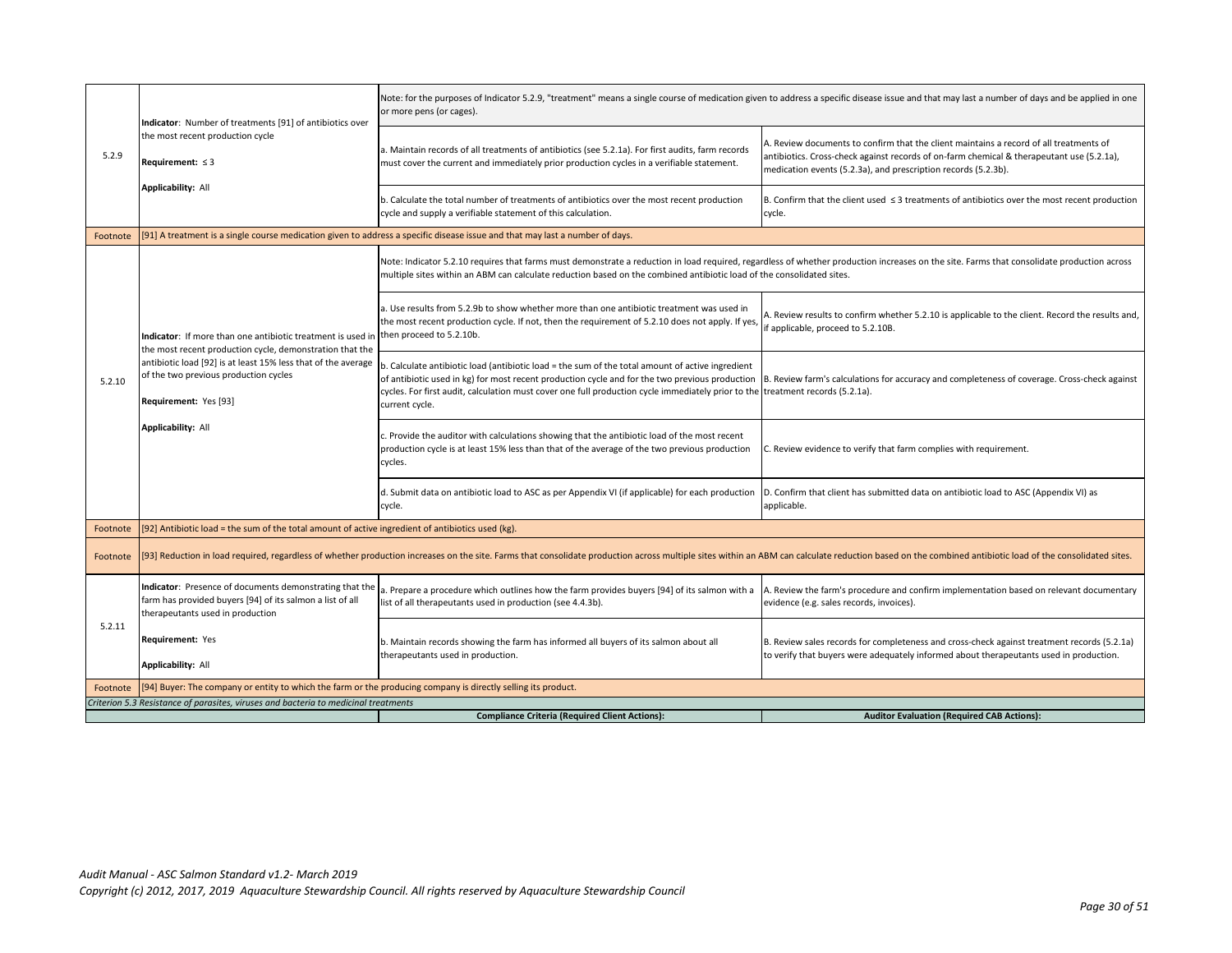|          | Indicator: Bio-assay analysis to determine resistance                                                                                                              | Instruction to Clients for Indicator 5.3.1 - Identifying the 'Expected Effect' of Medicinal Treatment<br>Indicator 5.3.1 requires that farms identify treatments that have not produced the expected effect. The SAD Steering Committee recognizes that the "expected effect" will vary with health<br>treatment.<br>Example: sea lice treatment with emamectin benzoate<br>The SAD SC recommends that a typical baseline for effectiveness of emamectin benzoate is a minimum of 90 percent reduction in abundance of lice on the farmed fish. To determine<br>whether treatment has produced the expected effect, farm and auditor must review pre- and post-treatment lice counts. If the calculated percent reduction in lice is < 90% then the<br>treatment did not produce the expected effect and a bio-assay should be performed to determine whether sea lice have developed resistance. | condition and type of medicinal treatment. Therefore farms and auditors will need to review the pre- and post-treatment condition of fish in order to understand and evaluate the impact of<br>Note: If field-based bio-assays for determining resistance are ineffective or unavailable, the farm shall have samples analyzed by an independent laboratory to detemine resistance formation. |  |
|----------|--------------------------------------------------------------------------------------------------------------------------------------------------------------------|---------------------------------------------------------------------------------------------------------------------------------------------------------------------------------------------------------------------------------------------------------------------------------------------------------------------------------------------------------------------------------------------------------------------------------------------------------------------------------------------------------------------------------------------------------------------------------------------------------------------------------------------------------------------------------------------------------------------------------------------------------------------------------------------------------------------------------------------------------------------------------------------------|-----------------------------------------------------------------------------------------------------------------------------------------------------------------------------------------------------------------------------------------------------------------------------------------------------------------------------------------------------------------------------------------------|--|
| 5.3.1    | when two applications of a treatment have not produced<br>the expected effect<br>Requirement: Yes                                                                  | The auditor shall record in the audit report why field-based bio-assays were deemed ineffective and shall include results from the laboratory analyses of resistance formation.<br>a. In addition to recording all therapeutic treatments (5.2.1a), keep a record of all cases where                                                                                                                                                                                                                                                                                                                                                                                                                                                                                                                                                                                                              |                                                                                                                                                                                                                                                                                                                                                                                               |  |
|          | <b>Applicability: All</b>                                                                                                                                          | the farm uses two successive medicinal treatments.                                                                                                                                                                                                                                                                                                                                                                                                                                                                                                                                                                                                                                                                                                                                                                                                                                                | A. Review farm records to confirm recording of all successive medicinal treatments.                                                                                                                                                                                                                                                                                                           |  |
|          |                                                                                                                                                                    | b. Whenever the farm uses two successive treatments, keep records showing how the farm<br>evaluates the observed effect of treatment against the expected effect of treatment.                                                                                                                                                                                                                                                                                                                                                                                                                                                                                                                                                                                                                                                                                                                    | B. If applicable, review how the farm evaluates the observed effect of treatment against the<br>expected effect of treatment.                                                                                                                                                                                                                                                                 |  |
|          |                                                                                                                                                                    | c. For any result of 5.3.1b that did not produce the expected effect, ensure that a bio-assay<br>analysis of resistance is conducted.                                                                                                                                                                                                                                                                                                                                                                                                                                                                                                                                                                                                                                                                                                                                                             | C. Review farm records to confirm that bio-assays were done in every case where successive<br>treatments did not produce the expected effect. Confirm that bio-assays were performed by a<br>qualified independent laboratory.                                                                                                                                                                |  |
|          |                                                                                                                                                                    | d. Keep a record of all results arising from 5.3.1c.                                                                                                                                                                                                                                                                                                                                                                                                                                                                                                                                                                                                                                                                                                                                                                                                                                              | D. Verify that farm maintains records from bio-assays (as applicable).                                                                                                                                                                                                                                                                                                                        |  |
|          | Indicator: When bio-assay tests determine resistance is<br>forming, use of an alternative, permitted treatment, or an<br>immediate harvest of all fish on the site | a. Review results of bio-assay tests (5.3.1d) for evidence that resistance has formed. If yes,<br>proceed to 5.3.2b. If no, then Indicator 5.3.2 is not applicable.                                                                                                                                                                                                                                                                                                                                                                                                                                                                                                                                                                                                                                                                                                                               | A. Review evidence from bio-assay tests to determine whether Indicator 5.3.2 is applicable.                                                                                                                                                                                                                                                                                                   |  |
| 5.3.2    | Requirement: Yes<br><b>Applicability: All</b>                                                                                                                      | b. When bio-assay tests show evidence that resistance has formed, keep records showing that<br>the farm took one of two actions:<br>used an alternative treatment (if permitted in the area of operation); or<br>immediately harvested all fish on site.                                                                                                                                                                                                                                                                                                                                                                                                                                                                                                                                                                                                                                          | B. If applicable, review records to verify that the farm either used an alternative treatment<br>that is permitted in the area of operation or else harvested all fish on site.                                                                                                                                                                                                               |  |
|          | Criterion 5.4 Biosecurity management [95]                                                                                                                          | <b>Compliance Criteria (Required Client Actions):</b>                                                                                                                                                                                                                                                                                                                                                                                                                                                                                                                                                                                                                                                                                                                                                                                                                                             | <b>Auditor Evaluation (Required CAB Actions):</b>                                                                                                                                                                                                                                                                                                                                             |  |
| Footnote | [95] See Appendix VI for transparency requirements for 5.4.2 and 5.4.4.                                                                                            |                                                                                                                                                                                                                                                                                                                                                                                                                                                                                                                                                                                                                                                                                                                                                                                                                                                                                                   |                                                                                                                                                                                                                                                                                                                                                                                               |  |
|          | Indicator: Evidence that all salmon on the site are a single-                                                                                                      | a. Keep records of the start and end dates of periods when the site is fully fallow after<br>harvest.                                                                                                                                                                                                                                                                                                                                                                                                                                                                                                                                                                                                                                                                                                                                                                                             | A. Review records and verify fallow periods by cross-checking during interviews with farm staff<br>and community representatives.                                                                                                                                                                                                                                                             |  |
| 5.4.1    | year class [96]<br><b>Requirement: 100% [97]</b>                                                                                                                   | b. Provide evidence of stocking dates (purchase receipts, delivery records) to show that there<br>were no gaps > 6 months for smolt inputs for the current production cycle.                                                                                                                                                                                                                                                                                                                                                                                                                                                                                                                                                                                                                                                                                                                      | B. Review evidence to confirm there were no gaps in smolt inputs > 6 months. Inspect pens<br>during the on-site audit to see if fish size (which may be variable) is consistent with the<br>production of a single-year class.                                                                                                                                                                |  |
|          | Applicability: All farms except as noted in [97]                                                                                                                   |                                                                                                                                                                                                                                                                                                                                                                                                                                                                                                                                                                                                                                                                                                                                                                                                                                                                                                   | C. Verify that the available evidence shows that salmon on the site are from a single-year class.                                                                                                                                                                                                                                                                                             |  |
| Footnote |                                                                                                                                                                    | [96] Gaps of up to six months between inputs of smolts derived from the same stripping are acceptable as long as there remains a period of time when the site is fully fallow after harvest.                                                                                                                                                                                                                                                                                                                                                                                                                                                                                                                                                                                                                                                                                                      |                                                                                                                                                                                                                                                                                                                                                                                               |  |
| Footnote | [97] Exception is allowed for:<br>or other effective treatment of effluent).                                                                                       | 1) farm sites that have closed, contained production units where there is complete separation of water between units and no sharing of filtration systems or other systems that could spread disease, or,<br>2) farm sites that have 295% water recirculation, a pre-entry disease screening protocol, dedicated quarantine capability and biosecurity measures for waste to ensure there is no discharge of live biological material to th                                                                                                                                                                                                                                                                                                                                                                                                                                                       |                                                                                                                                                                                                                                                                                                                                                                                               |  |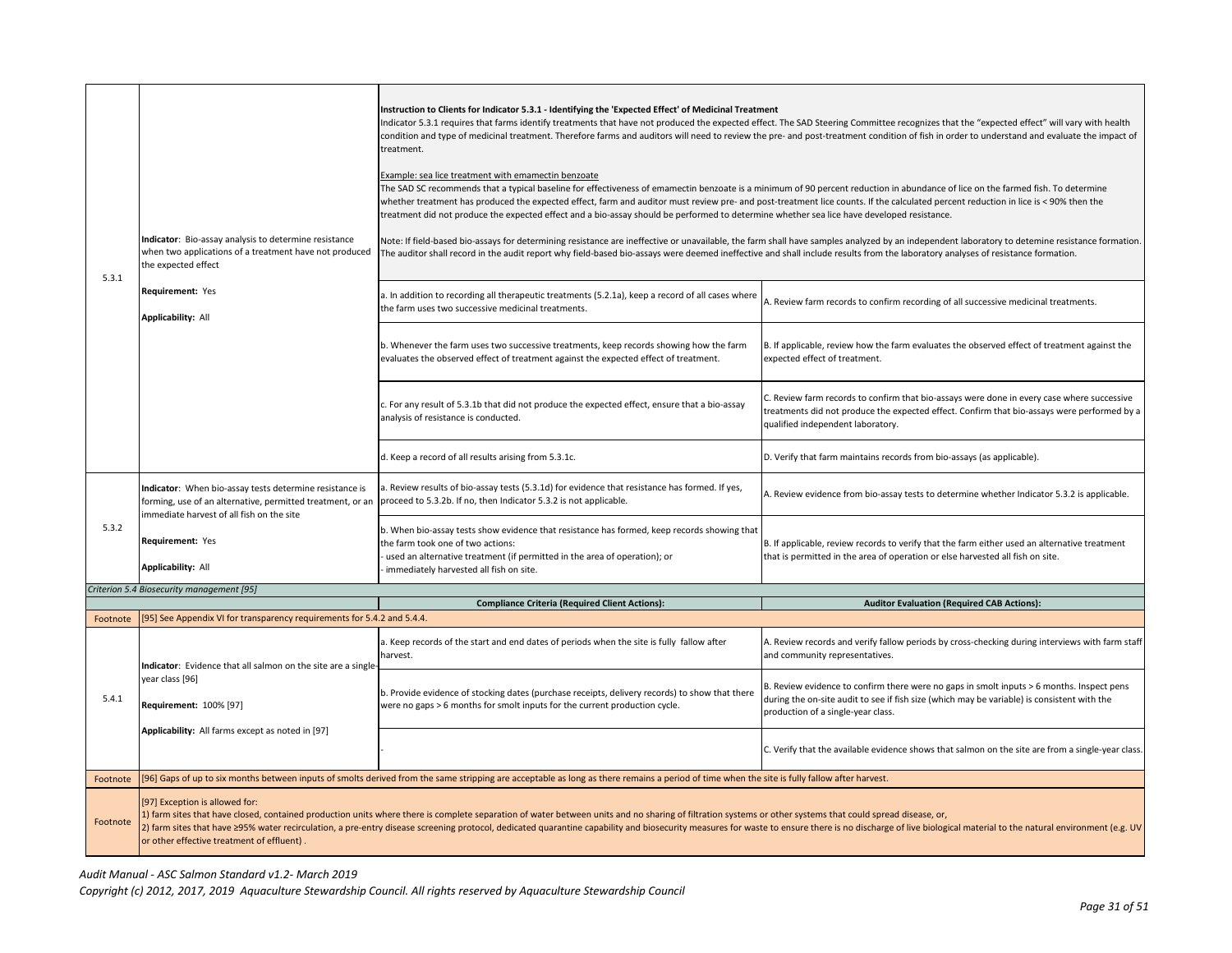| 5.4.2    | Indicator: Evidence that if the farm suspects an<br>unidentifiable transmissible agent, or if the farm<br>experiences unexplained increased mortality, [98] the<br>farm has:<br>1. Reported the issue to the ABM and to the appropriate<br>regulatory authority<br>2. Increased monitoring and surveillance [99] on the farm<br>and within the ABM<br>3. Promptly [100] made findings publicly available | a. For mortality events logged in 5.1.4a, show evidence that the farm promptly evaluated each<br>to determine whether it was a statistically significant increase over background mortality rate<br>on a monthly basis [98]. The accepted level of significance (for example, $p < 0.05$ ) should be<br>agreed between farm and CAB.                                                                                                                                                                                                                                                                                                                                                                                                                                                                                                                                                                                                                                                            | A. Review evidence to confirm that the farm evaluated mortality events for statistically<br>significant increases relative to background mortality rates (compare to farm's time-series<br>dataset in 5.1.7a).                      |
|----------|----------------------------------------------------------------------------------------------------------------------------------------------------------------------------------------------------------------------------------------------------------------------------------------------------------------------------------------------------------------------------------------------------------|-------------------------------------------------------------------------------------------------------------------------------------------------------------------------------------------------------------------------------------------------------------------------------------------------------------------------------------------------------------------------------------------------------------------------------------------------------------------------------------------------------------------------------------------------------------------------------------------------------------------------------------------------------------------------------------------------------------------------------------------------------------------------------------------------------------------------------------------------------------------------------------------------------------------------------------------------------------------------------------------------|-------------------------------------------------------------------------------------------------------------------------------------------------------------------------------------------------------------------------------------|
|          |                                                                                                                                                                                                                                                                                                                                                                                                          | b. For mortality events logged in 5.1.4a, record whether the farm did or did not suspect (yes or<br>no) an unidentified transmissible agent.                                                                                                                                                                                                                                                                                                                                                                                                                                                                                                                                                                                                                                                                                                                                                                                                                                                    | B. Determine if the farm suspected any unidentified transmissible agents associated with<br>mortality events during the most recent production cycle. An abrupt increase in unexplained<br>mortality should be cause for suspicion. |
|          |                                                                                                                                                                                                                                                                                                                                                                                                          | . Proceed to 5.4.2d if, during the most recent production cycle, either:<br>results from 5.4.2a showed a statistically significant increase in unexplained mortalities; or<br>the answer to 5.4.2b was 'yes'.<br>Otherwise, Indicator 5.4.2 is not applicable.                                                                                                                                                                                                                                                                                                                                                                                                                                                                                                                                                                                                                                                                                                                                  | C. Confirm that the farm took the correct action based on results from 5.4.2a and 5.4.2b and<br>whether 5.4.2d is applicable to the farm.                                                                                           |
|          | Requirement: Yes<br><b>Applicability: All</b>                                                                                                                                                                                                                                                                                                                                                            | d. If required, ensure that the farm takes and records the following steps:<br>1) Report the issue to the ABM and to the appropriate regulatory authority;<br>2) Increase monitoring and surveillance [99] on the farm and within the ABM; and<br>3) Promptly (within one month) make findings publicly available.                                                                                                                                                                                                                                                                                                                                                                                                                                                                                                                                                                                                                                                                              | D. If applicable, verify that the farm keeps records to show how each of the required steps was<br>completed.                                                                                                                       |
|          |                                                                                                                                                                                                                                                                                                                                                                                                          | e. As applicable, submit data to ASC as per Appendix VI about unidentified transmissible<br>agents or unexplained increases in mortality. If applicable, then data are to be sent to ASC on<br>an ongoing basis (i.e. at least once per year and for each production cycle).                                                                                                                                                                                                                                                                                                                                                                                                                                                                                                                                                                                                                                                                                                                    | E. Confirm that client submits data to ASC (Appendix VI) about unidentified transmissible<br>agents or unexplained increases in mortality as applicable.                                                                            |
| Footnote | [98] Increased mortality: A statistically significant increase over background rate on a monthly basis.                                                                                                                                                                                                                                                                                                  |                                                                                                                                                                                                                                                                                                                                                                                                                                                                                                                                                                                                                                                                                                                                                                                                                                                                                                                                                                                                 |                                                                                                                                                                                                                                     |
| Footnote |                                                                                                                                                                                                                                                                                                                                                                                                          | [99] Primary aim of monitoring and surveillance is to investigate whether a new or adapted disease is present in the area.                                                                                                                                                                                                                                                                                                                                                                                                                                                                                                                                                                                                                                                                                                                                                                                                                                                                      |                                                                                                                                                                                                                                     |
| Footnote | [100] Within one month.                                                                                                                                                                                                                                                                                                                                                                                  |                                                                                                                                                                                                                                                                                                                                                                                                                                                                                                                                                                                                                                                                                                                                                                                                                                                                                                                                                                                                 |                                                                                                                                                                                                                                     |
|          |                                                                                                                                                                                                                                                                                                                                                                                                          | Instruction to Clients for Indicator 5.4.3 - Compliance with the OIE Aquatic Animal Health Code<br>Indicator 5.4.3 requires that farms show evidence of compliance with the OIE Aquatic Animal Health Code (see http://www.oie.int/index.php?id=171). Compliance is defined as farm<br>practices consistent with the intentions of the Code. For purposes of the ASC Salmon Standard, this means that the farm must have written procedures stating how the farm will initiate an<br>aggressive response to detection of an exotic OIE-notifiable disease on the farm ['exotic' = not previously found in the area or had been fully eradicated (area declared free of the pathogen)].<br>An aggressive response will involve, at a minimum, the following actions:<br>depopulation of the infected site;<br>implementation of quarantine zones (see note below )in accordance with guidelines from OIE for the specific pathogen; and<br>additional actions as required under Indicator 5.4.4. |                                                                                                                                                                                                                                     |
|          | Indicator: Evidence of compliance [101] with the OIE<br>Aquatic Animal Health Code [102]                                                                                                                                                                                                                                                                                                                 | To demonstrate compliance with Indicator 5.4.3, clients have the to option to describe how farm practices are consistent with the intentions of the OIE Aquatic Animal Health Code by<br>developing relevant policies and procedures and integrating them into the farm's fish health management plan.                                                                                                                                                                                                                                                                                                                                                                                                                                                                                                                                                                                                                                                                                          |                                                                                                                                                                                                                                     |
| 5.4.3    | Requirement: Yes                                                                                                                                                                                                                                                                                                                                                                                         | Note: The Steering Committee recognizes that establishment of quarantine zones will likely incorporate mandatory depopulation of sites close to the infected site and affect some, though<br>not necessarily all, of the ABM.                                                                                                                                                                                                                                                                                                                                                                                                                                                                                                                                                                                                                                                                                                                                                                   |                                                                                                                                                                                                                                     |
|          | Applicability: All                                                                                                                                                                                                                                                                                                                                                                                       | a. Maintain a current version of the OIE Aquatic Animal Health Code on site or ensure staff<br>have access to the most current version.                                                                                                                                                                                                                                                                                                                                                                                                                                                                                                                                                                                                                                                                                                                                                                                                                                                         | A. Verify that farm management is aware of practices described in the most current version of<br>the code during interviews.                                                                                                        |
|          |                                                                                                                                                                                                                                                                                                                                                                                                          | b. Develop policies and procedures as needed to ensure that farm practices remain consistent<br>with the OIE Aquatic Animal Health Code (5.4.3a) and with actions required under indicator<br>5.4.4.                                                                                                                                                                                                                                                                                                                                                                                                                                                                                                                                                                                                                                                                                                                                                                                            | B. Review farm policies and procedures to verify that the farm has documenteds how its<br>practices are consistent with the OIE Aquatic Animal Health Code and Indicator 5.4.4.                                                     |
|          |                                                                                                                                                                                                                                                                                                                                                                                                          |                                                                                                                                                                                                                                                                                                                                                                                                                                                                                                                                                                                                                                                                                                                                                                                                                                                                                                                                                                                                 | C. During the on-site inspection look for evidence that policies and procedures in 5.4.3a are<br>implemented. Cross-check in interviews with staff.                                                                                 |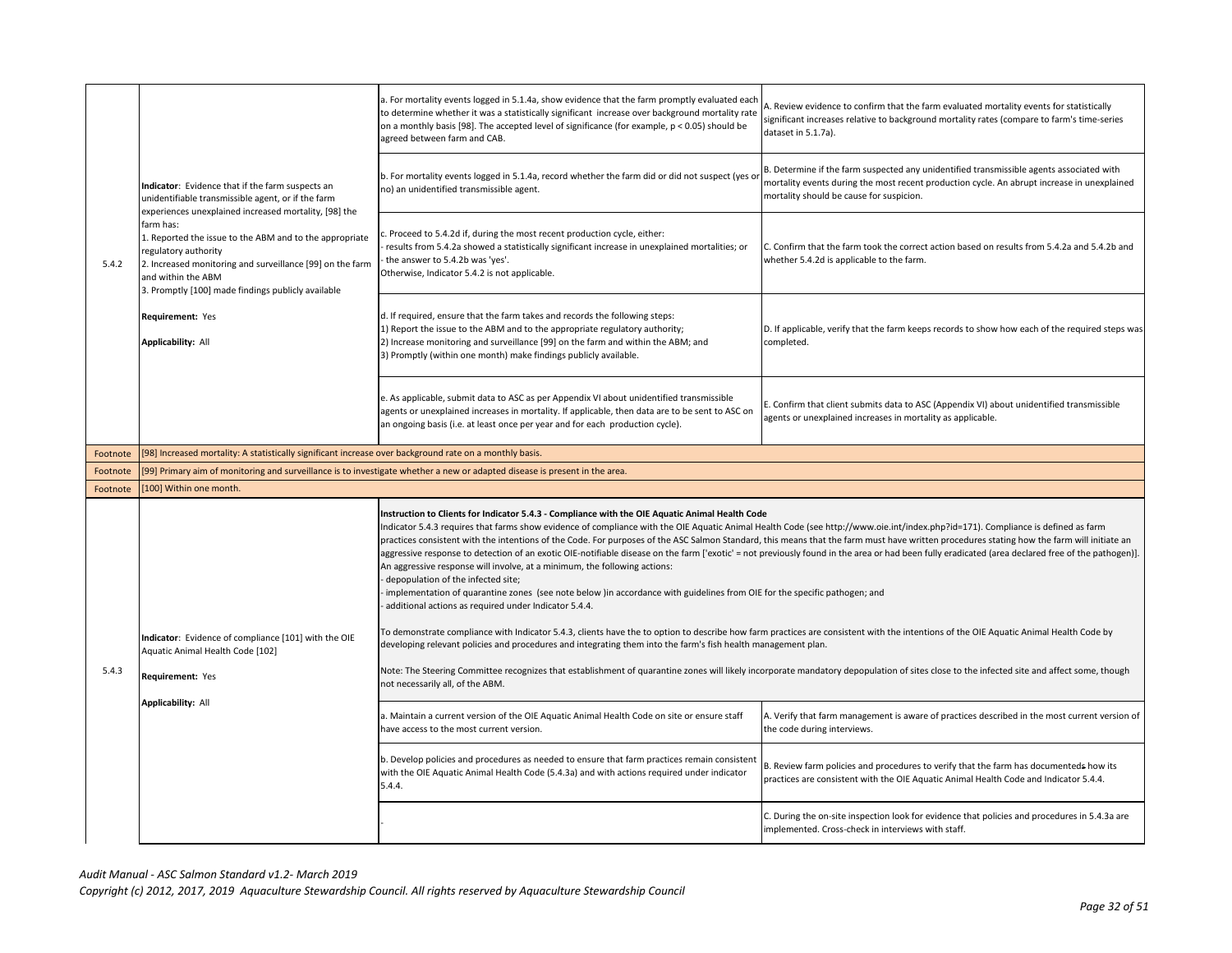| Footnote | [101] Compliance is defined as farm practices consistent with the intentions of the Code, to be further outlined in auditing guidance. For purposes of this standard, this includes an aggressive response to detection of an<br>on the farm, which includes depopulating the infected site and implementation of quarantine zones in accordance with guidelines from OIE for the specific pathogen. Quarantine zones will likely incorporate mandatory depopul<br>the infected site and affect some, though not necessarily all, of the ABM. Exotic signifies not previously found in the area or had been fully eradicated (area declared free of the pathogen). |                                                                                                                                                                                                                                                                                                                                                                                                                         |                                                                                                                                                                                         |
|----------|--------------------------------------------------------------------------------------------------------------------------------------------------------------------------------------------------------------------------------------------------------------------------------------------------------------------------------------------------------------------------------------------------------------------------------------------------------------------------------------------------------------------------------------------------------------------------------------------------------------------------------------------------------------------|-------------------------------------------------------------------------------------------------------------------------------------------------------------------------------------------------------------------------------------------------------------------------------------------------------------------------------------------------------------------------------------------------------------------------|-----------------------------------------------------------------------------------------------------------------------------------------------------------------------------------------|
| Footnote | [102] OIE 2011. Aquatic Animal Health Code. http://www.oie.int/index.php?id=171.                                                                                                                                                                                                                                                                                                                                                                                                                                                                                                                                                                                   |                                                                                                                                                                                                                                                                                                                                                                                                                         |                                                                                                                                                                                         |
|          |                                                                                                                                                                                                                                                                                                                                                                                                                                                                                                                                                                                                                                                                    | a. Ensure that farm policies and procedures in 5.4.3a describe the four actions required under<br>Indicator 5.4.4 in response to an OIE-notifiable disease on the farm.                                                                                                                                                                                                                                                 | A. Review farm policies and procedures (see 5.4.3A) to verify that the farm has documented<br>actions in response to an OIE-notifiable disease.                                         |
|          | Indicator: If an OIE-notifiable disease [103] is confirmed<br>on the farm, evidence that:<br>1. the farm has, at a minimum, immediately culled the                                                                                                                                                                                                                                                                                                                                                                                                                                                                                                                 | b. Inform the CAB if an OIE-notifiable disease has been confirmed on the farm during the<br>current production cycle or the two previous production cycles. If yes, proceed to 5.4.4c. If no,<br>then 5.4.4c an 5.4.4d do not apply.                                                                                                                                                                                    | B. Record whether there were any OIE-notifiable diseases confirmed on the farm during the<br>current or two previous production cycles.                                                 |
| 5.4.4    | pen(s) in which the disease was detected<br>2. the farm immediately notified the other farms in the<br>ABM [104]<br>3. the farm and the ABM enhanced monitoring and<br>conducted rigorous testing for the disease<br>4. the farm promptly [105] made findings publicly<br>available                                                                                                                                                                                                                                                                                                                                                                                | c. If an OIE-notifiable disease was confirmed on the farm (see 5.4.4b), then retain<br>documentary evidence to show that the farm:<br>1) immediately culled the pen(s) in which the disease was detected;<br>2) immediately notified the other farms in the ABM [104]<br>3) enhanced monitoring and conducted rigorous testing for the disease; and<br>4) promptly (within one month) made findings publicly available. | C. If applicable, review documentary evidence to verify the farm's response complied with the<br>four actions required under Indicator 5.4.4.                                           |
|          | Requirement: Yes<br>Applicability: All                                                                                                                                                                                                                                                                                                                                                                                                                                                                                                                                                                                                                             | d. As applicable, submit data to ASC as per Appendix VI about any OIE-notifiable disease that<br>was confirmed on the farm. If applicable, then data are to be sent to ASC on an ongoing basis<br>(i.e. at least once per year and for each production cycle).                                                                                                                                                          | D. Confirm that client submits data to ASC (Appendix VI) about any OIE-notifiable disease that<br>was confirmed on the farm (as applicable).                                            |
|          |                                                                                                                                                                                                                                                                                                                                                                                                                                                                                                                                                                                                                                                                    |                                                                                                                                                                                                                                                                                                                                                                                                                         | E. If an OIE-notifiable disease was confirmed on the farm, verify that notifications were made<br>to regulatory bodies required under law and the OIE Aquatic Animal Health Code [104). |
| Footnote | septicemia (VHS) and Gyrodactylosis (Gyrodactylus salaris).                                                                                                                                                                                                                                                                                                                                                                                                                                                                                                                                                                                                        | [103] At the time of publication of the final draft standards, OIE-notifiable diseases relevant to salmon aquaculture were: Epizootic haematopoietic necrosis, Infectious haematopoietic necrosis (IHN), Infectious salmon ane                                                                                                                                                                                          |                                                                                                                                                                                         |
| Footnote |                                                                                                                                                                                                                                                                                                                                                                                                                                                                                                                                                                                                                                                                    | 104] This is in addition to any notifications to regulatory bodies required under law and the OIE Aquatic Animal Health Code.                                                                                                                                                                                                                                                                                           |                                                                                                                                                                                         |
| Footnote | 105] Within one month.                                                                                                                                                                                                                                                                                                                                                                                                                                                                                                                                                                                                                                             |                                                                                                                                                                                                                                                                                                                                                                                                                         |                                                                                                                                                                                         |
|          |                                                                                                                                                                                                                                                                                                                                                                                                                                                                                                                                                                                                                                                                    | Social requirements in the standards shall be audited by an individual who is a lead auditor in conformity with SAAS Procedure 200 section 3.1.                                                                                                                                                                                                                                                                         |                                                                                                                                                                                         |
|          | RINCIPLE 6: DEVELOP AND OPERATE FARMS IN A SOCIALLY RESPONSIBLE MANNER<br>6.1 Freedom of association and collective bargaining [106]                                                                                                                                                                                                                                                                                                                                                                                                                                                                                                                               |                                                                                                                                                                                                                                                                                                                                                                                                                         |                                                                                                                                                                                         |
|          |                                                                                                                                                                                                                                                                                                                                                                                                                                                                                                                                                                                                                                                                    |                                                                                                                                                                                                                                                                                                                                                                                                                         | <b>Compliance Criteria</b>                                                                                                                                                              |
| Footnote |                                                                                                                                                                                                                                                                                                                                                                                                                                                                                                                                                                                                                                                                    | [106] Bargain collectively: A voluntary negotiation between employers and organizations of workers in order to establish the terms and conditions of employment by means of collective (written) agreements.                                                                                                                                                                                                            |                                                                                                                                                                                         |
|          | Indicator: Evidence that workers have access to trade                                                                                                                                                                                                                                                                                                                                                                                                                                                                                                                                                                                                              | a. Workers have the freedom to join any trade union, free of any form of interference from employers or competing organizations set up or backed by the employer. Farms shall prepare<br>documentation to demonstrate to the auditor that domestic regulation fully meets these criteria.                                                                                                                               |                                                                                                                                                                                         |
| 6.1.1    | unions (if they exist) and union representative(s) chosen<br>by themselves without managerial interference                                                                                                                                                                                                                                                                                                                                                                                                                                                                                                                                                         | b. Union representatives (or worker representatives) are chosen by workers without managerial interference. ILO specifically prohibits "acts which are designated to promote the<br>establishment of worker organizations or to support worker organizations under the control or employers or employers' organizations."                                                                                               |                                                                                                                                                                                         |
|          | Requirement: Yes                                                                                                                                                                                                                                                                                                                                                                                                                                                                                                                                                                                                                                                   | c. Trade union representatives (or worker representatives) have access to their members in the workplace at reasonable times on the premises.                                                                                                                                                                                                                                                                           |                                                                                                                                                                                         |
|          | Applicability: All                                                                                                                                                                                                                                                                                                                                                                                                                                                                                                                                                                                                                                                 | d. Be advised that workers and union representatives (if they exist) will be interviewed to confirm the above.                                                                                                                                                                                                                                                                                                          |                                                                                                                                                                                         |
|          | Indicator: Evidence that workers are free to form<br>organizations, including unions, to advocate for and                                                                                                                                                                                                                                                                                                                                                                                                                                                                                                                                                          | a. Employment contract explicitly states the worker's right of freedom of association.                                                                                                                                                                                                                                                                                                                                  |                                                                                                                                                                                         |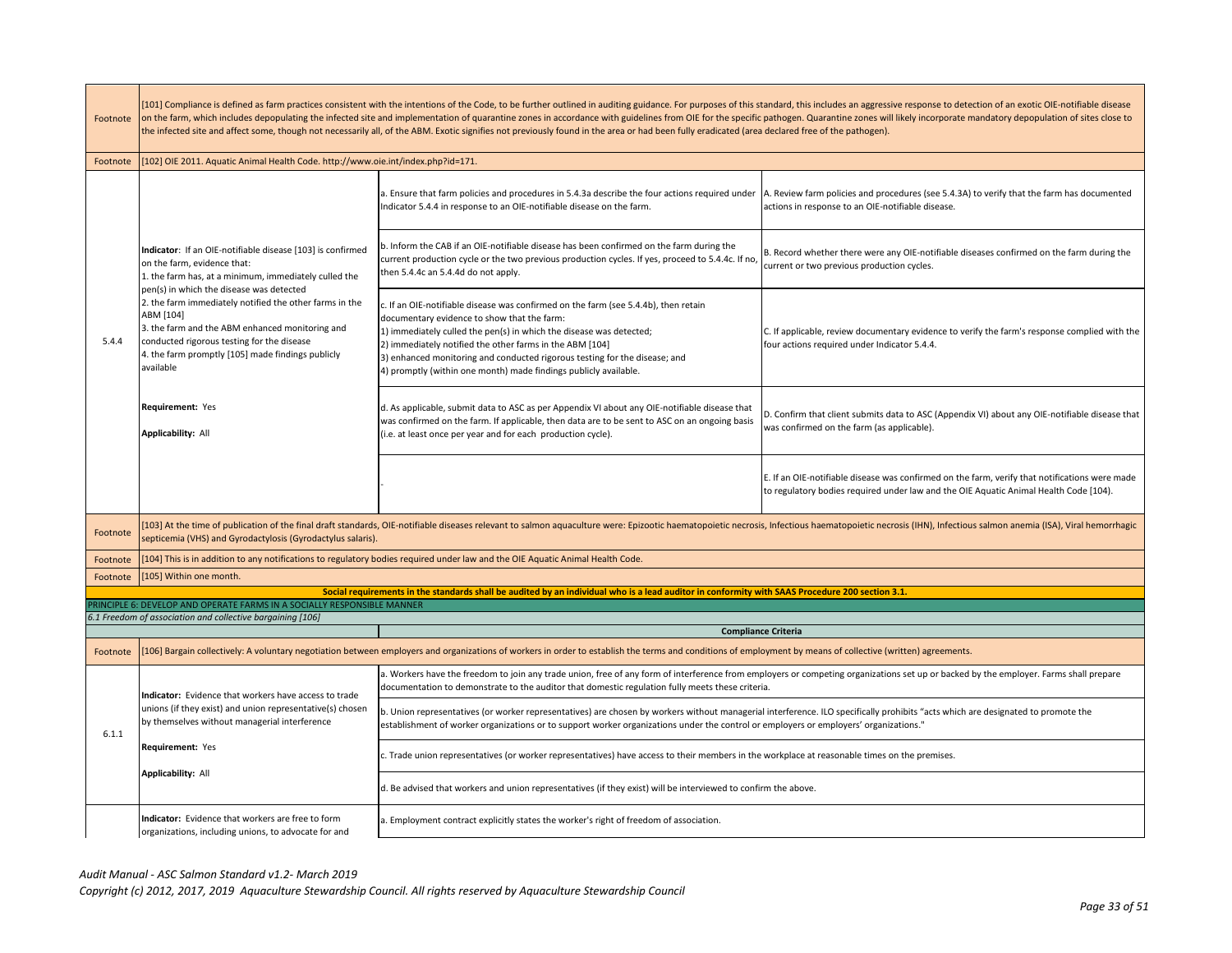| 6.1.2                     | protect their rights<br>Requirement: Yes                                                              | b. Employer communicates that workers are free to form organizations to advocate for and protect work rights (e.g. farm policies on Freedom of Association; see 6.12.1).                                                                                                                                                                                                                                                                                                                                                 |
|---------------------------|-------------------------------------------------------------------------------------------------------|--------------------------------------------------------------------------------------------------------------------------------------------------------------------------------------------------------------------------------------------------------------------------------------------------------------------------------------------------------------------------------------------------------------------------------------------------------------------------------------------------------------------------|
|                           | Applicability: All                                                                                    | . Be advised that workers will be interviewed to confirm the above.                                                                                                                                                                                                                                                                                                                                                                                                                                                      |
|                           | Indicator: Evidence that workers are free and able to<br>bargain collectively for their rights        | a. Local trade union, or where none exists a reputable civil-society organization, confirms no outstanding cases against the farm site management for violations of employees' freedom of<br>association and collective bargaining rights.                                                                                                                                                                                                                                                                               |
| 6.1.3                     | Requirement: Yes                                                                                      | b. Employer has explicitly communicated a commitment to ensure the collective bargaining rights of all workers.                                                                                                                                                                                                                                                                                                                                                                                                          |
|                           | Applicability: All                                                                                    | c. There is documentary evidence that workers are free and able to bargain collectively (e.g. collective bargaining agreements, meeting minutes, or complaint resolutions).                                                                                                                                                                                                                                                                                                                                              |
| Criterion 6.2 Child labor |                                                                                                       |                                                                                                                                                                                                                                                                                                                                                                                                                                                                                                                          |
|                           |                                                                                                       | <b>Compliance Criteria</b>                                                                                                                                                                                                                                                                                                                                                                                                                                                                                               |
| 6.2.1                     | Indicator: Number of incidences of child [107] labor [108]<br>Requirement: None                       | a. In most countries, the law states that minimum age for employment is 15 years. There are two possible exceptions:<br>in developing countries where the legal minimum age may be set to 14 years (see footnote 108); or<br>- in countries where the legal minimum age is set higher than 15 years, in which case the legal minimum age of the country is followed.<br>If the farm operates in a country where the legal minimum ages is not 15, then the employer shall maintain documentation attesting to this fact. |
|                           | Applicability: All except as noted in [107]                                                           | b. Minimum age of permanent workers is 15 or older (except in countries as noted above).                                                                                                                                                                                                                                                                                                                                                                                                                                 |
|                           |                                                                                                       | c. Employer maintains age records for employees that are sufficient to demonstrate compliance.                                                                                                                                                                                                                                                                                                                                                                                                                           |
| Footnote                  | exceptions in ILO convention 138.                                                                     | 107] Child: Any person under 15 years of age. A higher age would apply if the minimum age law of an area stipulates a higher age for work or mandatory schooling. Minimum age may be 14 if the country allows it under the dev                                                                                                                                                                                                                                                                                           |
| Footnote                  | [108] Child Labor: Any work by a child younger than the age specified in the definition of a child.   |                                                                                                                                                                                                                                                                                                                                                                                                                                                                                                                          |
|                           |                                                                                                       | a. Young workers are appropriately identified in company policies & training programs, and job descriptions are available for all young workers at the site.                                                                                                                                                                                                                                                                                                                                                             |
|                           |                                                                                                       | b. All young workers (from age 15 to less than 18) are identified and their ages are confirmed with copies of IDs.                                                                                                                                                                                                                                                                                                                                                                                                       |
|                           | Indicator: Percentage of young workers [109] that are<br>protected [110]                              | . Daily records of working hours (i.e. timesheets) are available for all young workers.                                                                                                                                                                                                                                                                                                                                                                                                                                  |
| 6.2.2                     | Requirement: 100%                                                                                     | d. For young workers, the combined daily transportation time and school time and work time does not exceed 10 hours.                                                                                                                                                                                                                                                                                                                                                                                                     |
|                           | Applicability: All                                                                                    | e. Young workers are not exposed to hazards [111] and do not perform hazardous work [112]. Work on floating cages in poor weather conditions shall be considered hazardous.                                                                                                                                                                                                                                                                                                                                              |
|                           |                                                                                                       | Be advised that the site will be inspected and young workers will be interviewed to confirm compliance.                                                                                                                                                                                                                                                                                                                                                                                                                  |
| Footnote                  | [109] Young Worker: Any worker between the age of a child, as defined above, and under the age of 18. |                                                                                                                                                                                                                                                                                                                                                                                                                                                                                                                          |
| Footnote                  | time shall not exceed 10 hours.                                                                       | [110] Protected: Workers between 15 and 18 years of age will not be exposed to hazardous health and safety conditions; working hours shall not interfere with their education and the combined daily transportation time and s                                                                                                                                                                                                                                                                                           |
| Footnote                  |                                                                                                       | [111] Hazard: The inherent potential to cause injury or damage to a person's health (e.g., unequipped to handle heavy machinery safely, and unprotected exposure to harmful chemicals).                                                                                                                                                                                                                                                                                                                                  |
| Footnote                  | toxic chemicals).                                                                                     | [112] Hazardous work: Work that, by its nature or the circumstances in which it is carried out, is likely to harm the health, safety or morals of workers (e.g., heavy lifting disproportionate to a person's body size, opera                                                                                                                                                                                                                                                                                           |
|                           | Criterion 6.3 Forced, bonded or compulsory labor                                                      |                                                                                                                                                                                                                                                                                                                                                                                                                                                                                                                          |
|                           |                                                                                                       | <b>Compliance Criteria</b>                                                                                                                                                                                                                                                                                                                                                                                                                                                                                               |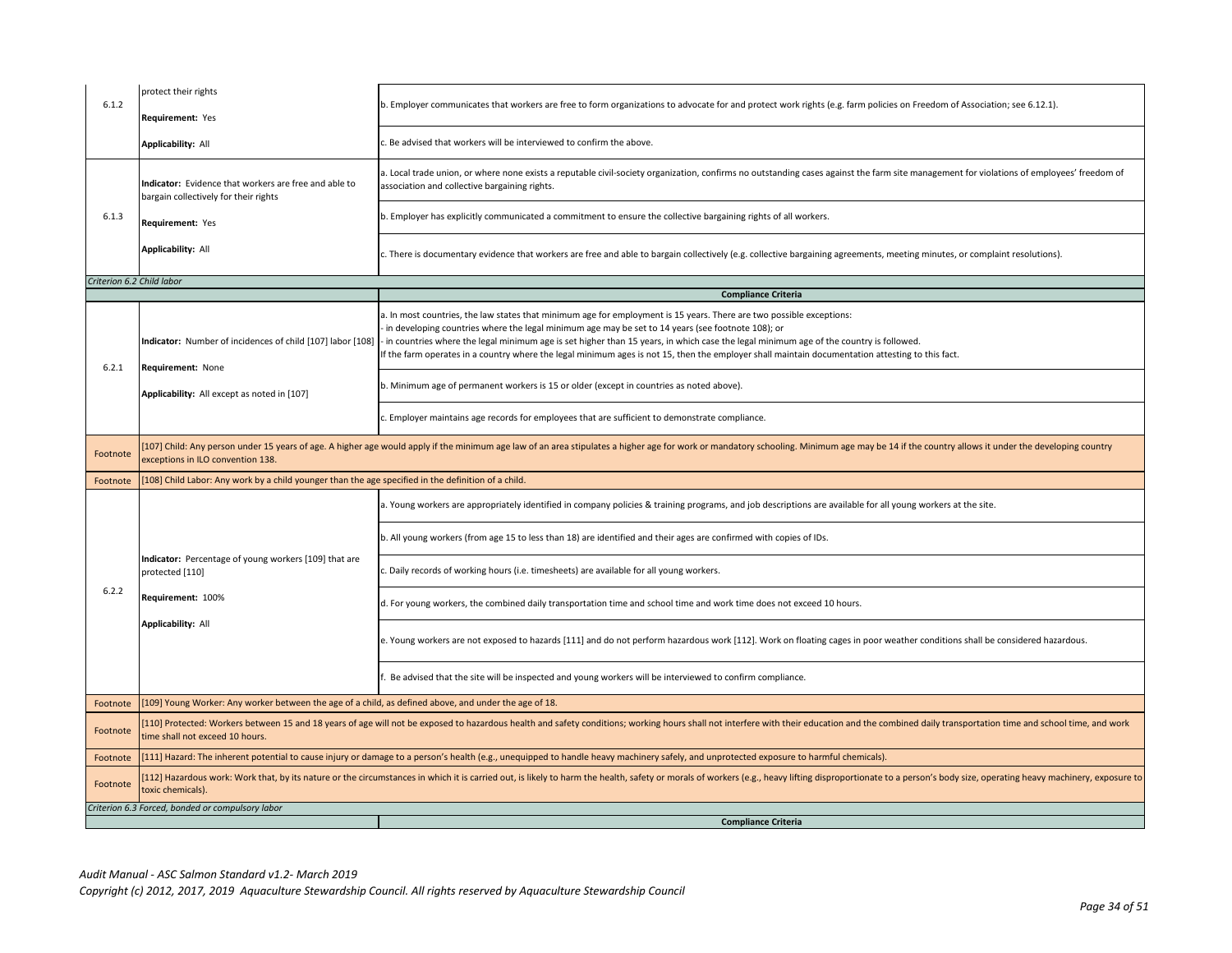|          |                                                                                                                       | a. Contracts are clearly stated and understood by employees. Contracts do not lead to workers being indebted (i.e. no 'pay to work' schemes through labor contractors or training credit<br>programs).                                                                                                                                                                                                                        |  |  |
|----------|-----------------------------------------------------------------------------------------------------------------------|-------------------------------------------------------------------------------------------------------------------------------------------------------------------------------------------------------------------------------------------------------------------------------------------------------------------------------------------------------------------------------------------------------------------------------|--|--|
|          | Indicator: Number of incidences of forced, [113] bonded<br>[114] or compulsory labor                                  | b. Employees are free to leave workplace and manage their own time.                                                                                                                                                                                                                                                                                                                                                           |  |  |
| 6.3.1    |                                                                                                                       | c. Employer does not withhold employee's original identity documents.                                                                                                                                                                                                                                                                                                                                                         |  |  |
|          | Requirement: None<br>Applicability: All                                                                               | d. Employer does not withhold any part of workers' salaries, benefits, property or documents in order to oblige them to continue working for employer.                                                                                                                                                                                                                                                                        |  |  |
|          |                                                                                                                       | e. Employees are not to be obligated to stay in job to repay debt.                                                                                                                                                                                                                                                                                                                                                            |  |  |
|          |                                                                                                                       | f. Maintain payroll records and be advised that workers will be interviewed to confirm the above.                                                                                                                                                                                                                                                                                                                             |  |  |
| Footnote |                                                                                                                       | [113] Forced (Compulsory) labor: All work or service that is extracted from any person under the menace of any penalty for which a person has not offered himself/herself voluntarily or for which such work or service is dem<br>debt. "Penalty" can imply monetary sanctions, physical punishment, or the loss of rights and privileges or restriction of movement (e.g., withholding of identity documents).               |  |  |
| Footnote |                                                                                                                       | [114] Bonded labor: When a person is forced by the employer or creditor to work to repay a financial debt to the crediting agency.                                                                                                                                                                                                                                                                                            |  |  |
|          | Criterion 6.4 Discrimination [118]                                                                                    |                                                                                                                                                                                                                                                                                                                                                                                                                               |  |  |
|          |                                                                                                                       | <b>Compliance Criteria</b>                                                                                                                                                                                                                                                                                                                                                                                                    |  |  |
| Footnote |                                                                                                                       | 115] Discrimination: Any distinction, exclusion or preference that has the effect of nullifying or impairing equality of opportunity or treatment. Not every distinction, exclusion or preference constitutes discrimination.<br>performance-based pay increase or bonus is not by itself discriminatory. Positive discrimination in favor of people from certain underrepresented groups may be legal in some countries.     |  |  |
|          | Indicator: Evidence of comprehensive [116] and proactive                                                              | a. Employer has written anti-discrimination policy in place, stating that the company does not engage in or support discrimination in hiring, remuneration, access to training, promotion,<br>termination or retirement based on race, caste, national origin, religion, disability, gender, sexual orientation, union membership, political affiliation, age or any other condition that may give<br>rise to discrimination. |  |  |
| 6.4.1    | anti-discrimination policies, procedures and practices<br>Requirement: Yes                                            | b. Employer has clear and transparent company procedures that outline how to raise, file, and respond to discrimination complaints.                                                                                                                                                                                                                                                                                           |  |  |
|          | Applicability: All                                                                                                    | c. Employer respects the principle of equal pay for equal work and equal access to job opportunities, promotions and raises.                                                                                                                                                                                                                                                                                                  |  |  |
|          |                                                                                                                       | d. All managers and supervisors receive training on diversity and non-discrimination. All personnel receive non-discrimination training. Internal or external training acceptable if proven<br>effective.                                                                                                                                                                                                                     |  |  |
| Footnote |                                                                                                                       | [116] Employers shall have written anti-discrimination policies stating that the company does not engage in or support discrimination in hiring, remuneration, access to training, promotion, termination or retirement based<br>prigin, religion, disability, gender, sexual orientation, union membership, political affiliation, age or any other condition that may give rise to discrimination.                          |  |  |
|          | ndicator: Number of incidences of discrimination                                                                      | a. Employer maintains a record of all discrimination complaints. These records do not show evidence for discrimination.                                                                                                                                                                                                                                                                                                       |  |  |
| 6.4.2    | Requirement: None<br>Applicability: All                                                                               | b. Be advised that worker testimonies will be used to confirm that the company does not interfere with the rights of personnel to observe tenets or practices, or to meet needs related to<br>race, caste, national origin, religion, disability, gender, sexual orientation, union membership, political affiliation or any other condition that may give rise to discrimination.                                            |  |  |
|          | Criterion 6.5 Work environment health and safety                                                                      |                                                                                                                                                                                                                                                                                                                                                                                                                               |  |  |
|          |                                                                                                                       | <b>Compliance Criteria</b>                                                                                                                                                                                                                                                                                                                                                                                                    |  |  |
|          | Indicator: Percentage of workers trained in health and<br>safety practices, procedures [117] and policies on a yearly | a. Employer has documented practices, procedures (including emergency response procedures) and policies to protect employees from workplace hazards and to minimize risk of accident or<br>injury. The information shall be available to employees.                                                                                                                                                                           |  |  |
| 6.5.1    | basis<br>Requirement: 100%                                                                                            | b. Employees know and understand emergency response procedures.                                                                                                                                                                                                                                                                                                                                                               |  |  |
|          | Applicability: All                                                                                                    | c. Employer conducts health and safety training for all employees on a regular basis (once a year and immediately for all new employees), including training on potential hazards and risk<br>minimization, Occupational Safety and Health (OSH) and effective use of PPE.                                                                                                                                                    |  |  |
|          | Footnote [117] Health and safety training shall include emergency response procedures and practices.                  |                                                                                                                                                                                                                                                                                                                                                                                                                               |  |  |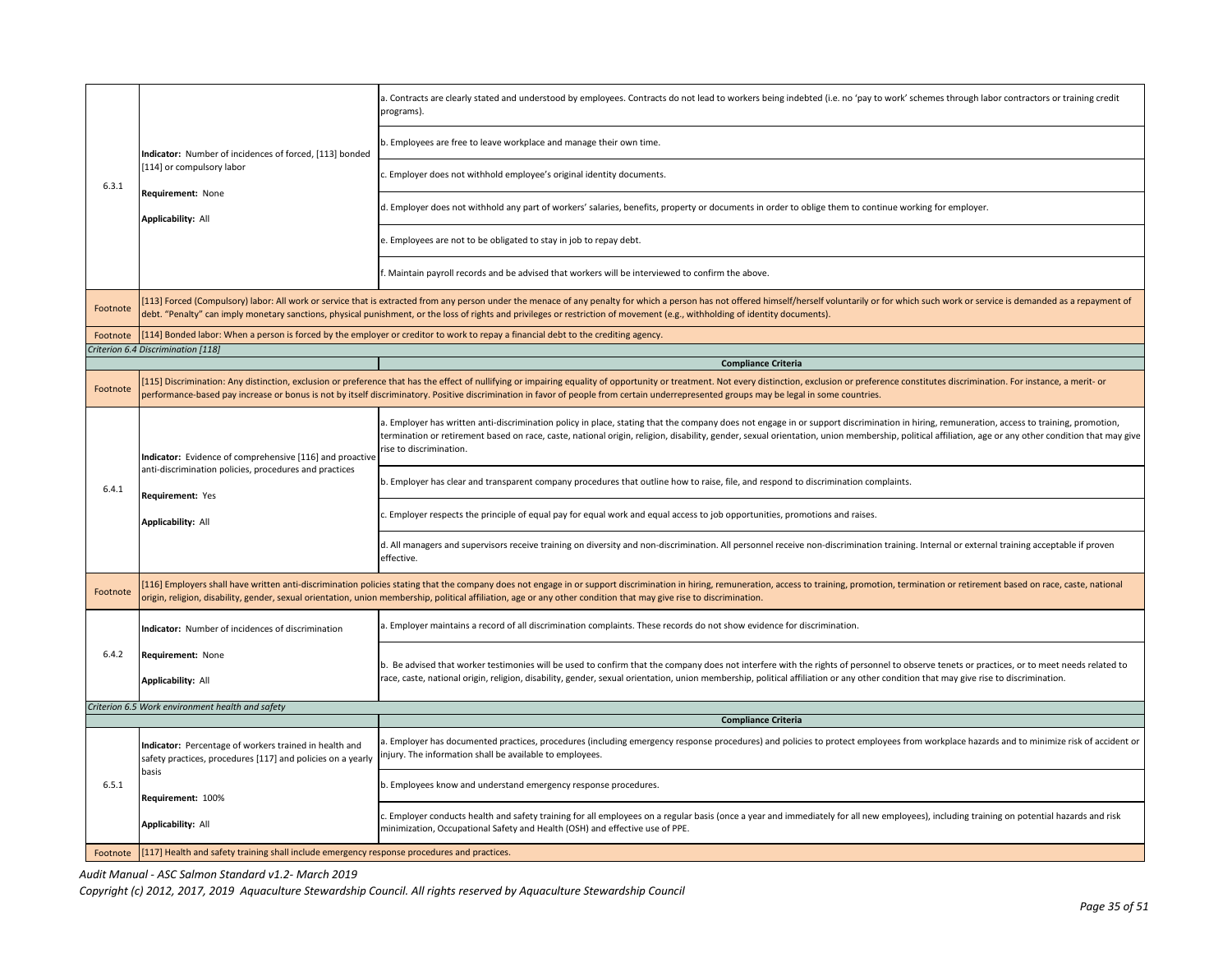|                     |                                                                                                                                                                                                                                                   | a. Employer maintains a list of all health and safety hazards (e.g. chemicals).                                                                                                                                                                                                                                                                                                                           |
|---------------------|---------------------------------------------------------------------------------------------------------------------------------------------------------------------------------------------------------------------------------------------------|-----------------------------------------------------------------------------------------------------------------------------------------------------------------------------------------------------------------------------------------------------------------------------------------------------------------------------------------------------------------------------------------------------------|
|                     | ndicator: Evidence that workers use Personal Protective<br>Equipment (PPE) effectively<br>Requirement: Yes<br><b>Applicability: All</b>                                                                                                           | b. Employer provides workers with PPE that is appropriate to known health and safety hazards.                                                                                                                                                                                                                                                                                                             |
| 6.5.2               |                                                                                                                                                                                                                                                   | c. Employees receive annual training in the proper use of PPE (see 6.5.1c). For workers who participated in the initial training(s) previously an annual refreshment training may suffice, unless<br>new PPE has been put to use.                                                                                                                                                                         |
|                     |                                                                                                                                                                                                                                                   | d. Be advised that workers will be interviewed to confirm the above.                                                                                                                                                                                                                                                                                                                                      |
|                     | and evidence of preventive actions taken                                                                                                                                                                                                          | Indicator: Presence of a health and safety risk assessment a. Employer makes regular assessments of hazards and risks in the workplace. Risk assessments are reviewed and updated at least annually (see also 6.5.1a).                                                                                                                                                                                    |
| 6.5.3               | Requirement: Yes                                                                                                                                                                                                                                  | b. Employees are trained in how to identify and prevent known hazards and risks (see also 6.5.1c).                                                                                                                                                                                                                                                                                                        |
|                     | <b>Applicability: All</b>                                                                                                                                                                                                                         | c. Health and safety procedures are adapted based on results from risk assessments (above) and changes are implemented to help prevent accidents.                                                                                                                                                                                                                                                         |
|                     |                                                                                                                                                                                                                                                   | a. Employer records all health- and safety-related accidents.                                                                                                                                                                                                                                                                                                                                             |
|                     | Indicator: Evidence that all health- and safety-related<br>accidents and violations are recorded and corrective<br>actions are taken when necessary                                                                                               | b. Employer maintains complete documentation for all occupational health and safety violations and investigations.                                                                                                                                                                                                                                                                                        |
| 6.5.4               | Requirement: Yes                                                                                                                                                                                                                                  | c. Employer implements corrective action plans in response to any accidents that occur. Plans are documented and they include an analysis of root cause, actions to address root cause,<br>actions to remediate, and actions to prevent future accidents of similar nature.                                                                                                                               |
|                     | <b>Applicability: All</b>                                                                                                                                                                                                                         | d. Employees working in departments where accidents have occurred can explain what analysis has been done and what steps were taken or improvements made.                                                                                                                                                                                                                                                 |
| 6.5.5               | Indicator: Evidence of employer responsibility and/or<br>proof of insurance (accident or injury) for 100% of worker<br>costs in a job-related accident or injury when not covered<br>under national law<br>Requirement: Yes<br>Applicability: All | . Employer maintains documentation to confirm that all personnel are provided sufficient insurance to cover costs related to occupational accidents or injuries (if not covered under national<br>law). Equal insurance coverage must include temporary, migrant or foreign workers. Written contract of employer responsibility to cover accident costs is acceptable evidence in place of<br>insurance. |
|                     | Indicator: Evidence that all diving operations are<br>conducted by divers who are certified<br>Requirement: Yes                                                                                                                                   | Note: If the farm outsources its diving operations to an independent company, the farm shall ensure that auditors have access to specified information sufficient to demonstrate compliance<br>with Indicator 6.5.6. It is the farm's responsibility to obtain copies of relevant documentation (e.g. certificates) from the dive company.                                                                |
| 6.5.6               |                                                                                                                                                                                                                                                   | a. Employer keeps records of farm diving operations and a list of all personnel involved. In case an external service provider was hired, a statement that provider conformed to all relevant<br>criteria must be made available to the auditor by this provider.                                                                                                                                         |
|                     | <b>Applicability: All</b>                                                                                                                                                                                                                         | b. Employer maintains evidence of diver certification (e.g. copies of certificates) for each person involved in diving operations. Divers shall be certified through an accredited national or<br>international organization for diver certification.                                                                                                                                                     |
| Criterion 6.6 Wages |                                                                                                                                                                                                                                                   |                                                                                                                                                                                                                                                                                                                                                                                                           |
|                     |                                                                                                                                                                                                                                                   | <b>Compliance Criteria</b>                                                                                                                                                                                                                                                                                                                                                                                |
|                     | Indicator: The percentage of workers whose basic wage                                                                                                                                                                                             | a. Employer keeps documents to show the legal minimum wage in the country of operation. If there is no legal minimum wage in the country, the employer keeps documents to show the<br>industry-standard minimum wage.                                                                                                                                                                                     |
|                     | [118] (before overtime and bonuses) is below the                                                                                                                                                                                                  | b. Employer's records (e.g. payroll) confirm that worker's wages for a standard work week (≤ 48 hours) always meet or exceed the legal minimum wage. If there is no legal minimum wage,                                                                                                                                                                                                                   |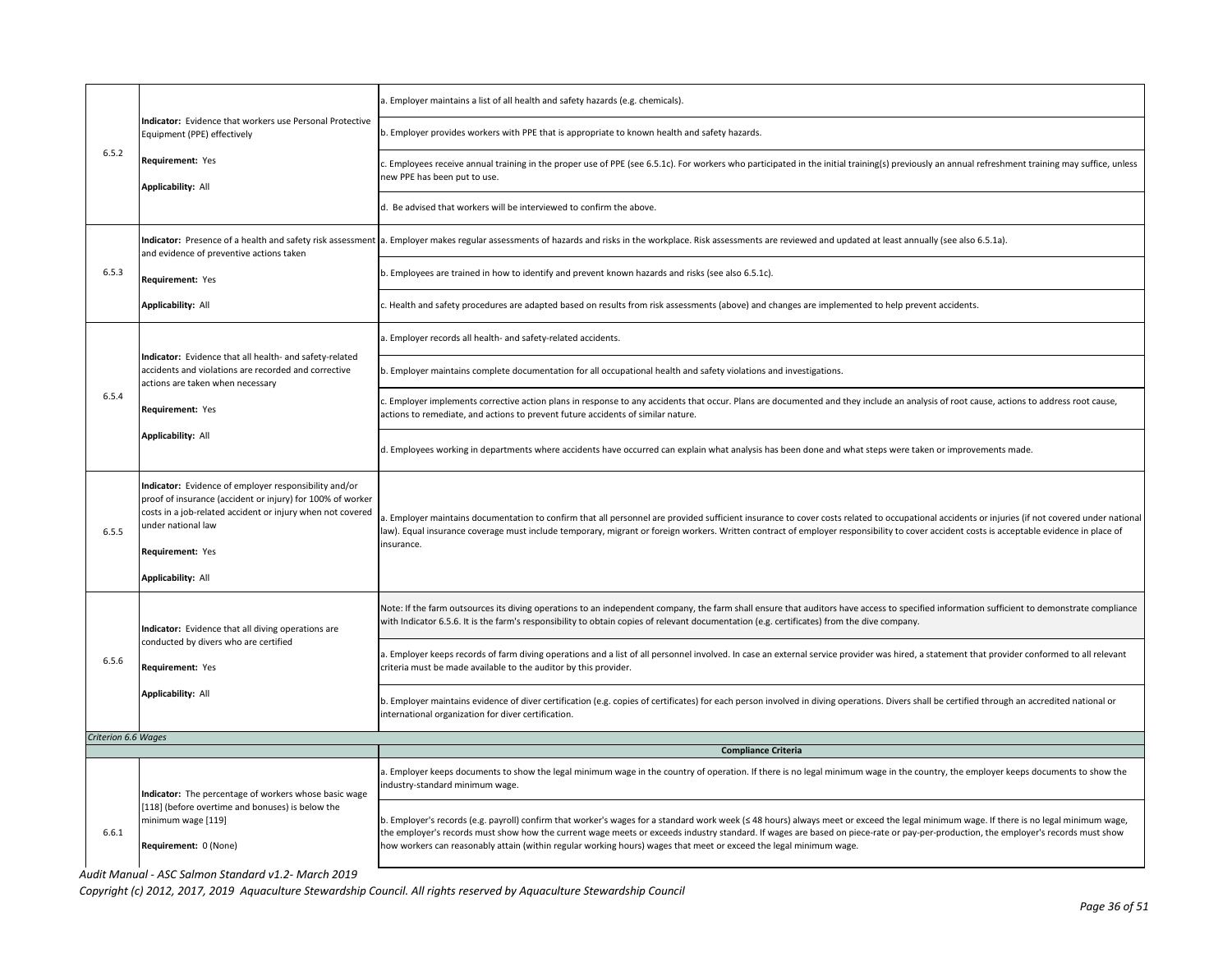|          | Applicability: All                                                                                              | Maintain documentary evidence (e.g. payroll, timesheets, punch cards, production records, and/or utility records) and be advised that workers will be interviewed to confirm the above.                                                                                                                                                                                                                                                                                                                                                                                                                                                                                                            |  |  |
|----------|-----------------------------------------------------------------------------------------------------------------|----------------------------------------------------------------------------------------------------------------------------------------------------------------------------------------------------------------------------------------------------------------------------------------------------------------------------------------------------------------------------------------------------------------------------------------------------------------------------------------------------------------------------------------------------------------------------------------------------------------------------------------------------------------------------------------------------|--|--|
| Footnote |                                                                                                                 | [118] Basic wage: The wages paid for a standard working week (no more than 48 hours).                                                                                                                                                                                                                                                                                                                                                                                                                                                                                                                                                                                                              |  |  |
| Footnote | [119] If there is no legal minimum wage in a country, basic wages must meet the industry-standard minimum wage. |                                                                                                                                                                                                                                                                                                                                                                                                                                                                                                                                                                                                                                                                                                    |  |  |
|          | Indicator: Evidence that the employer is working toward<br>the payment of basic needs wage [120]                | a. Proof of employer engagement with workers and their representative organizations, and the use of cost of living assessments from credible sources to assess basic needs wages. Includes<br>review of any national basic needs wage recommendations from credible sources such as national universities or government.                                                                                                                                                                                                                                                                                                                                                                           |  |  |
| 6.6.2    | Requirement: Yes                                                                                                | b. Employer has calculated the basic needs wage for farm workers and has compared it to the basic (i.e. current) wage for their farm workers.                                                                                                                                                                                                                                                                                                                                                                                                                                                                                                                                                      |  |  |
|          | Applicability: All                                                                                              | . Employer demonstrates how they have taken steps toward paying a basic needs wage to their workers.                                                                                                                                                                                                                                                                                                                                                                                                                                                                                                                                                                                               |  |  |
| Footnote |                                                                                                                 | [120] Basic needs wage: A wage that covers the basic needs of an individual or family, including housing, food and transport. This concept differs from a minimum wage, which is set by law and may or may not cover the basic                                                                                                                                                                                                                                                                                                                                                                                                                                                                     |  |  |
|          |                                                                                                                 | a. Wages and benefits are clearly articulated to workers and documented in contracts.                                                                                                                                                                                                                                                                                                                                                                                                                                                                                                                                                                                                              |  |  |
|          | Indicator: Evidence of transparency in wage-setting and<br>rendering [121]                                      | b. The method for setting wages is clearly stated and understood by workers.                                                                                                                                                                                                                                                                                                                                                                                                                                                                                                                                                                                                                       |  |  |
| 6.6.3    | Requirement: Yes<br><b>Applicability: All</b>                                                                   | Employer renders wages and benefits in a way that is convenient for the worker (e.g. cash, check, or electronic payment methods). Workers do not have to travel to collect benefits nor do<br>hey receive promissory notes, coupons or merchandise in lieu of payment.                                                                                                                                                                                                                                                                                                                                                                                                                             |  |  |
|          |                                                                                                                 | d. Be advised that workers will be interviewed to confirm the above.                                                                                                                                                                                                                                                                                                                                                                                                                                                                                                                                                                                                                               |  |  |
| Footnote | [121] Payments shall be rendered to workers in a convenient manner.                                             |                                                                                                                                                                                                                                                                                                                                                                                                                                                                                                                                                                                                                                                                                                    |  |  |
|          | Criterion 6.7 Contracts (labor) including subcontracting                                                        |                                                                                                                                                                                                                                                                                                                                                                                                                                                                                                                                                                                                                                                                                                    |  |  |
|          |                                                                                                                 |                                                                                                                                                                                                                                                                                                                                                                                                                                                                                                                                                                                                                                                                                                    |  |  |
|          | Indicator: Percentage of workers who have contracts<br>$[122]$                                                  | <b>Compliance Criteria</b><br>a. Employer maintains a record of all employment contracts.                                                                                                                                                                                                                                                                                                                                                                                                                                                                                                                                                                                                          |  |  |
| 6.7.1    | Requirement: 100%                                                                                               | . There is no evidence for labor-only contracting relationships or false apprenticeship schemes.                                                                                                                                                                                                                                                                                                                                                                                                                                                                                                                                                                                                   |  |  |
|          | <b>Applicability: All</b>                                                                                       | . Be advised that workers will be interviewed to confirm the above.                                                                                                                                                                                                                                                                                                                                                                                                                                                                                                                                                                                                                                |  |  |
| Footnote |                                                                                                                 | [122] Labor-only contracting relationships or false apprenticeship schemes are not acceptable. This includes revolving/consecutive labor contracts to deny benefit accrual or equitable remuneration. False Apprenticeship Sch<br>workers under apprenticeship terms without stipulating terms of the apprenticeship or wages under contract. It is a "false" apprenticeship if its purpose is to underpay people, avoid legal obligations or employ underage wo<br>contracting arrangement: The practice of hiring workers without establishing a formal employment relationship for the purpose of avoiding payment of regular wages or the provision of legally required benefits, such as heal |  |  |
|          | Indicator: Evidence of a policy to ensure social<br>compliance of its suppliers and contractors                 | a. Farm has a policy to ensure that all companies contracted to provide supplies or services (e.g. divers, cleaning, maintenance) have socially responsible practices and policies.                                                                                                                                                                                                                                                                                                                                                                                                                                                                                                                |  |  |
| 6.7.2    | Requirement: Yes                                                                                                | b. Producing company has criteria for evaluating its suppliers and contractors. The company keeps a list of approved suppliers and contractors.                                                                                                                                                                                                                                                                                                                                                                                                                                                                                                                                                    |  |  |
|          | Applicability: All                                                                                              | . Producing company keeps records of communications with suppliers and subcontractors that relate to compliance with 6.7.2.                                                                                                                                                                                                                                                                                                                                                                                                                                                                                                                                                                        |  |  |
|          | Criterion 6.8 Conflict resolution                                                                               |                                                                                                                                                                                                                                                                                                                                                                                                                                                                                                                                                                                                                                                                                                    |  |  |
|          |                                                                                                                 | <b>Compliance Criteria</b>                                                                                                                                                                                                                                                                                                                                                                                                                                                                                                                                                                                                                                                                         |  |  |
|          | Indicator: Evidence of worker access to effective, fair and<br>confidential grievance procedures                | . Employer has a clear labor conflict resolution policy for the presentation, treatment, and resolution of worker grievances in a confidential manner.                                                                                                                                                                                                                                                                                                                                                                                                                                                                                                                                             |  |  |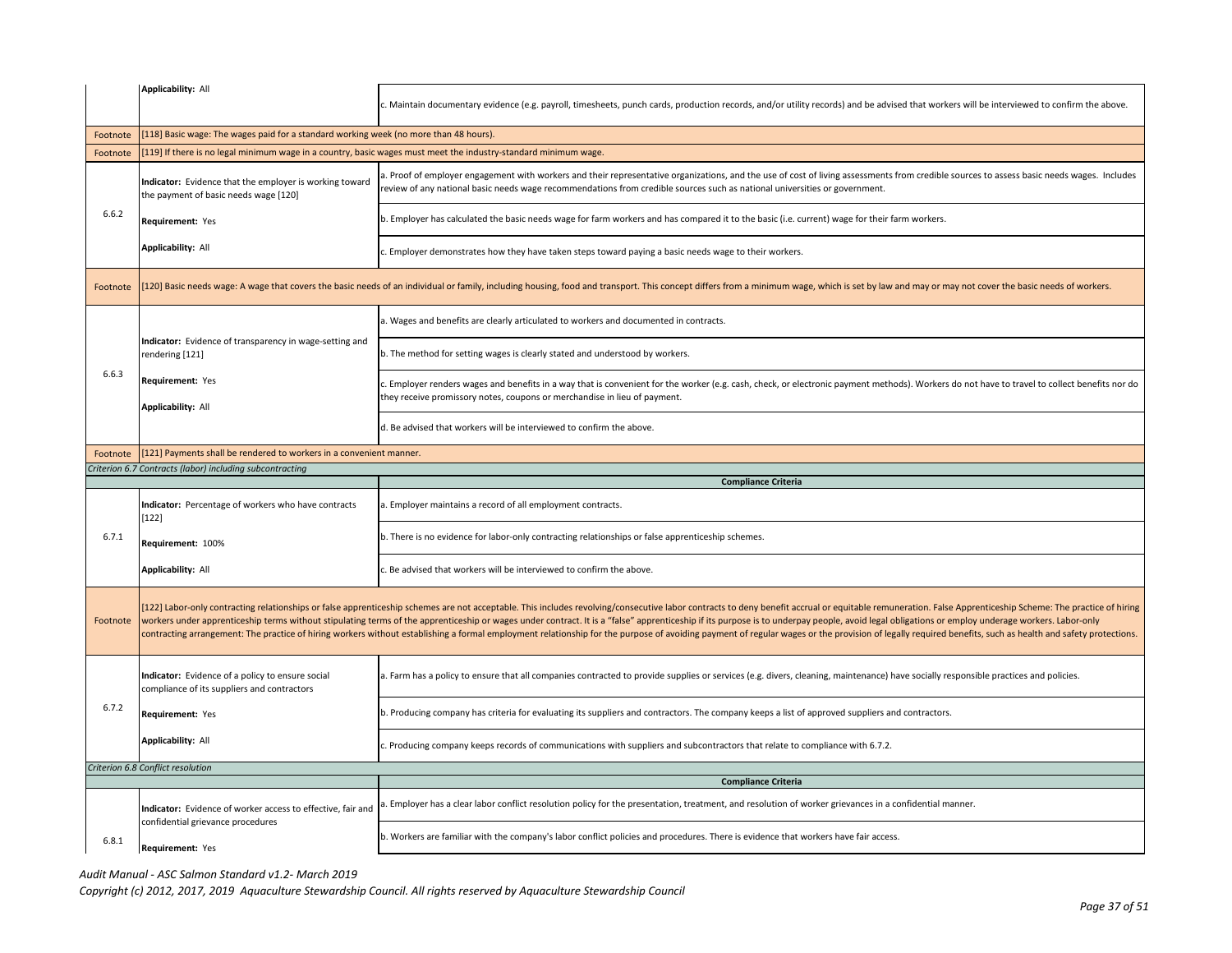|          | Applicability: All                                                                                                                                                                                                                                                                                                                                                        | Maintain documentary evidence (e.g. complaint or grievance filings, minutes from review meetings) and be advised that workers will be interviewed to confirm the above.                                                                                                                                                                                            |  |
|----------|---------------------------------------------------------------------------------------------------------------------------------------------------------------------------------------------------------------------------------------------------------------------------------------------------------------------------------------------------------------------------|--------------------------------------------------------------------------------------------------------------------------------------------------------------------------------------------------------------------------------------------------------------------------------------------------------------------------------------------------------------------|--|
|          | Indicator: Percentage of grievances handled that are<br>addressed [123] within a 90-day timeframe                                                                                                                                                                                                                                                                         | a. Employer maintains a record of all grievances, complaints and labor conflicts that are raised.                                                                                                                                                                                                                                                                  |  |
| 6.8.2    | Requirement: 100%                                                                                                                                                                                                                                                                                                                                                         | b. Employer keeps a record of follow-up (i.e. corrective actions) and timeframe in which grievances are addressed.                                                                                                                                                                                                                                                 |  |
|          | Applicability: All                                                                                                                                                                                                                                                                                                                                                        | c. Maintain documentary evidence and be advised that workers will be interviewed to confirm that grievances are addressed within a 90-day timeframe.                                                                                                                                                                                                               |  |
| Footnote |                                                                                                                                                                                                                                                                                                                                                                           | [123] Addressed: Acknowledged and received, moving through the company's process for grievances, corrective action taken when necessary.                                                                                                                                                                                                                           |  |
|          | Criterion 6.9 Disciplinary practices                                                                                                                                                                                                                                                                                                                                      | Compliance criteria                                                                                                                                                                                                                                                                                                                                                |  |
|          | Indicator: Incidences of excessive or abusive disciplinary<br>actions                                                                                                                                                                                                                                                                                                     | a. Employer does not use threatening, humiliating or punishing disciplinary practices that negatively impact a worker's physical and mental health or dignity.                                                                                                                                                                                                     |  |
| 6.9.1    | Requirement: None                                                                                                                                                                                                                                                                                                                                                         | b. Allegations of corporeal punishment, mental abuse [124], physical coercion, or verbal abuse will be investigated by auditors.                                                                                                                                                                                                                                   |  |
|          | <b>Applicability: All</b>                                                                                                                                                                                                                                                                                                                                                 | Be advised that workers will be interviewed to confirm there is no evidence for excessive or abusive disciplinary actions.                                                                                                                                                                                                                                         |  |
| Footnote |                                                                                                                                                                                                                                                                                                                                                                           | [124] Mental Abuse: Characterized by the intentional use of power, including verbal abuse, isolation, sexual or racial harassment, intimidation or threat of physical force.                                                                                                                                                                                       |  |
|          | Indicator: Evidence of a functioning disciplinary action<br>policy whose aim is to improve the worker [125]                                                                                                                                                                                                                                                               | a. Employer has written policy for disciplinary action which explicitly states that its aim is to improve the worker [125].                                                                                                                                                                                                                                        |  |
| 6.9.2    | Requirement: Yes<br><b>Applicability: All</b>                                                                                                                                                                                                                                                                                                                             | b. Maintain documentary evidence (e.g. worker evaluation reports) and be advised that workers will be interviewed to confirm that the disciplinary action policy is fair and effective.                                                                                                                                                                            |  |
| Footnote | 125] If disciplinary action is required, progressive verbal and written warnings shall be engaged. The aim shall always be to improve the worker; dismissal shall be the last resort. Policies for bonuses, incentives, access<br>clearly stated and understood, and not used arbitrarily. Fines or basic wage deductions shall not be acceptable disciplinary practices. |                                                                                                                                                                                                                                                                                                                                                                    |  |
|          |                                                                                                                                                                                                                                                                                                                                                                           |                                                                                                                                                                                                                                                                                                                                                                    |  |
|          | Criterion 6.10 Working hours and overtime                                                                                                                                                                                                                                                                                                                                 |                                                                                                                                                                                                                                                                                                                                                                    |  |
|          |                                                                                                                                                                                                                                                                                                                                                                           | Compliance criteria<br>Note: Working hours, night work and rest periods for workers in agriculture should be in accordance with national laws and regulations or collective agreements (e.g. The Safety and Health in<br>Agriculture Convention, 2001). Additional information can be found on the website of the International Labour Organization (www.ilo.org). |  |
|          | Indicator: Incidences, violations or abuse of working<br>hours and overtime laws [126]                                                                                                                                                                                                                                                                                    | a. Employer has documentation showing the legal requirements for working hours and overtime in the region where the farm operates. If local legislation allows workers to exceed<br>nternationally accepted recommendations (48 regular hours, 12 hours overtime) then requirements of the international standards apply.                                          |  |
| 6.10.1   | Requirement: None                                                                                                                                                                                                                                                                                                                                                         | b. Records (e.g. time sheets and payroll) show that farm workers do not exceed the number of working hours allowed under the law.                                                                                                                                                                                                                                  |  |
|          | <b>Applicability: All</b>                                                                                                                                                                                                                                                                                                                                                 | If an employer requires employees to work shifts at the farm (e.g. 10 days on and six days off), the employer compensates workers with an equivalent time off in the calendar month and<br>there is evidence that employees have agreed to this schedule (e.g. in the hiring contract).                                                                            |  |
|          |                                                                                                                                                                                                                                                                                                                                                                           | d. Be advised that workers will be interviewed to confirm there is no abuse of working hours and overtime laws.                                                                                                                                                                                                                                                    |  |
| Footnote |                                                                                                                                                                                                                                                                                                                                                                           | [126] In cases where local legislation on working hours and overtime exceed internationally accepted recommendations (48 regular hours, 12 hours overtime), the international standards will apply.                                                                                                                                                                |  |
|          | Indicator: Overtime is limited, voluntary [127], paid at a                                                                                                                                                                                                                                                                                                                | . Payment records (e.g. payslips) show that workers are paid a premium rate for overtime hours.                                                                                                                                                                                                                                                                    |  |
| 6.10.2   | premium rate [128] and restricted to exceptional<br>circumstances                                                                                                                                                                                                                                                                                                         | b. Overtime is limited and occurs in exceptional circumstances as evidenced by farm records (e.g. production records, time sheets, and other records of working hours).                                                                                                                                                                                            |  |
|          | Requirement: Yes<br>Applicability: All except as noted in [130]                                                                                                                                                                                                                                                                                                           | . Be advised that workers will be interviewed to confirm that all overtime is voluntary except where there is a collective bargaining agreement which specifically allows for compulsory<br>overtime.                                                                                                                                                              |  |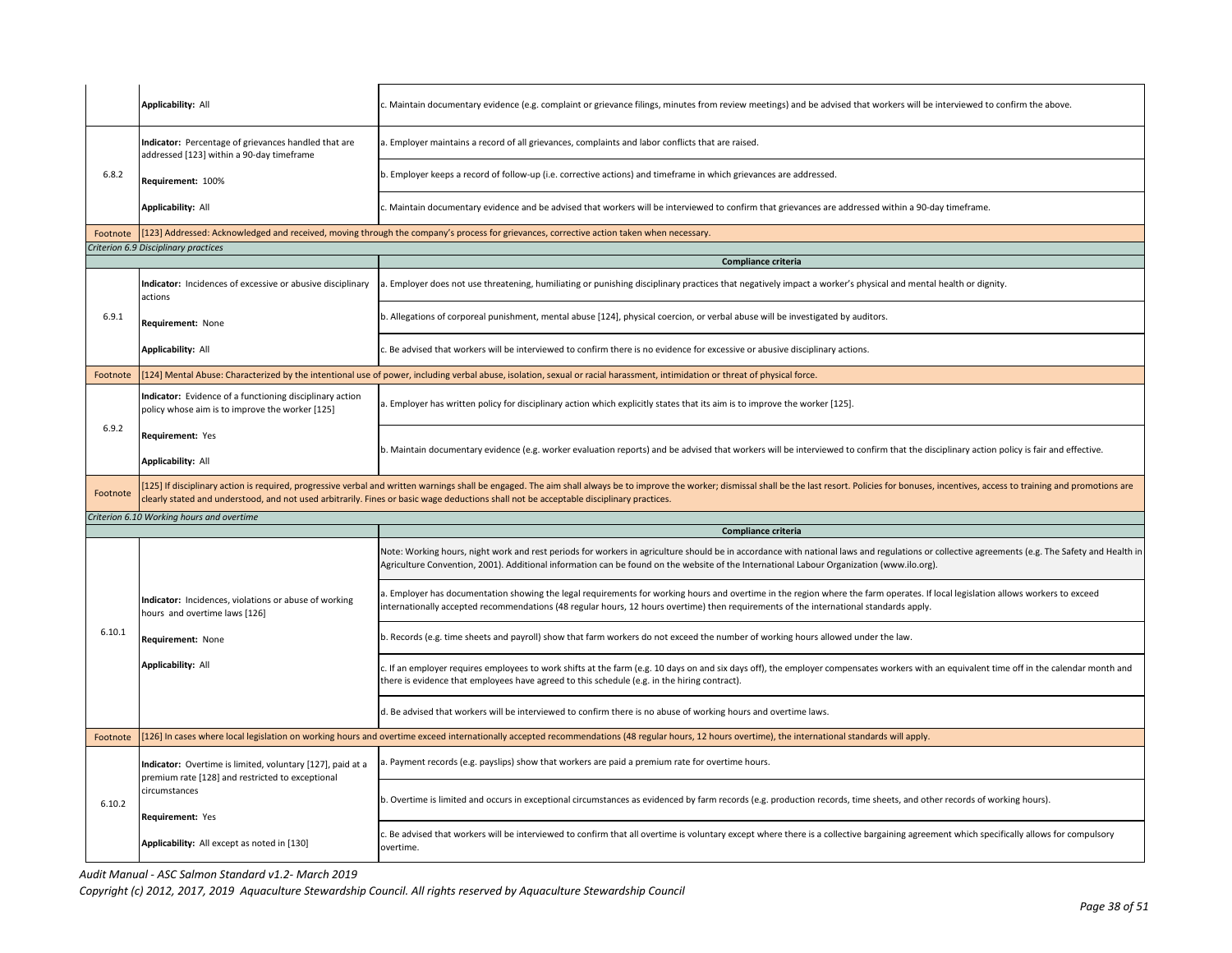| Footnote                                                                                       | [127] Compulsory overtime is permitted if previously agreed to under a collective bargaining agreement.                                                                                                                                                  |                                                                                                                                                                                                                                                                                                                                                                                               |  |  |
|------------------------------------------------------------------------------------------------|----------------------------------------------------------------------------------------------------------------------------------------------------------------------------------------------------------------------------------------------------------|-----------------------------------------------------------------------------------------------------------------------------------------------------------------------------------------------------------------------------------------------------------------------------------------------------------------------------------------------------------------------------------------------|--|--|
| Footnote                                                                                       | [128] Premium rate: A rate of pay higher than the regular work week rate. Must comply with national laws/regulations and/or industry standards.                                                                                                          |                                                                                                                                                                                                                                                                                                                                                                                               |  |  |
|                                                                                                | Criterion 6.11 Education and training                                                                                                                                                                                                                    |                                                                                                                                                                                                                                                                                                                                                                                               |  |  |
|                                                                                                |                                                                                                                                                                                                                                                          | Compliance criteria                                                                                                                                                                                                                                                                                                                                                                           |  |  |
|                                                                                                | Indicator: Evidence that the company regularly performs<br>training of staff in fish husbandry, general farm and fish<br>escape management and health and safety procedures                                                                              | a. Company has written policies related to continuing education of workers. Company provides incentives (e.g. subsidies for tuition or textbooks, time off prior to exams, flexibility in work<br>schedule) that encourage workers to participate in educational initiatives. Note that such offers may be contingent on workers committing to stay with the company for a pre-arranged time. |  |  |
| 6.11.1                                                                                         | Requirement: Yes                                                                                                                                                                                                                                         | b. Employer maintains records of worker participation in educational opportunities as evidenced by course documentation (e.g. list of courses, curricula, certificates, degrees).                                                                                                                                                                                                             |  |  |
|                                                                                                | Applicability: All                                                                                                                                                                                                                                       | c. Be advised that workers will be interviewed to confirm that educational initiatives are encouraged and supported by the company.                                                                                                                                                                                                                                                           |  |  |
|                                                                                                | Criterion 6.12 Corporate policies for social responsibility                                                                                                                                                                                              |                                                                                                                                                                                                                                                                                                                                                                                               |  |  |
|                                                                                                |                                                                                                                                                                                                                                                          | Compliance criteria                                                                                                                                                                                                                                                                                                                                                                           |  |  |
|                                                                                                |                                                                                                                                                                                                                                                          | a. Company-level policies are in line with all social and labor requirements presented in 6.1 through 6.11.                                                                                                                                                                                                                                                                                   |  |  |
|                                                                                                | Indicator: Demonstration of company-level [129] policies<br>in line with the standards under 6.1 to 6.11 above                                                                                                                                           | b. Company-level policies (see 6.12.1a) are approved by the company headquarters in the region where the site applying for certification is located.                                                                                                                                                                                                                                          |  |  |
| 6.12.1                                                                                         | Requirement: Yes                                                                                                                                                                                                                                         | c. The scope of corporate policies (see 6.12.1a) covers all company operations relating to salmonid production in the region (i.e. all smolt production facilities, grow-out facilities and<br>processing plants).                                                                                                                                                                            |  |  |
|                                                                                                | Applicability: All                                                                                                                                                                                                                                       | d. The site that is applying for certification provides auditors with access to all company-level policies and procedures as are needed to verify compliance with 6.12.1a (above).                                                                                                                                                                                                            |  |  |
| Footnote                                                                                       | [129] Applies to the headquarters of the company in a region or country where the site applying for certification is located. The policy shall relate to all of the company's operations in the region or country, including g<br>processing facilities. |                                                                                                                                                                                                                                                                                                                                                                                               |  |  |
|                                                                                                |                                                                                                                                                                                                                                                          | Social requirements in the standards shall be audited by an individual who is a lead auditor in conformity with SAAS Procedure 200 section 3.1.                                                                                                                                                                                                                                               |  |  |
| RINCIPLE 7: BE A GOOD NEIGHBOR AND CONSCIENTIOUS CITIZEN<br>Criterion 7.1 Community engagement |                                                                                                                                                                                                                                                          |                                                                                                                                                                                                                                                                                                                                                                                               |  |  |
|                                                                                                |                                                                                                                                                                                                                                                          | <b>Compliance Criteria</b>                                                                                                                                                                                                                                                                                                                                                                    |  |  |
|                                                                                                |                                                                                                                                                                                                                                                          | a. The farm pro-actively arranges for consultations with the local community at least twice every year (bi-annually).                                                                                                                                                                                                                                                                         |  |  |
|                                                                                                | Indicator: Evidence of regular and meaningful [130]                                                                                                                                                                                                      | b. Consultations are meaningful. OPTIONAL: the farm may choose to use participatory Social Impact Assessment (pSIA) or an equivalent method for consultations.                                                                                                                                                                                                                                |  |  |
| 7.1.1                                                                                          | consultation and engagement with community<br>representatives and organizations                                                                                                                                                                          | Consultations include participation by representatives from the local community who were asked to contribute to the agenda.                                                                                                                                                                                                                                                                   |  |  |
|                                                                                                | <b>Requirement: Yes</b>                                                                                                                                                                                                                                  | d. Consultations include communication about, or discussion of, the potential health risks of therapeutic treatments (see Indicator 7.1.3).                                                                                                                                                                                                                                                   |  |  |
|                                                                                                | Applicability: All                                                                                                                                                                                                                                       | e. Maintain records and documentary evidence (e.g. meeting agenda, minutes, report) to demonstrate that consultations comply with the above.                                                                                                                                                                                                                                                  |  |  |
|                                                                                                |                                                                                                                                                                                                                                                          | . Be advised that representatives from the local community and organizations may be interviewed to confirm the above.                                                                                                                                                                                                                                                                         |  |  |
| Footnote                                                                                       | Assessment methods may be one option to consider here.                                                                                                                                                                                                   | 130] Regular and meaningful: Meetings shall be held at least bi-annually with elected representatives of affected communities. The agenda for the meetings should in part be set by the community representatives. Participato                                                                                                                                                                |  |  |
|                                                                                                | Indicator: Presence and evidence of an effective [131]                                                                                                                                                                                                   | a. Farm policy provides a mechanism for presentation, treatment and resolution of complaints lodged by stakeholders, community members, and organizations.                                                                                                                                                                                                                                    |  |  |
| 7.1.2                                                                                          | policy and mechanism for the presentation, treatment and<br>resolution of complaints by community stakeholders and<br>organizations                                                                                                                      | b. The farm follows its policy for handling stakeholder complaints as evidenced by farm documentation (e.g. follow-up communications with stakeholders, reports to stakeholder describing<br>corrective actions).                                                                                                                                                                             |  |  |
|                                                                                                |                                                                                                                                                                                                                                                          |                                                                                                                                                                                                                                                                                                                                                                                               |  |  |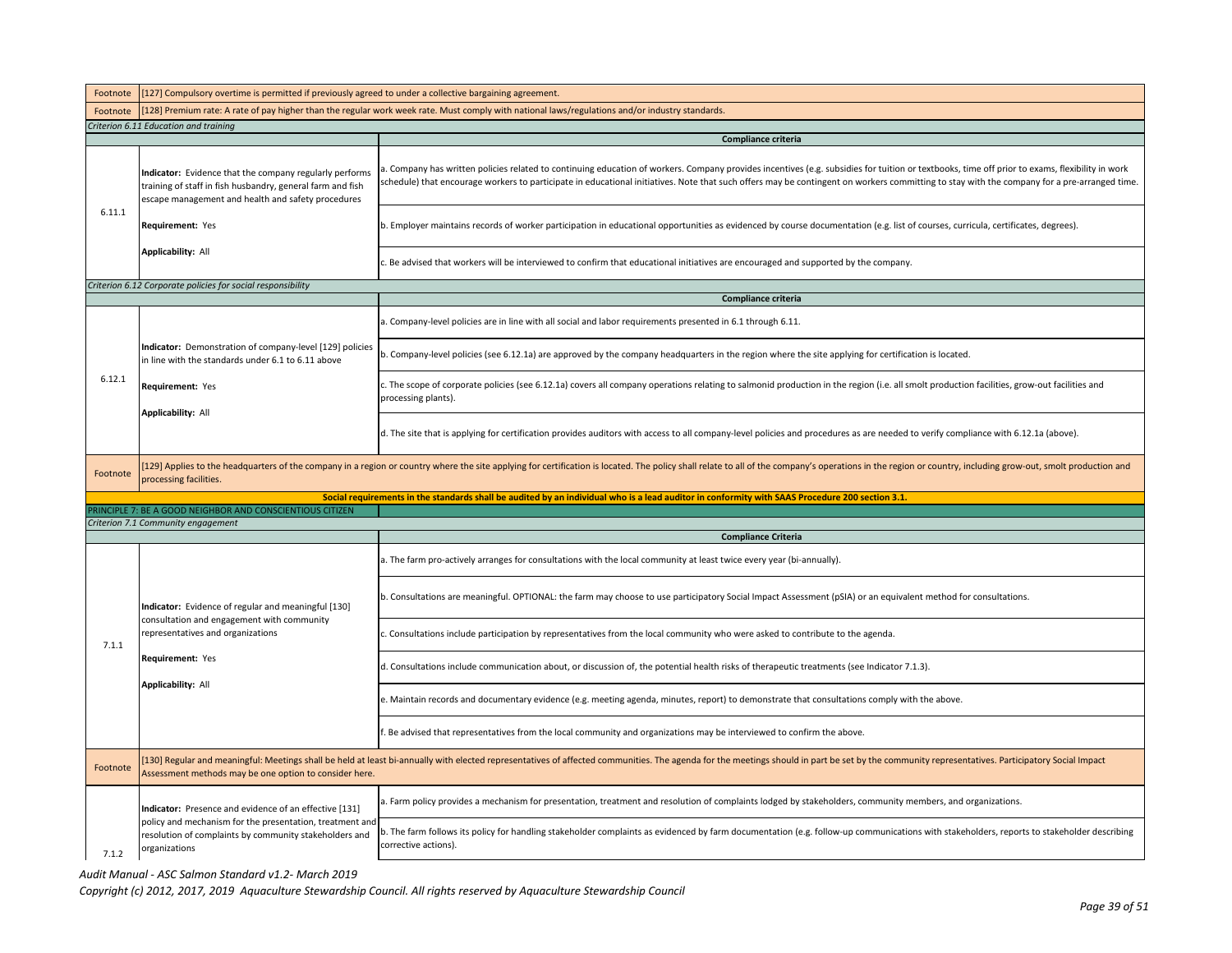|          | <b>Requirement: Yes</b>                                                                                                                   | c. The farm's mechanism for handling complaints is effective based on resolution of stakeholder complaints (e.g. follow-up correspondence from stakeholders). |
|----------|-------------------------------------------------------------------------------------------------------------------------------------------|---------------------------------------------------------------------------------------------------------------------------------------------------------------|
|          | Applicability: All                                                                                                                        | d. Be advised that representatives from the local community, including complaintants where applicable, may be interviewed to confirm the above.               |
| Footnote |                                                                                                                                           | [[131] Effective: In order to demonstrate that the mechanism is effective, evidence of resolutions of complaints can be given.                                |
|          | Indicator: Evidence that the farm has posted visible<br>notice [132] at the farm during times of therapeutic                              | a. Farm has a system for posting notifications at the farm during periods of therapeutic treatment. (use of aneastatic baths is not regarded a therapeutant)  |
| 7.1.3    | treatments and has, as part of consultation with<br>communities under 7.1.1, communicated about potential<br>health risks from treatments | b. Notices (above) are posted where they will be visible to affected stakeholders (e.g. posted on waterways for fishermen who pass by the farm).              |
|          | <b>Requirement: Yes</b>                                                                                                                   | c. Farm communicates about the potential health risks from treatments during community consultations (see 7.1.1)                                              |
|          | Applicability: All                                                                                                                        | d. Be advised that members of the local community may be interviewed to confirm the above.                                                                    |
| Footnote | [132] Signage shall be visible to mariners and, for example, to fishermen passing by the farm.                                            |                                                                                                                                                               |
|          | Criterion 7.2 Respect for indigenous and aboriginal cultures and traditional territories                                                  |                                                                                                                                                               |
|          |                                                                                                                                           | <b>Compliance Criteria</b>                                                                                                                                    |
|          |                                                                                                                                           |                                                                                                                                                               |

### **Instruction to Clients and CABs on Criterion 7.2 - Traditional Territories of Indigenous Groups**

The ASC Salmon Standard requires that farms must be respectful of the traditional territiories of indigenous groups. The Indicators listed under Criterion 7.2 were designed to fulfill this purpose in a manner consistent wi Rights of Indigenous Peoples. In many locales, the territorial boundaries of indigenous groups have a defined legal status according to local or national law. In such cases, it is straightforward to know whether a farm is people. However, when boundaries of indigenous territories are undefined or unknown, there is no simple way to establish whether the farm is operating in close proximity to indigenous groups. Here ASC provides the followin

The intent behind the ASC Salmon Standard is that the farm will identify all neighboring groups who are potentially negatively impacted by the farm's activities. The actual physical distance between the farm and an indigen understanding whether the farm is having a detrimental impact upon its neighbors. Effective community consultations are one of the best ways to identify such impacts to neighbor groups. Through a transparent process of con are put under "stress" by the farm will identify themselves and voice their concerns about the nature of the farm's impacts. Continued consultations between farm and neighbors should create a forum where any key issue can

| 7.2.1                                                                                                                                                                                                                    | Indicator: Evidence that indigenous groups were                                                                                                    | a. Documentary evidence establishes that the farm does or does not operate in an indigenous territory (to include farms that operate in proximity to indigenous or aboriginal people [133]). If<br>not then the requirements of 7.2.1 do not apply.                                                               |
|--------------------------------------------------------------------------------------------------------------------------------------------------------------------------------------------------------------------------|----------------------------------------------------------------------------------------------------------------------------------------------------|-------------------------------------------------------------------------------------------------------------------------------------------------------------------------------------------------------------------------------------------------------------------------------------------------------------------|
|                                                                                                                                                                                                                          | consulted as required by relevant local and/or national<br>laws and regulations                                                                    | b. Farm management demonstrates an understanding of relevant local and/or national laws and regulations that pertain to consultations with indigenous groups.                                                                                                                                                     |
|                                                                                                                                                                                                                          | Requirement: Yes<br>Applicability: All farms that operate in indigenous<br>territories or in proximity to indigenous or aboriginal<br>people [133] | . As required by law in the jurisdiction:<br>- farm consults with indigenous groups and retains documentary evidence (e.g. meeting minutes, summaries) to show how the process complies with 7.2.1b;<br>OR<br>farm confirms that government-to-government consultation occurred and obtains documentary evidence. |
|                                                                                                                                                                                                                          |                                                                                                                                                    | . Be advised that representatives from indigenous groups may be interviewed to confirm the above.                                                                                                                                                                                                                 |
|                                                                                                                                                                                                                          | <b>Indicator:</b> Evidence that the farm has undertaken<br>proactive consultation with indigenous communities<br>Requirement: Yes [133]            | a. See results of 7.2.1a (above) to determine whether the requirements of 7.2.2 apply to the farm.                                                                                                                                                                                                                |
| 7.2.2                                                                                                                                                                                                                    | Applicability: All farms that operate in indigenous<br>territories or in proximity to indigenous or aboriginal<br>people [133]                     | ). Be advised that representatives from indigenous communities may be interviewed to confirm that the farm has undertaken proactive consultations.                                                                                                                                                                |
| Footnote                                                                                                                                                                                                                 |                                                                                                                                                    | [133] All standards related to indigenous rights only apply where relevant, based on proximity of indigenous territories.                                                                                                                                                                                         |
| Indicator: Evidence of a protocol agreement, or an active<br>a. See results of 7.2.1a (above) to determine whether the requirements of 7.2.3 apply to the farm.<br>process [134] to establish a protocol agreement, with |                                                                                                                                                    |                                                                                                                                                                                                                                                                                                                   |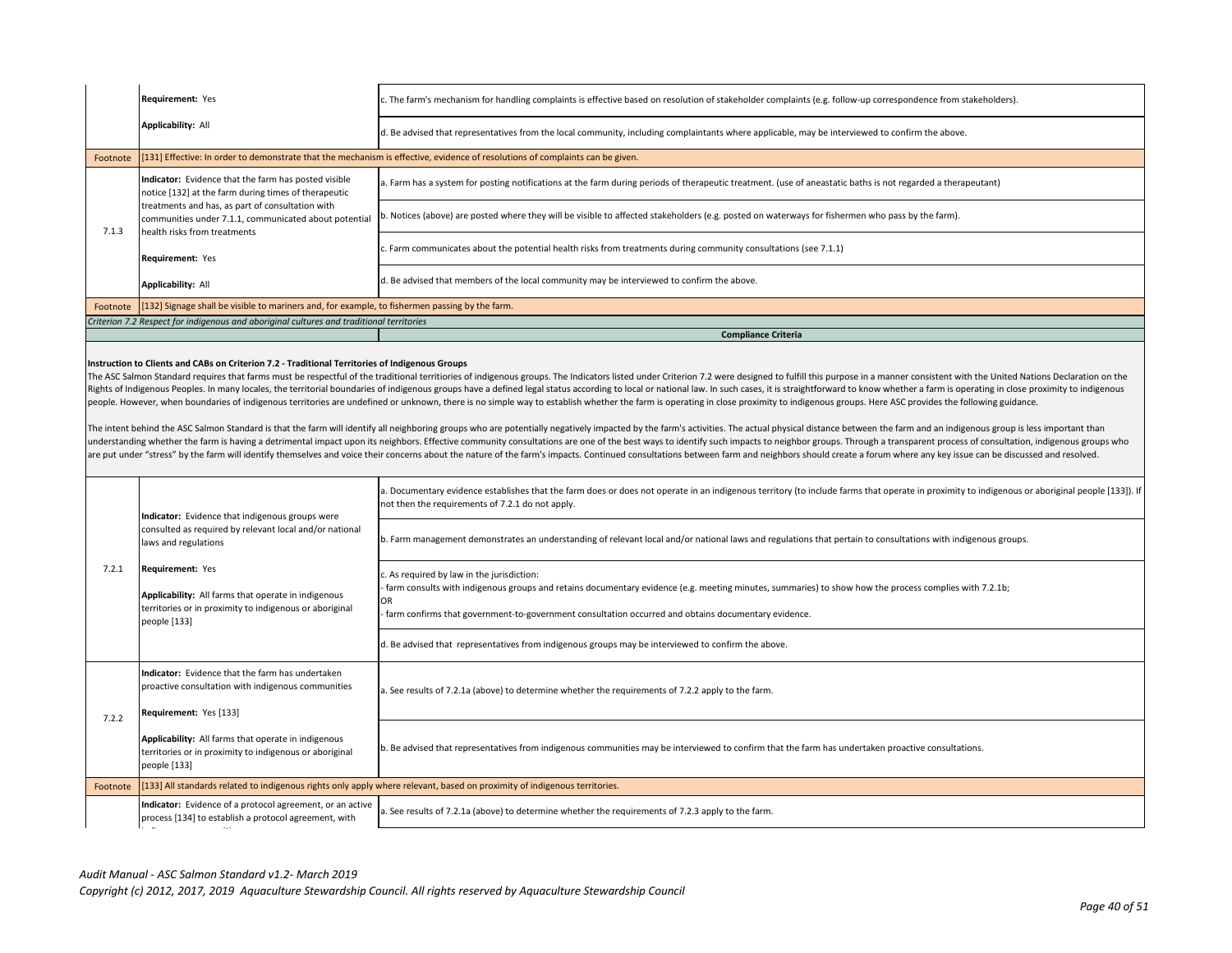| 7.2.3<br>Footnote | indigenous communities<br>Requirement: Yes<br>Applicability: All farms that operate in indigenous<br>territories or in proximity to indigenous or aboriginal<br>people [133]<br>management and other actions.                                                                                                                                                                                                                                                                       | b. Maintain evidence to show that the farm has either:<br>1) reached a protocol agreement with the indigenous community and this fact is documented; or<br>2) continued engagement in an active process [134] to reach a protocol agreement with the indigenous community.<br>Be advised that representatives from indigenous communities may be interviewed to confirm either 7.2.3b1 or b2 (above) as applicable.<br>[134] To demonstrate an active process, a farm must show ongoing efforts to communicate with indigenous communities, an understanding of key community concerns and responsiveness to key community concerns through adaptive |                                                                                                                                                                               |  |
|-------------------|-------------------------------------------------------------------------------------------------------------------------------------------------------------------------------------------------------------------------------------------------------------------------------------------------------------------------------------------------------------------------------------------------------------------------------------------------------------------------------------|------------------------------------------------------------------------------------------------------------------------------------------------------------------------------------------------------------------------------------------------------------------------------------------------------------------------------------------------------------------------------------------------------------------------------------------------------------------------------------------------------------------------------------------------------------------------------------------------------------------------------------------------------|-------------------------------------------------------------------------------------------------------------------------------------------------------------------------------|--|
|                   | Criterion 7.3 Access to resources<br><b>Compliance Criteria</b>                                                                                                                                                                                                                                                                                                                                                                                                                     |                                                                                                                                                                                                                                                                                                                                                                                                                                                                                                                                                                                                                                                      |                                                                                                                                                                               |  |
|                   | Indicator: Changes undertaken restricting access to vital<br>community resources [135] without community approval                                                                                                                                                                                                                                                                                                                                                                   | . Resources that are vital [135] to the community have been documented and are known by the farm (i.e. through the assessment process required under Indicator 7.3.2).                                                                                                                                                                                                                                                                                                                                                                                                                                                                               |                                                                                                                                                                               |  |
| 7.3.1             | Requirement: None                                                                                                                                                                                                                                                                                                                                                                                                                                                                   | b. The farm seeks and obtains community approval before undertaking changes that restrict access to vital community resources. Approvals are documented.                                                                                                                                                                                                                                                                                                                                                                                                                                                                                             |                                                                                                                                                                               |  |
|                   | <b>Applicability: All</b>                                                                                                                                                                                                                                                                                                                                                                                                                                                           | c. Be advised that representatives from the community may be interviewed to confirm that the farm has not restricted access to vital resources without prior community approval.                                                                                                                                                                                                                                                                                                                                                                                                                                                                     |                                                                                                                                                                               |  |
| Footnote          | would be unacceptable under the Dialogue standard.                                                                                                                                                                                                                                                                                                                                                                                                                                  | 135] Vital community resources can include freshwater, land or other natural resources that communities rely on for their livelihood. If a farm site were to block, for example, a community's sole access point to a needed f                                                                                                                                                                                                                                                                                                                                                                                                                       |                                                                                                                                                                               |  |
| 7.3.2             | Indicator: Evidence of assessments of company's impact<br>on access to resources                                                                                                                                                                                                                                                                                                                                                                                                    | a. There is a documented assessment of the farm's impact upon access to resources. Can be completed as part of community consultations under 7.1.1.                                                                                                                                                                                                                                                                                                                                                                                                                                                                                                  |                                                                                                                                                                               |  |
|                   | Requirement: Yes<br>Applicability: All                                                                                                                                                                                                                                                                                                                                                                                                                                              | b. Be advised that representatives from the community may be interviewed to generally corroborate the accuracy of conclusions presented in 7.3.2a.                                                                                                                                                                                                                                                                                                                                                                                                                                                                                                   |                                                                                                                                                                               |  |
|                   | <b>INDICATORS AND STANDARDS FOR SMOLT PRODUCTION</b><br>A farm seeking certification must have documentation from all of its smolt suppliers to demonstrate compliance with the following standards. The requirements are, in general, a subset of the standards in Principles 1 throu<br>most relevant for smolt facilities. In addition, specific standards are applied to open systems (net pens), and to closed and semi-closed systems (recirculation and flow-through). [136] |                                                                                                                                                                                                                                                                                                                                                                                                                                                                                                                                                                                                                                                      |                                                                                                                                                                               |  |
| Footnote          |                                                                                                                                                                                                                                                                                                                                                                                                                                                                                     | 136] The SAD SC proposes this approach to addressing environmental and social performance during the smolt phase of production. In the medium term, the SC anticipates a system to audit smolt production facilities on site.<br>will need to work with their smolt suppliers to generate the necessary documentation to demonstrate compliance with the standards. The documentation will be reviewed as part of the audit at the grow-out facility.                                                                                                                                                                                                |                                                                                                                                                                               |  |
|                   | ECTION 8: STANDARDS FOR SUPPLIERS OF SMOLT                                                                                                                                                                                                                                                                                                                                                                                                                                          |                                                                                                                                                                                                                                                                                                                                                                                                                                                                                                                                                                                                                                                      |                                                                                                                                                                               |  |
|                   | Standards related to Principle 1                                                                                                                                                                                                                                                                                                                                                                                                                                                    | <b>Compliance Criteria (Required Client Actions):</b>                                                                                                                                                                                                                                                                                                                                                                                                                                                                                                                                                                                                | <b>Auditor Evaluation (Required CAB Actions):</b>                                                                                                                             |  |
|                   |                                                                                                                                                                                                                                                                                                                                                                                                                                                                                     | a. Identify all of the farm's smolt suppliers. For each supplier, identify the type of smolt<br>production system used (e.g. open, semi or closed systems) and submit this information to<br>ASC (Appendix VI).                                                                                                                                                                                                                                                                                                                                                                                                                                      | A. Review the farm's list of smolt suppliers. Confirm that the client submitted to ASC<br>information on the type of production system used by smolt suppliers (Appendix VI). |  |
|                   | Indicator: Compliance with local and national regulations<br>on water use and discharge, specifically providing permits<br>related to water quality                                                                                                                                                                                                                                                                                                                                 | b. Where legal authorisation related to water quality are required, obtain copies of smolt<br>suppliers' permits.                                                                                                                                                                                                                                                                                                                                                                                                                                                                                                                                    | B. Verify that client obtains copies of legal authorisation from smolt suppliers (if applicable).                                                                             |  |
| 8.1               | Requirement: Yes<br>Applicability: All Smolt Producers                                                                                                                                                                                                                                                                                                                                                                                                                              | c. Obtain records from smolt suppliers showing monitoring and compliance with discharge<br>laws, regulations, and permit requirements as required.                                                                                                                                                                                                                                                                                                                                                                                                                                                                                                   | C. Verify that farm obtains records from smolt suppliers to show compliance with discharge<br>laws, regulations, and permit requirements.                                     |  |
|                   |                                                                                                                                                                                                                                                                                                                                                                                                                                                                                     |                                                                                                                                                                                                                                                                                                                                                                                                                                                                                                                                                                                                                                                      | D. Verify that farm keeps records to show how smolt suppliers comply with regulations on<br>discharge and applicable permitting requirements related to water quality.        |  |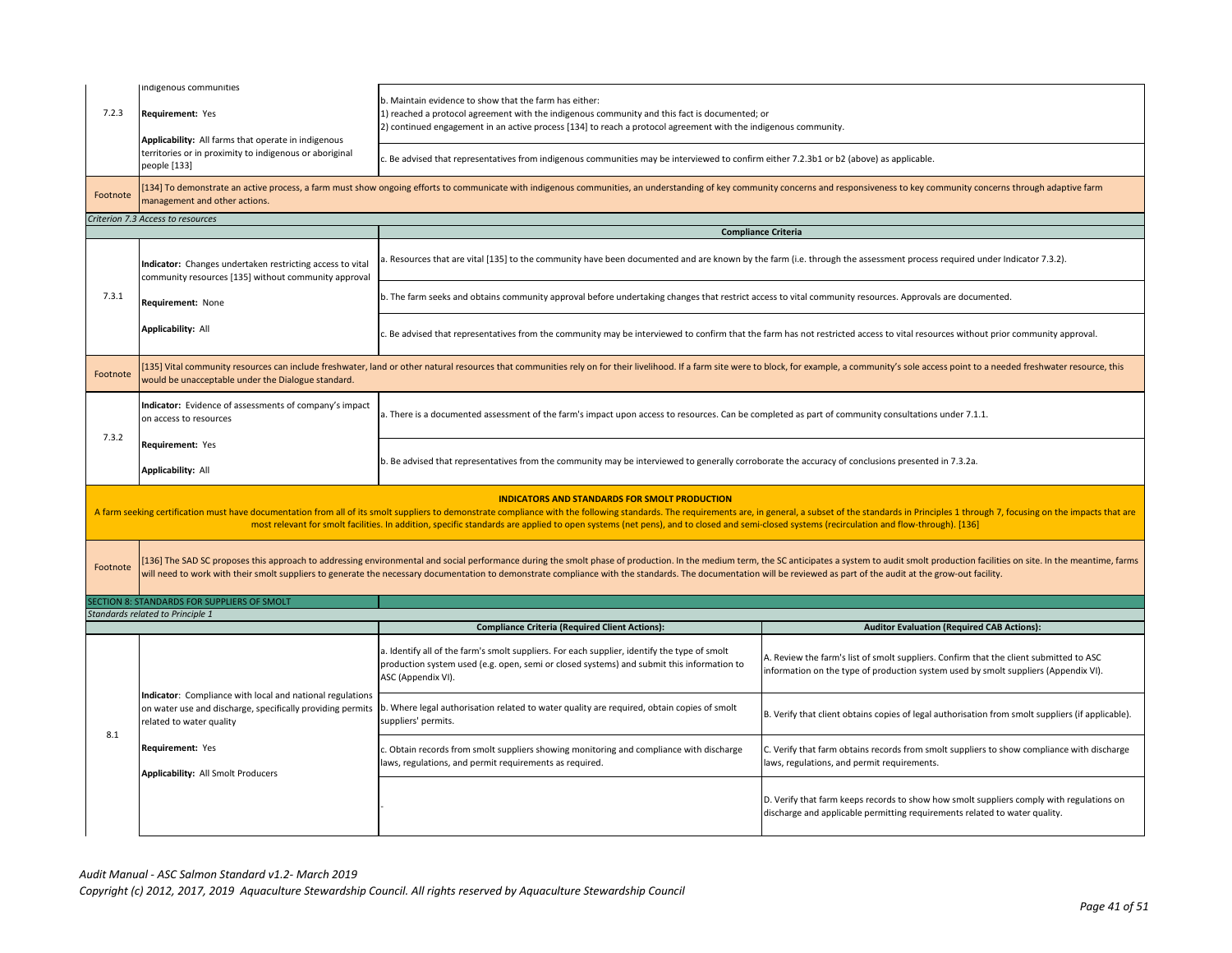|     | Indicator: Compliance with labor laws and regulations                                                                                                                                                                                                                        | . Obtain declarations from smolt suppliers affirming compliance with labor laws and<br>regulations.                                                                                                                                                                                                                                                                                                                                                                                                                                                                                                                                                                                                                                                                                                                                                                                                                                                                                                                                                                                                            | A. Verify farm obtains declaration from smolt suppliers.                                                                                          |
|-----|------------------------------------------------------------------------------------------------------------------------------------------------------------------------------------------------------------------------------------------------------------------------------|----------------------------------------------------------------------------------------------------------------------------------------------------------------------------------------------------------------------------------------------------------------------------------------------------------------------------------------------------------------------------------------------------------------------------------------------------------------------------------------------------------------------------------------------------------------------------------------------------------------------------------------------------------------------------------------------------------------------------------------------------------------------------------------------------------------------------------------------------------------------------------------------------------------------------------------------------------------------------------------------------------------------------------------------------------------------------------------------------------------|---------------------------------------------------------------------------------------------------------------------------------------------------|
| 8.2 | Requirement: Yes<br>Applicability: All Smolt Producers                                                                                                                                                                                                                       | b. Keep records of supplier inspections for compliance with national labor laws and codes<br>(only if such inspections are legally required in the country of operation; see 1.1.3a)                                                                                                                                                                                                                                                                                                                                                                                                                                                                                                                                                                                                                                                                                                                                                                                                                                                                                                                           | B. Verify that farm obtains inspection records from suppliers (as applicable).                                                                    |
|     | Standards related to Principle 2                                                                                                                                                                                                                                             | <b>Compliance Criteria (Required Client Actions):</b>                                                                                                                                                                                                                                                                                                                                                                                                                                                                                                                                                                                                                                                                                                                                                                                                                                                                                                                                                                                                                                                          | <b>Auditor Evaluation (Required CAB Actions):</b>                                                                                                 |
|     | Indicator: Evidence of an assessment of the farm's                                                                                                                                                                                                                           | Note: If the smolt facility has previously undertaken an independent assessment of biodiversity impact (e.g. as part of the regulatory permitting process), the farm may obtain and use such<br>documents as evidence to demonstrate compliance with Indicator 8.3 as long as all components are covered.                                                                                                                                                                                                                                                                                                                                                                                                                                                                                                                                                                                                                                                                                                                                                                                                      |                                                                                                                                                   |
| 8.3 | potential impacts on biodiversity and nearby ecosystems<br>that contains the same components as the assessment for<br>grow-out facilities under 2.4.1<br>Requirement: Yes                                                                                                    | a. Obtain from the smolt supplier(s) a documented assessment of the smolt site's potential<br>impact on biodiversity and nearby ecosystems. The assessment must address all components<br>outlined in Appendix I-3.                                                                                                                                                                                                                                                                                                                                                                                                                                                                                                                                                                                                                                                                                                                                                                                                                                                                                            | A. Review the assessment to confirm that it complies with all components outlined in<br>Appendix I-3.                                             |
|     | Applicability: All Smolt Producers                                                                                                                                                                                                                                           | b. Obtain from the smolt supplier(s) a declaration confirming they have developed and are<br>implementing a plan to address potential impacts identified in the assessment.                                                                                                                                                                                                                                                                                                                                                                                                                                                                                                                                                                                                                                                                                                                                                                                                                                                                                                                                    | B. Review declaration.                                                                                                                            |
|     | Indicator: Maximum total amount of phosphorus<br>released into the environment per metric ton (mt) of fish<br>produced over a 12-month period (see Appendix VIII-1)<br>Requirement: 4 kg/mt of fish produced over a 12-month<br>period<br>Applicability: All Smolt Producers | Instruction to Clients for Indicator 8.4 - Calculating Total Phosphorus Released per Ton of Fish Produced<br>Farms must confirm that each of their smolt suppliers complies with the requirement of indicator 8.4. This specifies the maximum amount of phosphorus that a smolt production facility can<br>release into the environment per metric ton (mt) of fish produced over a 12-month period. The requirement is set at 4 kg/mt. The calculation of total phosphorus released is made using a<br>"mass balance" approach. Detailed instructions and formulas are given in Appendix VIII-1.<br>If applicable, farms may take account of any physical removals of phosphorus in the form of sludge provided there is evidence to show:<br>the smolt supplier has records showing the total quantity of sludge removed from site over the relevant time period;<br>the supplier determined phosphorus concentration (% P) in removed sludge by sampling and analyzing representative batches; and<br>the sludge was properly disposed off site and in accordance with the farm's biosolid management plan. |                                                                                                                                                   |
|     |                                                                                                                                                                                                                                                                              | a. Obtain records from smolt suppliers showing amount and type of feeds used for smolt<br>production during the past 12 months.                                                                                                                                                                                                                                                                                                                                                                                                                                                                                                                                                                                                                                                                                                                                                                                                                                                                                                                                                                                | A. Verify that farm has records for feeds used by smolt suppliers over the relevant time period.                                                  |
|     |                                                                                                                                                                                                                                                                              | b. For all feeds used by the smolt suppliers (result from 8.4a), keep records showing<br>phosphorus content as determined by chemical analysis or based on feed supplier declaration<br>(Appendix VIII-1).                                                                                                                                                                                                                                                                                                                                                                                                                                                                                                                                                                                                                                                                                                                                                                                                                                                                                                     | B. Verify that farm has records showing that smolt supplier determined phosphorus content in<br>feeds.                                            |
| 8.4 |                                                                                                                                                                                                                                                                              | c. Using the equation from Appendix VIII-1 and results from 8.4a and b, calculate the total<br>amount of phosphorus added as feed during the last 12 months of smolt production.                                                                                                                                                                                                                                                                                                                                                                                                                                                                                                                                                                                                                                                                                                                                                                                                                                                                                                                               | C. Confirm that calculations are done according to Appendix VIII-1.                                                                               |
|     |                                                                                                                                                                                                                                                                              | d. Obtain from smolt suppliers records for stocking, harvest and mortality which are sufficient<br>to calculate the amount of biomass produced (formula in Appendix VIII-1) during the past 12<br>months.                                                                                                                                                                                                                                                                                                                                                                                                                                                                                                                                                                                                                                                                                                                                                                                                                                                                                                      | D. Verify that farm obtained from the smolt supplier all records needed to calculate the<br>amount of biomass produced during the past 12 months. |
|     |                                                                                                                                                                                                                                                                              | e. Calculate the amount of phosphorus in fish biomass produced (result from 8.4d) using the<br>formula in Appendix VIII-1.                                                                                                                                                                                                                                                                                                                                                                                                                                                                                                                                                                                                                                                                                                                                                                                                                                                                                                                                                                                     | E. Confirm that calculations are done according to Appendix VIII-1.                                                                               |
|     |                                                                                                                                                                                                                                                                              | f. If applicable, obtain records from smolt suppliers showing the total amount of P removed as<br>sludge (formula in Appendix VIII-1) during the past 12 months.                                                                                                                                                                                                                                                                                                                                                                                                                                                                                                                                                                                                                                                                                                                                                                                                                                                                                                                                               | F. As applicable, verify farm has records showing that smolt supplier determined the amount<br>of phosphorus removed from the system as sludge.   |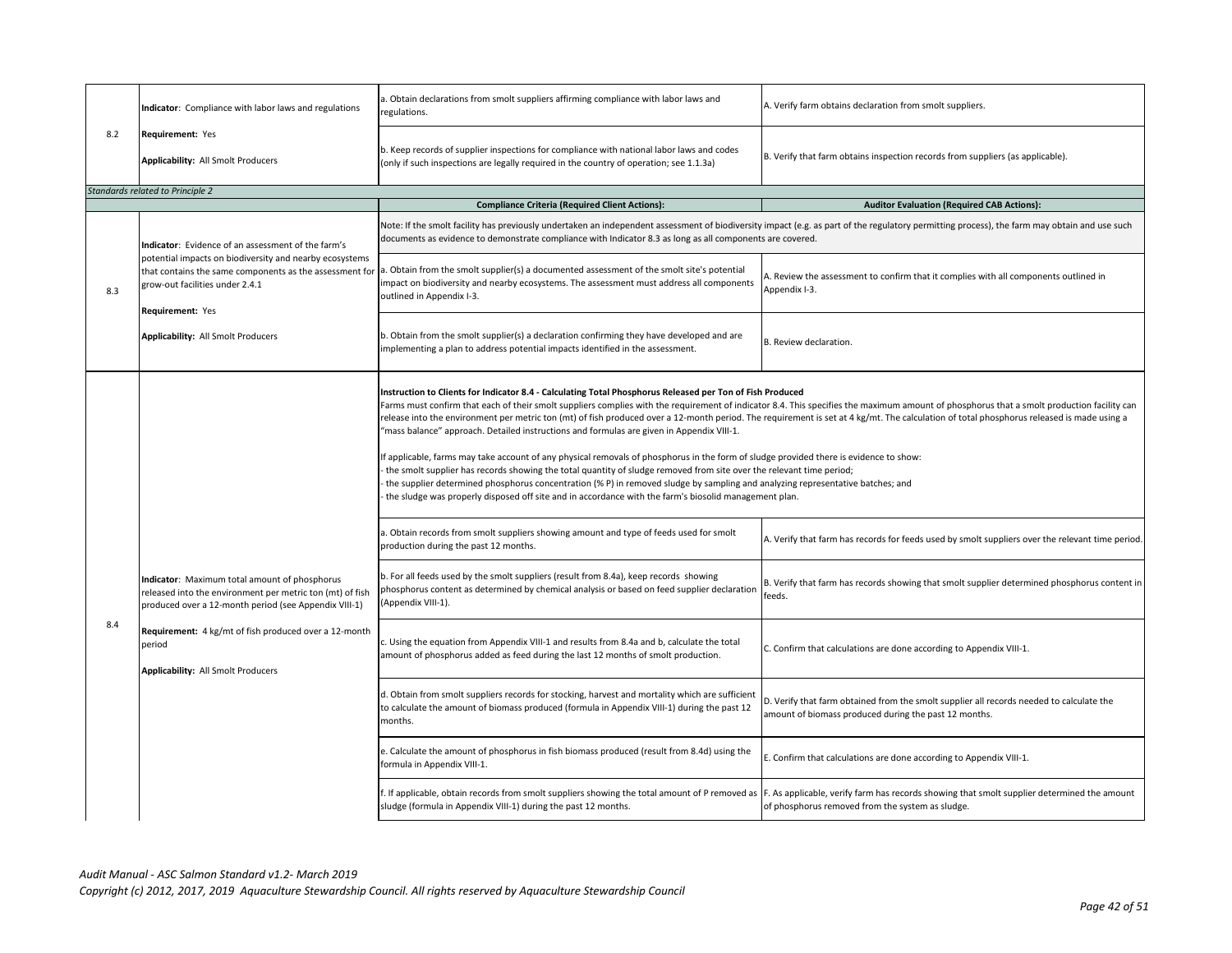|          |                                                                                                                                                                                          | g. Using the formula in Appendix VIII-1 and results from 8.4a-f (above), calculate total<br>phosphorus released per ton of smolt produced and verify that the smolt supplier is in<br>compliance with requirements.                                                                                                                                                                                                                                                                                                     | G. Review calculations to confirm that the farm's smolt supplier(s) do not exceed<br>requirements for release of phosphorus.                                                                                                                                                                                                                                                                                                                                                                                                                                                    |
|----------|------------------------------------------------------------------------------------------------------------------------------------------------------------------------------------------|-------------------------------------------------------------------------------------------------------------------------------------------------------------------------------------------------------------------------------------------------------------------------------------------------------------------------------------------------------------------------------------------------------------------------------------------------------------------------------------------------------------------------|---------------------------------------------------------------------------------------------------------------------------------------------------------------------------------------------------------------------------------------------------------------------------------------------------------------------------------------------------------------------------------------------------------------------------------------------------------------------------------------------------------------------------------------------------------------------------------|
|          | <b>Standards related to Principle 3</b>                                                                                                                                                  |                                                                                                                                                                                                                                                                                                                                                                                                                                                                                                                         |                                                                                                                                                                                                                                                                                                                                                                                                                                                                                                                                                                                 |
|          |                                                                                                                                                                                          | <b>Compliance Criteria (Required Client Actions):</b>                                                                                                                                                                                                                                                                                                                                                                                                                                                                   | <b>Auditor Evaluation (Required CAB Actions):</b>                                                                                                                                                                                                                                                                                                                                                                                                                                                                                                                               |
|          |                                                                                                                                                                                          | a. Obtain written evidence showing whether the smolt supplier produces a non-native species<br>or not. If not, then Indicator 8.5 does not apply.                                                                                                                                                                                                                                                                                                                                                                       | . Verify that the farm has evidence that their smolt suppliers do not produce non-native<br>species. If the farm can show that smolt suppliers produces only native species, then Indicator<br>8.5 does not apply.                                                                                                                                                                                                                                                                                                                                                              |
|          | Indicator: If a non-native species is being produced, the                                                                                                                                | b. Provide the farm with documentary evidence that the non-native species was widely<br>commercially produced in the area before publication of the ASC Salmon Standard. (See<br>definition of area under 3.2.1).                                                                                                                                                                                                                                                                                                       | B. If applicable, verify the farm has evidence from smolt suppliers confirming when the non-<br>native species was first brought into wide commercial production in the area where<br>production is occurring now.                                                                                                                                                                                                                                                                                                                                                              |
| 8.5      | species shall have been widely commercially produced in<br>the area prior to the publication of the ASC Salmon<br>Standard                                                               | c. If the smolt supplier cannot provide the farm with evidence for 8.5b, provide documentary<br>evidence that the farm uses only 100% sterile fish.                                                                                                                                                                                                                                                                                                                                                                     | C. Review evidence to confirm that smolt suppliers use only 100% sterile fish.                                                                                                                                                                                                                                                                                                                                                                                                                                                                                                  |
|          | Requirement: Yes [137]<br>Applicability: All Smolt Producers except as noted in [13]                                                                                                     | d. If the smolt supplier cannot provide the farm with evidence for 8.5b or 8.5c, provide<br>documented evidence for each of the following:<br>1) non-native species are separated from wild fish by effective physical barriers that are in<br>place and well maintained;<br>2) barriers ensure there are no escapes of reared fish specimens that might survive and<br>subsequently reproduce; and<br>3) barriers ensure there are no escapes of biological material that might survive and<br>subsequently reproduce. | D. Review evidence that the farm's smolt suppliers comply with each point raised in 8.5d.                                                                                                                                                                                                                                                                                                                                                                                                                                                                                       |
|          |                                                                                                                                                                                          | e. Retain evidence as described in 8.5a-d necessary to show compliance of each facility<br>supplying smolt to the farm.                                                                                                                                                                                                                                                                                                                                                                                                 | E. Verify that farm retains evidence of compliance by all smolt suppliers.                                                                                                                                                                                                                                                                                                                                                                                                                                                                                                      |
| Footnote | specimens or biological material that might survive and subsequently reproduce.                                                                                                          | 137] Exceptions shall be made for production systems that use 100 percent sterile fish or systems that demonstrate separation from the wild by effective physical barriers that are in place and well-maintained to ensure no                                                                                                                                                                                                                                                                                           |                                                                                                                                                                                                                                                                                                                                                                                                                                                                                                                                                                                 |
|          | Indicator: Maximum number of escapees [138] in the<br>most recent production cycle<br>Requirement: 300 fish [139]<br>Applicability: All Smolt Producers except as noted in [139] [139]). | a. Obtain documentary evidence to show that smolt suppliers maintained monitoring records<br>of all incidences of confirmed or suspected escapes, specifying date, cause, and estimated<br>number of escapees.                                                                                                                                                                                                                                                                                                          | A. Review the farm's records for escape monitoring by the smolt supplier to confirm<br>completeness and accuracy of information.                                                                                                                                                                                                                                                                                                                                                                                                                                                |
|          |                                                                                                                                                                                          | b. Using smolt supplier records from 8.6a, determine the total number of fish that escaped.<br>Verify that there were fewer than 300 escapees from the smolt production facility in the most<br>recent production cycle.                                                                                                                                                                                                                                                                                                | B. Review the farm's calculation and confirm that the smolt supplier complied with the<br>requirement.                                                                                                                                                                                                                                                                                                                                                                                                                                                                          |
| 8.6      |                                                                                                                                                                                          | c. Inform smolt suppliers in writing that monitoring records described in 8.6a must be<br>maintained for at least 10 years beginning with the production cycle for which the farm is first C. Confirm that the farm informs their smolt suppliers that they must maintain records for<br>applying for certification (necessary for farms to be eligible to apply for the exception noted in escape monitoring for > 10 years.                                                                                           |                                                                                                                                                                                                                                                                                                                                                                                                                                                                                                                                                                                 |
|          |                                                                                                                                                                                          | d. If an escape episode occurs at the smolt production facility (i.e. an incident where > 300 fish<br>escaped), the farm may request a rare exception to the Standard [139]. Requests must<br>provide a full account of the episode and must document how the smolt producer could not<br>have predicted the events that caused the escape episode.                                                                                                                                                                     | D. Review the farm's request for a rare exception to the Standard for an escape event at the<br>smolt production site. Confirm no prior exceptional events were documented during the<br>previous 10 years, or since the date of the start of the production cycle during which the farm<br>first applied for certification. An example of an exceptional event is vandalization of the farm.<br>Events that are not considered exceptional include failures in moorings due to bad weather<br>and boat traffic incidents due to poor marking of the smolt production facility. |
| Footnote |                                                                                                                                                                                          | [138] Farms shall report all escapes; the total aggregated number of escapees per production cycle must be less than 300 fish.                                                                                                                                                                                                                                                                                                                                                                                          |                                                                                                                                                                                                                                                                                                                                                                                                                                                                                                                                                                                 |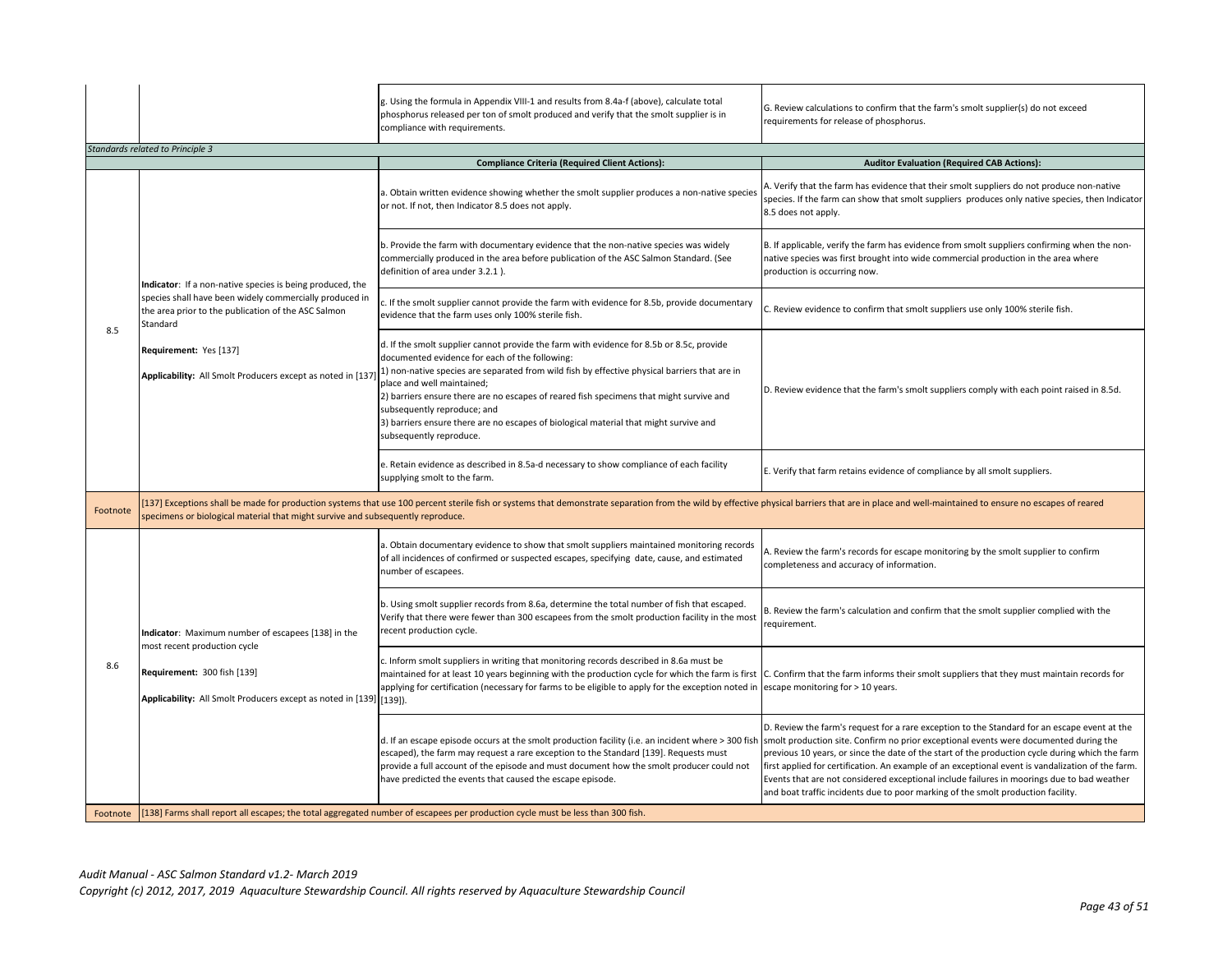| Footnote | [139] A rare exception to this standard may be made for an escape event that is clearly documented as being outside of the farm's control. Only one such exceptional episode is allowed in a 10-year period for the purposes o<br>year period starts at the beginning of the production cycle for which the farm is applying for certification. The farmer must demonstrate that there was no reasonable way to predict the events that caused the episode. Extr<br>storms) or accidents caused by farms located near high-traffic waterways are not intended to be covered under this exception. |                                                                                                                                                                                                                                                                            |                                                                                                                                                                                     |
|----------|---------------------------------------------------------------------------------------------------------------------------------------------------------------------------------------------------------------------------------------------------------------------------------------------------------------------------------------------------------------------------------------------------------------------------------------------------------------------------------------------------------------------------------------------------------------------------------------------------|----------------------------------------------------------------------------------------------------------------------------------------------------------------------------------------------------------------------------------------------------------------------------|-------------------------------------------------------------------------------------------------------------------------------------------------------------------------------------|
| 8.7      | Indicator: Accuracy [140] of the counting technology or<br>counting method used for calculating the number of fish<br>Requirement: ≥98%                                                                                                                                                                                                                                                                                                                                                                                                                                                           | a. Obtain records showing the accuracy of the counting technology used by smolt suppliers.<br>Records must include copies of spec sheets for counting machines and common estimates of<br>error for hand-counts.                                                           | A. Confirm that the farm keeps records of counting accuracy for the counting technology or<br>method used on site at stocking and harvest.                                          |
|          | Applicability: All Smolt Producers                                                                                                                                                                                                                                                                                                                                                                                                                                                                                                                                                                | B. Review records to verify that accuracy of the smolt supplier's counting technology or<br>counting method is ≥98%.                                                                                                                                                       | B. Verify that farm has records showing that the accuracy of the smolt supplier's counting<br>technology or counting method is ≥ 98%.                                               |
| Footnote |                                                                                                                                                                                                                                                                                                                                                                                                                                                                                                                                                                                                   | [140] Accuracy shall be determined by the spec sheet for counting machines and through common estimates of error for any hand counts.                                                                                                                                      |                                                                                                                                                                                     |
|          | Standards related to Principle 4                                                                                                                                                                                                                                                                                                                                                                                                                                                                                                                                                                  | <b>Compliance Criteria (Required Client Actions):</b>                                                                                                                                                                                                                      | <b>Auditor Evaluation (Required CAB Actions):</b>                                                                                                                                   |
| 8.8      | Indicator: Evidence of a functioning policy for proper and<br>responsible treatment of non-biological waste from<br>production (e.g., disposal and recycling)<br>Requirement: Yes<br>Applicability: All Smolt Producers                                                                                                                                                                                                                                                                                                                                                                           | a. From each smolt supplier obtain a policy which states the supplier's commitment to proper<br>and responsible treatment of non-biological waste from production. It must explain how the<br>supplier's policy is consistent with best practice in the area of operation. | A. Confirm that the farm has relevant policies on file from each smolt supplier and review<br>those policies to verify the farm's suppliers are in compliance with the requirement. |
|          |                                                                                                                                                                                                                                                                                                                                                                                                                                                                                                                                                                                                   | Note: see instructions for Indicator 4.6.1.                                                                                                                                                                                                                                |                                                                                                                                                                                     |
|          | Indicator: Presence of an energy-use assessment verifying<br>the energy consumption at the smolt production facility<br>(see Appendix V subsection 1 for guidance and required<br>components of the records and assessment)<br>Requirement: Yes, measured in kilojoule/mt<br>fish/production cycle<br>Applicability: All Smolt Producers                                                                                                                                                                                                                                                          | a. Obtain records from the smolt supplier for energy consumption by source (fuel, electricity)<br>at the supplier's facility throughout each year.                                                                                                                         | A. Verify that the farm obtains records for energy consumption from smolt suppliers.                                                                                                |
|          |                                                                                                                                                                                                                                                                                                                                                                                                                                                                                                                                                                                                   | b. Confirm that the smolt supplier calculates total energy consumption in kilojoules (kj) during<br>the last year.                                                                                                                                                         | B. Verify that the farm has reviewed the supplier's calculations for completeness and accuracy.                                                                                     |
| 8.9      |                                                                                                                                                                                                                                                                                                                                                                                                                                                                                                                                                                                                   | . Obtain records to show the smolt supplier calculated the total weight of fish in metric tons<br>mt) produced during the last year.                                                                                                                                       | C. Verify that the farm has supplier records for total weight of fish produced during the last<br>year.                                                                             |
|          |                                                                                                                                                                                                                                                                                                                                                                                                                                                                                                                                                                                                   | d. Confirm that the smolt supplier used results from 8.9b and 8.9c to calculate energy<br>consumption on the supplier's facility as required and that the units are reported as<br>kilojoule/mt fish/production cycle.                                                     | D. Verify that the farm has records to show that the smolt supplier's calculations are complete<br>and accurate.                                                                    |
|          |                                                                                                                                                                                                                                                                                                                                                                                                                                                                                                                                                                                                   | e. Obtain evidence to show that smolt supplier has undergone an energy use assessment in<br>compliance with requirements of Appendix V-1. Can take the form of a declaration detailing a-                                                                                  | E. Verify that the farm has evidence that its smolt supplier(s) has undergone an energy use<br>assessment verifying the supplier's energy consumption.                              |
|          |                                                                                                                                                                                                                                                                                                                                                                                                                                                                                                                                                                                                   | Note: see instructions for Indicator 4.6.2.                                                                                                                                                                                                                                |                                                                                                                                                                                     |
|          |                                                                                                                                                                                                                                                                                                                                                                                                                                                                                                                                                                                                   | a. Obtain records of greenhouse gas emissions from the smolt supplier's facility.                                                                                                                                                                                          | A. Verify that the farm obtains records of GHG emissions from smolt suppliers.                                                                                                      |
|          | Indicator: Records of greenhouse gas (GHG [141])                                                                                                                                                                                                                                                                                                                                                                                                                                                                                                                                                  | b. Confirm that, on at least an annual basis, the smolt supplier calculates all scope 1 and scope<br>2 GHG emissions in compliance with Appendix V-1.                                                                                                                      | B. Verify that the farm confirms that calculations by smolt suppliers are done annually and in<br>compliance with Appendix V-1.                                                     |
| 8.10     | emissions [142] at the smolt production facility and<br>evidence of an annual GHG assessment (See Appendix V,<br>subsection 1)<br>Requirement: Yes                                                                                                                                                                                                                                                                                                                                                                                                                                                | c. For GHG calculations, confirm that the smolt supplier selects the emission factors which are<br>best suited to the supplier's operation. Confirm that the supplier documents the source of the<br>emissions factors.                                                    | C. Verify that the farm has records from smolt suppliers for all emissions factors used and their<br>sources.                                                                       |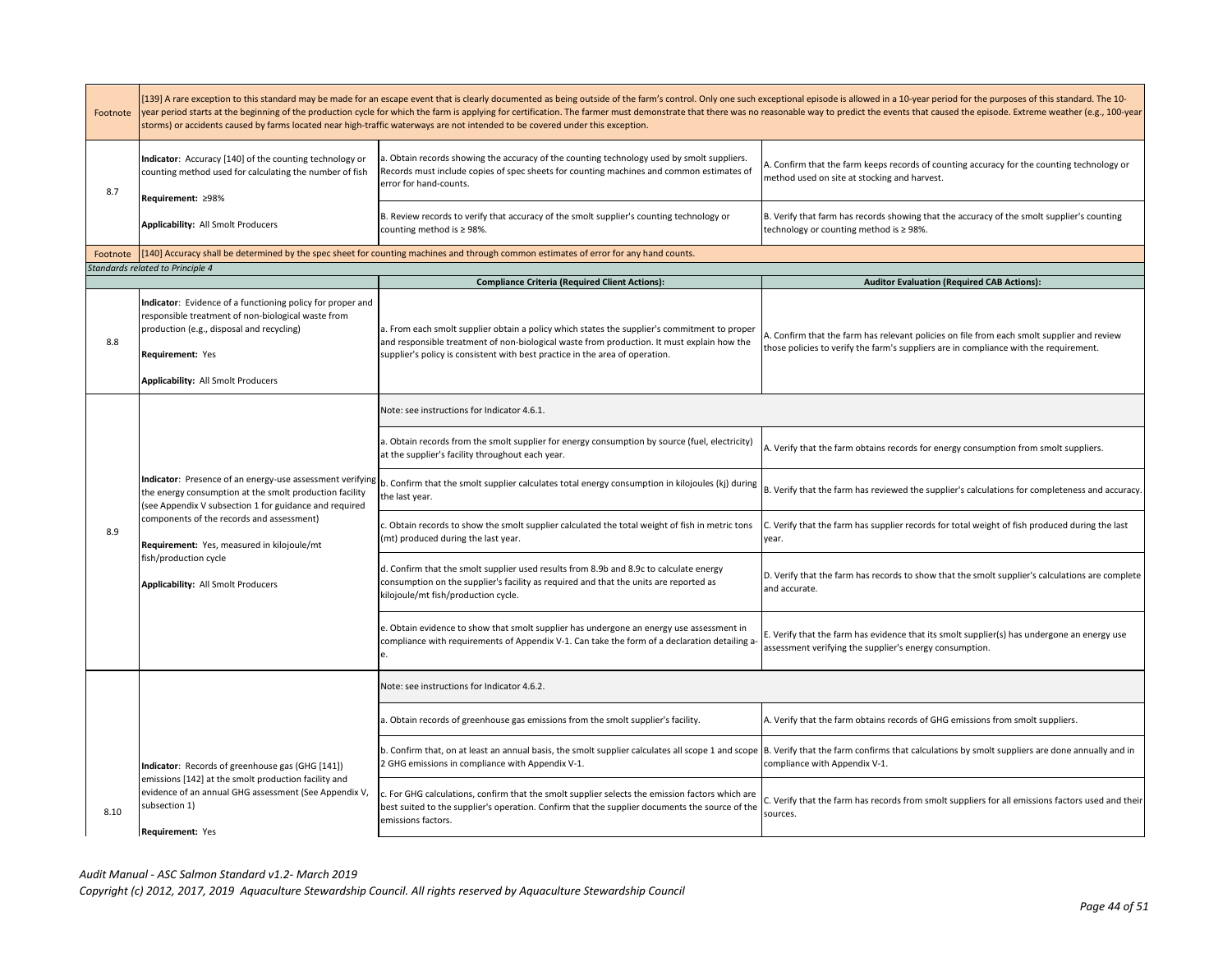|          | Applicability: All Smolt Producers                                                                                                                                                            | d. For GHG calculations involving conversion of non-CO2 gases to CO2 equivalents, confirm<br>that the smolt suppliers specify the Global Warming Potential (GWP) used and its source.                                                                                                                                                                                                                                                                                           | D. Verify that the farm has records from smolt suppliers for all GWPs used and their sources.                                                                                                        |
|----------|-----------------------------------------------------------------------------------------------------------------------------------------------------------------------------------------------|---------------------------------------------------------------------------------------------------------------------------------------------------------------------------------------------------------------------------------------------------------------------------------------------------------------------------------------------------------------------------------------------------------------------------------------------------------------------------------|------------------------------------------------------------------------------------------------------------------------------------------------------------------------------------------------------|
|          |                                                                                                                                                                                               | e. Obtain evidence to show that the smolt supplier has undergone a GHG assessment in<br>compliance with requirements Appendix V-1 at least annually.                                                                                                                                                                                                                                                                                                                            | E. Verify that the farm has evidence that smolt suppliers undergo a GHG assessment annually<br>and that the methods used are in compliance with requirements of Appendix V-1.                        |
| Footnote |                                                                                                                                                                                               | 141] For the purposes of this standard, GHGs are defined as the six gases listed in the Kyoto Protocol: carbon dioxide (CO <sub>2</sub> ); methane (CH <sub>a</sub> ); nitrous oxide (N2O); hydrofluorocarbons (HFCs); perfluorocarbons (PFCs); and                                                                                                                                                                                                                             |                                                                                                                                                                                                      |
| Footnote | [142] GHG emissions must be recorded using recognized methods, standards and records as outlined in Appendix V.                                                                               |                                                                                                                                                                                                                                                                                                                                                                                                                                                                                 |                                                                                                                                                                                                      |
|          | Standards related to Principle 5                                                                                                                                                              |                                                                                                                                                                                                                                                                                                                                                                                                                                                                                 |                                                                                                                                                                                                      |
|          |                                                                                                                                                                                               | <b>Compliance Criteria (Required Client Actions):</b>                                                                                                                                                                                                                                                                                                                                                                                                                           | <b>Auditor Evaluation (Required CAB Actions):</b>                                                                                                                                                    |
| 8.11     | Indicator: Evidence of a fish health management plan,<br>approved by the designated veterinarian, for the<br>identification and monitoring of fish diseases and<br>parasites                  | a. Obtain a copy of the supplier's fish health management plan for the identification and<br>monitoring of fish disease and parasites.                                                                                                                                                                                                                                                                                                                                          | A. Verify that the farm obtains copies of fish health management plans from smolt suppliers.                                                                                                         |
|          | Requirement: Yes<br>Applicability: All Smolt Producers                                                                                                                                        | b. Keep documentary evidence to show that the smolt supplier's health plans were approved<br>by the supplier's designated veterinarian.                                                                                                                                                                                                                                                                                                                                         | B. Verify that farm has evidence that supplier's fish health management plan was approved by<br>designated veterinarian.                                                                             |
|          |                                                                                                                                                                                               | a. Maintain a list of diseases that are known to present a significant risk in the region,<br>developed by farm veterinarian and supported by scientific evidence.                                                                                                                                                                                                                                                                                                              | A. Review list and the supporting analysis.                                                                                                                                                          |
|          | Indicator: Percentage of fish that are vaccinated for<br>selected diseases that are known to present a significant<br>risk in the region and for which an effective vaccine exists<br>$[143]$ | b. Maintain a list of diseases for which effective vaccines exist for the region, developed by the<br>farm veterinarian and supported by scientific evidence.                                                                                                                                                                                                                                                                                                                   | B. Review list and the supporting analysis.                                                                                                                                                          |
| 8.12     | Requirement: 100%                                                                                                                                                                             | c. Obtain from the smolt supplier(s) a declaration detailing the vaccines the fish received.                                                                                                                                                                                                                                                                                                                                                                                    | C. Verify client has the list from the smolt supplier(s).                                                                                                                                            |
|          | Applicability: All Smolt Producers                                                                                                                                                            | d. Demonstrate, using the lists from 8.12a-c above, that all salmon on the farm received<br>vaccination against all selected diseases known to present a significant risk in the regions for<br>which an effective vaccine exists.                                                                                                                                                                                                                                              | D. Cross-check lists to verify that all required vaccines were received by all batches of smolt<br>received by the farm during the current production cycle.                                         |
| Footnote | vaccinations to use and demonstrate to the auditor that this decision is consistent with the analysis.                                                                                        | 143] The farm's designated veterinarian is responsible for undertaking and providing written documentation of the analysis of the diseases that pose a risk in the region and the vaccines that are effective. The veterinaria                                                                                                                                                                                                                                                  |                                                                                                                                                                                                      |
|          |                                                                                                                                                                                               | Instruction to Clients for Indicator 8.13-- Testing of Smolt for Select Diseases<br>The farm is responsible for developing and maintaining a list of diseases of regional concern for which each smolt group should be tested. The list of diseases shall include diseases that<br>originate in freshwater and are proven or suspected to occur in seawater (and for which seawater fish-to-fish transmission is a concern).                                                    |                                                                                                                                                                                                      |
|          | Indicator: Percentage of smolt groups [144] tested for<br>select diseases of regional concern prior to entering the<br>grow-out phase on farm                                                 | include an evaluation of whether clinical disease or a pathogen carrier state in fresh water is deemed to have a negative impact on the grow-out phase, thereby disqualifying a smolt group<br>from being transferred. The analysis must be available to the CAB upon request.<br>Note: A "smolt group" is defined as a population that shares disease risk, including environment, husbandry, and host factors that might contribute to sharing disease agents for each group. | The designated veterinarian to the smolt supplier is required to evaluate, based on scientific criteria and publicly available information, which diseases should be tested for. This analysis shall |
| 8.13     | Requirement: 100%                                                                                                                                                                             |                                                                                                                                                                                                                                                                                                                                                                                                                                                                                 |                                                                                                                                                                                                      |
|          | Applicability: All Smolt Producers                                                                                                                                                            | a. Obtain from the smolt supplier a list of diseases of regional concern for which smolt should<br>be tested. List shall be supported by scientific analysis as described in the Instruction above.                                                                                                                                                                                                                                                                             | A. Review list. If auditor has questions about the list, request and review supporting analysis.                                                                                                     |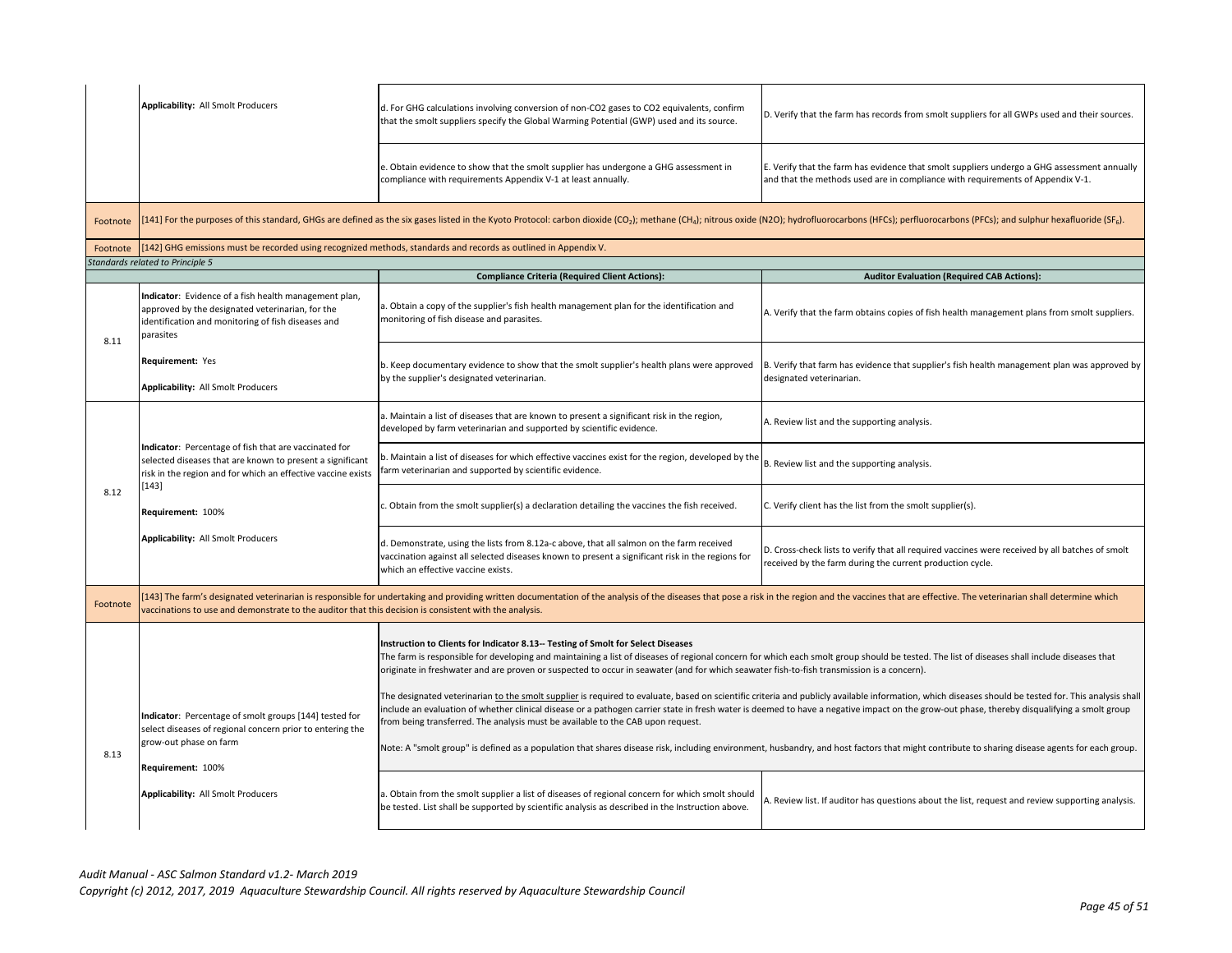|          |                                                                                                                                                                                                                                                                                                                                                                                                                                                      | b. Obtain from the smolt supplier(s) a declaration and records confirming that each smolt<br>group received by the farm has been tested for the diseases in the list (8.13a).                                                                                                                                                                                                                                                                                                                                                                                                                                                                                                                      | B. Verify records show that each smolt group was tested prior to entering the water at the<br>farm (the grow-out site).                 |
|----------|------------------------------------------------------------------------------------------------------------------------------------------------------------------------------------------------------------------------------------------------------------------------------------------------------------------------------------------------------------------------------------------------------------------------------------------------------|----------------------------------------------------------------------------------------------------------------------------------------------------------------------------------------------------------------------------------------------------------------------------------------------------------------------------------------------------------------------------------------------------------------------------------------------------------------------------------------------------------------------------------------------------------------------------------------------------------------------------------------------------------------------------------------------------|-----------------------------------------------------------------------------------------------------------------------------------------|
| Footnote | disqualifying a smolt group from being transferred. A written analysis must be available to the certifier on demand.                                                                                                                                                                                                                                                                                                                                 | [144] A smolt group is any population that shares disease risk, including environment, husbandry and host factors that might contribute to sharing disease agents for each group. Only diseases that are proven, or suspected,<br>and for which seawater fish-to-fish transmission is a concern) but originating in freshwater should be on the list of diseases tested. The designated veterinarian to the smolt farm is required to evaluate, based on scienti<br>available information, which diseases should be tested for. This analysis shall include an evaluation of whether clinical disease or a pathogen carrier state in fresh water is deemed to have a negative impact on the grow-o |                                                                                                                                         |
| 8.14     | Indicator: Detailed information, provided by the<br>designated veterinarian, of all chemicals and<br>therapeutants used during the smolt production cycle, the<br>amounts used (including grams per ton of fish produced),<br>the dates used, which group of fish were treated and<br>against which diseases, proof of proper dosing and all<br>disease and pathogens detected on the site<br>Requirement: Yes<br>Applicability: All Smolt Producers | a. Obtain from the smolt supplier(s) a detailed record of all chemical and therapeutant use for<br>the fish sold to the farm that is signed by their veterinarian and includes:<br>- name of the veterinarian prescribing treatment;<br>product name and chemical name;<br>reason for use (specific disease)<br>date(s) of treatment;<br>amount (g) of product used;<br>dosage;<br>mt of fish treated;<br>the WHO classification of antibiotics (also see note under 5.2.8); and<br>the supplier of the chemical or therapeutant.                                                                                                                                                                  | A. Review records of chemical and therapeutant use for completeness and confirm the records<br>were signed by a qualified veterinarian. |
|          | Indicator: Allowance for use of therapeutic treatments<br>that include antibiotics or chemicals that are banned [145]<br>in any of the primary salmon producing or importing<br>countries [146]<br>Requirement: Yes                                                                                                                                                                                                                                  | a. Provide to the smolt supplier the list (see 5.2.2a) of therapeutants, including antibiotics and<br>chemicals, that are proactively banned for use in food fish for the primary salmon producing<br>and importing countries listed in [146].                                                                                                                                                                                                                                                                                                                                                                                                                                                     | A. Verify list has been provided and is consistent with the list in 5.2.2a.                                                             |
| 8.15     |                                                                                                                                                                                                                                                                                                                                                                                                                                                      | b. Inform smolt supplier that the treatments on the list cannot be used on fish sold to a farm<br>with ASC certification.                                                                                                                                                                                                                                                                                                                                                                                                                                                                                                                                                                          | B. Verify that the farm informed the smolt supplier.                                                                                    |
|          | Applicability: All Smolt Producers                                                                                                                                                                                                                                                                                                                                                                                                                   | c. Compare therapeutant records from smolt supplier (8.14) to the list (8.15a) and confirm<br>that no therapeutants appearing on the list (8.15a) were used on the smolt purchased by the<br>farm.                                                                                                                                                                                                                                                                                                                                                                                                                                                                                                 | C. Review farm's comparison to verify accuracy.                                                                                         |
| Footnote | 145] "Banned" means proactively prohibited by a government entity because of concerns around the substance.                                                                                                                                                                                                                                                                                                                                          |                                                                                                                                                                                                                                                                                                                                                                                                                                                                                                                                                                                                                                                                                                    |                                                                                                                                         |
| Footnote |                                                                                                                                                                                                                                                                                                                                                                                                                                                      | 146] For purposes of this standard, those countries are Norway, the UK, Canada, Chile, the United States, Japan and France.                                                                                                                                                                                                                                                                                                                                                                                                                                                                                                                                                                        |                                                                                                                                         |
| 8.16     | Indicator: Number of treatments of antibiotics over the<br>most recent production cycle                                                                                                                                                                                                                                                                                                                                                              | a. Obtain from the smolt supplier records of all treatments of antibiotics (see 8.14a).                                                                                                                                                                                                                                                                                                                                                                                                                                                                                                                                                                                                            | A. Verify farm obtains treatment records from smolt supplier (See also 8.14A).                                                          |
|          | Requirement: $\leq$ 3<br>Applicability: All Smolt Producers                                                                                                                                                                                                                                                                                                                                                                                          | b. Calculate the total number of treatments of antibiotics from their most recent production<br>cycle.                                                                                                                                                                                                                                                                                                                                                                                                                                                                                                                                                                                             | B. Confirm that the smolt supplier used $\leq$ 3 treatments of antibiotics over the most recent<br>production cycle.                    |
|          | Indicator: Allowance for use of antibiotics listed as                                                                                                                                                                                                                                                                                                                                                                                                | a. Provide to smolt supplier(s) a current version of the WHO list of antimicrobials critically and<br>highly important for human health [147].                                                                                                                                                                                                                                                                                                                                                                                                                                                                                                                                                     | A. Confirm that the farm provided smolt supplier with the current copy of the WHO list of<br>antibiotics.                               |
| 8.17     | critically important for human medicine by the WHO [147]<br>Requirement: None [148]                                                                                                                                                                                                                                                                                                                                                                  | b. Inform smolt supplier that the antibiotics on the WHO list (8.17a) cannot be used on fish<br>sold to a farm with ASC certification.                                                                                                                                                                                                                                                                                                                                                                                                                                                                                                                                                             | B. Verify that the farm informed the smolt supplier.                                                                                    |
|          | Applicability: All Smolt Producers                                                                                                                                                                                                                                                                                                                                                                                                                   | c. Compare smolt supplier's records for antibiotic usage (8.14, 8.15a) with the WHO list (8.17a)<br>to confirm that no antibiotics listed as critically important for human medicine by the WHO<br>were used on fish purchased by the farm.                                                                                                                                                                                                                                                                                                                                                                                                                                                        | C. Review farm's comparison to verify accuracy.                                                                                         |
| Footnote |                                                                                                                                                                                                                                                                                                                                                                                                                                                      | [147] The 3rd edition of the WHO list of critically and highly important antimicrobials was released in 2009 and is available at: http://www.who.int/foodborne disease/resistance/CIA 3.pdf.                                                                                                                                                                                                                                                                                                                                                                                                                                                                                                       |                                                                                                                                         |
| Footnote | [148] If the antibiotic treatment is applied to only a portion of the pens on a farm site, fish from pens that did not receive treatment are still eligible for certification.                                                                                                                                                                                                                                                                       |                                                                                                                                                                                                                                                                                                                                                                                                                                                                                                                                                                                                                                                                                                    |                                                                                                                                         |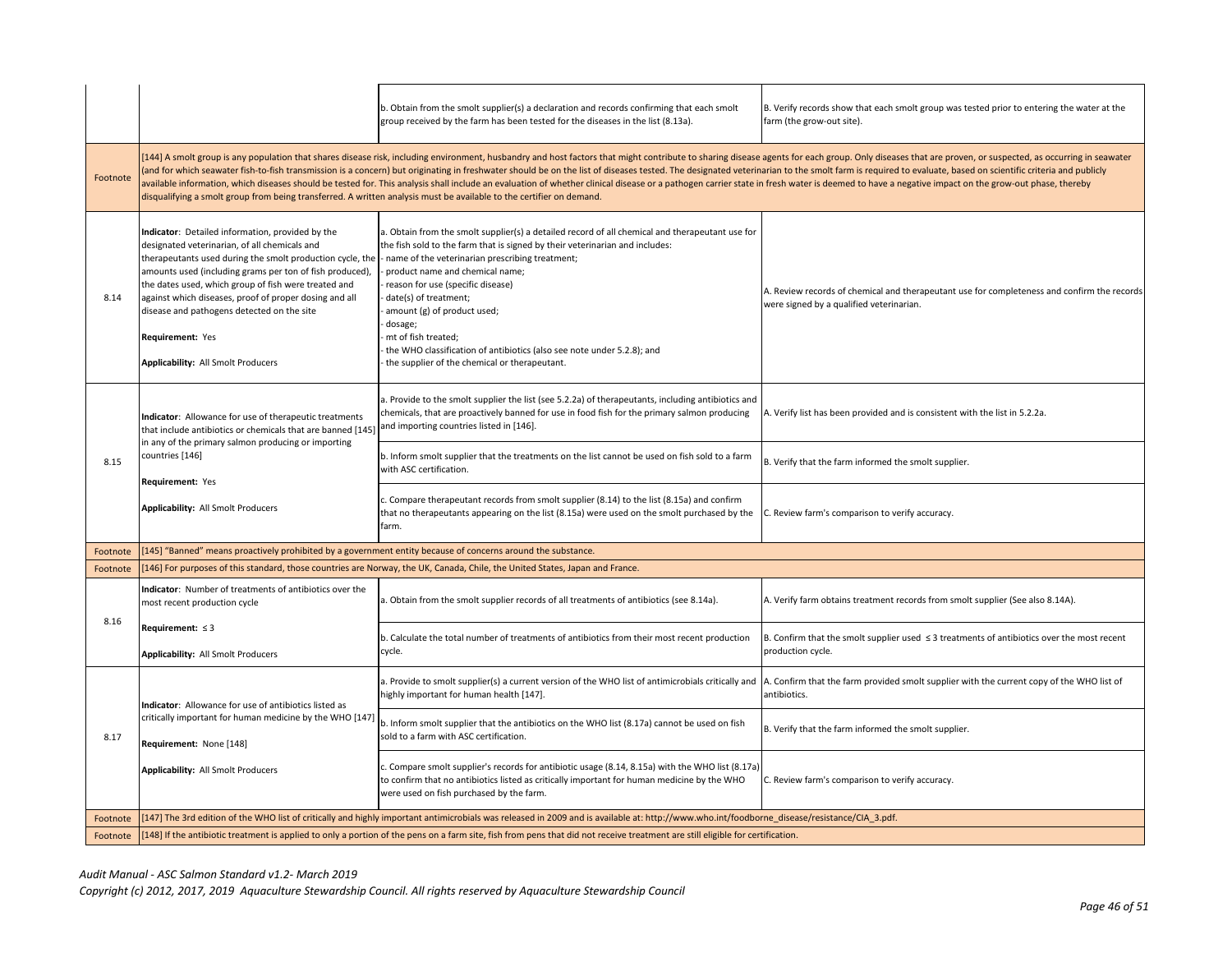| Indicator: Evidence of compliance [149] with the OIE<br>Aquatic Animal Health Code [150]<br>Requirement: Yes<br>Applicability: All Smolt Producers                                                       | Note: see instructions for Indicator 5.4.3 regarding evidence of compliance with the OIE Aquatic Animal Health Code.                                                                                                                                                                                                                                                                                                                                                                                                                                                                                                                                                                                                                                                                                                                                                                                                                                                                                                                           |                                                                                                                                                                                                                                                                                                                                                                                                                                                                                                                                                                                                               |
|----------------------------------------------------------------------------------------------------------------------------------------------------------------------------------------------------------|------------------------------------------------------------------------------------------------------------------------------------------------------------------------------------------------------------------------------------------------------------------------------------------------------------------------------------------------------------------------------------------------------------------------------------------------------------------------------------------------------------------------------------------------------------------------------------------------------------------------------------------------------------------------------------------------------------------------------------------------------------------------------------------------------------------------------------------------------------------------------------------------------------------------------------------------------------------------------------------------------------------------------------------------|---------------------------------------------------------------------------------------------------------------------------------------------------------------------------------------------------------------------------------------------------------------------------------------------------------------------------------------------------------------------------------------------------------------------------------------------------------------------------------------------------------------------------------------------------------------------------------------------------------------|
|                                                                                                                                                                                                          | a. Provide the smolt supplier with a current version of the OIE Aquatic Animal Health Code (or<br>inform the supplier how to access it from the internet).                                                                                                                                                                                                                                                                                                                                                                                                                                                                                                                                                                                                                                                                                                                                                                                                                                                                                     | A. Verify that farm has provided the smolt supplier with copies of (or access to) the OIE<br>Aquatic Animal Health Code.                                                                                                                                                                                                                                                                                                                                                                                                                                                                                      |
|                                                                                                                                                                                                          | b. Inform the supplier that an ASC certified farm can only source smolt from a facility with<br>policies and procedures that ensure that its smolt production practices are compliant with the<br>OIE Aquatic Animal Health Code.                                                                                                                                                                                                                                                                                                                                                                                                                                                                                                                                                                                                                                                                                                                                                                                                              | B. Confirm that the farm informed its smolt supplier(s) that any supplier to an ASC certified<br>farm must show compliance with the OIE Aquatic Animal Health Code.                                                                                                                                                                                                                                                                                                                                                                                                                                           |
|                                                                                                                                                                                                          | c. Obtain a declaration from the supplier stating their intent to comply with the OIE code and<br>copies of the smolt suppliers policies and procedures that are relevant to demonstrate<br>compliance with the OIE Aquatic Animal Health Code.                                                                                                                                                                                                                                                                                                                                                                                                                                                                                                                                                                                                                                                                                                                                                                                                | C. Review the smolt supplier's declaration and supporting policies and procedures to verify<br>compliance with the OIE Aquatic Animal Health Code.                                                                                                                                                                                                                                                                                                                                                                                                                                                            |
| declared free of the pathogen).                                                                                                                                                                          |                                                                                                                                                                                                                                                                                                                                                                                                                                                                                                                                                                                                                                                                                                                                                                                                                                                                                                                                                                                                                                                |                                                                                                                                                                                                                                                                                                                                                                                                                                                                                                                                                                                                               |
|                                                                                                                                                                                                          |                                                                                                                                                                                                                                                                                                                                                                                                                                                                                                                                                                                                                                                                                                                                                                                                                                                                                                                                                                                                                                                |                                                                                                                                                                                                                                                                                                                                                                                                                                                                                                                                                                                                               |
|                                                                                                                                                                                                          |                                                                                                                                                                                                                                                                                                                                                                                                                                                                                                                                                                                                                                                                                                                                                                                                                                                                                                                                                                                                                                                | <b>Auditor Evaluation (Required CAB Actions):</b>                                                                                                                                                                                                                                                                                                                                                                                                                                                                                                                                                             |
| Indicator: Evidence of company-level policies and<br>procedures in line with the labor standards under 6.1 to                                                                                            | a. Obtain copies of smolt supplier's company-level policies and procedures and a declaration<br>of compliance with the labor standards under 6.1 to 6.11.                                                                                                                                                                                                                                                                                                                                                                                                                                                                                                                                                                                                                                                                                                                                                                                                                                                                                      | A. Verify that farm obtains copies of company-level policies and procedures from all of its<br>smolt suppliers and a declaration of compliance.                                                                                                                                                                                                                                                                                                                                                                                                                                                               |
| Requirement: Yes<br>Applicability: All Smolt Producers                                                                                                                                                   | b. Review the documentation and declaration from 8.19a to verify that smolt supplier's<br>policies and procedures are in compliance with the requirements of labor standards under 6.1<br>to 6.11.                                                                                                                                                                                                                                                                                                                                                                                                                                                                                                                                                                                                                                                                                                                                                                                                                                             | B. Review supplier documents provided by the farm to verify compliance of the smolt<br>supplier's policies and procedures with labor requirements.                                                                                                                                                                                                                                                                                                                                                                                                                                                            |
| Standards related to Principle 7                                                                                                                                                                         |                                                                                                                                                                                                                                                                                                                                                                                                                                                                                                                                                                                                                                                                                                                                                                                                                                                                                                                                                                                                                                                |                                                                                                                                                                                                                                                                                                                                                                                                                                                                                                                                                                                                               |
|                                                                                                                                                                                                          | <b>Compliance Criteria (Required Client Actions):</b>                                                                                                                                                                                                                                                                                                                                                                                                                                                                                                                                                                                                                                                                                                                                                                                                                                                                                                                                                                                          | <b>Auditor Evaluation (Required CAB Actions):</b>                                                                                                                                                                                                                                                                                                                                                                                                                                                                                                                                                             |
| Indicator: Evidence of regular consultation and<br>engagement with community representatives and<br>organizations<br><b>Requirement: Yes</b>                                                             | Instruction to Clients for Indicator 8.20 - Consultation and Engagement with Community Representatives<br>Farms must comply with Indicator 7.1.1 which requires that farms engage in regular consultation and engagement with community representatives and organizations. Under Indicator 8.20,<br>farms must show how each of their smolt suppliers complies with an equivalent requirement. Farms are obligated to maintain evidence that is sufficient to show their suppliers remain in full<br>compliance. Evidence shall be documentary (e.g. meeting agenda, minutes, report) and will substantiate the following:<br>the smolt supplier engaged in "regular" consultations with the local community at least twice every year (bi-annually);<br>the supplier's consultations were effective (e.g. using participatory Social Impact Assessment (pSIA) or similar methods); and<br>the supplier's consultations included participation by elected representatives from the local community who were asked to contribute to the agenda. |                                                                                                                                                                                                                                                                                                                                                                                                                                                                                                                                                                                                               |
| Applicability: All Smolt Producers                                                                                                                                                                       | a. From each smolt supplier obtain documentary evidence of consultations and engagement<br>with the community.                                                                                                                                                                                                                                                                                                                                                                                                                                                                                                                                                                                                                                                                                                                                                                                                                                                                                                                                 | A. Verify that farm obtains required information from each smolt supplier.                                                                                                                                                                                                                                                                                                                                                                                                                                                                                                                                    |
|                                                                                                                                                                                                          | b. Review documentation from 8.20a to verify that the smolt supplier's consultations and<br>community engagement complied with requirements.                                                                                                                                                                                                                                                                                                                                                                                                                                                                                                                                                                                                                                                                                                                                                                                                                                                                                                   | B. Review evidence for compliance.                                                                                                                                                                                                                                                                                                                                                                                                                                                                                                                                                                            |
| Indicator: Evidence of a policy for the presentation,<br>treatment and resolution of complaints by community<br>stakeholders and organizations<br>Requirement: Yes<br>Applicability: All Smolt Producers | a. Obtain a copy of the smolt supplier's policy for presentation, treatment and resolution of<br>complaints by community stakeholders and organizations.                                                                                                                                                                                                                                                                                                                                                                                                                                                                                                                                                                                                                                                                                                                                                                                                                                                                                       | A. Verify that farm obtains copies of supplier's complaints procedures from each of its smolt<br>suppliers.                                                                                                                                                                                                                                                                                                                                                                                                                                                                                                   |
|                                                                                                                                                                                                          | Standards related to Principle 6<br>6.11                                                                                                                                                                                                                                                                                                                                                                                                                                                                                                                                                                                                                                                                                                                                                                                                                                                                                                                                                                                                       | 149] Compliance is defined as farm practices consistent with the intentions of the Code, to be further outlined in auditing guidance. For purposes of this standard, this includes an aggressive response to detection of an e<br>on the farm, which includes depopulating the infected site and implementation of quarantine zones in accordance with guidelines from OIE for the specific pathogen. Exotic signifies not previously found in the area or had b<br>[150] OIE 2011. Aquatic Animal Health Code. http://www.oie.int/index.php?id=171.<br><b>Compliance Criteria (Required Client Actions):</b> |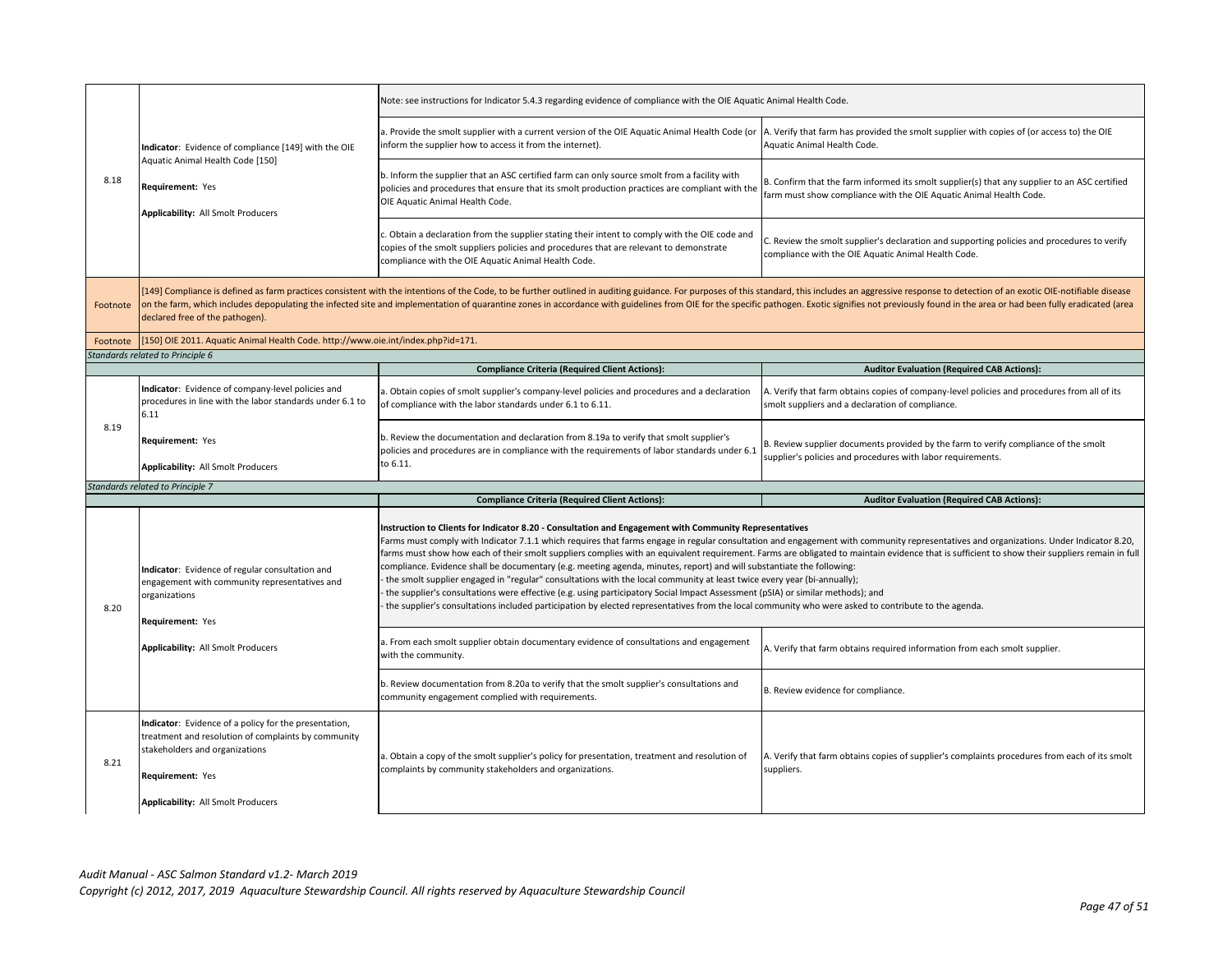| 8.22                                                                                                                                                                                                                                                                                                                                                           | Indicator: Where relevant, evidence that indigenous<br>groups were consulted as required by relevant local<br>and/or national laws and regulations                                                                                                                                                                          | a. Obtain documentary evidence showing that the smolt supplier does or does not operate in<br>an indigenous territory (to include farms that operate in proximity to indigenous or aboriginal<br>people (see Indicator 7.2.1). If not then the requirements of 8.22 do not apply.                                                                                                  | . Review evidence to determine whether Indicator 8.22 is applicable to the farm's smolt<br>supplier(s).                                                    |
|----------------------------------------------------------------------------------------------------------------------------------------------------------------------------------------------------------------------------------------------------------------------------------------------------------------------------------------------------------------|-----------------------------------------------------------------------------------------------------------------------------------------------------------------------------------------------------------------------------------------------------------------------------------------------------------------------------|------------------------------------------------------------------------------------------------------------------------------------------------------------------------------------------------------------------------------------------------------------------------------------------------------------------------------------------------------------------------------------|------------------------------------------------------------------------------------------------------------------------------------------------------------|
|                                                                                                                                                                                                                                                                                                                                                                | Requirement: Yes<br>Applicability: All Smolt Producers                                                                                                                                                                                                                                                                      | b. Obtain documentation to demonstrate that, as required by law in the jurisdiction: smolt<br>supplier consulted with indigenous groups and retains documentary evidence (e.g. meeting<br>minutes, summaries) to show how the process complies with 7.2.1b; OR smolt supplier<br>confirms that government-to-government consultation occurred and obtains documentary<br>evidence. | B. Verify that the smolt supplier complies with relevant requirements.                                                                                     |
| 8.23                                                                                                                                                                                                                                                                                                                                                           | Indicator: Where relevant, evidence that the farm has<br>undertaken proactive consultation with indigenous<br>communities                                                                                                                                                                                                   | a. See results of 8.22a (above) to determine whether the requirements of 8.23 apply to the<br>smolt supplier.                                                                                                                                                                                                                                                                      | A. Review evidence to determine whether Indicator 8.23 is applicable to the farm's smolt<br>supplier(s).                                                   |
|                                                                                                                                                                                                                                                                                                                                                                | Requirement: Yes<br>Applicability: All Smolt Producers                                                                                                                                                                                                                                                                      | b. Where relevant, obtain documentary evidence that smolt suppliers undertake proactive<br>consultations with indigenous communities.                                                                                                                                                                                                                                              | B. Review documentary evidence to confirm that the smolt supplier has undertaken proactive<br>consultations.                                               |
|                                                                                                                                                                                                                                                                                                                                                                |                                                                                                                                                                                                                                                                                                                             | ADDITIONAL REQUIREMENTS FOR OPEN (NET-PEN) PRODUCTION OF SMOLT<br>In addition to the requirements above, if the smolt is produced in an open system, evidence shall be provided that the following are met:                                                                                                                                                                        |                                                                                                                                                            |
| Instruction to Clients for Indicators 8.24 through 8.31 - Requirements for Smolt Produced in Open Systems<br>Client shall provide documentary evidence to the CAB about the production system(s) from which they source smolt. If smolt used by the farm are produced, for part or all of the growth phase from alevin to smolt, in open (n<br>are applicable. |                                                                                                                                                                                                                                                                                                                             |                                                                                                                                                                                                                                                                                                                                                                                    |                                                                                                                                                            |
|                                                                                                                                                                                                                                                                                                                                                                | Indicator: Allowance for producing or holding smolt in net<br>pens in water bodies with native salmonids<br>Requirement: None<br>Applicability: All Smolt Producers Using Open Systems                                                                                                                                      | a. Obtain a declaration from the farm's smolt supplier stating whether the supplier operates in<br>water bodies with native salmonids.                                                                                                                                                                                                                                             | A. Verify that the farm obtains relevant declarations from its smolt supplier(s).                                                                          |
|                                                                                                                                                                                                                                                                                                                                                                |                                                                                                                                                                                                                                                                                                                             | b. Request smolt suppliers to identify all water bodies in which they operate net pens for<br>producing smolt and from which facilities they sell to the client.                                                                                                                                                                                                                   | B. Confirm that the farm obtains information on the water bodies in which its suppliers are<br>operating net pens for smolt production.                    |
|                                                                                                                                                                                                                                                                                                                                                                |                                                                                                                                                                                                                                                                                                                             | For any water body identified in 8.24b as a source of smolt for the farm, determine if native<br>salmonids are present by doing a literature search or by consulting with a reputable authority<br>Retain evidence of search results.                                                                                                                                              | . Review search results and cross-check against the other lines of evidence for salmonid<br>distribution in the region (e.g. results from 3.1.5a).         |
| 8.25                                                                                                                                                                                                                                                                                                                                                           | Indicator: Allowance for producing or holding smolt in net<br>pens in any water body<br>Requirement: Yes<br>Applicability: All Smolt Producers Using Open Systems                                                                                                                                                           | a. Take steps to ensure that the farm does not source smolt that was produced or held in net<br>pens.                                                                                                                                                                                                                                                                              | A. Confirm that the farm is in full compliance with the requirement.                                                                                       |
|                                                                                                                                                                                                                                                                                                                                                                | Indicator: Evidence that carrying capacity (assimilative<br>capacity) of the freshwater body has been established by<br>a reliable entity [151] within the past five years [152] and<br>total biomass in the water body is within the limits<br>established by that study (see Appendix VIII-5 for<br>minimum requirements) | a. For the water body(s) where the supplier produces smolt for the client (see 8.24b), obtain a<br>copy of the most recent assessment of assimilative capacity.                                                                                                                                                                                                                    | A. Verify that the farm obtains copies of assimilative capacity assessments as are relevant to<br>the water bodies in which its smolt supplier(s) operate. |
| 8.26                                                                                                                                                                                                                                                                                                                                                           |                                                                                                                                                                                                                                                                                                                             | b. Identify which entity was responsible for conducting the assessment (8.26a) and obtain<br>evidence for their reliability.                                                                                                                                                                                                                                                       | B. Verify that the assessment was done by a reliable entity (e.g. government body or academic<br>institution).                                             |
|                                                                                                                                                                                                                                                                                                                                                                |                                                                                                                                                                                                                                                                                                                             | c. Review the assessment (8.26a) to confirm that it establishes a carrying capacity for the<br>water body, it is less than five years old, and it meets the minimum requirements presented in C. Verify that the assessment report is in compliance with requirements.<br>Appendix VIII-5.                                                                                         |                                                                                                                                                            |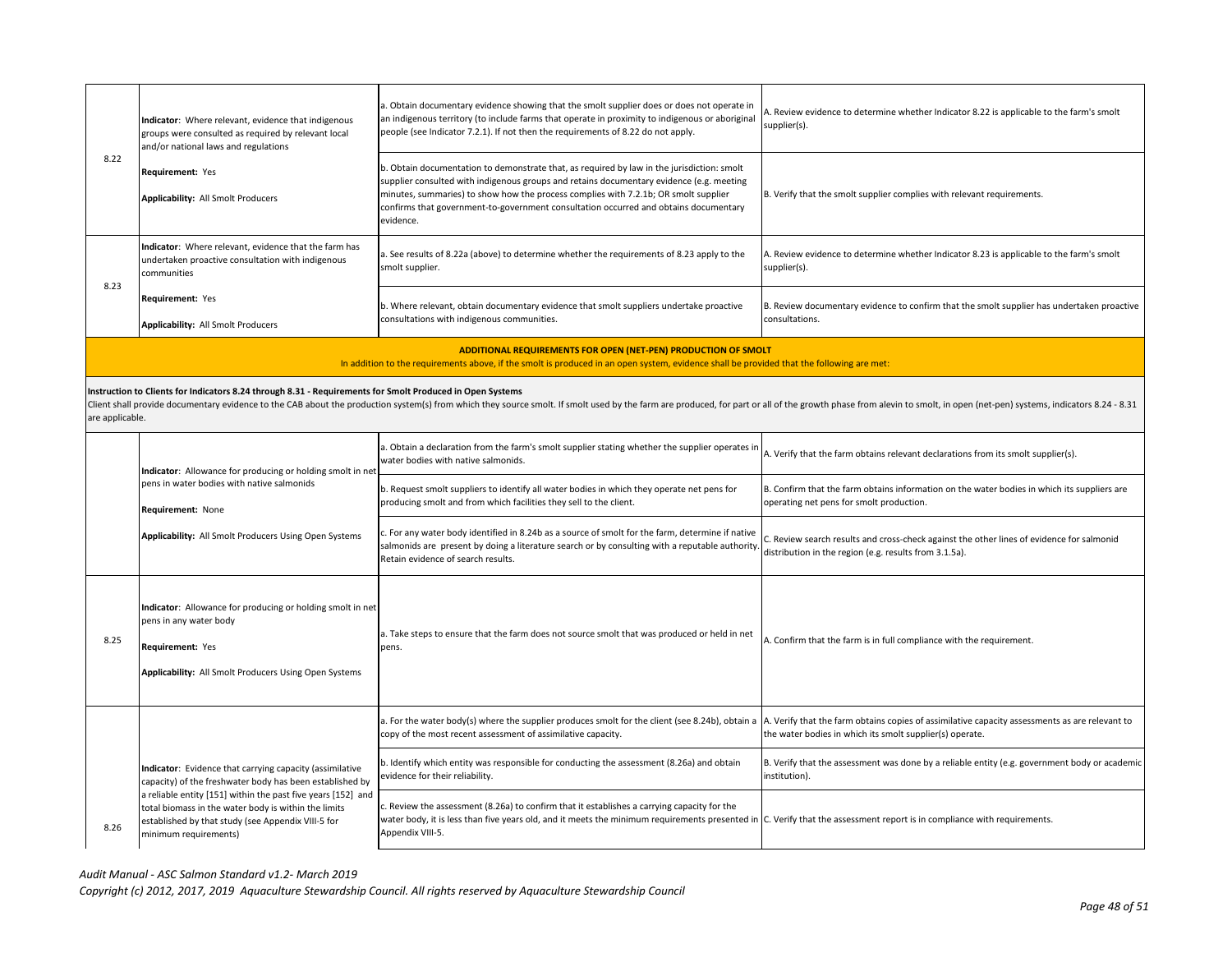|          | Requirement: Yes<br>Applicability: All Smolt Producers Using Open Systems                                                                                                                            | d. Review information to confirm that the total biomass in the water body is within the limits<br>established in the assessment (8.26a).                                                                                                                                                                                                                                                                                                                                                                                                                                                                                                                                                                                                                                                                                                                                                                                                                                                                                                                                                                                                                                                                                                                                                                                                                                                                                                                                                                                                                                                                                                           | D. Verify that the farm confirms that total biomass in the water body does not exceed carrying<br>capacity.                                         |
|----------|------------------------------------------------------------------------------------------------------------------------------------------------------------------------------------------------------|----------------------------------------------------------------------------------------------------------------------------------------------------------------------------------------------------------------------------------------------------------------------------------------------------------------------------------------------------------------------------------------------------------------------------------------------------------------------------------------------------------------------------------------------------------------------------------------------------------------------------------------------------------------------------------------------------------------------------------------------------------------------------------------------------------------------------------------------------------------------------------------------------------------------------------------------------------------------------------------------------------------------------------------------------------------------------------------------------------------------------------------------------------------------------------------------------------------------------------------------------------------------------------------------------------------------------------------------------------------------------------------------------------------------------------------------------------------------------------------------------------------------------------------------------------------------------------------------------------------------------------------------------|-----------------------------------------------------------------------------------------------------------------------------------------------------|
|          |                                                                                                                                                                                                      | e. If the study in 8.26a is more than two years old and there has been a significant increase in<br>nutrient input to the water body since completion, request evidence that an updated<br>assessment study has been done.                                                                                                                                                                                                                                                                                                                                                                                                                                                                                                                                                                                                                                                                                                                                                                                                                                                                                                                                                                                                                                                                                                                                                                                                                                                                                                                                                                                                                         | E. Verify that the farm requests an updated assessment (< 2 years old) if there was a<br>significant increase in nutrient inputs to the water body. |
| Footnote | [151] E.g., Government body or academic institution.                                                                                                                                                 |                                                                                                                                                                                                                                                                                                                                                                                                                                                                                                                                                                                                                                                                                                                                                                                                                                                                                                                                                                                                                                                                                                                                                                                                                                                                                                                                                                                                                                                                                                                                                                                                                                                    |                                                                                                                                                     |
| Footnote |                                                                                                                                                                                                      | [152] If the study is older than two years, and there has been a significant increase in nutrient input to the water body since the completion of the study, a more recent assessment is required.                                                                                                                                                                                                                                                                                                                                                                                                                                                                                                                                                                                                                                                                                                                                                                                                                                                                                                                                                                                                                                                                                                                                                                                                                                                                                                                                                                                                                                                 |                                                                                                                                                     |
| 8.27     | Indicator: Maximum baseline total phosphorus<br>concentration of the water body (see Appendix VIII-6)<br>Requirement: $\leq 20 \mu g / 153$<br>Applicability: All Smolt Producers Using Open Systems | Instruction to Clients for Indicator 8.27 and 8.28 - Monitoring TP and DO in Receiving Water for Open Smolt Systems<br>Farms must confirm that any smolt supplier using an open (net-pen) system is also engaged in monitoring of water quality of receiving waters. Requirements for the supplier's water quality<br>monitoring program are presented in detail in Appendix VIII-6 and only re-stated briefly here. Monitoring shall sample total phosphorus (TP) and dissolved oxygen (DO). TP is measured in<br>water samples taken from a representative composite sample through the water column to a depth of the bottom of the cages. Samples are submitted to an accredited laboratory for<br>analysis of TP to a method detection limit of < 0.002 mg/L. DO measurements will be taken at 50 centimeters from the bottom sediment.<br>The required sampling regime is as follows:<br>all stations are identified with GPS coordinates on a map of the farm and/or available satellite imagery;<br>stations are at the limit of the farm management zone on each side of the farm, roughly 50 meters from the edge of enclosures;<br>the spatial arrangement of stations is shown in the table in Appendix VIII-6;<br>sampling is done at least quarterly (1X per 3 months) during periods without ice, including peak biomass; and<br>samples are also collected at two reference stations located ~ 1-2 km upcurrent and downcurrent from the farm.<br>Note: Some flexibility on the exact location and method of sampling is allowed to avoid smolt suppliers needing to duplicate similar sampling for their local regulatory regime. |                                                                                                                                                     |
|          |                                                                                                                                                                                                      | a. Obtain documentary evidence to show that smolt suppliers conducted water quality<br>monitoring in compliance with the requirements of Appendix VIII-6.                                                                                                                                                                                                                                                                                                                                                                                                                                                                                                                                                                                                                                                                                                                                                                                                                                                                                                                                                                                                                                                                                                                                                                                                                                                                                                                                                                                                                                                                                          | A. Verify that the farm obtains copies of the smolt supplier's monitoring records (datasets,<br>protocols, reports).                                |
|          |                                                                                                                                                                                                      | b. Obtain from smolt suppliers a map with GPS coordinates showing the sampling locations.                                                                                                                                                                                                                                                                                                                                                                                                                                                                                                                                                                                                                                                                                                                                                                                                                                                                                                                                                                                                                                                                                                                                                                                                                                                                                                                                                                                                                                                                                                                                                          | B. Review and confirm that the spatial arrangement of sampling stations complies with<br>requirements of Appendix VIII-6.                           |
|          |                                                                                                                                                                                                      | c. Obtain from smolt suppliers the TP monitoring results for the past 12 months and calculate<br>the average value at each sampling station.                                                                                                                                                                                                                                                                                                                                                                                                                                                                                                                                                                                                                                                                                                                                                                                                                                                                                                                                                                                                                                                                                                                                                                                                                                                                                                                                                                                                                                                                                                       | C. Review TP monitoring results.                                                                                                                    |
|          |                                                                                                                                                                                                      | d. Compare results to the baseline TP concentration established below (see 8.29) or<br>determined by a regulatory body.                                                                                                                                                                                                                                                                                                                                                                                                                                                                                                                                                                                                                                                                                                                                                                                                                                                                                                                                                                                                                                                                                                                                                                                                                                                                                                                                                                                                                                                                                                                            | D. Repeat comparison.                                                                                                                               |
|          |                                                                                                                                                                                                      | e. Confirm that the average value for TP over the last 12 months did not exceed 20 ug/l at any<br>of the sampling stations nor at the reference station.                                                                                                                                                                                                                                                                                                                                                                                                                                                                                                                                                                                                                                                                                                                                                                                                                                                                                                                                                                                                                                                                                                                                                                                                                                                                                                                                                                                                                                                                                           | E. Verify that TP $\leq$ 20 ug/l in the receiving water body.                                                                                       |
| Footnote |                                                                                                                                                                                                      | [153] This concentration is equivalent to the upper limit of the Mesotrophic Trophic Status classification as described in Appendix VIII-7.                                                                                                                                                                                                                                                                                                                                                                                                                                                                                                                                                                                                                                                                                                                                                                                                                                                                                                                                                                                                                                                                                                                                                                                                                                                                                                                                                                                                                                                                                                        |                                                                                                                                                     |
|          | Indicator: Minimum percent oxygen saturation of water<br>50 centimeters above bottom sediment (at all oxygen<br>monitoring locations described in Appendix VIII-6)<br>Requirement: $\geq 50\%$       | Note: see instructions for Indicator 8.27.                                                                                                                                                                                                                                                                                                                                                                                                                                                                                                                                                                                                                                                                                                                                                                                                                                                                                                                                                                                                                                                                                                                                                                                                                                                                                                                                                                                                                                                                                                                                                                                                         |                                                                                                                                                     |
| 8.28     |                                                                                                                                                                                                      | a. Obtain evidence that smolt supplier conducted water quality monitoring in compliance with<br>the requirements (see 8.27a).                                                                                                                                                                                                                                                                                                                                                                                                                                                                                                                                                                                                                                                                                                                                                                                                                                                                                                                                                                                                                                                                                                                                                                                                                                                                                                                                                                                                                                                                                                                      | A. Verify as above (see 8.27A).                                                                                                                     |
|          |                                                                                                                                                                                                      | b. Obtain from smolt suppliers the DO monitoring results from all monitoring stations for the<br>past 12 months.                                                                                                                                                                                                                                                                                                                                                                                                                                                                                                                                                                                                                                                                                                                                                                                                                                                                                                                                                                                                                                                                                                                                                                                                                                                                                                                                                                                                                                                                                                                                   | B. Verify that farm has copies of supplier's DO monitoring results.                                                                                 |
|          | Applicability: All Smolt Producers Using Open Systems                                                                                                                                                | c. Review results (8.28b) to confirm that no values were below the minimum percent oxygen<br>saturation.                                                                                                                                                                                                                                                                                                                                                                                                                                                                                                                                                                                                                                                                                                                                                                                                                                                                                                                                                                                                                                                                                                                                                                                                                                                                                                                                                                                                                                                                                                                                           | C. Review the supplier's monitoring results to verify compliance with requirements.                                                                 |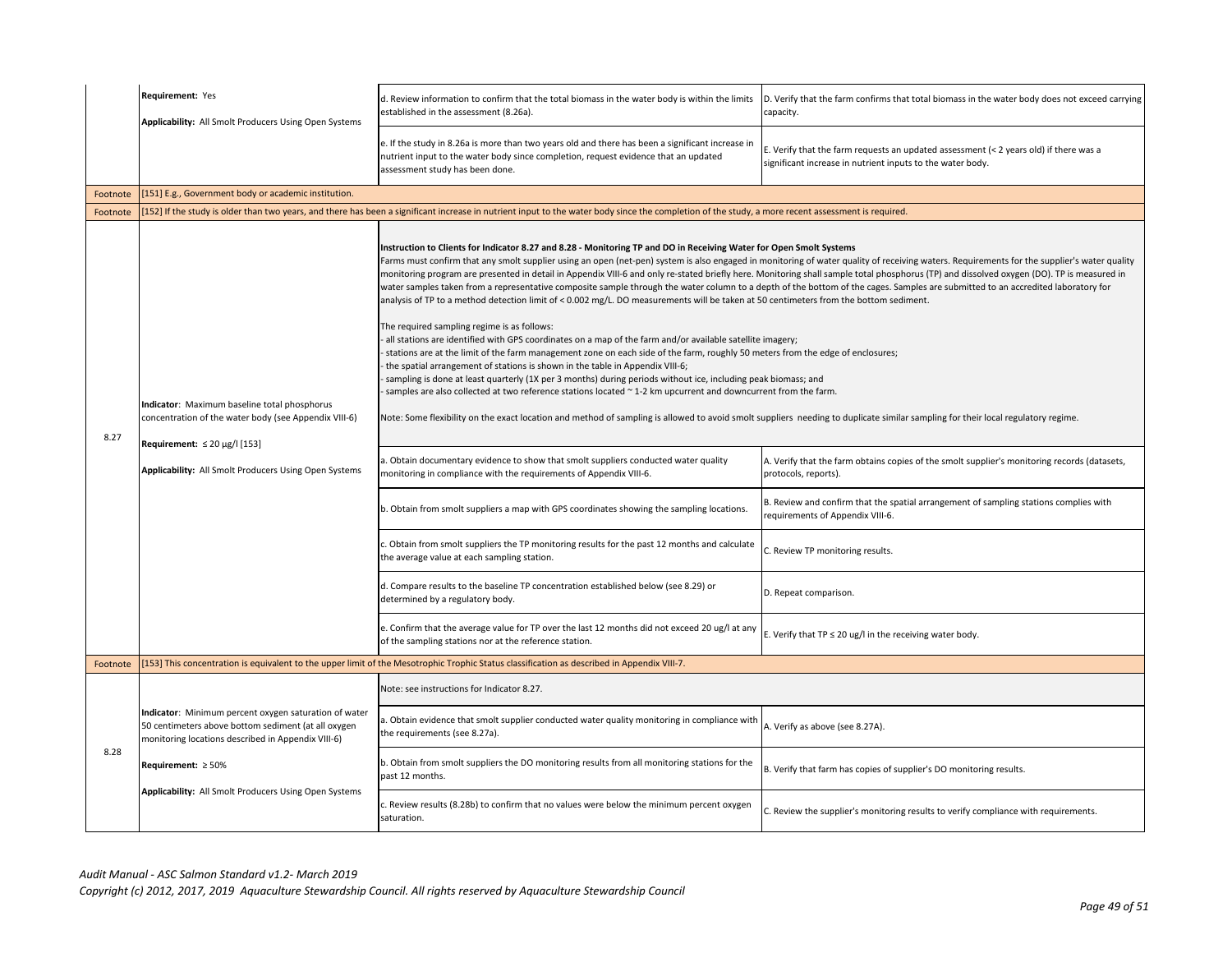| 8.29                                                                                                                                                                                                                                                                                                                                                                                                                                                                                                                                                                                                                                                                                                          | Indicator: Trophic status classification of water body<br>remains unchanged from baseline (see Appendix VIII-7)<br>Requirement: Yes<br>Applicability: All Smolt Producers Using Open Systems                  | a. Obtain documentary evidence from the supplier stating the trophic status of water body if<br>previously set by a regulator body (if applicable).                                                                                                | A. Verify that farm obtains evidence from suppliers (as applicable).                                                                                     |
|---------------------------------------------------------------------------------------------------------------------------------------------------------------------------------------------------------------------------------------------------------------------------------------------------------------------------------------------------------------------------------------------------------------------------------------------------------------------------------------------------------------------------------------------------------------------------------------------------------------------------------------------------------------------------------------------------------------|---------------------------------------------------------------------------------------------------------------------------------------------------------------------------------------------------------------|----------------------------------------------------------------------------------------------------------------------------------------------------------------------------------------------------------------------------------------------------|----------------------------------------------------------------------------------------------------------------------------------------------------------|
|                                                                                                                                                                                                                                                                                                                                                                                                                                                                                                                                                                                                                                                                                                               |                                                                                                                                                                                                               | b. If the trophic status of the waterbody has not been classified (see 8.29a), obtain evidence<br>from the supplier to show how the supplier determined trophic status based on the<br>concentration of TP.                                        | B. Review how supplier determined trophic status (as applicable).                                                                                        |
|                                                                                                                                                                                                                                                                                                                                                                                                                                                                                                                                                                                                                                                                                                               |                                                                                                                                                                                                               | c. As applicable, review results from 8.29b to verify that the supplier accurately assigned a<br>trophic status to the water body in accordance with the table in Appendix VIII-7 and the<br>observed concentration of TP over the past 12 months. | C. Verify that the farm conducts a review of the supplier's results and conclusions regarding<br>trophic status of the water body.                       |
|                                                                                                                                                                                                                                                                                                                                                                                                                                                                                                                                                                                                                                                                                                               |                                                                                                                                                                                                               | d. Compare the above results (8.29c) to trophic status of the water body as reported for all<br>previous time periods. Verify that there has been no change.                                                                                       | D. Review the farm's conclusion to verify compliance with the requirement.                                                                               |
|                                                                                                                                                                                                                                                                                                                                                                                                                                                                                                                                                                                                                                                                                                               | Indicator: Maximum allowed increase in total phosphorus                                                                                                                                                       | a. Determine the baseline value for TP concentration in the water body using results from<br>either 8.29a or 8.29b as applicable.                                                                                                                  | A. Verify that farm has supplier's records for baseline TP concentrations in the water body.                                                             |
| 8.30                                                                                                                                                                                                                                                                                                                                                                                                                                                                                                                                                                                                                                                                                                          | concentration in lake from baseline (see Appendix VIII-7)<br>Requirement: 25%                                                                                                                                 | b. Compare the baseline TP concentration (result from 8.30a) to the average observed TP<br>concentration over the past 12 months (result from 8.27e).                                                                                              | B. Repeat comparison.                                                                                                                                    |
| Applicability: All Smolt Producers Using Open Systems                                                                                                                                                                                                                                                                                                                                                                                                                                                                                                                                                                                                                                                         | c. Verify that the average observed TP concentration did not increase by more than 25% from<br>baseline TP concentration.                                                                                     | C. Repeat calculation to verify compliance with the requirement.                                                                                                                                                                                   |                                                                                                                                                          |
| 8.31                                                                                                                                                                                                                                                                                                                                                                                                                                                                                                                                                                                                                                                                                                          | Indicator: Allowance for use of aeration systems or other<br>technological means to increase oxygen levels in the water<br>body<br>Requirement: None<br>Applicability: All Smolt Producers Using Open Systems | a. Obtain a declaration from the farm's smolt supplier stating that the supplier does not use<br>aeration systems or other technological means to increase oxygen levels in the water bodies<br>where the supplier operates.                       | A. Verify that the farm obtains relevant declarations from its smolt supplier(s).                                                                        |
| ADDITIONAL REQUIREMENTS FOR SEMI-CLOSED AND CLOSED PRODUCTION OF SMOLTS<br>Additionally, if the smolt is produced in a closed or semi-closed system (flow through or recirculation) that discharges into freshwater, evidence shall be provided that the following are met [157]:                                                                                                                                                                                                                                                                                                                                                                                                                             |                                                                                                                                                                                                               |                                                                                                                                                                                                                                                    |                                                                                                                                                          |
| Instructions to Client for Indicators 8.32-8.35 - Requirement for smolts produced in open systems<br>Client shall provide documentary evidence to the CAB about the production system(s) from which they source smolt.<br>-If smolt used by the farm are not produced, for part or all of the growth phase from alevin to smolt, in open (net-pen) systems, indicators 8.32 - 8.35 are applicable.<br>If the production system is closed or semi-closed and does not discharge into freshwater, Indicators 8.32 - 8.35 are not applicable to smolt producers as per [154]. For such an exemption, farms must provide documentary evi<br>document their rationale for awarding exemptions in the audit report. |                                                                                                                                                                                                               |                                                                                                                                                                                                                                                    |                                                                                                                                                          |
| Footnote                                                                                                                                                                                                                                                                                                                                                                                                                                                                                                                                                                                                                                                                                                      | 154] Production systems that don't discharge into fresh water are exempt from these standards.                                                                                                                |                                                                                                                                                                                                                                                    |                                                                                                                                                          |
| 8.32                                                                                                                                                                                                                                                                                                                                                                                                                                                                                                                                                                                                                                                                                                          | Indicator: Water quality monitoring matrix completed<br>and submitted to ASC (see Appendix VIII-2)                                                                                                            | a. Obtain records from smolt suppliers showing that water quality monitoring was conducted<br>at least quarterly (i.e. once every 3 months) over the last 12 months.                                                                               | A. Verify that farm has records to show smolt suppliers conducted water quality monitoring at<br>the required frequency and duration.                    |
|                                                                                                                                                                                                                                                                                                                                                                                                                                                                                                                                                                                                                                                                                                               | Requirement: Yes [155]                                                                                                                                                                                        | b. Obtain water quality monitoring matrix from smolt suppliers and review for completeness.                                                                                                                                                        | B. Confirm that smolt supplier's water quality monitoring program covers sampling of all<br>parameters given in Appendix VIII-2 (i.e. TP, TN, BOD, TSS). |
|                                                                                                                                                                                                                                                                                                                                                                                                                                                                                                                                                                                                                                                                                                               | Applicability: All Smolt Producers Using Semi-Closed or<br>Closed Production Systems                                                                                                                          | c. Submit the smolt supplier's water quality monitoring matrix to ASC as per Appendix VIII-2                                                                                                                                                       | C. Confirm that client has submitted to ASC the smolt supplier's water quality monitoring                                                                |

matrix for the last 12 month period.

[155] See Appendix VI for transparency requirements for 8.32.

Footnote

and Appendix VI at least once per year.